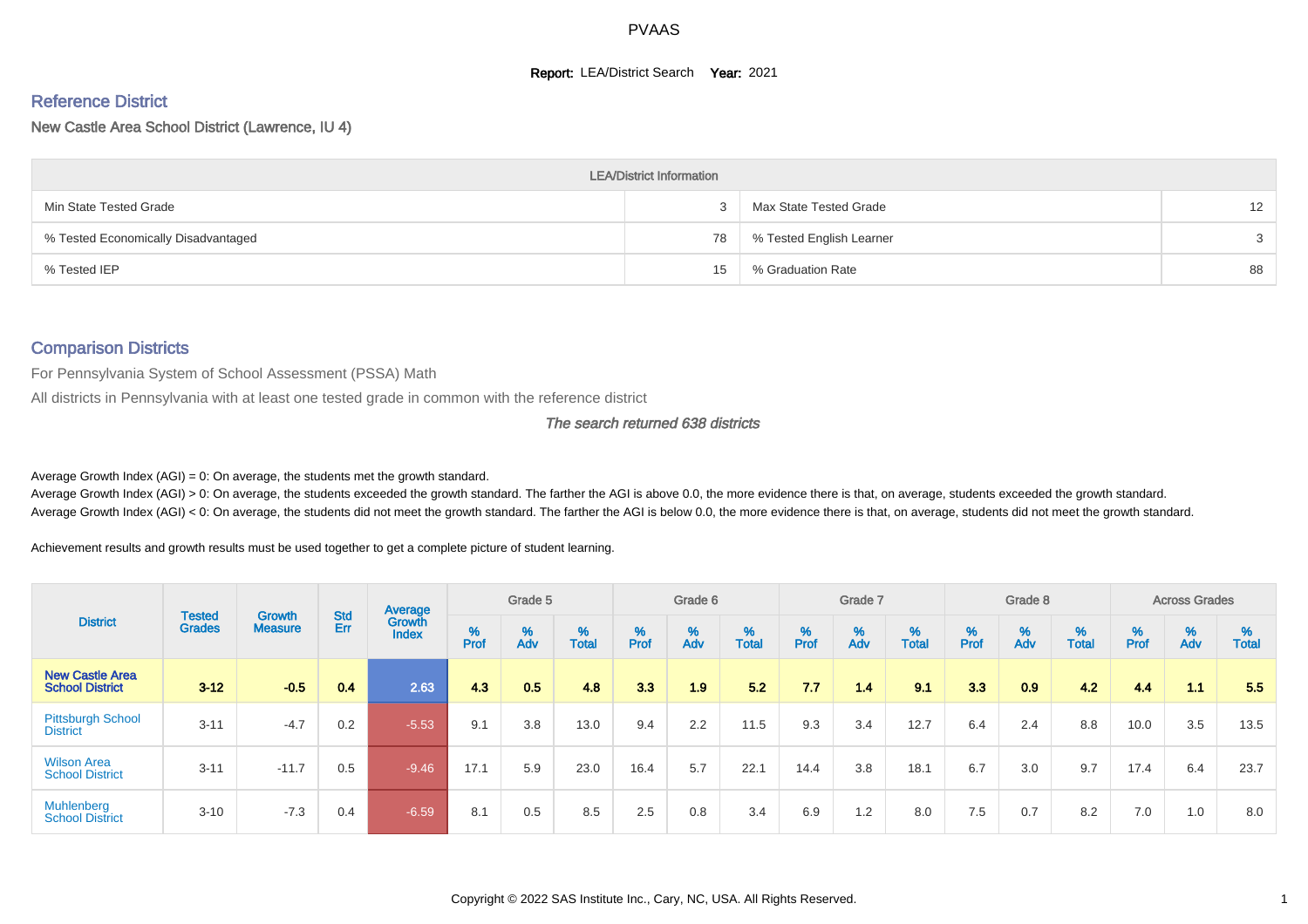|                                                    |                                |                                 | <b>Std</b> | Average         |           | Grade 5  |                   |           | Grade 6  |                   |           | Grade 7  |                   |           | Grade 8  |                   |           | <b>Across Grades</b> |            |
|----------------------------------------------------|--------------------------------|---------------------------------|------------|-----------------|-----------|----------|-------------------|-----------|----------|-------------------|-----------|----------|-------------------|-----------|----------|-------------------|-----------|----------------------|------------|
| <b>District</b>                                    | <b>Tested</b><br><b>Grades</b> | <b>Growth</b><br><b>Measure</b> | Err        | Growth<br>Index | %<br>Prof | %<br>Adv | %<br><b>Total</b> | %<br>Prof | %<br>Adv | %<br><b>Total</b> | %<br>Prof | %<br>Adv | %<br><b>Total</b> | %<br>Prof | %<br>Adv | %<br><b>Total</b> | %<br>Prof | %<br>Adv             | %<br>Total |
| <b>New Castle Area</b><br><b>School District</b>   | $3 - 12$                       | $-0.5$                          | 0.4        | 2.63            | 4.3       | 0.5      | 4.8               | 3.3       | 1.9      | 5.2               | 7.7       | 1.4      | 9.1               | 3.3       | 0.9      | 4.2               | 4.4       | 1.1                  | 5.5        |
| <b>Shaler Area</b><br><b>School District</b>       | $3 - 11$                       | $-6.1$                          | 0.4        | 1.00            | 26.2      | 5.8      | 32.0              | 12.6      | 1.9      | 14.5              | 22.1      | 5.5      | 27.7              | 19.6      | 5.2      | 24.8              | 23.3      | 7.8                  | 31.2       |
| <b>West Mifflin Area</b><br><b>School District</b> | $3 - 12$                       | $-8.5$                          | 0.5        | $-2.29$         | 18.4      | 5.7      | 24.1              | 6.8       | 0.7      | 7.4               | 6.7       | 0.0      | 6.7               | 5.5       | 0.0      | 5.5               | 11.1      | 2.8                  | 13.9       |
| <b>MaST Community</b><br><b>Charter School</b>     | $3 - 10$                       | $-8.7$                          | 0.6        | $-3.76$         | 30.0      | 3.0      | 33.0              | 20.0      | 3.8      | 23.8              | 24.3      | 3.9      | 28.2              | 17.5      | 1.9      | 19.4              | 23.1      | 3.6                  | 26.7       |
| <b>Baldwin-Whitehall</b><br><b>School District</b> | $3 - 11$                       | $-5.8$                          | 0.4        | $-2.93$         | 24.7      | 6.6      | 31.4              | 18.6      | 1.2      | 19.8              | 16.0      | 1.6      | 17.7              | 11.5      | 2.1      | 13.6              | 22.2      | 6.8                  | 29.0       |
| <b>Abington School</b><br><b>District</b>          | $3 - 10$                       | $-3.8$                          | 0.3        | 0.35            | 25.7      | 12.4     | 38.1              | 30.8      | 10.8     | 41.6              | 23.9      | 6.4      | 30.2              | 14.9      | 1.1      | 15.9              | 26.9      | 10.4                 | 37.3       |
| <b>Pennridge School</b><br><b>District</b>         | $3 - 10$                       | $-1.2$                          | 0.3        | 6.80            | 35.5      | 15.4     | 50.9              | 19.1      | 2.9      | 22.0              | 21.4      | 13.9     | 35.3              | 21.6      | 3.4      | 25.1              | 28.5      | 12.0                 | 40.5       |
| <b>Allentown City</b><br><b>School District</b>    | $3 - 12$                       | $-4.5$                          | 0.3        | $-9.09$         |           |          |                   | 2.0       | 0.7      | 2.8               | 2.2       | 0.3      | 2.5               |           |          |                   | 4.3       | 1.1                  | 5.4        |
| <b>Parkland School</b><br><b>District</b>          | $3 - 11$                       | $-3.5$                          | 0.3        | $-5.03$         | 33.6      | 26.4     | 60.0              | 33.4      | 15.9     | 49.3              | 27.1      | 18.6     | 45.7              | 23.1      | 11.8     | 34.9              | 30.8      | 24.1                 | 54.9       |
| <b>Wyoming Area</b><br><b>School District</b>      | $3 - 10$                       | $-7.7$                          | 0.6        | $-1.00$         | 22.1      | 8.8      | 31.0              | 4.8       | 1.0      | 5.8               | 9.3       | 3.1      | 12.4              | 7.4       | 1.8      | 9.3               | 14.1      | 4.3                  | 18.4       |
| <b>MaST Community</b><br>Charter School II         | $3 - 10$                       | $-8.4$                          | 0.7        | $-4.62$         | 5.0       | 2.0      | 6.9               | 7.2       | 1.0      | 8.2               | 8.9       | 2.0      | 10.9              |           |          |                   | 12.6      | 3.2                  | 15.8       |
| <b>Pittston Area</b><br><b>School District</b>     | $3 - 11$                       | $-8.4$                          | 0.8        | 0.10            | 5.7       | 0.0      | 5.7               | 4.2       | 0.0      | 4.2               | 4.8       | 3.2      | 7.9               | 7.1       | 1.8      | 8.9               | 10.7      | 3.8                  | 14.4       |
| <b>Seneca Valley</b><br><b>School District</b>     | $3 - 11$                       | $-2.1$                          | 0.3        | 1.45            | 28.8      | 15.8     | 44.6              | 33.8      | 9.8      | 43.6              | 26.6      | 12.0     | 38.5              | 18.6      | 6.0      | 24.6              | 30.0      | 14.4                 | 44.4       |
| <b>Woodland Hills</b><br><b>School District</b>    | $3 - 12$                       | $-6.1$                          | 0.5        | $-2.24$         | 5.7       | 5.1      | 10.8              | 4.8       | 1.4      | 6.2               | 8.7       | 2.9      | 11.6              | 2.3       | 3.0      | 5.3               | 7.9       | 2.7                  | 10.6       |
| <b>Kiski Area School</b><br><b>District</b>        | $3 - 11$                       | $-4.9$                          | 0.4        | $-1.08$         | 15.4      | 5.6      | 21.0              | 11.1      | 1.8      | 13.0              | 22.9      | 5.0      | 27.9              | 9.6       | 2.8      | 12.4              | 20.2      | 7.5                  | 27.7       |
| <b>Lancaster School</b><br><b>District</b>         | $3 - 12$                       | $-3.2$                          | 0.3        | $-3.06$         | 8.8       | 3.0      | 11.8              | 3.9       | 0.8      | 4.7               | 4.4       | 0.9      | 5.3               | 2.3       | 0.6      | 3.0               | 7.4       | 1.9                  | 9.3        |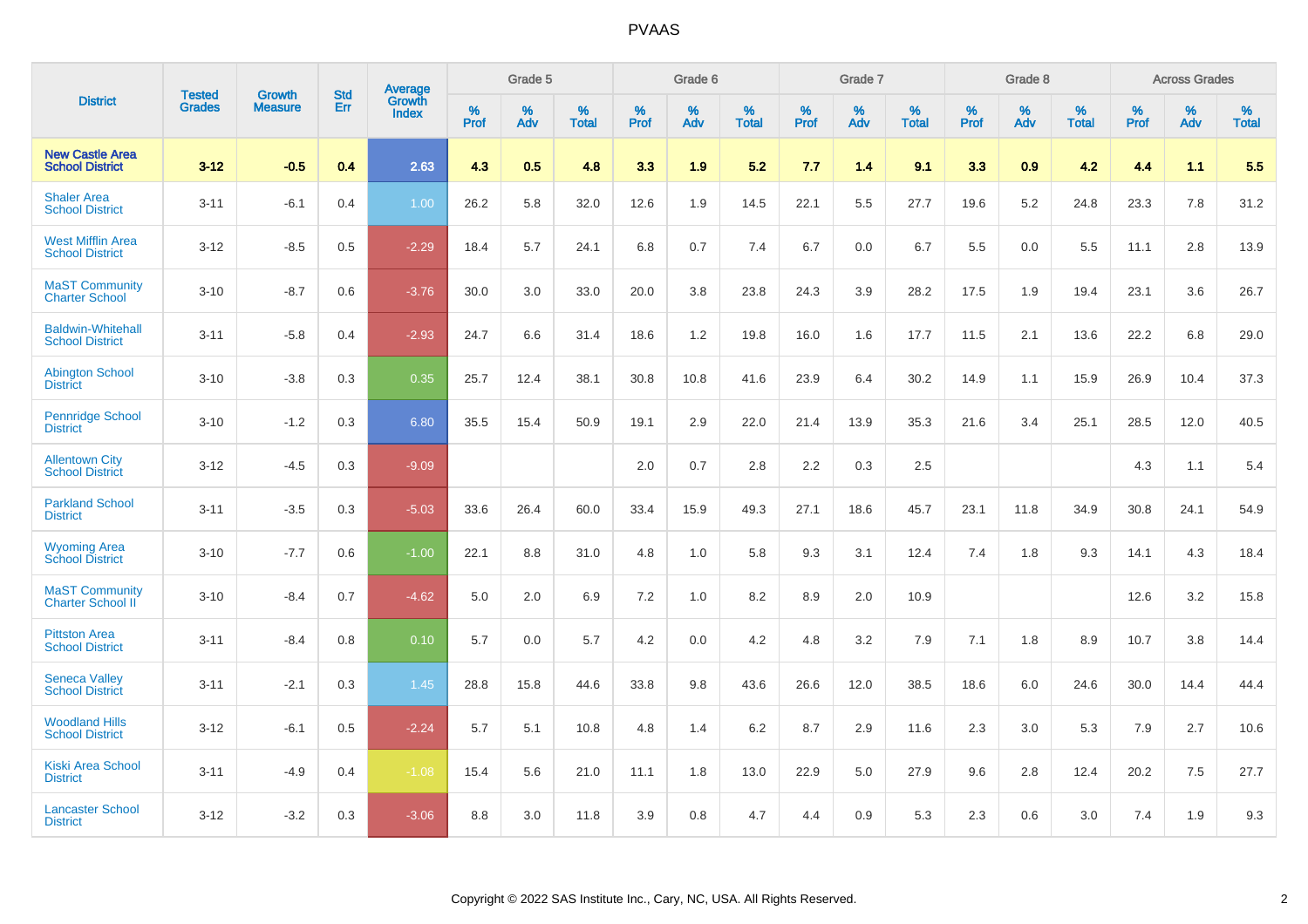|                                                                | <b>Tested</b> |                          | <b>Std</b> | Average         |           | Grade 5  |                   |           | Grade 6  |                   |           | Grade 7  |                   |           | Grade 8  |                   |           | <b>Across Grades</b> |                   |
|----------------------------------------------------------------|---------------|--------------------------|------------|-----------------|-----------|----------|-------------------|-----------|----------|-------------------|-----------|----------|-------------------|-----------|----------|-------------------|-----------|----------------------|-------------------|
| <b>District</b>                                                | <b>Grades</b> | Growth<br><b>Measure</b> | Err        | Growth<br>Index | %<br>Prof | %<br>Adv | %<br><b>Total</b> | %<br>Prof | %<br>Adv | %<br><b>Total</b> | %<br>Prof | %<br>Adv | %<br><b>Total</b> | %<br>Prof | %<br>Adv | %<br><b>Total</b> | %<br>Prof | %<br>Adv             | %<br><b>Total</b> |
| <b>New Castle Area</b><br><b>School District</b>               | $3 - 12$      | $-0.5$                   | 0.4        | 2.63            | 4.3       | 0.5      | 4.8               | 3.3       | 1.9      | 5.2               | 7.7       | 1.4      | 9.1               | 3.3       | 0.9      | 4.2               | 4.4       | 1.1                  | 5.5               |
| <b>Dallas School</b><br><b>District</b>                        | $3 - 11$      | $-5.7$                   | 0.5        | 5.42            | 43.8      | 15.6     | 59.4              | 24.3      | 2.8      | 27.1              | 18.1      | 6.3      | 24.4              | 17.9      | 0.0      | 17.9              | 30.9      | 12.9                 | 43.8              |
| Southeastern<br><b>Greene School</b><br><b>District</b>        | $3 - 10$      | $-11.8$                  | 1.0        | $-3.05$         | 34.5      | 13.8     | 48.3              | 32.4      | 2.9      | 35.3              | 8.2       | 4.1      | 12.2              | 25.6      | 2.3      | 27.9              | 26.6      | 12.9                 | 39.5              |
| <b>Bristol Township</b><br><b>School District</b>              | $3 - 11$      | $-4.1$                   | 0.4        | $-1.98$         | 12.4      | 2.9      | 15.3              | 2.7       | 0.7      | 3.4               | 7.5       | 1.1      | 8.6               | 3.8       | 0.4      | 4.2               | 10.6      | 2.1                  | 12.7              |
| <b>Central Bucks</b><br><b>School District</b>                 | $3 - 11$      | 0.2                      | 0.2        | 7.38            | 36.0      | 18.4     | 54.4              | 31.8      | 16.6     | 48.4              | 29.2      | 13.4     | 42.6              | 22.8      | 7.4      | 30.1              | 32.0      | 16.6                 | 48.6              |
| <b>Pine-Richland</b><br><b>School District</b>                 | $3 - 11$      | $-1.8$                   | 0.3        | 0.90            | 35.0      | 21.7     | 56.7              | 35.6      | 11.5     | 47.1              | 37.1      | 18.2     | 55.4              | 30.1      | 15.8     | 45.9              | 34.9      | 21.2                 | 56.1              |
| Northwestern<br><b>School District</b>                         | $3 - 11$      | $-6.8$                   | 0.6        | $-3.84$         | 34.7      | 6.3      | 41.0              | 21.8      | 1.2      | 23.0              | 16.8      | 7.5      | 24.3              | 9.1       | 1.8      | 10.9              | 25.1      | 6.0                  | 31.1              |
| Wissahickon<br><b>Charter School</b>                           | $3-8$         | $-0.8$                   | 0.7        | 4.54            | 0.0       | 0.0      | 0.0               | 2.4       | 0.0      | 2.4               | 3.7       | 0.0      | 3.7               | 1.5       | 0.0      | 1.5               | 4.0       | 0.2                  | 4.2               |
| <b>Owen J Roberts</b><br><b>School District</b>                | $3 - 11$      | $-3.2$                   | 0.3        | $-0.55$         | 35.7      | 21.9     | 57.7              | 29.6      | 17.3     | 46.9              | 28.3      | 12.5     | 40.8              | 22.8      | 5.5      | 28.4              | 31.9      | 16.7                 | 48.6              |
| <b>Gateway School</b><br><b>District</b>                       | $3 - 11$      | $-4.4$                   | 0.4        | $-2.08$         | 15.3      | 7.4      | 22.7              | 16.5      | 7.1      | 23.6              | 14.6      | 4.2      | 18.8              | 16.2      | 6.9      | 23.2              | 21.5      | 9.7                  | 31.2              |
| <b>Conrad Weiser</b><br><b>Area School</b><br><b>District</b>  | $3 - 11$      | $-1.9$                   | 0.5        | 2.69            | 15.3      | 1.8      | 17.2              | 18.5      | 2.6      | 21.2              | 15.6      | 1.6      | 17.2              | 9.4       | 3.0      | 12.3              | 17.9      | 5.0                  | 23.0              |
| <b>Trinity Area School</b><br><b>District</b>                  | $3 - 11$      | $-4.0$                   | 0.4        | 3.77            | 35.4      | 13.4     | 48.9              | 20.9      | 3.2      | 24.1              | 21.5      | 8.0      | 29.5              | 15.3      | 3.2      | 18.6              | 25.6      | 9.6                  | 35.2              |
| Penn-Trafford<br><b>School District</b>                        | $3 - 11$      | $-3.6$                   | 0.4        | 3.72            | 40.3      | 24.6     | 64.9              | 36.1      | 20.9     | 57.0              | 33.3      | 18.7     | 52.0              | 19.3      | 3.7      | 23.0              | 34.4      | 21.1                 | 55.5              |
| <b>Tuscarora School</b><br><b>District</b>                     | $3 - 11$      | $-2.4$                   | 0.5        | 3.82            | 16.5      | 7.4      | 23.9              | 11.3      | 2.7      | 14.0              | 13.4      | 4.5      | 17.9              | 11.0      | 2.1      | 13.1              | 17.7      | 6.0                  | 23.6              |
| <b>Mount Pleasant</b><br><b>Area School</b><br><b>District</b> | $3 - 11$      | $-5.7$                   | 0.5        | $-0.96$         | 18.0      | 1.6      | 19.7              | 12.8      | 2.4      | 15.2              | 12.7      | 2.8      | 15.5              | 7.4       | 0.8      | 8.3               | 18.3      | 4.3                  | 22.6              |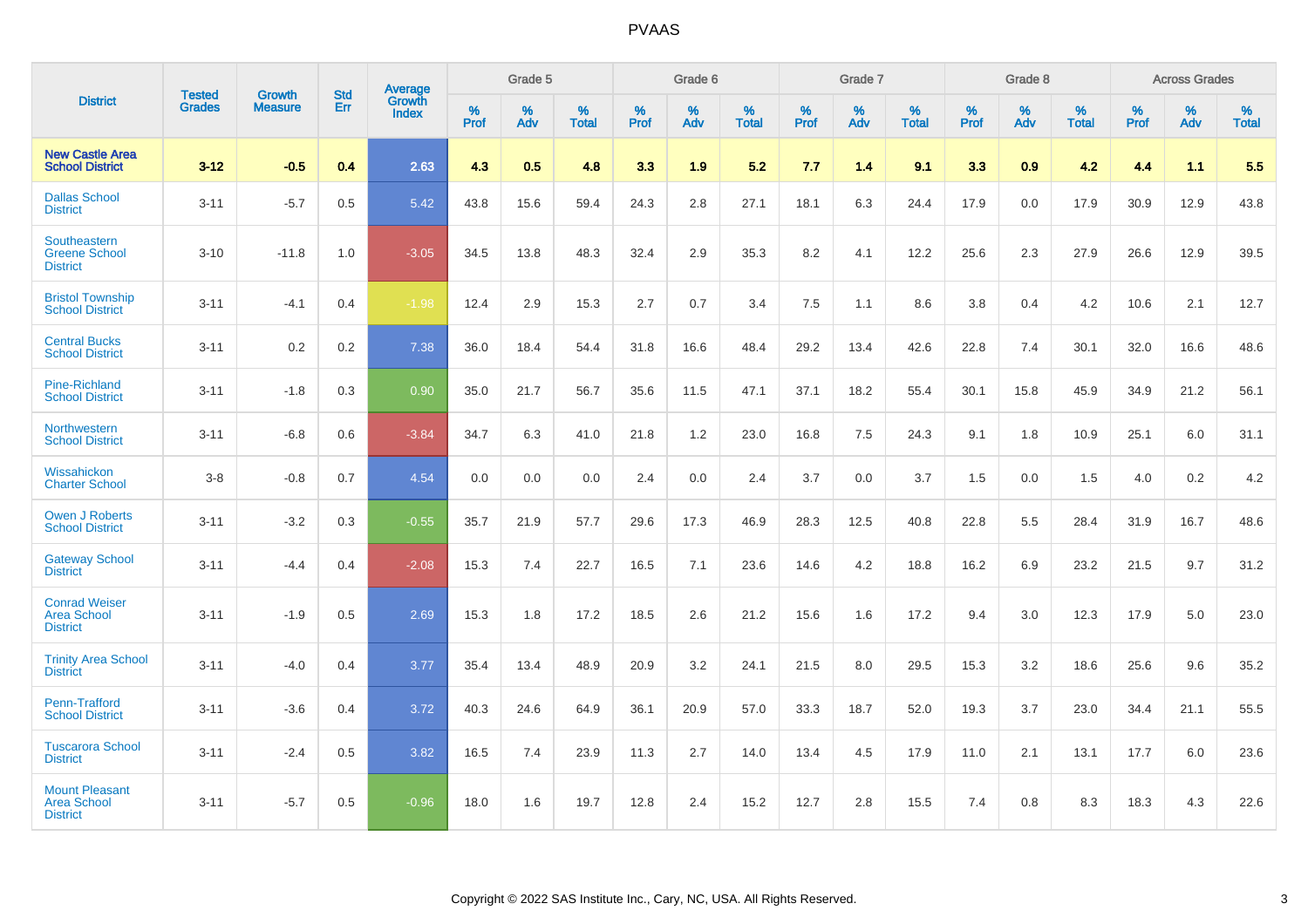|                                                                   |                                |                                 | <b>Std</b> | Average                       |           | Grade 5  |                   |           | Grade 6  |                   |           | Grade 7  |                   |           | Grade 8  |                   |           | <b>Across Grades</b> |                   |
|-------------------------------------------------------------------|--------------------------------|---------------------------------|------------|-------------------------------|-----------|----------|-------------------|-----------|----------|-------------------|-----------|----------|-------------------|-----------|----------|-------------------|-----------|----------------------|-------------------|
| <b>District</b>                                                   | <b>Tested</b><br><b>Grades</b> | <b>Growth</b><br><b>Measure</b> | Err        | <b>Growth</b><br><b>Index</b> | %<br>Prof | %<br>Adv | %<br><b>Total</b> | %<br>Prof | %<br>Adv | %<br><b>Total</b> | %<br>Prof | %<br>Adv | %<br><b>Total</b> | %<br>Prof | %<br>Adv | %<br><b>Total</b> | %<br>Prof | %<br>Adv             | %<br><b>Total</b> |
| <b>New Castle Area</b><br><b>School District</b>                  | $3 - 12$                       | $-0.5$                          | 0.4        | 2.63                          | 4.3       | 0.5      | 4.8               | 3.3       | 1.9      | 5.2               | 7.7       | 1.4      | 9.1               | 3.3       | 0.9      | 4.2               | 4.4       | 1.1                  | 5.5               |
| Penn-Delco School<br><b>District</b>                              | $3 - 11$                       | $-4.5$                          | 0.4        | $-1.99$                       | 31.7      | 11.9     | 43.6              | 20.2      | 6.6      | 26.8              | 22.0      | 6.8      | 28.8              | 10.9      | 1.6      | 12.5              | 25.2      | 8.0                  | 33.2              |
| <b>Ringgold School</b><br><b>District</b>                         | $3 - 11$                       | $-4.9$                          | 0.5        | $-3.96$                       | 13.5      | 1.8      | 15.3              | 5.7       | 0.0      | 5.7               | 8.3       | 1.2      | 9.5               | 6.4       | 0.5      | 6.9               | 12.7      | 1.7                  | 14.4              |
| <b>Springfield School</b><br><b>District</b>                      | $3 - 11$                       | $-3.6$                          | 0.4        | $-2.60$                       | 35.0      | 20.1     | 55.1              | 30.6      | 7.7      | 38.4              | 35.8      | 10.7     | 46.5              | 26.0      | 12.6     | 38.6              | 33.8      | 18.4                 | 52.2              |
| Penn Hills School<br><b>District</b>                              | $3 - 11$                       | $-4.0$                          | 0.5        | 1.96                          | 4.7       | 1.8      | 6.4               | 2.7       | 0.7      | 3.4               | 2.1       | 1.6      | 3.7               | 3.4       | 0.0      | 3.4               | 6.8       | 2.1                  | 8.9               |
| <b>Nazareth Area</b><br><b>School District</b>                    | $3 - 11$                       | $-2.2$                          | 0.4        | 3.03                          | 30.3      | 13.0     | 43.3              | 27.3      | 13.5     | 40.8              | 27.8      | 6.8      | 34.6              | 17.3      | 3.5      | 20.9              | 28.9      | 10.3                 | 39.2              |
| <b>Connellsville Area</b><br><b>School District</b>               | $3 - 11$                       | $-3.8$                          | 0.4        | $-0.77$                       | 19.0      | 7.5      | 26.5              | 10.8      | 3.6      | 14.3              | 9.5       | 2.4      | 11.9              | 9.4       | 2.2      | 11.6              | 15.5      | 4.5                  | 20.0              |
| <b>East Stroudsburg</b><br><b>Area School</b><br><b>District</b>  | $3 - 11$                       | $-4.6$                          | 0.5        | $-0.82$                       | 19.0      | 5.3      | 24.3              | 8.8       | 1.6      | 10.4              | 9.7       | 3.0      | 12.7              | 7.7       | 1.9      | 9.7               | 16.0      | 4.5                  | 20.5              |
| <b>Eastern Lebanon</b><br><b>County School</b><br><b>District</b> | $3 - 11$                       | $-3.3$                          | 0.5        | 2.09                          | 19.8      | 7.9      | 27.7              | 9.1       | 0.6      | 9.7               | 13.1      | 3.1      | 16.2              | 8.9       | 1.8      | 10.6              | 17.0      | 5.0                  | 22.0              |
| <b>Pottstown School</b><br><b>District</b>                        | $3 - 12$                       | $-5.0$                          | 0.5        | $-2.29$                       | 6.0       | 3.6      | 9.5               | 2.1       | 0.0      | 2.1               | 5.3       | 0.7      | 5.9               | 5.6       | 0.0      | 5.6               | 6.5       | 1.2                  | 7.7               |
| <b>Beaver Area</b><br><b>School District</b>                      | $3 - 10$                       | $-4.4$                          | 0.6        | 1.92                          | 36.2      | 23.8     | 60.0              | 37.3      | 28.8     | 66.1              | 22.6      | 13.0     | 35.6              | 17.1      | 7.2      | 24.3              | 29.2      | 25.6                 | 54.8              |
| <b>Greensburg Salem</b><br><b>School District</b>                 | $3 - 11$                       | $-3.8$                          | 0.5        | $-1.81$                       | 31.1      | 7.9      | 39.0              | 12.0      | 1.2      | 13.2              | 16.5      | 3.8      | 20.3              | 17.6      | 4.6      | 22.2              | 20.7      | 7.4                  | 28.2              |
| Susquehanna<br><b>Township School</b><br><b>District</b>          | $3 - 12$                       | $-3.4$                          | 0.5        | 0.05                          | 13.7      | 3.7      | 17.4              | 3.0       | 0.5      | 3.5               | 6.2       | 2.3      | 8.5               | 9.8       | 0.5      | 10.3              | 11.5      | 3.0                  | 14.4              |
| <b>York Suburban</b><br><b>School District</b>                    | $3 - 11$                       | $-1.0$                          | 0.5        | 6.95                          | 28.6      | 23.2     | 51.7              | 17.1      | 6.5      | 23.6              | 23.6      | 15.3     | 38.9              | 20.6      | 9.2      | 29.9              | 27.3      | 17.9                 | 45.3              |
| <b>Pleasant Valley</b><br><b>School District</b>                  | $3 - 11$                       | $-2.3$                          | 0.4        | 2.77                          | 20.4      | 6.2      | 26.6              | 17.4      | 2.3      | 19.7              | 23.2      | 3.5      | 26.8              | 8.3       | 3.2      | 11.5              | 20.4      | 5.0                  | 25.4              |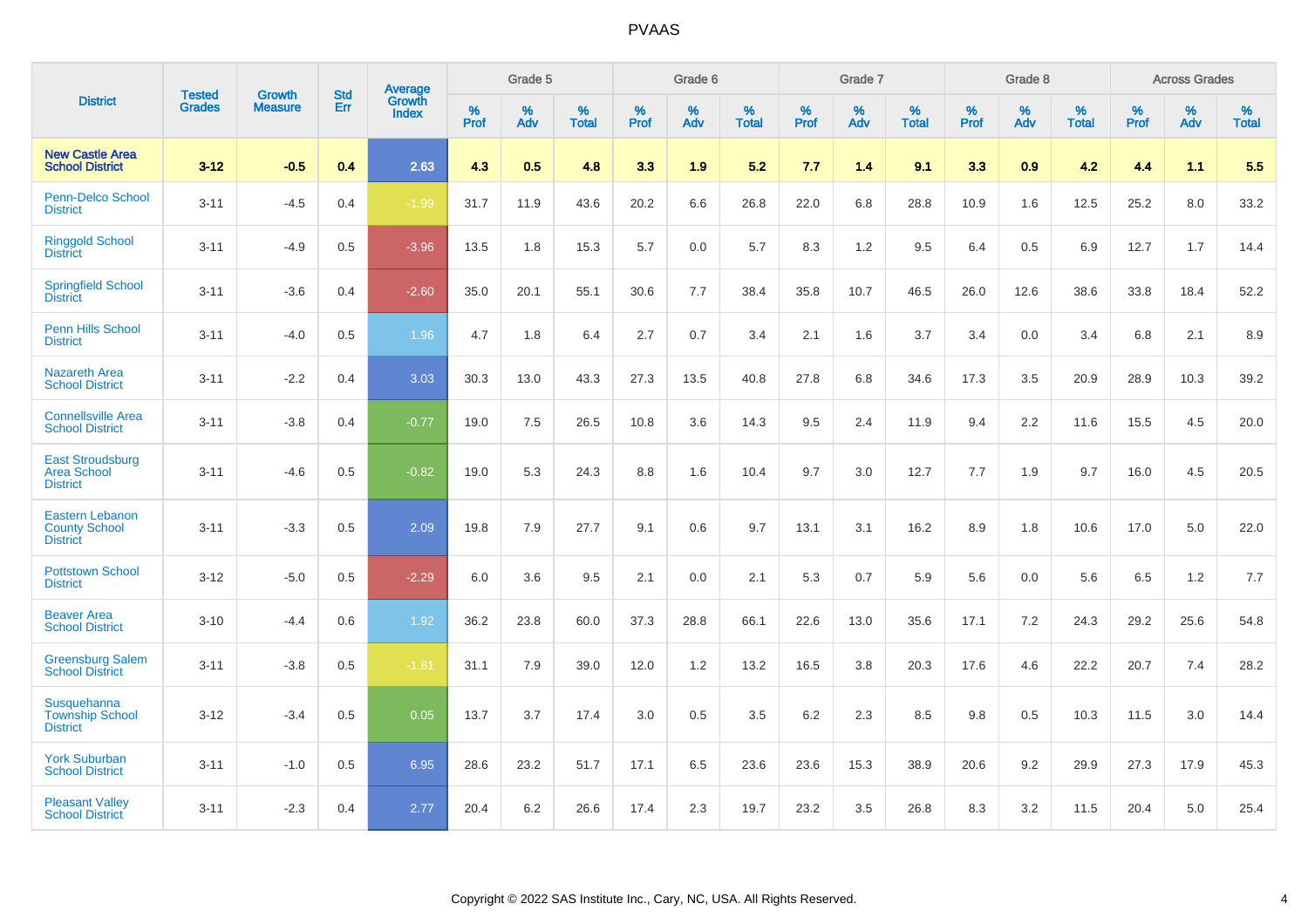|                                                      |                                | <b>Growth</b>  | <b>Std</b> | Average                |              | Grade 5  |                      |              | Grade 6     |                      |              | Grade 7  |                      |              | Grade 8     |                      |              | <b>Across Grades</b> |                      |
|------------------------------------------------------|--------------------------------|----------------|------------|------------------------|--------------|----------|----------------------|--------------|-------------|----------------------|--------------|----------|----------------------|--------------|-------------|----------------------|--------------|----------------------|----------------------|
| <b>District</b>                                      | <b>Tested</b><br><b>Grades</b> | <b>Measure</b> | Err        | Growth<br><b>Index</b> | $\%$<br>Prof | %<br>Adv | $\%$<br><b>Total</b> | $\%$<br>Prof | $\%$<br>Adv | $\%$<br><b>Total</b> | $\%$<br>Prof | %<br>Adv | $\%$<br><b>Total</b> | $\%$<br>Prof | $\%$<br>Adv | $\%$<br><b>Total</b> | $\%$<br>Prof | $\%$<br>Adv          | $\%$<br><b>Total</b> |
| <b>New Castle Area</b><br><b>School District</b>     | $3 - 12$                       | $-0.5$         | 0.4        | 2.63                   | 4.3          | 0.5      | 4.8                  | 3.3          | 1.9         | 5.2                  | 7.7          | 1.4      | 9.1                  | 3.3          | 0.9         | 4.2                  | 4.4          | 1.1                  | 5.5                  |
| <b>Crestwood School</b><br><b>District</b>           | $3 - 11$                       | $-2.8$         | 0.5        | 3.04                   | 19.1         | 5.6      | 24.7                 | 24.3         | 7.7         | 32.0                 | 21.0         | 8.7      | 29.7                 | 19.0         | 6.6         | 25.6                 | 23.4         | 8.3                  | 31.7                 |
| <b>Pennsbury School</b><br><b>District</b>           | $3 - 11$                       | $-2.3$         | 0.3        | 0.78                   | 32.1         | 19.0     | 51.1                 | 23.0         | 10.9        | 34.0                 | 19.4         | 7.0      | 26.4                 | 15.8         | 9.8         | 25.6                 | 26.7         | 15.5                 | 42.2                 |
| <b>Neshaminy School</b><br><b>District</b>           | $3 - 11$                       | $-0.6$         | 0.3        | 4.21                   | 26.6         | 8.4      | 35.0                 | 18.4         | 3.5         | 21.9                 | 21.1         | 6.5      | 27.6                 | 17.0         | 5.4         | 22.4                 | 24.8         | 10.8                 | 35.6                 |
| <b>Plum Borough</b><br><b>School District</b>        | $3 - 11$                       | $-3.1$         | 0.4        | 3.08                   | 34.5         | 8.4      | 42.9                 | 32.3         | 19.5        | 51.8                 | 22.5         | 13.0     | 35.5                 | 17.6         | 4.3         | 21.9                 | 28.8         | 15.8                 | 44.6                 |
| Jefferson-Morgan<br><b>School District</b>           | $3 - 10$                       | $-0.4$         | 0.8        | 4.12                   | 7.1          | 1.4      | 8.6                  | 23.6         | 0.0         | 23.6                 | 10.9         | 3.6      | 14.6                 | 24.4         | 2.2         | 26.7                 | 17.1         | 4.8                  | 21.9                 |
| <b>Tacony Academy</b><br><b>Charter School</b>       | $3 - 11$                       | $-3.3$         | 0.8        | 3.79                   | 4.1          | 1.4      | 5.5                  | 2.9          | 0.0         | 2.9                  | 6.8          | 0.0      | 6.8                  | 5.7          | 2.9         | 8.6                  | 5.0          | 1.0                  | 6.0                  |
| <b>Philadelphia City</b><br><b>School District</b>   | $3 - 12$                       | $-0.5$         | 0.2        | 3.67                   | 8.4          | 4.9      | 13.3                 | 9.6          | 3.1         | 12.7                 | 10.6         | 4.5      | 15.1                 | 5.0          | 4.4         | 9.4                  | 9.8          | 5.2                  | 15.0                 |
| <b>North Penn School</b><br><b>District</b>          | $3 - 11$                       | 0.9            | 0.2        | 9.59                   | 30.6         | 14.1     | 44.6                 | 25.7         | 14.1        | 39.7                 | 29.4         | 8.8      | 38.2                 | 25.4         | 7.7         | 33.2                 | 29.6         | 14.0                 | 43.7                 |
| <b>Whitehall-Coplay</b><br><b>School District</b>    | $3 - 11$                       | $-3.3$         | 0.4        | $-2.64$                | 23.4         | 6.6      | 30.0                 | 12.7         | 1.9         | 14.7                 | 11.1         | 2.5      | 13.6                 | 10.5         | 3.2         | 13.7                 | 18.5         | 4.9                  | 23.5                 |
| Downingtown Area<br><b>School District</b>           | $3 - 11$                       | $-1.3$         | 0.3        | 5.44                   | 40.5         | 24.2     | 64.7                 | 28.9         | 24.6        | 53.5                 | 31.4         | 21.1     | 52.5                 | 27.1         | 28.6        | 55.7                 | 36.8         | 25.9                 | 62.7                 |
| Manheim<br><b>Township School</b><br><b>District</b> | $3 - 12$                       | $-0.7$         | 0.3        | 6.38                   | 29.8         | 17.1     | 46.9                 | 33.2         | 23.2        | 56.3                 | 28.9         | 9.6      | 38.6                 | 18.1         | 11.2        | 29.3                 | 28.7         | 21.3                 | 49.9                 |
| <b>Shippensburg Area</b><br><b>School District</b>   | $3 - 11$                       | $-3.6$         | 0.4        | 1.09                   | 18.3         | 13.7     | 32.0                 | 12.9         | 4.2         | 17.0                 | 13.4         | 2.4      | 15.8                 | 13.6         | 4.0         | 17.7                 | 17.3         | 7.6                  | 24.9                 |
| <b>Interboro School</b><br><b>District</b>           | $3 - 12$                       | $-3.0$         | 0.4        | 0.02                   | 13.5         | 2.2      | 15.8                 | 11.8         | 2.4         | 14.2                 | 14.4         | 3.4      | 17.8                 | 10.7         | 2.1         | 12.8                 | 16.4         | 3.1                  | 19.6                 |
| <b>Burgettstown Area</b><br><b>School District</b>   | $3 - 11$                       | $-6.3$         | 0.7        | $-3.35$                | 16.9         | 2.6      | 19.5                 | 15.4         | 0.0         | 15.4                 | 3.6          | 2.4      | 6.0                  | 9.3          | 4.0         | 13.3                 | 15.1         | 3.7                  | 18.9                 |
| <b>Yough School</b><br><b>District</b>               | $3 - 10$                       | $-4.9$         | 0.6        | $-3.11$                | 19.1         | 5.3      | 24.4                 | 17.8         | 5.2         | 23.0                 | 16.5         | 1.0      | 17.5                 | 6.6          | 0.8         | 7.4                  | 19.1         | 4.3                  | 23.4                 |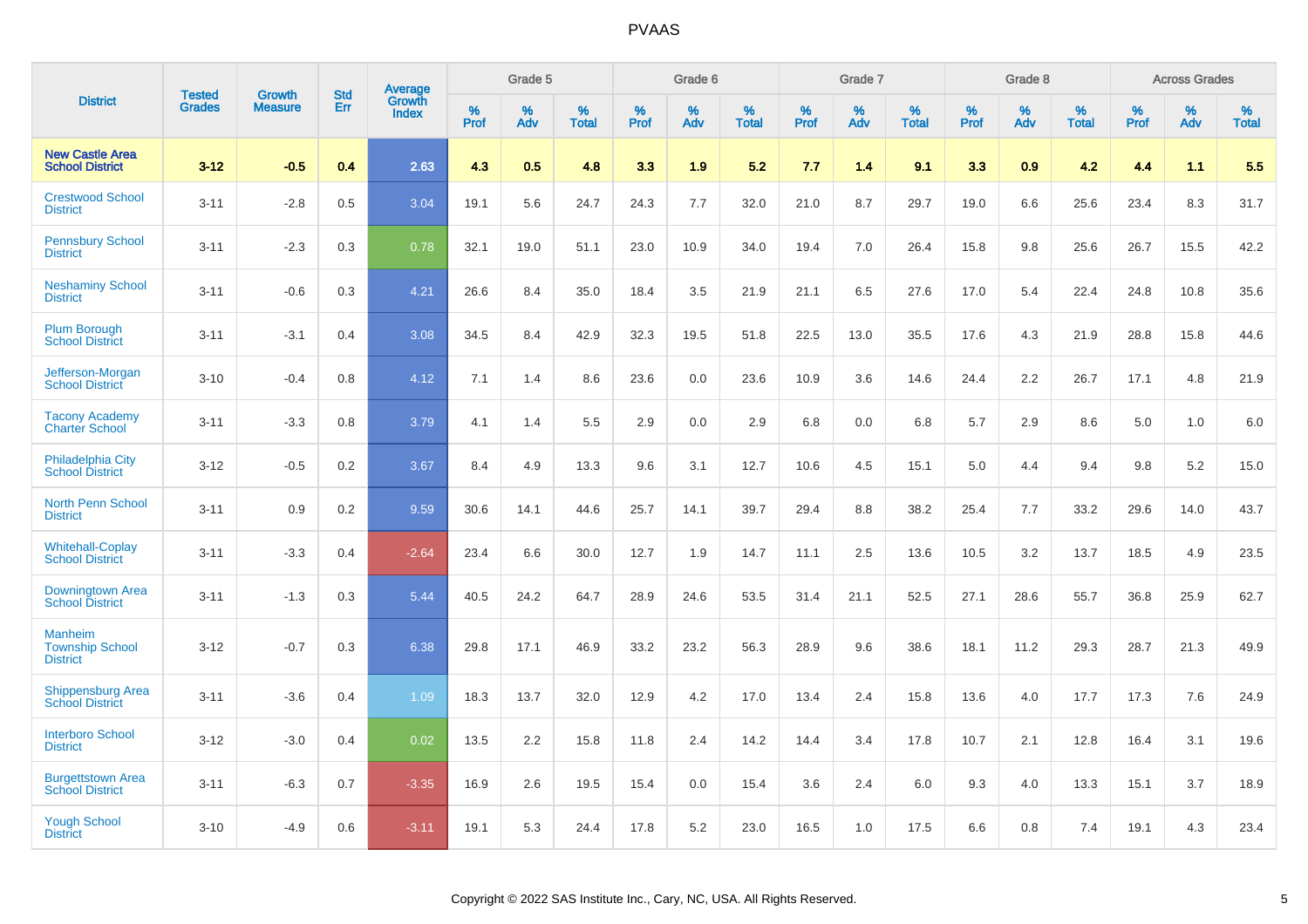|                                                        | <b>Tested</b> | <b>Growth</b>  | <b>Std</b> | Average                |              | Grade 5  |                   |              | Grade 6  |                   |              | Grade 7  |                   |              | Grade 8  |                   |              | <b>Across Grades</b> |                   |
|--------------------------------------------------------|---------------|----------------|------------|------------------------|--------------|----------|-------------------|--------------|----------|-------------------|--------------|----------|-------------------|--------------|----------|-------------------|--------------|----------------------|-------------------|
| <b>District</b>                                        | <b>Grades</b> | <b>Measure</b> | Err        | Growth<br><b>Index</b> | $\%$<br>Prof | %<br>Adv | %<br><b>Total</b> | $\%$<br>Prof | %<br>Adv | %<br><b>Total</b> | $\%$<br>Prof | %<br>Adv | %<br><b>Total</b> | $\%$<br>Prof | %<br>Adv | %<br><b>Total</b> | $\%$<br>Prof | %<br>Adv             | %<br><b>Total</b> |
| <b>New Castle Area</b><br><b>School District</b>       | $3 - 12$      | $-0.5$         | 0.4        | 2.63                   | 4.3          | 0.5      | 4.8               | 3.3          | 1.9      | 5.2               | 7.7          | 1.4      | 9.1               | 3.3          | 0.9      | 4.2               | 4.4          | 1.1                  | 5.5               |
| <b>Phoenixville Area</b><br><b>School District</b>     | $3 - 11$      | $-3.6$         | 0.4        | 4.13                   | 37.1         | 16.7     | 53.8              | 17.6         | 8.6      | 26.1              | 18.6         | 3.8      | 22.5              | 13.4         | 3.6      | 17.0              | 25.5         | 11.8                 | 37.3              |
| Philipsburg-<br>Osceola Area<br><b>School District</b> | $3 - 11$      | $-4.9$         | 0.6        | 0.04                   | 35.5         | 10.5     | 46.0              | 27.8         | 7.4      | 35.2              | 23.0         | 3.2      | 26.2              | 15.6         | 5.2      | 20.8              | 27.5         | 12.4                 | 40.0              |
| <b>Blackhawk School</b><br><b>District</b>             | $3 - 11$      | $-1.6$         | 0.5        | 4.57                   | 38.0         | 8.8      | 46.7              | 28.3         | 8.8      | 37.1              | 27.3         | 7.4      | 34.8              | 13.5         | 1.7      | 15.2              | 28.7         | 9.2                  | 37.8              |
| <b>Riverview School</b><br><b>District</b>             | $3 - 11$      | $-6.6$         | 0.8        | $-0.07$                | 28.8         | 5.8      | 34.6              | 29.9         | 9.1      | 39.0              | 21.7         | 3.3      | 25.0              | 12.7         | 5.1      | 17.7              | 25.8         | 15.0                 | 40.8              |
| <b>Laurel Highlands</b><br><b>School District</b>      | $3 - 11$      | $-4.3$         | 0.5        | $-1.98$                | 13.3         | 5.7      | 19.0              | 9.7          | 7.1      | 16.8              | 11.0         | 3.9      | 15.0              | 12.6         | 4.8      | 17.5              | 17.1         | 7.0                  | 24.1              |
| <b>North Hills School</b><br><b>District</b>           | $3 - 11$      | $-3.1$         | 0.4        | $-1.31$                | 34.1         | 14.0     | 48.1              | 30.1         | 11.4     | 41.5              | 28.1         | 11.5     | 39.6              | 21.9         | 9.6      | 31.5              | 30.4         | 13.8                 | 44.2              |
| <b>Hopewell Area</b><br><b>School District</b>         | $3 - 11$      | $-1.6$         | 0.5        | 4.04                   | 31.1         | 8.2      | 39.3              | 28.6         | 11.8     | 40.3              | 18.7         | 4.5      | 23.1              | 12.5         | 2.5      | 15.0              | 23.5         | 8.4                  | 32.0              |
| <b>Governor Mifflin</b><br><b>School District</b>      | $3 - 11$      | $-1.6$         | 0.4        | 2.23                   | 20.4         | 9.3      | 29.6              | 18.8         | 4.8      | 23.6              | 20.6         | 3.2      | 23.7              | 11.2         | 2.2      | 13.4              | 20.0         | 7.5                  | 27.4              |
| <b>Bethlehem-Center</b><br><b>School District</b>      | $3 - 10$      | $-6.4$         | 0.7        | $-0.87$                | 5.6          | 1.4      | 6.9               | 0.0          | 0.0      | 0.0               | 4.0          | 0.0      | 4.0               | 3.2          | 1.6      | 4.8               | 9.6          | 3.9                  | 13.6              |
| <b>West Chester Area</b><br><b>School District</b>     | $3 - 11$      | $-1.3$         | 0.3        | 6.72                   | 35.0         | 18.9     | 53.9              | 29.1         | 9.5      | 38.7              | 26.7         | 11.1     | 37.8              | 22.1         | 13.0     | 35.1              | 32.0         | 17.9                 | 49.8              |
| <b>Central Dauphin</b><br><b>School District</b>       | $3 - 11$      | $-0.5$         | 0.2        | 4.10                   | 22.0         | 11.6     | 33.6              | 14.9         | 2.6      | 17.4              | 14.8         | 7.0      | 21.8              | 12.5         | 4.2      | 16.7              | 19.3         | 7.8                  | 27.1              |
| <b>Central Valley</b><br><b>School District</b>        | $3 - 10$      | $-3.2$         | 0.5        | 2.71                   | 24.6         | 4.9      | 29.6              | 22.1         | 2.2      | 24.3              | 20.3         | 7.2      | 27.4              | 20.4         | 8.0      | 28.5              | 26.6         | 9.0                  | 35.6              |
| <b>Norristown Area</b><br><b>School District</b>       | $3 - 12$      | $-2.3$         | 0.4        | 0.04                   | 10.2         | 0.6      | 10.8              | 9.0          | 1.1      | 10.0              | 9.3          | 1.3      | 10.7              | 7.4          | 3.0      | 10.4              | 11.0         | 1.9                  | 13.0              |
| Northern Lebanon<br><b>School District</b>             | $3 - 11$      | $-3.8$         | 0.5        | $-1.80$                | 30.5         | 8.6      | 39.1              | 12.8         | 0.8      | 13.6              | 8.1          | 2.7      | 10.8              | 7.2          | 0.6      | 7.8               | 19.9         | 7.9                  | 27.9              |
| Renaissance<br><b>Academy Charter</b><br>School        | $3 - 11$      | $-5.7$         | 0.7        | $-3.32$                | 16.7         | 11.1     | 27.8              | 19.2         | 4.1      | 23.3              | 20.0         | 1.3      | 21.3              | 10.1         | 7.2      | 17.4              | 18.7         | 5.7                  | 24.4              |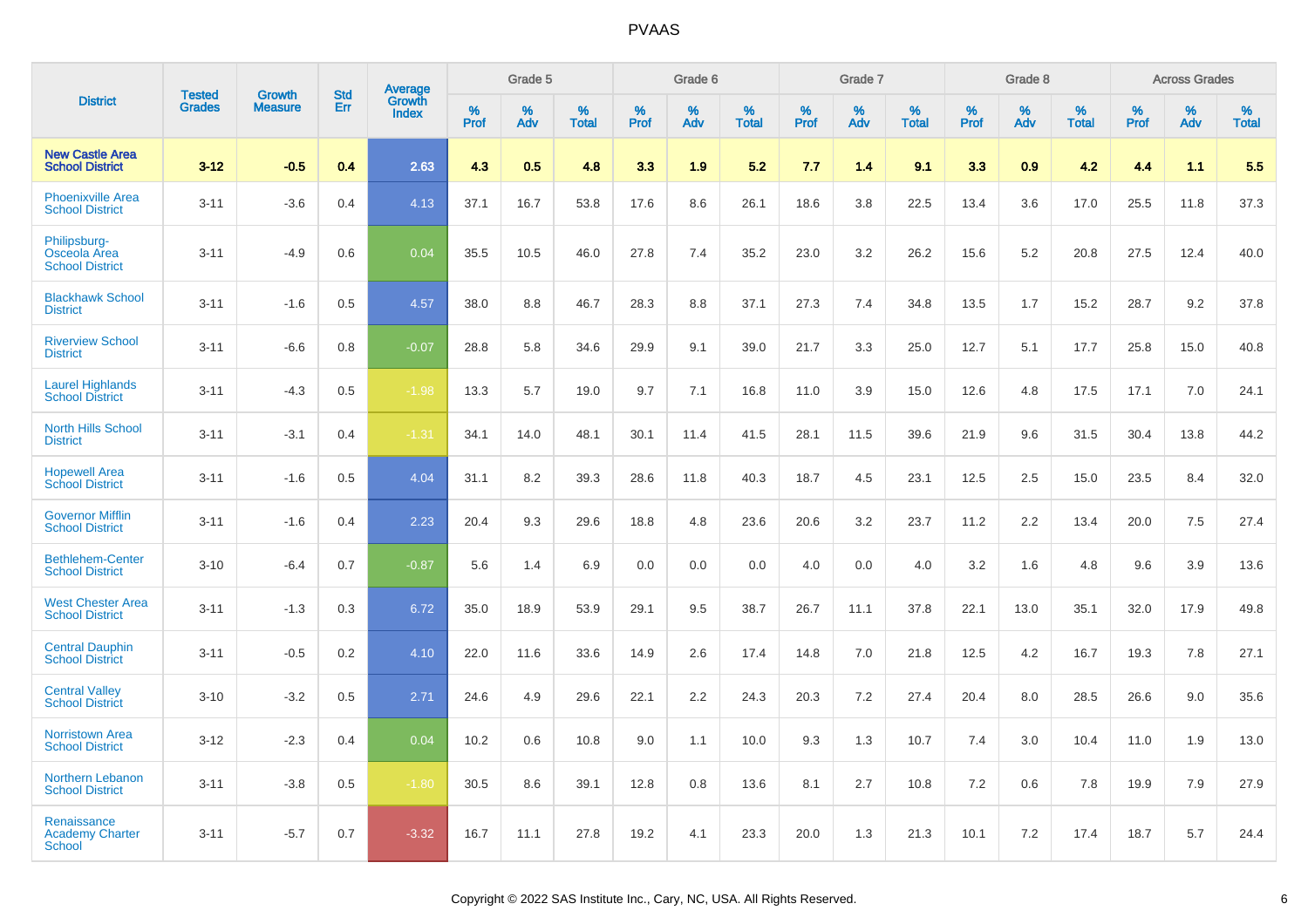|                                                      |                                |                                 | <b>Std</b> | <b>Average</b>         |           | Grade 5  |                   |           | Grade 6  |                   |           | Grade 7  |                   |           | Grade 8  |                   |           | <b>Across Grades</b> |            |
|------------------------------------------------------|--------------------------------|---------------------------------|------------|------------------------|-----------|----------|-------------------|-----------|----------|-------------------|-----------|----------|-------------------|-----------|----------|-------------------|-----------|----------------------|------------|
| <b>District</b>                                      | <b>Tested</b><br><b>Grades</b> | <b>Growth</b><br><b>Measure</b> | Err        | Growth<br><b>Index</b> | %<br>Prof | %<br>Adv | %<br><b>Total</b> | %<br>Prof | %<br>Adv | %<br><b>Total</b> | %<br>Prof | %<br>Adv | %<br><b>Total</b> | %<br>Prof | %<br>Adv | %<br><b>Total</b> | %<br>Prof | %<br>Adv             | %<br>Total |
| <b>New Castle Area</b><br><b>School District</b>     | $3 - 12$                       | $-0.5$                          | 0.4        | 2.63                   | 4.3       | 0.5      | 4.8               | 3.3       | 1.9      | 5.2               | 7.7       | 1.4      | 9.1               | 3.3       | 0.9      | 4.2               | 4.4       | 1.1                  | 5.5        |
| Mt Lebanon<br><b>School District</b>                 | $3 - 11$                       | $-2.1$                          | 0.4        | 4.72                   | 39.7      | 34.6     | 74.3              | 42.0      | 15.7     | 57.7              | 32.6      | 20.7     | 53.3              | 31.6      | 17.4     | 49.1              | 36.2      | 29.4                 | 65.5       |
| <b>Chartiers Valley</b><br><b>School District</b>    | $3 - 11$                       | $-2.3$                          | 0.4        | 1.51                   | 33.8      | 14.7     | 48.5              | 16.8      | 5.3      | 22.1              | 15.6      | 7.4      | 22.9              | 10.8      | 4.2      | 15.1              | 23.4      | 11.6                 | 35.0       |
| <b>Ridley School</b><br><b>District</b>              | $3 - 12$                       | $-1.6$                          | 0.3        | 0.71                   | 24.4      | 10.9     | 35.3              | 16.6      | 2.2      | 18.8              | 11.2      | 6.6      | 17.8              | 12.6      | 6.5      | 19.1              | 19.6      | 9.1                  | 28.7       |
| <b>Council Rock</b><br><b>School District</b>        | $3 - 11$                       | $-0.6$                          | 0.2        | 4.05                   | 30.5      | 16.8     | 47.3              | 33.6      | 14.1     | 47.6              | 27.3      | 16.1     | 43.4              | 21.3      | 13.1     | 34.4              | 31.0      | 18.6                 | 49.7       |
| <b>Tri-Valley School</b><br><b>District</b>          | $3 - 10$                       | $-6.5$                          | 0.8        | $-1.14$                | 13.2      | 2.4      | 15.7              | 13.2      | 0.0      | 13.2              | 7.3       | 0.0      | 7.3               | 2.4       | 7.3      | 9.8               | 15.8      | 3.7                  | 19.4       |
| <b>School Lane</b><br><b>Charter School</b>          | $3 - 11$                       | $-4.8$                          | 0.7        | 0.49                   | 26.9      | 7.5      | 34.3              | 11.9      | 1.7      | 13.6              | 7.0       | 2.8      | 9.9               | 18.8      | 3.1      | 21.9              | 21.0      | 6.5                  | 27.5       |
| Octorara Area<br><b>School District</b>              | $3 - 11$                       | $-2.8$                          | 0.6        | 1.31                   | 25.9      | 6.5      | 32.4              | 17.5      | 4.2      | 21.7              | 13.9      | 0.0      | 13.9              | 10.2      | 0.0      | 10.2              | 21.2      | 4.1                  | 25.4       |
| <b>Pottsgrove School</b><br><b>District</b>          | $3 - 11$                       | $-3.5$                          | 0.4        | $-0.89$                | 27.2      | 6.5      | 33.7              | 10.2      | 5.4      | 15.6              | 21.6      | 4.1      | 25.7              | 9.8       | 1.6      | 11.4              | 19.2      | 4.4                  | 23.5       |
| <b>Wilson School</b><br><b>District</b>              | $3 - 12$                       | $-3.7$                          | 0.5        | $-3.10$                | 27.9      | 12.6     | 40.5              | 24.6      | 4.2      | 28.8              | 19.9      | 7.0      | 26.9              | 13.0      | 9.8      | 22.8              | 28.3      | 14.3                 | 42.6       |
| <b>Marple Newtown</b><br><b>School District</b>      | $3 - 11$                       | $-3.4$                          | 0.4        | $-1.81$                | 36.2      | 21.4     | 57.6              | 31.7      | 20.2     | 51.9              | 27.1      | 8.3      | 35.4              | 20.5      | 6.0      | 26.5              | 32.9      | 20.2                 | 53.1       |
| <b>Morrisville Borough</b><br><b>School District</b> | $3 - 11$                       | $-6.7$                          | 0.9        | $-1.42$                | 9.8       | 0.0      | 9.8               | 1.9       | 0.0      | 1.9               | 3.9       | 0.0      | 3.9               | 0.0       | 0.0      | 0.0               | 5.1       | 0.6                  | 5.7        |
| Charleroi School<br><b>District</b>                  | $3 - 11$                       | $-4.8$                          | 0.6        | 2.44                   | 10.8      | 1.0      | 11.8              | 13.1      | 0.0      | 13.1              | 8.5       | 3.8      | 12.3              | 11.6      | 1.0      | 12.6              | 12.5      | 2.4                  | 14.9       |
| <b>Carmichaels Area</b><br><b>School District</b>    | $3 - 10$                       | $-5.5$                          | 0.7        | 1.91                   | 13.8      | 1.2      | 15.0              | 1.5       | 0.0      | 1.5               | 3.0       | 3.0      | 6.0               | 6.8       | 0.0      | 6.8               | 11.3      | 2.2                  | 13.4       |
| <b>Berwick Area</b><br><b>School District</b>        | $3 - 11$                       | $-3.7$                          | 0.5        | $-0.18$                | 17.8      | 6.3      | 24.1              | 18.3      | 3.0      | 21.3              | 16.8      | 3.2      | 20.0              | 12.0      | 2.0      | 14.0              | 20.4      | 9.0                  | 29.4       |
| <b>Tyrone Area</b><br><b>School District</b>         | $3 - 12$                       | $-0.7$                          | 0.5        | 4.35                   | 18.0      | 3.8      | 21.8              | 12.4      | 4.6      | 17.0              | 18.0      | 2.5      | 20.5              | 12.4      | 5.3      | 17.7              | 20.5      | 8.1                  | 28.6       |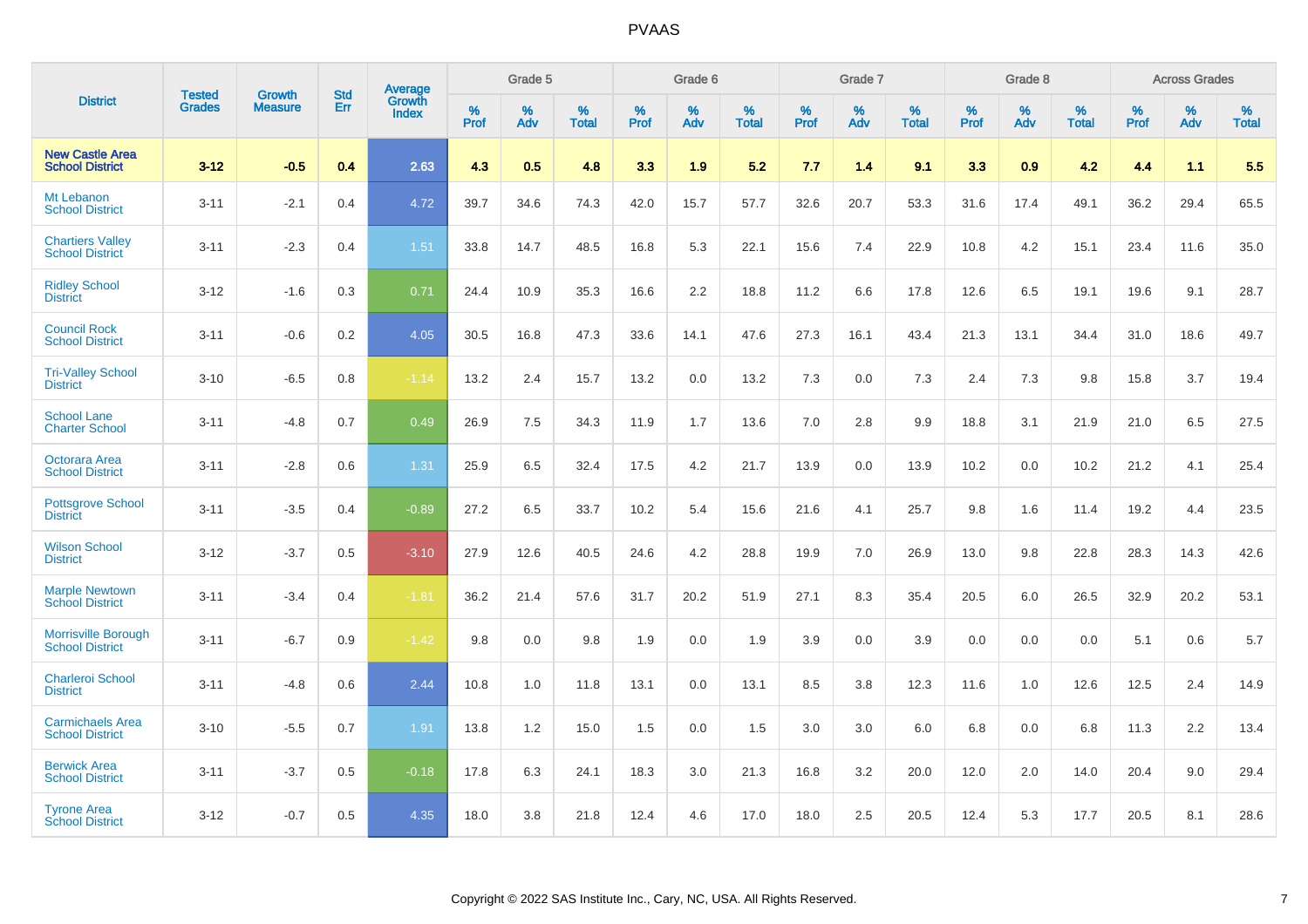|                                                                            | <b>Tested</b> | <b>Growth</b>  | <b>Std</b> | Average                |              | Grade 5  |                   |              | Grade 6  |                   |              | Grade 7  |                   |                     | Grade 8  |                   |              | <b>Across Grades</b> |                   |
|----------------------------------------------------------------------------|---------------|----------------|------------|------------------------|--------------|----------|-------------------|--------------|----------|-------------------|--------------|----------|-------------------|---------------------|----------|-------------------|--------------|----------------------|-------------------|
| <b>District</b>                                                            | <b>Grades</b> | <b>Measure</b> | Err        | Growth<br><b>Index</b> | $\%$<br>Prof | %<br>Adv | %<br><b>Total</b> | $\%$<br>Prof | %<br>Adv | %<br><b>Total</b> | $\%$<br>Prof | %<br>Adv | %<br><b>Total</b> | $\%$<br><b>Prof</b> | %<br>Adv | %<br><b>Total</b> | $\%$<br>Prof | %<br>Adv             | %<br><b>Total</b> |
| <b>New Castle Area</b><br><b>School District</b>                           | $3 - 12$      | $-0.5$         | 0.4        | 2.63                   | 4.3          | 0.5      | 4.8               | 3.3          | 1.9      | 5.2               | 7.7          | 1.4      | 9.1               | 3.3                 | 0.9      | 4.2               | 4.4          | 1.1                  | 5.5               |
| <b>Maritime Academy</b><br><b>Charter School</b>                           | $3 - 10$      | $-3.7$         | 0.6        | 1.10                   | 3.5          | 1.2      | 4.7               | 1.2          | 3.6      | 4.8               | 7.9          | 5.6      | 13.5              | 3.3                 | 0.0      | 3.3               | 4.6          | 2.1                  | 6.7               |
| <b>Uniontown Area</b><br><b>School District</b>                            | $3 - 11$      | $-4.0$         | 0.6        | $-0.51$                | 17.1         | 3.8      | 21.0              | 18.7         | 3.7      | 22.4              | 6.5          | 0.9      | 7.5               | 0.0                 | 0.0      | 0.0               | 15.0         | 4.4                  | 19.3              |
| <b>Souderton Area</b><br><b>School District</b>                            | $3 - 11$      | 0.8            | 0.3        | 7.15                   | 35.8         | 26.1     | 61.9              | 29.8         | 8.6      | 38.4              | 30.6         | 10.4     | 41.0              | 24.3                | 4.2      | 28.5              | 30.8         | 18.3                 | 49.1              |
| <b>Erie City School</b><br><b>District</b>                                 | $3 - 12$      | $-1.7$         | 0.3        | 1.03                   | 7.6          | 2.4      | 10.0              | 2.9          | 0.5      | 3.4               | 5.9          | 1.6      | 7.4               | 5.2                 | 0.3      | 5.5               | 6.4          | 1.4                  | 7.8               |
| <b>Clearfield Area</b><br><b>School District</b>                           | $3 - 10$      | $-3.9$         | 0.5        | $-2.41$                | 16.5         | 3.3      | 19.8              | 4.7          | 1.6      | 6.3               | 9.3          | 0.8      | 10.1              | 6.3                 | 3.5      | 9.8               | 12.1         | 2.5                  | 14.6              |
| <b>Chester Charter</b><br><b>Scholars Academy</b><br><b>Charter School</b> | $3 - 12$      | $-3.3$         | 0.8        | 2.00                   | 0.0          | 0.0      | 0.0               | 2.1          | 0.0      | 2.1               | 6.2          | 0.0      | 6.2               | 0.0                 | 0.0      | 0.0               | 1.8          | 0.4                  | 2.2               |
| <b>Hampton Township</b><br><b>School District</b>                          | $3 - 11$      | 0.5            | 0.4        | 5.96                   | 33.5         | 35.2     | 68.7              | 30.6         | 12.9     | 43.6              | 33.3         | 26.9     | 60.2              | 33.0                | 21.4     | 54.3              | 33.4         | 29.9                 | 63.3              |
| <b>Boyertown Area</b><br><b>School District</b>                            | $3 - 11$      | $-2.5$         | 0.3        | 1.59                   | 29.0         | 8.5      | 37.4              | 24.6         | 4.6      | 29.2              | 28.2         | 14.4     | 42.6              | 24.8                | 6.0      | 30.8              | 29.1         | 9.0                  | 38.2              |
| <b>Brentwood</b><br><b>Borough School</b><br><b>District</b>               | $3 - 11$      | $-2.3$         | 0.7        | 3.94                   | 25.6         | 4.6      | 30.2              | 8.5          | 2.4      | 11.0              | 9.2          | 0.0      | 9.2               | 19.4                | 1.4      | 20.8              | 19.6         | 5.3                  | 24.9              |
| <b>Scranton School</b><br><b>District</b>                                  | $3 - 12$      | $-3.3$         | 0.5        | $-1.47$                | 10.4         | 0.8      | 11.2              | 2.1          | 1.3      | 3.4               | 3.7          | 1.1      | 4.8               | 3.4                 | 2.3      | 5.7               | 7.0          | 1.7                  | 8.6               |
| <b>Colonial School</b><br><b>District</b>                                  | $3 - 11$      | $-0.9$         | 0.3        | 2.48                   | 32.7         | 27.3     | 60.0              | 35.6         | 15.3     | 50.9              | 29.4         | 16.8     | 46.2              | 21.2                | 15.0     | 36.2              | 31.5         | 21.3                 | 52.8              |
| <b>Reynolds School</b><br><b>District</b>                                  | $3 - 10$      | $-3.3$         | 0.8        | 0.34                   | 13.0         | 1.4      | 14.5              | 18.2         | 1.3      | 19.5              | 14.0         | 10.0     | 24.0              | 11.8                | 1.5      | 13.2              | 15.2         | 2.8                  | 18.0              |
| <b>Ligonier Valley</b><br><b>School District</b>                           | $3 - 11$      | $-3.6$         | 0.7        | 1.35                   | 14.6         | 3.7      | 18.3              | 16.5         | 0.0      | 16.5              | 12.3         | 0.0      | 12.3              | 6.9                 | 0.0      | 6.9               | 17.2         | 2.9                  | 20.0              |
| <b>North Pocono</b><br><b>School District</b>                              | $3 - 11$      | $-3.6$         | 0.6        | 0.08                   | 34.1         | 6.2      | 40.3              | 12.8         | 1.8      | 14.7              | 24.2         | 8.3      | 32.5              | 19.3                | 7.9      | 27.2              | 27.9         | 10.4                 | 38.3              |
| <b>Lower Dauphin</b><br><b>School District</b>                             | $3 - 11$      | $-1.8$         | 0.4        | 2.03                   | 29.8         | 22.8     | 52.6              | 23.7         | 4.8      | 28.5              | 22.0         | 6.4      | 28.4              | 18.6                | 9.5      | 28.0              | 25.6         | 14.4                 | 39.9              |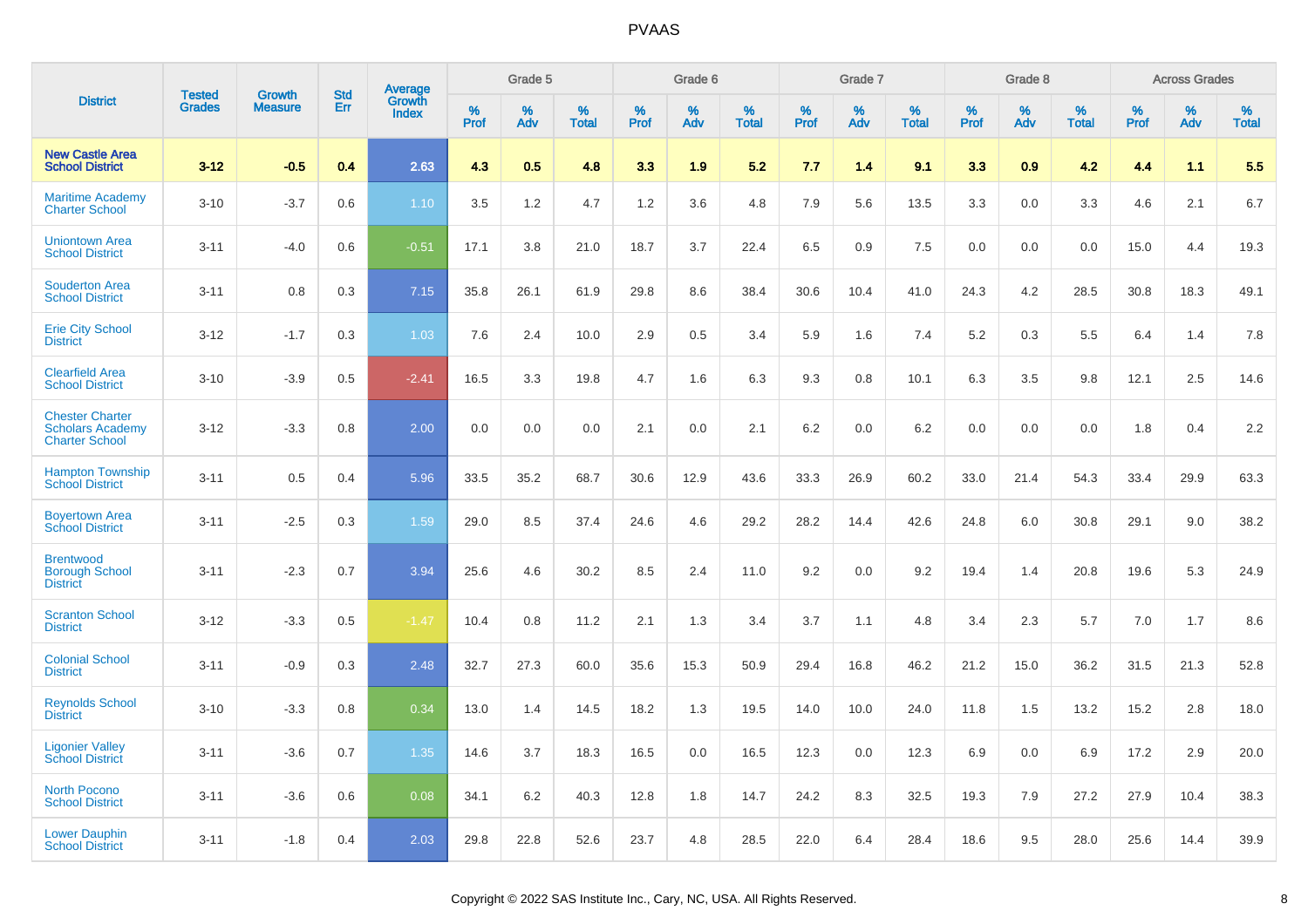|                                                                |                                |                          | <b>Std</b> | Average                |           | Grade 5  |                   |           | Grade 6  |                   |           | Grade 7  |                      |           | Grade 8  |                   |           | <b>Across Grades</b> |                   |
|----------------------------------------------------------------|--------------------------------|--------------------------|------------|------------------------|-----------|----------|-------------------|-----------|----------|-------------------|-----------|----------|----------------------|-----------|----------|-------------------|-----------|----------------------|-------------------|
| <b>District</b>                                                | <b>Tested</b><br><b>Grades</b> | Growth<br><b>Measure</b> | Err        | Growth<br><b>Index</b> | %<br>Prof | %<br>Adv | %<br><b>Total</b> | %<br>Prof | %<br>Adv | %<br><b>Total</b> | %<br>Prof | %<br>Adv | $\%$<br><b>Total</b> | %<br>Prof | %<br>Adv | %<br><b>Total</b> | %<br>Prof | %<br>Adv             | %<br><b>Total</b> |
| <b>New Castle Area</b><br><b>School District</b>               | $3 - 12$                       | $-0.5$                   | 0.4        | 2.63                   | 4.3       | 0.5      | 4.8               | 3.3       | 1.9      | 5.2               | 7.7       | 1.4      | 9.1                  | 3.3       | 0.9      | 4.2               | 4.4       | 1.1                  | 5.5               |
| <b>Oil City Area</b><br><b>School District</b>                 | $3 - 11$                       | $-3.7$                   | 0.5        | 0.74                   | 15.5      | 2.8      | 18.3              | 7.9       | 0.8      | 8.7               | 10.2      | 2.4      | 12.6                 | 3.8       | 0.0      | 3.8               | 13.2      | 2.5                  | 15.8              |
| <b>Arts Academy</b><br><b>Charter School</b>                   | $5 - 8$                        | $-7.7$                   | 1.1        | $-2.90$                | 7.7       | 0.0      | 7.7               | 2.4       | 0.0      | 2.4               | 8.3       | 0.0      | 8.3                  | 0.0       | 0.0      | 0.0               | 4.4       | 0.0                  | 4.4               |
| <b>Derry Area School</b><br><b>District</b>                    | $3 - 11$                       | $-0.6$                   | 0.6        | 4.16                   | 21.3      | 14.8     | 36.1              | 32.5      | 13.0     | 45.5              | 11.9      | 6.8      | 18.6                 | 10.2      | 6.5      | 16.7              | 23.2      | 13.2                 | 36.4              |
| <b>Wyomissing Area</b><br><b>School District</b>               | $3 - 12$                       | $-3.5$                   | 0.6        | 1.22                   | 32.2      | 13.6     | 45.8              | 30.0      | 7.3      | 37.3              | 12.3      | 6.6      | 18.8                 | 13.6      | 6.4      | 20.0              | 25.7      | 12.9                 | 38.6              |
| Southmoreland<br><b>School District</b>                        | $3 - 11$                       | $-3.6$                   | 0.6        | 3.41                   | 12.6      | 4.2      | 16.8              | 15.6      | 3.7      | 19.3              | 11.1      | 2.8      | 13.9                 | 10.5      | 1.0      | 11.4              | 17.8      | 4.1                  | 21.9              |
| <b>Moon Area School</b><br><b>District</b>                     | $3 - 11$                       | $-2.5$                   | 0.4        | $-1.68$                | 32.1      | 15.8     | 48.0              | 26.9      | 9.1      | 36.0              | 28.0      | 11.5     | 39.4                 | 20.6      | 10.9     | 31.5              | 29.3      | 16.9                 | 46.2              |
| <b>Alliance For</b><br><b>Progress Charter</b><br>School       | $3 - 8$                        | $-5.0$                   | 1.1        | 2.70                   | 0.0       | 0.0      | 0.0               | 0.0       | 0.0      | 0.0               | 0.0       | 0.0      | 0.0                  | 0.0       | 0.0      | 0.0               | 0.6       | 0.0                  | 0.6               |
| <b>Daniel Boone Area</b><br><b>School District</b>             | $3 - 12$                       | $-1.1$                   | 0.5        | 3.78                   | 27.2      | 11.1     | 38.3              | 28.7      | 6.6      | 35.4              | 18.6      | 7.8      | 26.4                 | 13.8      | 2.4      | 16.2              | 25.4      | 7.1                  | 32.4              |
| <b>Danville Area</b><br><b>School District</b>                 | $3 - 11$                       | 1.2                      | 0.5        | 7.01                   | 33.8      | 25.6     | 59.4              | 26.4      | 8.3      | 34.7              | 24.5      | 14.6     | 39.1                 | 19.6      | 9.8      | 29.4              | 27.8      | 17.7                 | 45.5              |
| Chambersburg<br><b>Area School</b><br><b>District</b>          | $3 - 11$                       | $-1.4$                   | 0.3        | 3.43                   | 20.2      | 6.3      | 26.5              | 14.1      | 3.8      | 17.9              | 15.1      | 4.9      | 20.0                 | 11.2      | 4.5      | 15.7              | 16.9      | 5.3                  | 22.3              |
| <b>Keystone Oaks</b><br><b>School District</b>                 | $3 - 11$                       | $-3.0$                   | 0.6        | 0.82                   | 26.0      | 20.3     | 46.3              | 19.5      | 11.5     | 31.0              | 19.5      | 10.6     | 30.1                 | 17.5      | 12.3     | 29.8              | 25.2      | 15.8                 | 41.0              |
| <b>East Pennsboro</b><br><b>Area School</b><br><b>District</b> | $3 - 11$                       | $-2.6$                   | 0.5        | 1.39                   | 24.8      | 3.0      | 27.8              | 9.9       | 3.7      | 13.7              | 11.8      | 2.4      | 14.1                 | 10.3      | 4.2      | 14.6              | 18.3      | $6.2\,$              | 24.5              |
| Columbia Borough<br><b>School District</b>                     | $3 - 12$                       | $-4.8$                   | 0.7        | $-0.49$                | 15.1      | 1.4      | 16.4              | 1.4       | $0.0\,$  | 1.4               | 6.2       | 1.5      | 7.7                  | 0.0       | 0.0      | 0.0               | 8.7       | 1.4                  | 10.0              |
| <b>Bensalem</b><br><b>Township School</b><br><b>District</b>   | $3 - 11$                       | $-2.0$                   | 0.3        | 0.26                   | 9.4       | 4.3      | 13.7              | 13.0      | 2.3      | 15.3              | 9.8       | 4.6      | 14.3                 | 8.2       | 1.9      | 10.1              | 12.0      | 3.5                  | 15.5              |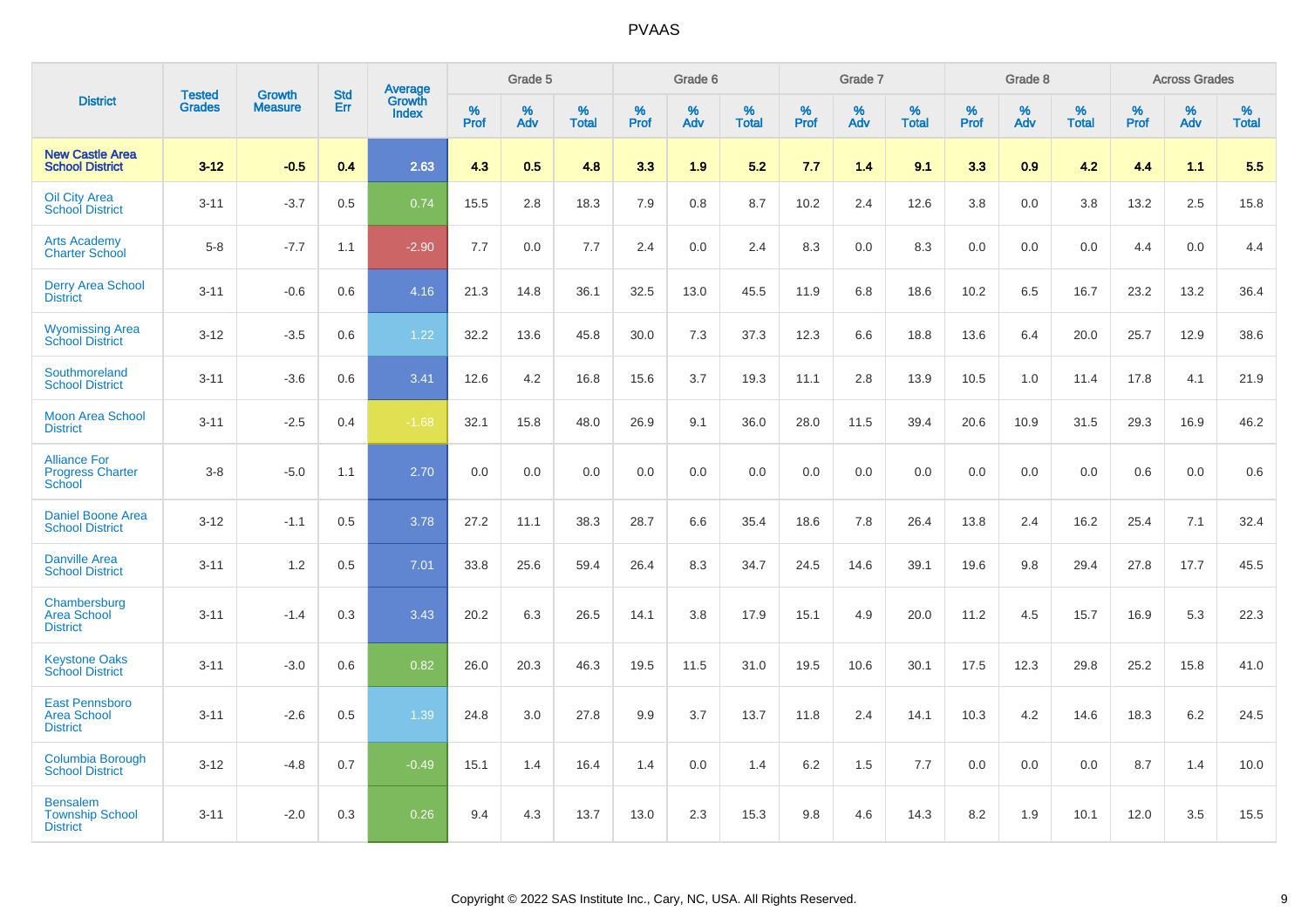|                                                                  | <b>Tested</b> | <b>Growth</b>  | <b>Std</b> | Average                       |              | Grade 5  |                   |           | Grade 6  |                   |           | Grade 7  |                   |           | Grade 8  |                   |           | <b>Across Grades</b> |                   |
|------------------------------------------------------------------|---------------|----------------|------------|-------------------------------|--------------|----------|-------------------|-----------|----------|-------------------|-----------|----------|-------------------|-----------|----------|-------------------|-----------|----------------------|-------------------|
| <b>District</b>                                                  | <b>Grades</b> | <b>Measure</b> | <b>Err</b> | <b>Growth</b><br><b>Index</b> | $\%$<br>Prof | %<br>Adv | %<br><b>Total</b> | %<br>Prof | %<br>Adv | %<br><b>Total</b> | %<br>Prof | %<br>Adv | %<br><b>Total</b> | %<br>Prof | %<br>Adv | %<br><b>Total</b> | %<br>Prof | %<br>Adv             | %<br><b>Total</b> |
| <b>New Castle Area</b><br><b>School District</b>                 | $3 - 12$      | $-0.5$         | 0.4        | 2.63                          | 4.3          | 0.5      | 4.8               | 3.3       | 1.9      | 5.2               | 7.7       | 1.4      | 9.1               | 3.3       | 0.9      | 4.2               | 4.4       | 1.1                  | 5.5               |
| Mechanicsburg<br><b>Area School</b><br><b>District</b>           | $3 - 11$      | $-1.3$         | 0.4        | 1.94                          | 27.0         | 14.7     | 41.8              | 16.3      | 2.8      | 19.1              | 20.3      | 5.4      | 25.8              | 14.5      | 4.6      | 19.1              | 24.3      | 10.0                 | 34.2              |
| <b>Armstrong School</b><br><b>District</b>                       | $3 - 11$      | 0.7            | 0.3        | 11.41                         | 25.3         | 10.5     | 35.8              | 26.6      | 13.3     | 39.9              | 21.4      | 4.3      | 25.7              | 20.5      | 3.8      | 24.3              | 25.7      | 9.4                  | 35.1              |
| <b>People For People</b><br><b>Charter School</b>                | $3 - 12$      | $-1.1$         | 1.0        | 3.27                          | 0.0          | 0.0      | 0.0               | 0.0       | 0.0      | 0.0               | 2.4       | 0.0      | 2.4               | 0.0       | 0.0      | 0.0               | 1.3       | 0.0                  | 1.3               |
| <b>Peters Township</b><br><b>School District</b>                 | $3 - 11$      | 0.5            | 0.4        | 5.86                          | 37.8         | 32.6     | 70.4              | 35.7      | 24.9     | 60.6              | 33.1      | 29.1     | 62.2              | 35.1      | 13.0     | 48.2              | 35.8      | 30.6                 | 66.3              |
| Elizabethtown<br><b>Area School</b><br><b>District</b>           | $3 - 12$      | 0.2            | 0.4        | 10.73                         | 29.9         | 22.6     | 52.6              | 22.2      | 10.9     | 33.1              | 20.8      | 2.8      | 23.7              | 20.8      | 3.3      | 24.1              | 26.7      | 14.6                 | 41.2              |
| <b>Tulpehocken Area</b><br><b>School District</b>                | $3 - 12$      | $-1.2$         | 0.6        | 1.70                          | 29.9         | 18.4     | 48.3              | 15.7      | 11.8     | 27.4              | 18.4      | 5.8      | 24.3              | 14.3      | 2.7      | 17.0              | 21.6      | 11.0                 | 32.6              |
| <b>Weatherly Area</b><br><b>School District</b>                  | $3 - 11$      | $-6.9$         | 1.1        | $-1.18$                       | 26.9         | 7.7      | 34.6              | 12.1      | 0.0      | 12.1              | 6.9       | $0.0\,$  | 6.9               | 5.6       | $0.0\,$  | 5.6               | 15.1      | 4.0                  | 19.1              |
| Community<br>Academy Of<br>Philadelphia<br><b>Charter School</b> | $3 - 11$      | $-5.7$         | 0.9        | $-0.37$                       | 4.9          | 2.4      | 7.3               | 0.0       | 0.0      | 0.0               | 0.0       | 0.0      | 0.0               | 0.0       | 0.0      | 0.0               | 2.4       | 1.0                  | 3.5               |
| Shenandoah<br><b>Valley School</b><br><b>District</b>            | $3 - 11$      | $-5.1$         | 0.8        | 0.47                          | 11.9         | 3.0      | 14.9              | 19.6      | 2.0      | 21.6              | 1.7       | 3.4      | 5.1               | 3.6       | 0.0      | 3.6               | 12.0      | 3.5                  | 15.5              |
| <b>Neshannock</b><br><b>Township School</b><br><b>District</b>   | $3 - 10$      | $-3.2$         | 0.7        | 0.96                          | 26.7         | 15.6     | 42.2              | 30.9      | 13.2     | 44.1              | 20.0      | 7.0      | 27.0              | 15.6      | 3.9      | 19.5              | 23.6      | 9.2                  | 32.8              |
| <b>Harbor Creek</b><br><b>School District</b>                    | $3 - 11$      | $-3.0$         | 0.5        | 0.88                          | 35.1         | 17.5     | 52.6              | 35.8      | 14.2     | 50.0              | 25.9      | 13.3     | 39.2              | 20.8      | 7.1      | 27.9              | 32.8      | 17.9                 | 50.6              |
| <b>West Jefferson</b><br><b>Hills School District</b>            | $3 - 11$      | $-1.1$         | 0.4        | 3.34                          | 35.0         | 17.5     | 52.5              | 24.8      | 3.3      | 28.0              | 22.8      | 6.3      | 29.1              | 21.7      | 4.4      | 26.1              | 30.8      | 13.4                 | 44.3              |
| <b>Ambridge Area</b><br><b>School District</b>                   | $3 - 12$      | $-3.4$         | 0.6        | $-0.98$                       | 17.8         | 5.1      | 22.9              | 13.2      | 0.9      | 14.2              | 11.9      | 0.8      | 12.7              | 10.7      | 0.8      | 11.6              | 15.7      | 5.2                  | 20.8              |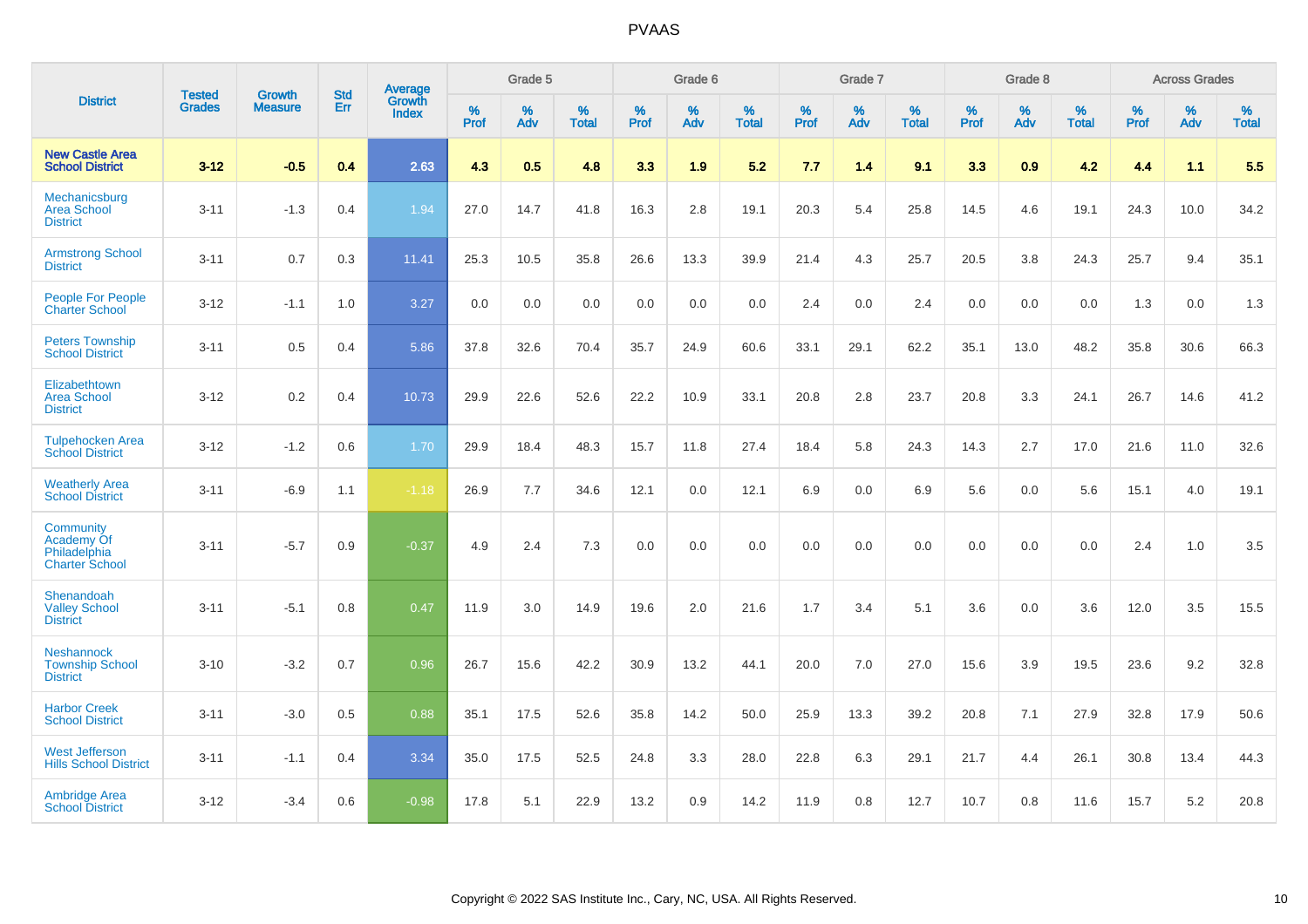|                                                                        | <b>Tested</b> | <b>Growth</b>  | <b>Std</b> | Average                       |              | Grade 5  |                   |           | Grade 6  |                   |           | Grade 7  |                   |           | Grade 8  |                   |           | <b>Across Grades</b> |                   |
|------------------------------------------------------------------------|---------------|----------------|------------|-------------------------------|--------------|----------|-------------------|-----------|----------|-------------------|-----------|----------|-------------------|-----------|----------|-------------------|-----------|----------------------|-------------------|
| <b>District</b>                                                        | <b>Grades</b> | <b>Measure</b> | Err        | <b>Growth</b><br><b>Index</b> | $\%$<br>Prof | %<br>Adv | %<br><b>Total</b> | %<br>Prof | %<br>Adv | %<br><b>Total</b> | %<br>Prof | %<br>Adv | %<br><b>Total</b> | %<br>Prof | %<br>Adv | %<br><b>Total</b> | %<br>Prof | %<br>Adv             | %<br><b>Total</b> |
| <b>New Castle Area</b><br><b>School District</b>                       | $3 - 12$      | $-0.5$         | 0.4        | 2.63                          | 4.3          | 0.5      | 4.8               | 3.3       | 1.9      | 5.2               | 7.7       | 1.4      | 9.1               | 3.3       | 0.9      | 4.2               | 4.4       | 1.1                  | 5.5               |
| <b>Lincoln Park</b><br><b>Performing Arts</b><br><b>Charter School</b> | $7 - 11$      | $-4.4$         | 1.0        | $-0.45$                       |              |          |                   |           |          |                   | 33.9      | 5.4      | 39.3              | 11.5      | 3.4      | 14.9              | 20.3      | 4.2                  | 24.5              |
| <b>Lakeland School</b><br><b>District</b>                              | $3 - 11$      | $-2.1$         | 0.6        | 0.56                          | 29.3         | 2.7      | 32.0              | 25.5      | 6.4      | 31.9              | 26.9      | 4.8      | 31.7              | 5.7       | 0.0      | 5.7               | 24.0      | 5.5                  | 29.5              |
| <b>Penn Cambria</b><br><b>School District</b>                          | $3 - 11$      | $-1.7$         | 0.6        | 3.05                          | 23.8         | 1.8      | 25.7              | 20.6      | 2.0      | 22.6              | 12.3      | 0.0      | 12.3              | 11.8      | 1.6      | 13.4              | 18.9      | 3.5                  | 22.5              |
| <b>Collegium Charter</b><br>School                                     | $3 - 10$      | $-1.0$         | 0.4        | 2.29                          | 15.6         | 3.0      | 18.6              | 10.6      | 1.1      | 11.6              | 8.0       | 2.3      | 10.3              | 7.6       | 2.8      | 10.3              | 14.4      | 3.4                  | 17.8              |
| <b>Wyoming Valley</b><br>West School<br><b>District</b>                | $3 - 11$      | $-0.6$         | 0.5        | 1.83                          | 9.2          | 2.7      | 11.9              | 13.8      | 2.1      | 15.9              | 10.8      | 0.0      | 10.8              | 10.5      | 2.9      | 13.4              | 11.8      | 2.4                  | 14.3              |
| <b>Millersburg Area</b><br><b>School District</b>                      | $3 - 11$      | $-2.3$         | 0.8        | 3.45                          | 37.2         | 19.6     | 56.9              | 15.1      | 3.8      | 18.9              | 18.8      | 1.6      | 20.3              | 8.1       | 1.6      | 9.7               | 23.6      | 9.2                  | 32.8              |
| <b>Propel Charter</b><br>School - East                                 | $3 - 8$       | $-4.2$         | 1.0        | 1.61                          | 2.5          | 0.0      | 2.5               | 11.4      | 0.0      | 11.4              | 9.4       | 3.1      | 12.5              | 0.0       | 0.0      | 0.0               | 9.4       | 0.5                  | 9.9               |
| <b>West Allegheny</b><br><b>School District</b>                        | $3 - 12$      | 1.0            | 0.4        | 10.83                         | 32.7         | 40.9     | 73.6              | 33.6      | 21.4     | 55.0              | 27.5      | 20.6     | 48.1              | 23.4      | 11.2     | 34.6              | 31.3      | 30.8                 | 62.1              |
| <b>Wyalusing Area</b><br><b>School District</b>                        | $3 - 12$      | 1.6            | 0.6        | 7.67                          | 12.0         | 4.8      | 16.9              | 17.8      | 4.0      | 21.8              | 14.6      | 7.9      | 22.5              | 9.6       | 1.0      | 10.6              | 16.5      | 5.1                  | 21.5              |
| <b>Palisades School</b><br><b>District</b>                             | $3 - 11$      | 1.0            | 0.6        | 4.66                          | 33.3         | 16.7     | 50.0              | 27.6      | 4.1      | 31.6              | 32.4      | 6.9      | 39.2              | 19.3      | 1.1      | 20.4              | 31.4      | 13.6                 | 45.0              |
| <b>West Shore School</b><br><b>District</b>                            | $3 - 12$      | $-1.6$         | 0.3        | $-1.96$                       | 26.7         | 11.3     | 38.1              | 24.5      | 4.3      | 28.8              | 13.5      | 7.4      | 20.9              | 16.1      | 7.2      | 23.3              | 22.8      | 10.8                 | 33.5              |
| <b>South Allegheny</b><br><b>School District</b>                       | $3 - 11$      | $-5.4$         | 0.9        | $-1.61$                       | 25.9         | 1.7      | 27.6              | 2.0       | 2.0      | 4.1               | 7.9       | 2.6      | 10.5              | 12.5      | 2.5      | 15.0              | 16.9      | 2.7                  | 19.6              |
| <b>New Kensington-</b><br><b>Arnold School</b><br><b>District</b>      | $3 - 11$      | $-1.9$         | 0.6        | 6.23                          | 9.1          | 0.9      | 10.0              | 12.5      | 5.8      | 18.3              | 4.4       | $0.0\,$  | 4.4               | 1.2       | 0.0      | 1.2               | 11.4      | 2.6                  | 14.0              |
| <b>East Allegheny</b><br><b>School District</b>                        | $3 - 11$      | $-3.9$         | 0.7        | $-0.28$                       | 9.1          | 3.4      | 12.5              | 8.5       | 2.4      | 11.0              | 13.8      | 0.0      | 13.8              | 5.8       | 0.0      | 5.8               | 9.0       | 2.1                  | 11.1              |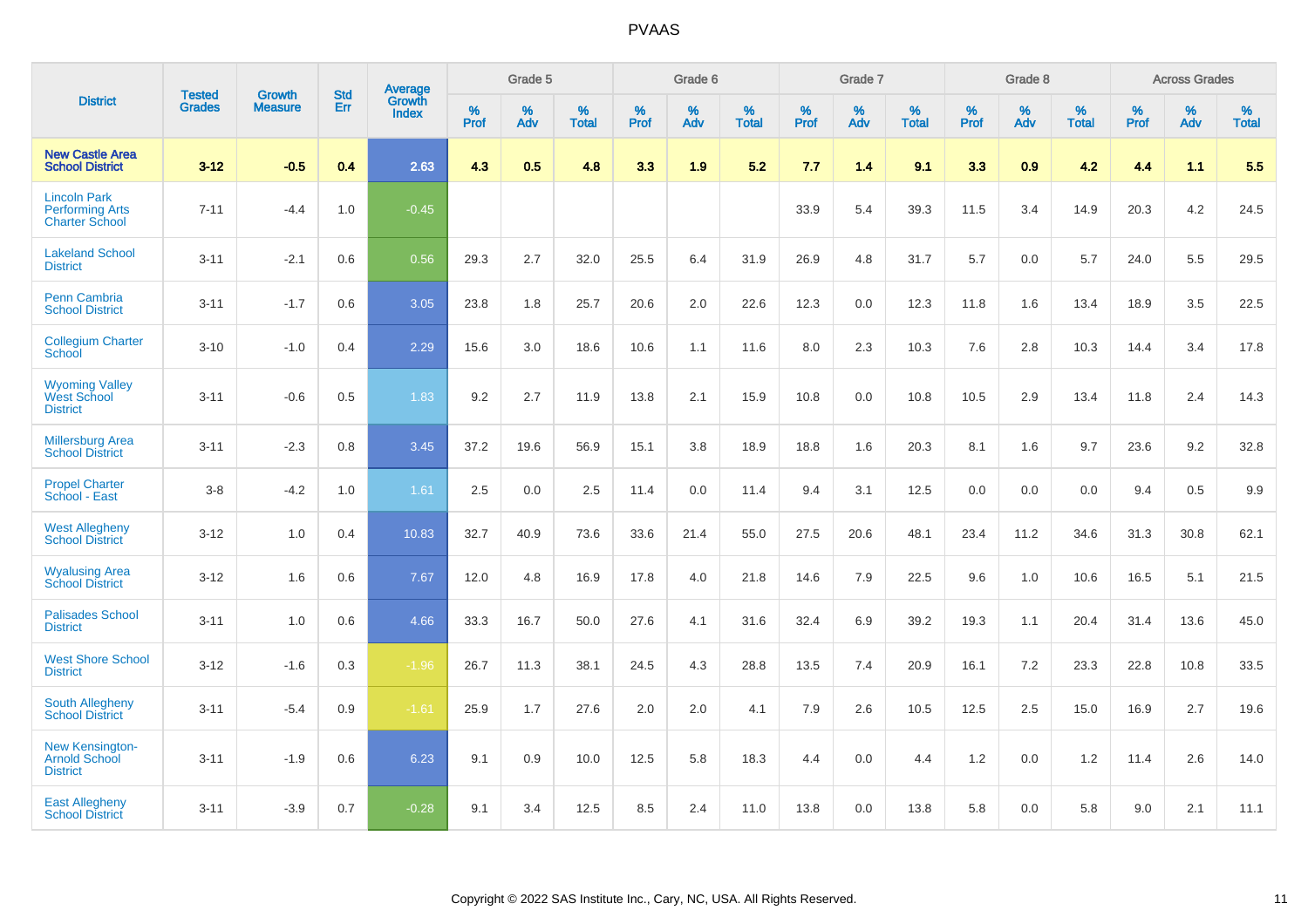|                                                                  | <b>Tested</b> | <b>Growth</b>  | <b>Std</b> | Average         |           | Grade 5  |                   |                  | Grade 6  |                   |                  | Grade 7  |                   |                  | Grade 8  |                   |           | <b>Across Grades</b> |                   |
|------------------------------------------------------------------|---------------|----------------|------------|-----------------|-----------|----------|-------------------|------------------|----------|-------------------|------------------|----------|-------------------|------------------|----------|-------------------|-----------|----------------------|-------------------|
| <b>District</b>                                                  | <b>Grades</b> | <b>Measure</b> | Err        | Growth<br>Index | %<br>Prof | %<br>Adv | %<br><b>Total</b> | %<br><b>Prof</b> | %<br>Adv | %<br><b>Total</b> | %<br><b>Prof</b> | %<br>Adv | %<br><b>Total</b> | %<br><b>Prof</b> | %<br>Adv | %<br><b>Total</b> | %<br>Prof | %<br>Adv             | %<br><b>Total</b> |
| <b>New Castle Area</b><br><b>School District</b>                 | $3 - 12$      | $-0.5$         | 0.4        | 2.63            | 4.3       | 0.5      | 4.8               | 3.3              | 1.9      | 5.2               | 7.7              | 1.4      | 9.1               | 3.3              | 0.9      | 4.2               | 4.4       | 1.1                  | 5.5               |
| <b>Steel Valley</b><br><b>School District</b>                    | $3 - 11$      | $-2.8$         | 0.7        | 4.51            | 12.0      | 2.4      | 14.5              | 11.3             | 6.4      | 17.7              | 18.1             | 4.8      | 22.9              | 9.5              | 4.0      | 13.5              | 18.3      | 7.3                  | 25.6              |
| <b>Schuylkill Haven</b><br><b>Area School</b><br><b>District</b> | $3 - 11$      | $-3.0$         | 0.7        | 2.62            | 11.9      | 1.2      | 13.1              | 4.9              | 1.2      | 6.2               | 20.0             | 4.2      | 24.2              | 5.8              | 0.0      | 5.8               | 17.6      | 5.5                  | 23.1              |
| <b>Abington Heights</b><br><b>School District</b>                | $3 - 11$      | $-1.7$         | 0.5        | 0.31            | 29.2      | 13.3     | 42.5              | 21.1             | 6.7      | 27.8              | 31.5             | 7.9      | 39.4              |                  |          |                   | 30.5      | 14.3                 | 44.8              |
| <b>Fairview School</b><br><b>District</b>                        | $3 - 11$      | $-0.6$         | 0.5        | 3.58            | 31.8      | 12.7     | 44.4              | 24.8             | 11.3     | 36.1              | 29.4             | 11.6     | 41.1              | 30.8             | 12.0     | 42.9              | 32.4      | 15.4                 | 47.7              |
| <b>Dover Area School</b><br><b>District</b>                      | $3 - 12$      | $-1.9$         | 0.4        | 0.24            | 24.5      | 8.2      | 32.7              | 24.5             | 3.6      | 28.1              | 22.4             | 9.0      | 31.4              | 14.1             | 6.2      | 20.3              | 24.8      | 10.2                 | 35.0              |
| <b>Mifflin County</b><br><b>School District</b>                  | $3 - 11$      | 1.8            | 0.3        | 8.99            | 26.6      | 10.4     | 37.0              | 13.8             | 4.6      | 18.4              | 10.3             | 3.8      | 14.1              | 10.7             | 1.5      | 12.2              | 17.7      | 5.5                  | 23.2              |
| <b>Roberto Clemente</b><br><b>Charter School</b>                 | $3 - 12$      | $-4.0$         | 0.9        | 1.79            | 5.6       | 0.0      | 5.6               | 0.0              | 0.0      | 0.0               | 0.0              | 0.0      | 0.0               | 0.0              | 0.0      | 0.0               | 3.0       | 0.0                  | 3.0               |
| <b>Spring Grove Area</b><br><b>School District</b>               | $3 - 11$      | $-1.9$         | 0.4        | 1.46            | 30.9      | 11.5     | 42.4              | 31.2             | 15.8     | 47.0              | 23.2             | 11.2     | 34.4              | $5.2\,$          | 3.2      | 8.4               | 26.1      | 15.4                 | 41.5              |
| <b>Garnet Valley</b><br><b>School District</b>                   | $3 - 10$      | $-2.1$         | 0.4        | $-2.57$         | 26.5      | 22.8     | 49.3              | 30.8             | 18.2     | 49.0              | 28.0             | 20.7     | 48.7              | 21.5             | 10.3     | 31.8              | 29.2      | 18.6                 | 47.8              |
| Lampeter-<br><b>Strasburg School</b><br><b>District</b>          | $3 - 12$      | $-0.2$         | 0.4        | 3.38            | 38.6      | 13.5     | 52.2              | 32.4             | 4.9      | 37.2              | 36.0             | 7.1      | 43.2              | 22.6             | 10.6     | 33.2              | 34.5      | 12.8                 | 47.4              |
| <b>Butler Area School</b><br><b>District</b>                     | $3 - 11$      | 0.7            | 0.3        | 9.95            | 36.3      | 13.7     | 50.0              | 23.1             | 5.4      | 28.5              | 15.2             | 9.0      | 24.2              | 16.4             | 9.0      | 25.4              | 25.4      | 11.6                 | 37.0              |
| <b>Cornell School</b><br><b>District</b>                         | $3 - 11$      | $-3.1$         | 1.1        | 4.74            | 10.0      | 6.7      | 16.7              | 14.0             | 0.0      | 14.0              | 7.7              | 0.0      | 7.7               | 0.0              | 0.0      | 0.0               | 12.2      | 2.8                  | 15.0              |
| South Middleton<br><b>School District</b>                        | $3 - 11$      | $-1.1$         | 0.5        | 2.74            | 28.8      | 22.7     | 51.5              | 23.8             | 4.0      | 27.8              | 20.7             | 7.1      | 27.8              | 16.8             | 9.2      | 26.0              | 25.9      | 15.1                 | 41.0              |
| Wissahickon<br><b>School District</b>                            | $3 - 10$      | $-0.4$         | 0.3        | 4.99            | 32.3      | 30.1     | 62.4              | 34.5             | 16.2     | 50.7              | 31.3             | 19.5     | 50.8              | 20.0             | 17.9     | 37.9              | 30.3      | 27.2                 | 57.4              |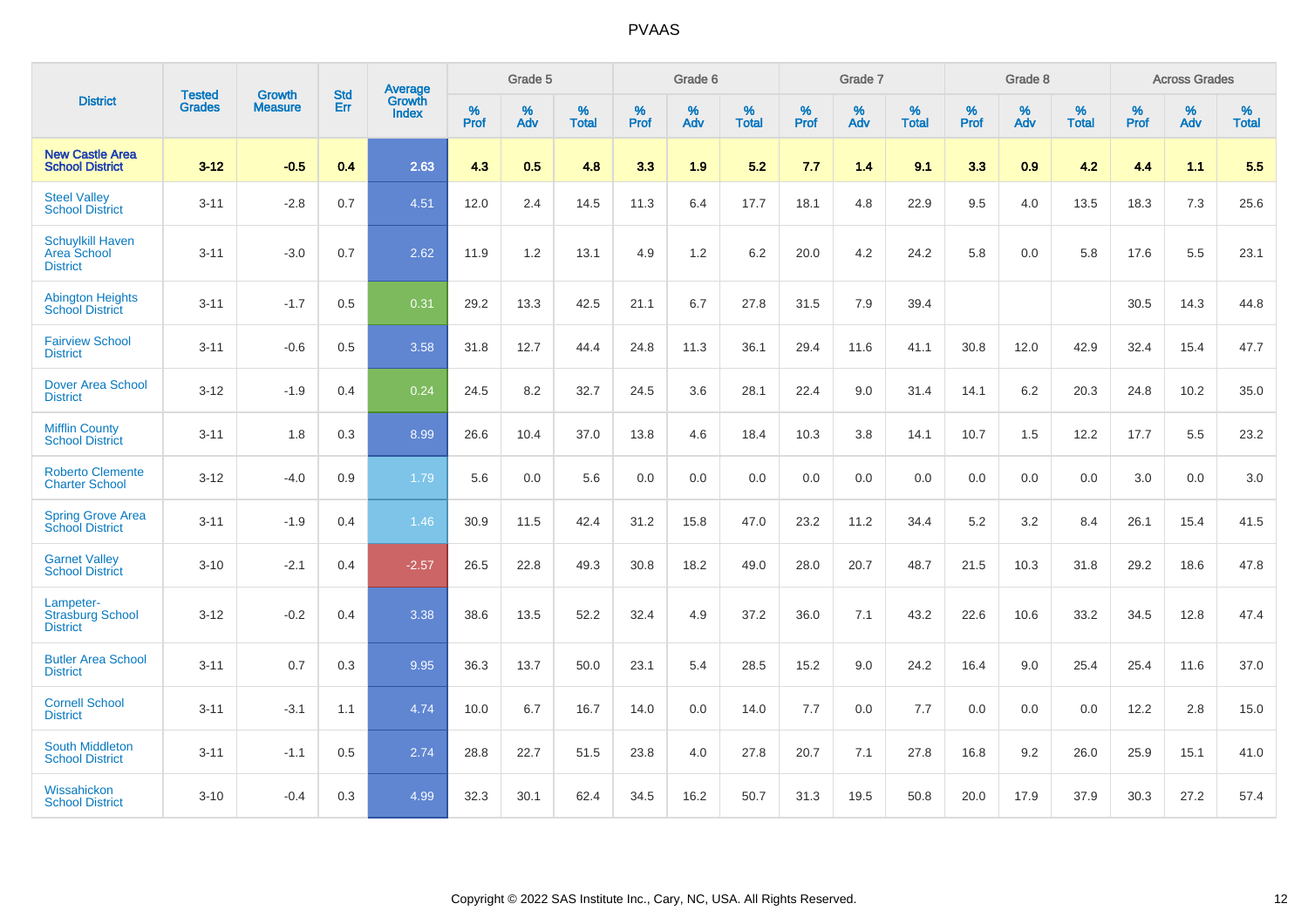|                                                                   |                                |                                 | <b>Std</b> |                                   |                  | Grade 5  |                   |           | Grade 6  |                   |           | Grade 7  |                   |           | Grade 8  |                   |              | <b>Across Grades</b> |                   |
|-------------------------------------------------------------------|--------------------------------|---------------------------------|------------|-----------------------------------|------------------|----------|-------------------|-----------|----------|-------------------|-----------|----------|-------------------|-----------|----------|-------------------|--------------|----------------------|-------------------|
| <b>District</b>                                                   | <b>Tested</b><br><b>Grades</b> | <b>Growth</b><br><b>Measure</b> | Err        | <b>Average</b><br>Growth<br>Index | %<br><b>Prof</b> | %<br>Adv | %<br><b>Total</b> | %<br>Prof | %<br>Adv | %<br><b>Total</b> | %<br>Prof | %<br>Adv | %<br><b>Total</b> | %<br>Prof | %<br>Adv | %<br><b>Total</b> | $\%$<br>Prof | %<br>Adv             | %<br><b>Total</b> |
| <b>New Castle Area</b><br><b>School District</b>                  | $3 - 12$                       | $-0.5$                          | 0.4        | 2.63                              | 4.3              | 0.5      | 4.8               | 3.3       | 1.9      | 5.2               | 7.7       | 1.4      | 9.1               | 3.3       | 0.9      | 4.2               | 4.4          | 1.1                  | 5.5               |
| <b>Lehigh Valley</b><br>Academy Regional<br><b>Charter School</b> | $3 - 11$                       | $-3.0$                          | 0.5        | $-1.04$                           | 22.5             | 7.5      | 30.0              | 16.4      | 3.1      | 19.5              | 7.4       | 1.8      | 9.3               | 5.5       | 0.9      | 6.4               | 17.4         | 4.4                  | 21.8              |
| <b>Southern York</b><br><b>County School</b><br><b>District</b>   | $3 - 11$                       | $-0.3$                          | 0.5        | 7.16                              | 25.6             | 7.0      | 32.7              | 36.1      | 8.9      | 45.0              | 18.8      | 5.4      | 24.3              | 11.5      | 3.0      | 14.5              | 25.1         | 8.0                  | 33.0              |
| <b>Central Greene</b><br><b>School District</b>                   | $3 - 11$                       | $-1.8$                          | 0.6        | 2.52                              | 16.5             | 2.9      | 19.4              | 17.1      | 0.0      | 17.1              | 11.7      | 5.8      | 17.5              | 9.3       | 0.9      | 10.2              | 14.7         | 3.7                  | 18.4              |
| <b>Blairsville-</b><br><b>Saltsburg School</b><br><b>District</b> | $3 - 11$                       | $-2.7$                          | 0.6        | 2.20                              | 28.9             | 20.6     | 49.5              | 15.4      | 9.9      | 25.3              | 19.4      | 8.2      | 27.6              | 18.8      | 8.2      | 27.1              | 22.2         | 12.6                 | 34.8              |
| <b>Upper Merion Area</b><br><b>School District</b>                | $3 - 11$                       | $-1.3$                          | 0.4        | 3.72                              | 34.4             | 16.7     | 51.1              | 27.9      | 11.7     | 39.6              | 26.4      | 7.1      | 33.5              | 11.7      | 7.8      | 19.4              | 26.8         | 17.0                 | 43.8              |
| <b>Upper Darby</b><br><b>School District</b>                      | $3 - 12$                       | $-0.4$                          | 0.3        | 5.21                              | 12.6             | 3.0      | 15.6              | 6.9       | 0.7      | 7.6               | 5.4       | 2.9      | 8.3               | 7.5       | 1.4      | 8.8               | 10.5         | 2.2                  | 12.8              |
| <b>Moniteau School</b><br><b>District</b>                         | $3 - 11$                       | $-2.7$                          | 0.7        | $-0.13$                           | 32.5             | 8.4      | 41.0              | 22.9      | 8.4      | 31.3              | 11.0      | 2.4      | 13.4              | 11.1      | 0.0      | 11.1              | 23.7         | 9.2                  | 32.9              |
| <b>York Academy</b><br><b>Regional Charter</b><br>School          | $3 - 11$                       | $-4.4$                          | 0.8        | 1.08                              | 10.0             | 11.7     | 21.7              | 13.6      | 6.8      | 20.3              | 7.3       | 5.4      | 12.7              | 19.3      | 0.0      | 19.3              | 18.4         | 9.5                  | 27.9              |
| <b>Propel Charter</b><br>School-Montour                           | $3 - 10$                       | $-2.8$                          | 0.7        | 1.07                              | 4.9              | 1.6      | 6.6               | 4.6       | 0.0      | 4.6               | 3.1       | 0.0      | 3.1               | 3.2       | 0.0      | 3.2               | 4.8          | 1.6                  | 6.4               |
| <b>North Allegheny</b><br><b>School District</b>                  | $3 - 11$                       | 0.3                             | 0.3        | 4.51                              | 38.5             | 35.1     | 73.5              | 35.2      | 13.4     | 48.6              | 31.8      | 23.8     | 55.6              | 25.9      | 16.5     | 42.4              | 34.1         | 26.8                 | 60.9              |
| <b>South Fayette</b><br><b>Township School</b><br><b>District</b> | $3 - 11$                       | 0.2                             | 0.4        | 6.88                              | 37.5             | 23.5     | 61.0              | 40.8      | 18.4     | 59.2              | 35.5      | 24.3     | 59.8              | 30.9      | 20.9     | 51.8              | 35.4         | 28.3                 | 63.7              |
| <b>Chichester School</b><br><b>District</b>                       | $3 - 11$                       | $-3.7$                          | 0.7        | 1.84                              | 6.7              | 1.1      | 7.9               | 6.8       | 2.7      | 9.5               | 5.0       | 6.2      | 11.2              | 4.2       | 0.0      | 4.2               | 9.0          | 3.2                  | 12.2              |
| <b>Valley View School</b><br><b>District</b>                      | $3 - 11$                       | $-2.3$                          | 0.8        | 1.14                              | 26.2             | 0.9      | 27.1              | 5.8       | 1.2      | 6.9               | 9.8       | 2.4      | 12.2              | 7.9       | 0.0      | 7.9               | 18.2         | 2.7                  | 20.9              |
| <b>Mid Valley School</b><br><b>District</b>                       | $3 - 10$                       | 1.5                             | 0.6        | 5.23                              | 22.9             | 10.4     | 33.3              | 15.0      | 2.4      | 17.3              | 15.3      | 0.0      | 15.3              | 6.7       | 0.7      | 7.4               | 17.5         | 4.6                  | 22.0              |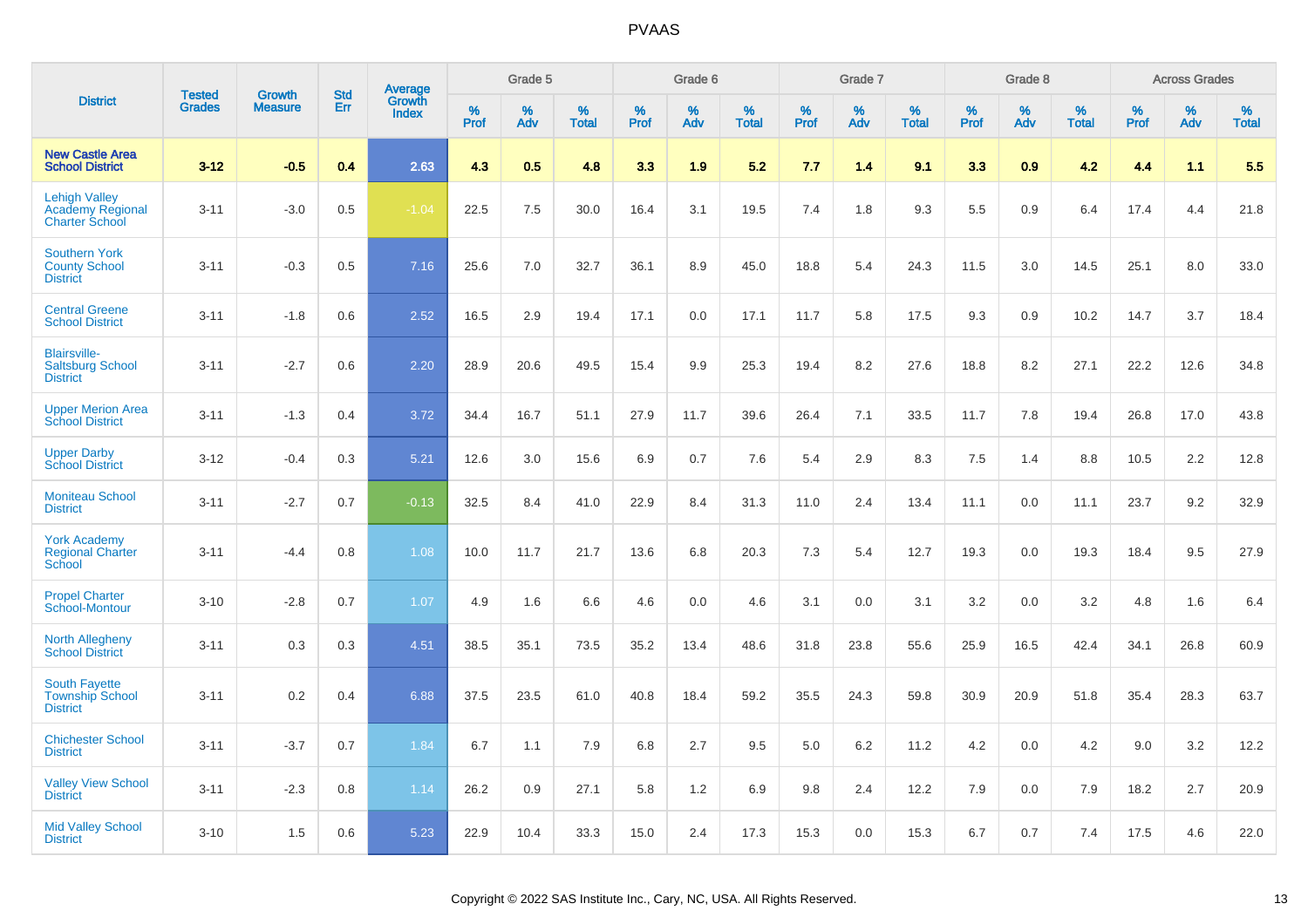|                                                              |                                |                                 |                   |                                          |              | Grade 5  |                      |              | Grade 6  |                      |              | Grade 7  |                   |                     | Grade 8  |                   |              | <b>Across Grades</b> |                      |
|--------------------------------------------------------------|--------------------------------|---------------------------------|-------------------|------------------------------------------|--------------|----------|----------------------|--------------|----------|----------------------|--------------|----------|-------------------|---------------------|----------|-------------------|--------------|----------------------|----------------------|
| <b>District</b>                                              | <b>Tested</b><br><b>Grades</b> | <b>Growth</b><br><b>Measure</b> | <b>Std</b><br>Err | <b>Average</b><br>Growth<br><b>Index</b> | $\%$<br>Prof | %<br>Adv | $\%$<br><b>Total</b> | $\%$<br>Prof | %<br>Adv | $\%$<br><b>Total</b> | $\%$<br>Prof | %<br>Adv | %<br><b>Total</b> | $\%$<br><b>Prof</b> | %<br>Adv | %<br><b>Total</b> | $\%$<br>Prof | %<br>Adv             | $\%$<br><b>Total</b> |
| <b>New Castle Area</b><br><b>School District</b>             | $3 - 12$                       | $-0.5$                          | 0.4               | 2.63                                     | 4.3          | 0.5      | 4.8                  | 3.3          | 1.9      | 5.2                  | 7.7          | 1.4      | 9.1               | 3.3                 | 0.9      | 4.2               | 4.4          | 1.1                  | 5.5                  |
| <b>Commodore Perry</b><br><b>School District</b>             | $3 - 11$                       | $-5.2$                          | 1.1               | 0.56                                     | 38.7         | 9.7      | 48.4                 | 9.7          | 0.0      | 9.7                  | 8.1          | 2.7      | 10.8              | 20.0                | 8.0      | 28.0              | 20.6         | 7.2                  | 27.8                 |
| Northwood<br><b>Academy Charter</b><br>School                | $3 - 8$                        | $-3.7$                          | 0.7               | $-0.69$                                  | 6.6          | 1.3      | 7.9                  | 5.2          | 0.0      | 5.2                  | 8.7          | 1.4      | 10.1              | 10.7                | 1.8      | 12.5              | 6.3          | 0.9                  | 7.2                  |
| <b>Franklin Towne</b><br>Charter<br><b>Elementary School</b> | $3 - 8$                        | $-6.2$                          | 1.2               | $-2.25$                                  | 24.1         | 10.3     | 34.5                 | 18.5         | 14.8     | 33.3                 | 14.3         | 3.6      | 17.9              | 4.6                 | 0.0      | 4.6               | 24.3         | 9.6                  | 33.9                 |
| <b>North Star School</b><br><b>District</b>                  | $3 - 11$                       | $-2.8$                          | 0.7               | $-0.18$                                  | 12.5         | 12.5     | 25.0                 | 23.4         | 4.7      | 28.1                 | 11.1         | 1.4      | 12.5              | 14.1                | 2.2      | 16.3              | 22.6         | 10.0                 | 32.6                 |
| Spring-Ford Area<br><b>School District</b>                   | $3 - 11$                       | 1.6                             | 0.3               | 9.56                                     | 36.6         | 13.0     | 49.6                 | 33.2         | 16.5     | 49.7                 | 34.3         | 16.3     | 50.6              | 23.1                | 9.8      | 32.9              | 34.2         | 19.2                 | 53.4                 |
| <b>Propel Charter</b><br>School-Pitcairn                     | $3 - 8$                        | $-5.7$                          | 1.1               | $-1.88$                                  | 0.0          | 0.0      | 0.0                  | 7.4          | 0.0      | 7.4                  | 0.0          | 0.0      | 0.0               | 0.0                 | 0.0      | 0.0               | 5.5          | 0.0                  | 5.5                  |
| Pocono Mountain<br><b>School District</b>                    | $3 - 12$                       | $-3.0$                          | 0.6               | 0.33                                     | 23.9         | 8.1      | 32.0                 | 12.4         | 4.3      | 16.7                 | 10.6         | 3.5      | 14.2              | 7.8                 | 2.9      | 10.8              | 18.3         | 6.6                  | 24.9                 |
| 21st Century Cyber<br><b>Charter School</b>                  | $6 - 12$                       | $-3.4$                          | 0.7               | $-1.54$                                  |              |          |                      | 19.1         | 9.1      | 28.2                 | 21.6         | 6.0      | 27.6              | 11.3                | 3.3      | 14.7              | 17.0         | 5.8                  | 22.8                 |
| <b>Lakeview School</b><br><b>District</b>                    | $3 - 11$                       | $-3.9$                          | 0.8               | 0.54                                     | 28.6         | 18.4     | 46.9                 | 30.0         | 7.1      | 37.1                 | 22.2         | 1.6      | 23.8              | 21.0                | 1.6      | 22.6              | 28.3         | 13.3                 | 41.6                 |
| <b>Norwin School</b><br><b>District</b>                      | $3 - 11$                       | $-0.5$                          | 0.3               | 3.82                                     | 31.7         | 25.2     | 56.9                 | 37.2         | 20.7     | 58.0                 | 42.6         | 14.9     | 57.4              | 32.4                | 5.4      | 37.7              | 36.5         | 21.0                 | 57.4                 |
| <b>Conewago Valley</b><br><b>School District</b>             | $3 - 12$                       | 1.2                             | 0.4               | 6.92                                     | 26.3         | 8.6      | 35.0                 | 29.9         | 10.6     | 40.5                 | 19.9         | 3.8      | 23.6              | 17.4                | 1.1      | 18.4              | 25.3         | 8.6                  | 33.9                 |
| Independence<br><b>Charter School</b>                        | $3 - 8$                        | 1.4                             | 0.7               | 5.93                                     | 13.7         | 4.1      | 17.8                 | 26.8         | 4.9      | 31.7                 | 21.0         | 4.9      | 25.9              | 24.1                | 8.6      | 32.8              | 19.7         | 7.2                  | 26.9                 |
| <b>Williams Valley</b><br><b>School District</b>             | $3 - 11$                       | 0.1                             | 0.8               | 3.83                                     | 31.8         | 6.8      | 38.6                 | 5.2          | 0.0      | 5.2                  | 8.0          | 1.3      | 9.3               | 9.4                 | 1.6      | 10.9              | 12.8         | 1.6                  | 14.4                 |
| <b>Rockwood Area</b><br><b>School District</b>               | $3 - 11$                       | $-2.1$                          | 0.9               | 2.50                                     | 34.2         | 12.2     | 46.3                 | 16.7         | 21.4     | 38.1                 | 15.6         | 2.2      | 17.8              | 12.7                | 7.9      | 20.6              | 19.1         | 9.4                  | 28.5                 |
| <b>Montoursville Area</b><br><b>School District</b>          | $3 - 12$                       | $-1.9$                          | 0.5               | $-0.02$                                  | 31.1         | 12.9     | 43.9                 | 28.8         | 8.0      | 36.8                 | 25.2         | 6.7      | 31.8              | 19.9                | 8.5      | 28.4              | 28.2         | 11.2                 | 39.4                 |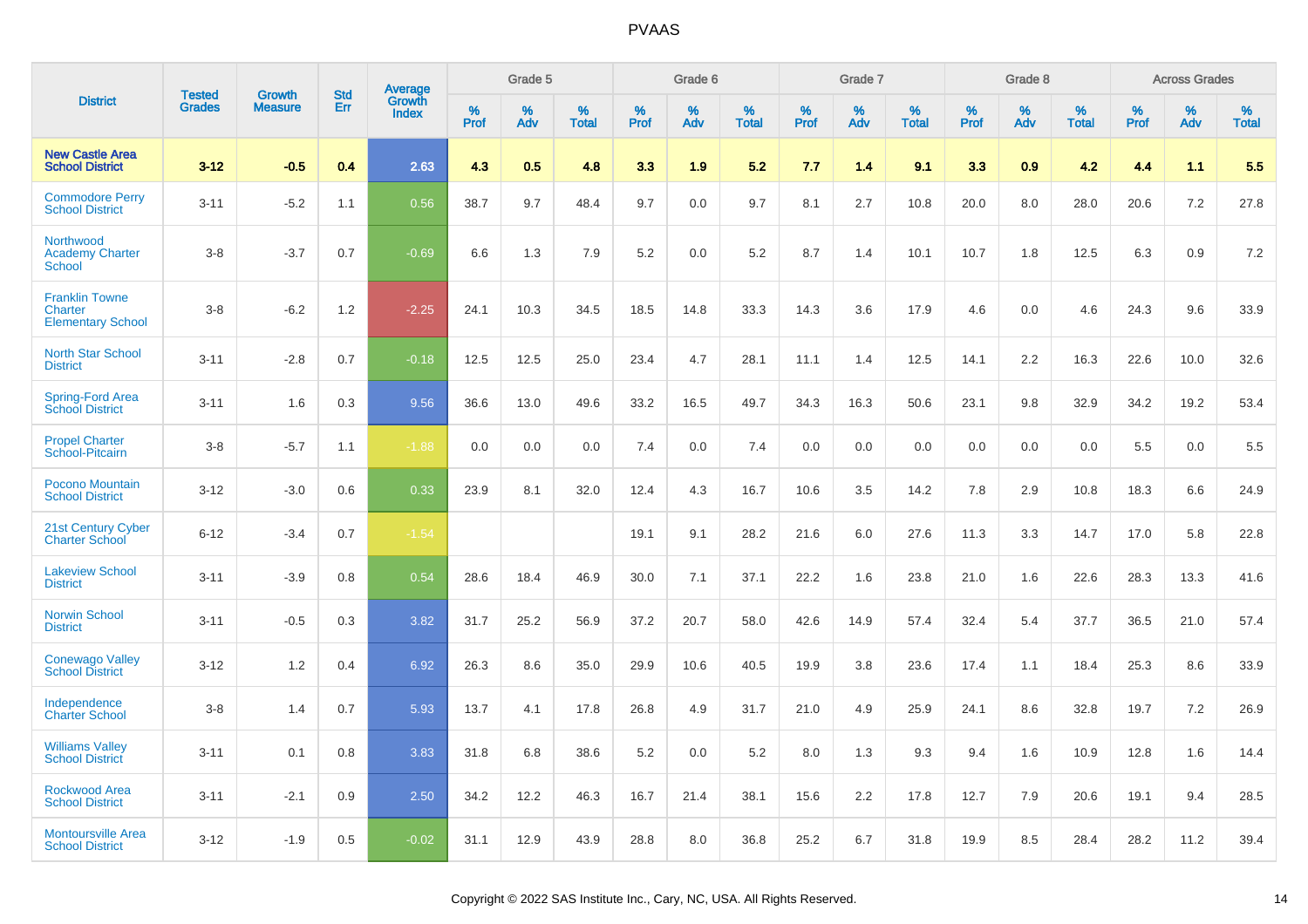|                                                                    | <b>Tested</b> | <b>Growth</b>  | <b>Std</b> |                                          |                     | Grade 5  |                   |                     | Grade 6  |                   |                     | Grade 7  |                   |                     | Grade 8  |                   |                     | <b>Across Grades</b> |                      |
|--------------------------------------------------------------------|---------------|----------------|------------|------------------------------------------|---------------------|----------|-------------------|---------------------|----------|-------------------|---------------------|----------|-------------------|---------------------|----------|-------------------|---------------------|----------------------|----------------------|
| <b>District</b>                                                    | <b>Grades</b> | <b>Measure</b> | Err        | <b>Average</b><br>Growth<br><b>Index</b> | $\%$<br><b>Prof</b> | %<br>Adv | %<br><b>Total</b> | $\%$<br><b>Prof</b> | %<br>Adv | %<br><b>Total</b> | $\%$<br><b>Prof</b> | %<br>Adv | %<br><b>Total</b> | $\%$<br><b>Prof</b> | %<br>Adv | %<br><b>Total</b> | $\%$<br><b>Prof</b> | %<br>Adv             | $\%$<br><b>Total</b> |
| <b>New Castle Area</b><br><b>School District</b>                   | $3 - 12$      | $-0.5$         | 0.4        | 2.63                                     | 4.3                 | 0.5      | 4.8               | 3.3                 | 1.9      | 5.2               | 7.7                 | 1.4      | 9.1               | 3.3                 | 0.9      | 4.2               | 4.4                 | 1.1                  | 5.5                  |
| <b>Jenkintown School</b><br><b>District</b>                        | $3 - 11$      | $-5.2$         | 1.0        | $-0.07$                                  | 35.4                | 12.5     | 47.9              | 18.9                | 8.1      | 27.0              | 16.0                | 0.0      | 16.0              | 8.0                 | 4.0      | 12.0              | 29.0                | 16.2                 | 45.2                 |
| <b>Pan American</b><br><b>Academy Charter</b><br><b>School</b>     | $3 - 8$       | 0.3            | 0.8        | 2.25                                     | 1.7                 | 0.0      | 1.7               | 2.3                 | 0.0      | 2.3               | 3.4                 | 0.0      | 3.4               | 0.0                 | 0.0      | 0.0               | 2.4                 | 0.3                  | 2.7                  |
| <b>Green Woods</b><br><b>Charter School</b>                        | $3 - 8$       | $-0.3$         | $0.8\,$    | 2.38                                     | 16.7                | 3.3      | 20.0              | 27.1                | 11.9     | 39.0              | 16.1                | 5.4      | 21.4              | 17.3                | 3.8      | 21.2              | 21.3                | 8.3                  | 29.6                 |
| <b>Mcguffey School</b><br><b>District</b>                          | $3 - 11$      | $-2.0$         | 0.6        | 2.55                                     | 25.9                | 2.8      | 28.7              | 13.7                | 2.0      | 15.7              | 4.7                 | 0.0      | 4.7               | 5.6                 | 3.2      | 8.9               | 17.6                | 5.0                  | 22.6                 |
| <b>Upper Moreland</b><br><b>Township School</b><br><b>District</b> | $3 - 11$      | $-0.1$         | 0.4        | 4.58                                     | 28.5                | 10.6     | 39.1              | 16.1                | 10.8     | 26.9              | 21.7                | 10.6     | 32.3              | 18.9                | 12.1     | 31.1              | 23.9                | 11.6                 | 35.5                 |
| <b>Belmont Charter</b><br>School                                   | $3 - 10$      | $-0.8$         | 0.8        | 2.15                                     | 1.6                 | 0.0      | 1.6               | 4.0                 | 0.0      | 4.0               | 0.0                 | 0.0      | 0.0               | 5.6                 | $0.0\,$  | 5.6               | 2.8                 | $0.6\,$              | 3.4                  |
| <b>Big Beaver Falls</b><br>Area School<br><b>District</b>          | $3 - 11$      | $-1.7$         | 0.6        | 1.44                                     | 19.6                | 2.0      | 21.6              | 5.4                 | 0.9      | 6.4               | 8.3                 | 1.0      | 9.4               | 1.0                 | 1.0      | 2.1               | 12.5                | 1.1                  | 13.6                 |
| <b>Innovative Arts</b><br><b>Academy Charter</b><br><b>School</b>  | $6 - 11$      | $-1.5$         | 0.8        | 5.73                                     |                     |          |                   | 0.0                 | 0.0      | 0.0               | 0.0                 | 0.0      | 0.0               | 3.4                 | 0.0      | 3.4               | 1.4                 | 0.0                  | 1.4                  |
| <b>Fort Cherry School</b><br><b>District</b>                       | $3 - 10$      | $-3.8$         | 0.8        | $-0.22$                                  | 19.3                | 19.3     | 38.6              | 29.8                | 8.8      | 38.6              | 14.3                | 5.4      | 19.6              | 9.3                 | 4.6      | 14.0              | 21.9                | 9.6                  | 31.5                 |
| <b>Chartiers-Houston</b><br><b>School District</b>                 | $3 - 10$      | $-2.5$         | 0.7        | 1.15                                     | 25.6                | 12.2     | 37.8              | 35.1                | 2.6      | 37.7              | 20.5                | 1.3      | 21.8              | 18.3                | 5.6      | 23.9              | 28.7                | 8.2                  | 36.9                 |
| <b>First Philadelphia</b><br>Preparatory<br><b>Charter School</b>  | $3 - 8$       | $-2.3$         | 0.6        | 1.67                                     | 1.2                 | 0.0      | 1.2               | 1.1                 | 0.0      | 1.1               | 1.3                 | 0.0      | 1.3               | 4.0                 | 0.0      | 4.0               | 2.4                 | 0.0                  | 2.4                  |
| <b>Western Wayne</b><br><b>School District</b>                     | $3 - 11$      | $-2.5$         | 0.6        | 0.99                                     | 28.3                | 9.4      | 37.7              | 18.7                | 0.9      | 19.6              | 21.6                | 2.9      | 24.5              | 14.1                | 5.4      | 19.6              | 23.6                | 9.6                  | 33.2                 |
| Altoona Area<br><b>School District</b>                             | $3 - 12$      | $-0.5$         | 0.3        | 1.50                                     | 24.7                | 8.0      | 32.7              | 17.8                | 5.2      | 23.0              | 14.6                | 4.9      | 19.5              | 15.8                | 4.3      | 20.1              | 19.6                | 6.6                  | 26.2                 |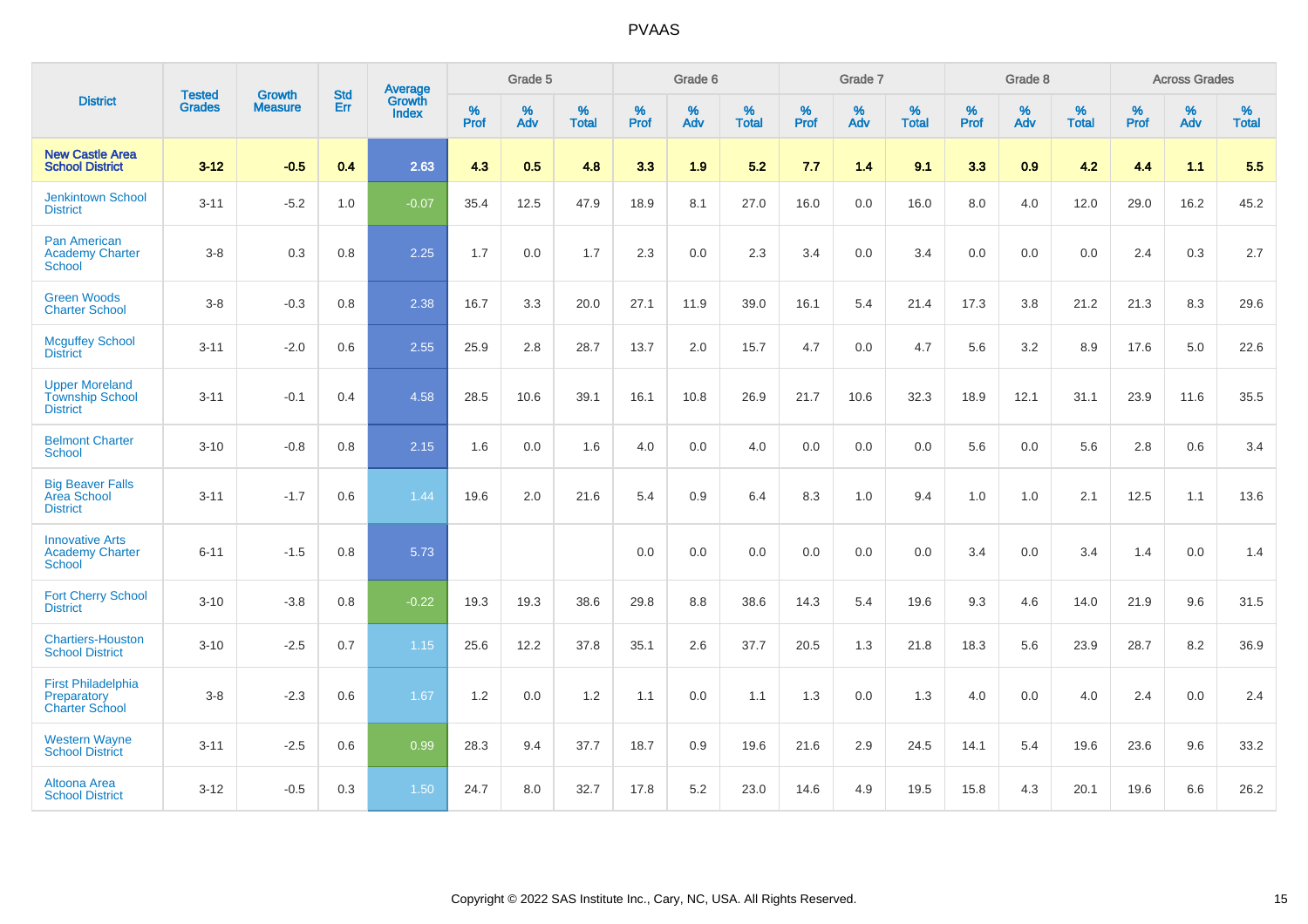|                                                                       | <b>Tested</b> | <b>Growth</b>  | <b>Std</b> | Average                |              | Grade 5  |                   |              | Grade 6  |                   |           | Grade 7  |                   |           | Grade 8  |                   |              | <b>Across Grades</b> |                   |
|-----------------------------------------------------------------------|---------------|----------------|------------|------------------------|--------------|----------|-------------------|--------------|----------|-------------------|-----------|----------|-------------------|-----------|----------|-------------------|--------------|----------------------|-------------------|
| <b>District</b>                                                       | <b>Grades</b> | <b>Measure</b> | Err        | Growth<br><b>Index</b> | $\%$<br>Prof | %<br>Adv | %<br><b>Total</b> | $\%$<br>Prof | %<br>Adv | %<br><b>Total</b> | %<br>Prof | %<br>Adv | %<br><b>Total</b> | %<br>Prof | %<br>Adv | %<br><b>Total</b> | $\%$<br>Prof | %<br>Adv             | %<br><b>Total</b> |
| <b>New Castle Area</b><br><b>School District</b>                      | $3 - 12$      | $-0.5$         | 0.4        | 2.63                   | 4.3          | 0.5      | 4.8               | 3.3          | 1.9      | 5.2               | 7.7       | 1.4      | 9.1               | 3.3       | 0.9      | 4.2               | 4.4          | 1.1                  | 5.5               |
| <b>Southern</b><br><b>Huntingdon County</b><br><b>School District</b> | $3 - 11$      | $-2.5$         | 0.7        | $-0.14$                | 18.8         | 10.1     | 29.0              | 9.0          | 1.3      | 10.3              | 10.1      | 1.1      | 11.2              | 6.1       | 0.0      | 6.1               | 15.5         | 3.9                  | 19.4              |
| <b>New Brighton Area</b><br><b>School District</b>                    | $3 - 11$      | $-2.4$         | 0.6        | 1.31                   | 18.0         | 1.1      | 19.1              | 7.9          | 0.0      | 7.9               | 8.9       | 3.0      | 11.9              | 4.8       | 1.0      | 5.8               | 11.1         | 1.9                  | 13.0              |
| <b>Northampton Area</b><br><b>School District</b>                     | $3 - 11$      | $-3.1$         | 0.7        | 0.02                   | 28.5         | 9.3      | 37.8              | 23.7         | 5.3      | 29.0              | 18.7      | 5.3      | 24.0              | 13.3      | 1.7      | 15.0              | 29.6         | 9.8                  | 39.4              |
| Philadelphia<br><b>Performing Arts</b><br><b>Charter School</b>       | $3-9$         | $-0.4$         | 0.7        | 4.01                   | 19.2         | 9.0      | 28.2              | 19.6         | 3.6      | 23.2              | 23.0      | 14.9     | 37.9              | 18.0      | 8.0      | 26.0              | 25.2         | 9.7                  | 34.9              |
| <b>Oxford Area</b><br><b>School District</b>                          | $3 - 11$      | 2.0            | 0.4        | 10.25                  | 24.0         | 8.0      | 32.0              | 28.3         | 7.3      | 35.6              | 20.2      | 9.9      | 30.0              | 11.5      | 5.5      | 17.0              | 21.8         | 8.2                  | 30.0              |
| <b>Hazleton Area</b><br><b>School District</b>                        | $3 - 11$      | $-0.5$         | 0.4        | 1.77                   | 5.8          | 1.7      | 7.5               | 5.2          | 1.1      | 6.3               | 2.8       | 0.5      | 3.3               | 6.6       | 0.6      | 7.1               | 6.4          | 1.2                  | 7.7               |
| Wallingford-<br>Swarthmore<br><b>School District</b>                  | $3 - 10$      | 0.4            | 0.4        | 8.13                   | 38.3         | 33.9     | 72.2              | 29.9         | 20.5     | 50.4              | 27.6      | 17.6     | 45.3              | 29.4      | 14.7     | 44.2              | 33.9         | 27.8                 | 61.7              |
| <b>Coatesville Area</b><br><b>School District</b>                     | $3 - 11$      | $-0.5$         | 0.4        | 1.87                   | 14.8         | 4.8      | 19.6              | 8.5          | 0.0      | 8.5               | 8.9       | 1.3      | 10.1              | 6.9       | 0.5      | 7.4               | 10.9         | 3.9                  | 14.8              |
| <b>Jim Thorpe Area</b><br><b>School District</b>                      | $3 - 11$      | $-2.3$         | 0.6        | 0.76                   | 14.1         | 1.0      | 15.2              | 12.3         | 0.9      | 13.2              | 9.2       | 8.5      | 17.7              | 10.0      | 1.5      | 11.5              | 14.9         | 4.3                  | 19.2              |
| Pennsylvania<br><b>Leadership Charter</b><br><b>School</b>            | $3 - 11$      | $-1.4$         | 0.5        | 2.15                   | 24.7         | 11.5     | 36.2              | 24.9         | 6.4      | 31.2              | 13.4      | 19.6     | 33.0              | 16.7      | 6.2      | 22.9              | 23.9         | 12.4                 | 36.4              |
| <b>Ad Prima Charter</b><br><b>School</b>                              | $3-8$         | 1.5            | 0.8        | 4.76                   | 8.3          | 0.0      | 8.3               | 15.7         | 0.0      | 15.7              | 8.2       | 1.6      | 9.8               | 9.8       | 1.6      | 11.5              | 10.9         | 0.7                  | 11.6              |
| <b>Clarion-Limestone</b><br><b>Area School</b><br><b>District</b>     | $3 - 12$      | $-1.1$         | 0.9        | 4.00                   | 40.0         | 27.3     | 67.3              | 36.5         | 5.8      | 42.3              | 27.9      | 11.6     | 39.5              | 7.8       | 3.9      | 11.8              | 28.4         | 13.2                 | 41.6              |
| <b>Freeport Area</b><br><b>School District</b>                        | $3 - 10$      | 0.9            | 0.5        | 6.32                   | 30.5         | 9.9      | 40.5              | 26.6         | 15.3     | 41.9              | 34.3      | 12.7     | 47.0              | 19.1      | 9.9      | 29.0              | 29.3         | 13.4                 | 42.8              |
| <b>MaST Community</b><br><b>Charter School III</b>                    | $3-6$         | $-3.6$         | 0.8        | $-2.16$                | 3.8          | 0.0      | 3.8               | 6.8          | 1.5      | 8.3               |           |          |                   |           |          |                   | 8.3          | 2.2                  | 10.5              |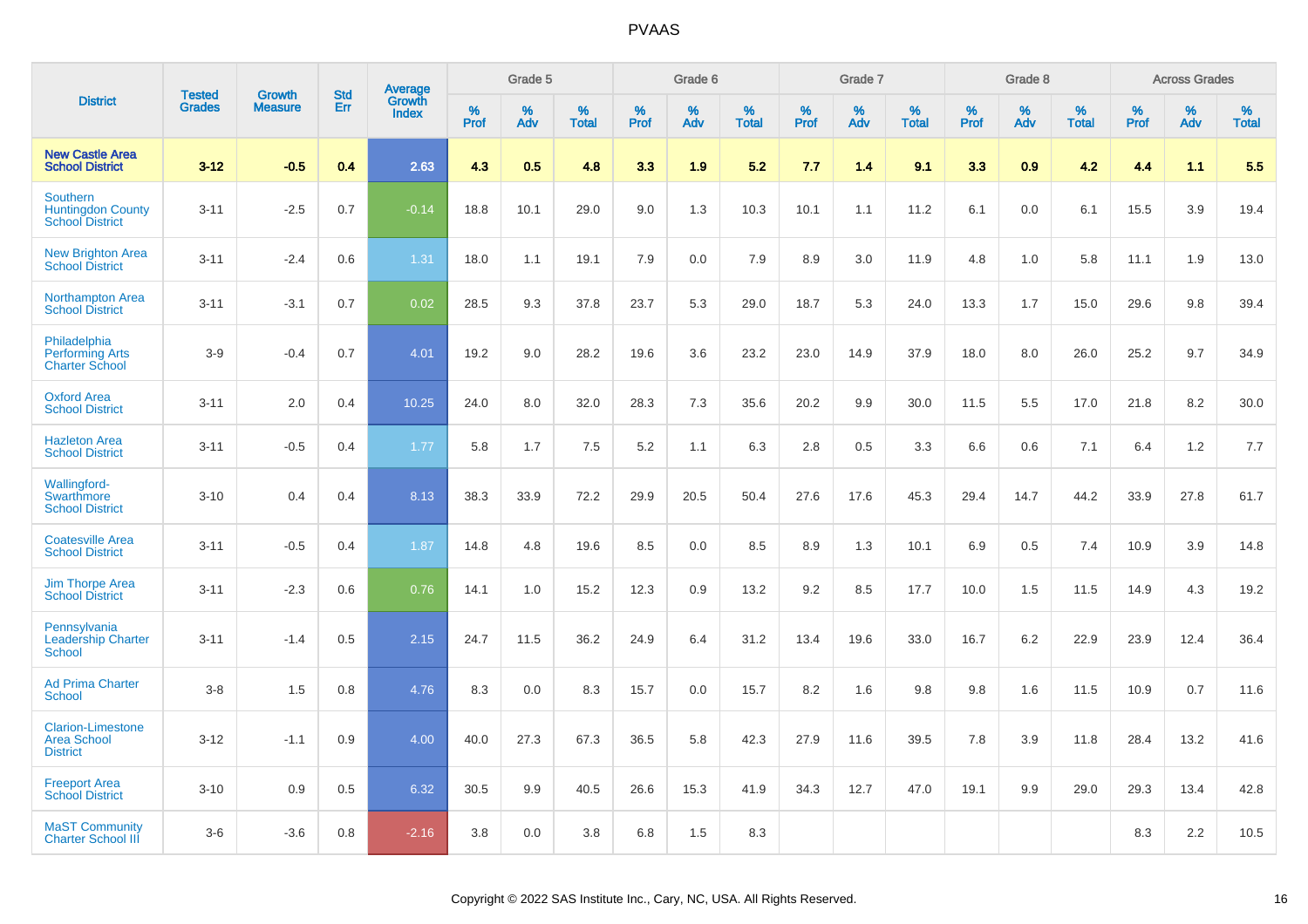|                                                                     | <b>Tested</b> | <b>Growth</b>  | <b>Std</b> | Average                |           | Grade 5  |                   |           | Grade 6  |                   |           | Grade 7  |                   |           | Grade 8  |                   |           | <b>Across Grades</b> |                   |
|---------------------------------------------------------------------|---------------|----------------|------------|------------------------|-----------|----------|-------------------|-----------|----------|-------------------|-----------|----------|-------------------|-----------|----------|-------------------|-----------|----------------------|-------------------|
| <b>District</b>                                                     | <b>Grades</b> | <b>Measure</b> | <b>Err</b> | Growth<br><b>Index</b> | %<br>Prof | %<br>Adv | %<br><b>Total</b> | %<br>Prof | %<br>Adv | %<br><b>Total</b> | %<br>Prof | %<br>Adv | %<br><b>Total</b> | %<br>Prof | %<br>Adv | %<br><b>Total</b> | %<br>Prof | %<br>Adv             | %<br><b>Total</b> |
| <b>New Castle Area</b><br><b>School District</b>                    | $3 - 12$      | $-0.5$         | 0.4        | 2.63                   | 4.3       | 0.5      | 4.8               | 3.3       | 1.9      | 5.2               | 7.7       | 1.4      | 9.1               | 3.3       | 0.9      | 4.2               | 4.4       | 1.1                  | 5.5               |
| <b>Delaware Valley</b><br><b>School District</b>                    | $3 - 11$      | 0.1            | 0.4        | 4.58                   | 26.1      | 11.6     | 37.8              | 19.0      | 8.6      | 27.6              | 21.8      | 8.2      | 30.0              | 17.9      | 3.4      | 21.3              | 25.0      | 9.4                  | 34.4              |
| <b>Lindley Academy</b><br><b>Charter School At</b><br><b>Birney</b> | $3 - 8$       | $-3.0$         | 0.7        | 0.43                   | 1.3       | 0.0      | 1.3               | 2.6       | 0.0      | 2.6               | 0.0       | 0.0      | 0.0               | 0.0       | 1.6      | 1.6               | 1.0       | 0.3                  | 1.3               |
| Antonia Pantoja<br>Community<br><b>Charter School</b>               | $3 - 8$       | $-3.9$         | 0.8        | $-1.30$                | 1.5       | 0.0      | 1.5               | 0.0       | 0.0      | 0.0               | 4.6       | 2.3      | 7.0               | 5.6       | 0.0      | 5.6               | 1.8       | 0.9                  | 2.8               |
| <b>Towanda Area</b><br><b>School District</b>                       | $3 - 11$      | 2.2            | 0.6        | 7.65                   | 22.7      | 15.1     | 37.8              | 22.6      | 11.3     | 34.0              | 14.5      | 7.7      | 22.2              | 17.1      | 8.6      | 25.6              | 19.2      | 10.3                 | 29.5              |
| Environmental<br><b>Charter School At</b><br><b>Frick Park</b>      | $3-9$         | $-0.2$         | 0.7        | 3.70                   | 18.2      | 10.4     | 28.6              | 17.0      | 4.3      | 21.3              | 16.3      | 10.9     | 27.2              | 10.0      | 4.3      | 14.3              | 22.6      | 13.4                 | 36.0              |
| <b>Sharpsville Area</b><br><b>School District</b>                   | $3 - 11$      | $-2.3$         | 0.8        | 2.39                   | 29.0      | 9.7      | 38.7              | 16.4      | 1.5      | 17.9              | 21.9      | 3.1      | 25.0              | 20.0      | 7.1      | 27.1              | 27.3      | 8.8                  | 36.1              |
| <b>Saint Marys Area</b><br><b>School District</b>                   | $3 - 11$      | $-2.5$         | 0.5        | $-0.36$                | 35.6      | 8.7      | 44.4              | 21.8      | 1.6      | 23.4              | 10.0      | 5.4      | 15.4              | 13.3      | 1.3      | 14.7              | 24.9      | 7.3                  | 32.3              |
| <b>Southern Fulton</b><br><b>School District</b>                    | $3 - 11$      | $-2.2$         | 0.9        | 0.85                   | 21.3      | 6.4      | 27.7              | 15.2      | 10.2     | 25.4              | 12.3      | 1.8      | 14.0              | 5.9       | 3.9      | 9.8               | 18.9      | 4.4                  | 23.3              |
| <b>Mariana Bracetti</b><br><b>Academy Charter</b><br><b>School</b>  | $3 - 10$      | $-3.1$         | 0.9        | 2.21                   | 8.6       | 0.0      | 8.6               | 2.2       | 0.0      | 2.2               | 7.3       | 0.0      | 7.3               | 0.0       | 0.0      | 0.0               | 4.4       | 0.0                  | 4.4               |
| <b>Southern Lehigh</b><br><b>School District</b>                    | $3 - 11$      | $-1.1$         | 0.4        | 2.10                   | 33.9      | 21.0     | 54.8              | 28.3      | 16.8     | 45.1              | 40.2      | 13.1     | 53.3              | 32.0      | 12.7     | 44.8              | 35.0      | 20.7                 | 55.8              |
| <b>Forbes Road</b><br><b>School District</b>                        | $3 - 11$      | $-5.7$         | 1.4        | $-0.81$                | 38.7      | 3.2      | 41.9              | 26.7      | 0.0      | 26.7              | 44.4      | 0.0      | 44.4              | 15.0      | 0.0      | 15.0              | 31.9      | 2.9                  | 34.8              |
| <b>Glendale School</b><br><b>District</b>                           | $3 - 10$      | 1.2            | 0.8        | 3.21                   | 42.9      | 4.8      | 47.6              | 26.4      | 5.7      | 32.1              | 22.7      | 15.2     | 37.9              | 7.8       | 2.0      | 9.8               | 27.0      | 7.8                  | 34.8              |
| Canon-Mcmillan<br><b>School District</b>                            | $3 - 11$      | $-1.3$         | 0.3        | 2.20                   | 29.4      | 22.3     | 51.7              | 28.2      | 9.8      | 38.0              | 26.1      | 10.4     | 36.5              | 27.7      | 10.6     | 38.4              | 30.0      | 14.6                 | 44.6              |
| <b>Burrell School</b><br><b>District</b>                            | $3 - 11$      | $-3.1$         | 0.7        | 1.18                   | 22.5      | 1.8      | 24.3              | 15.4      | 3.8      | 19.2              | 21.5      | 7.6      | 29.1              | 17.2      | 0.0      | 17.2              | 25.3      | 6.1                  | 31.4              |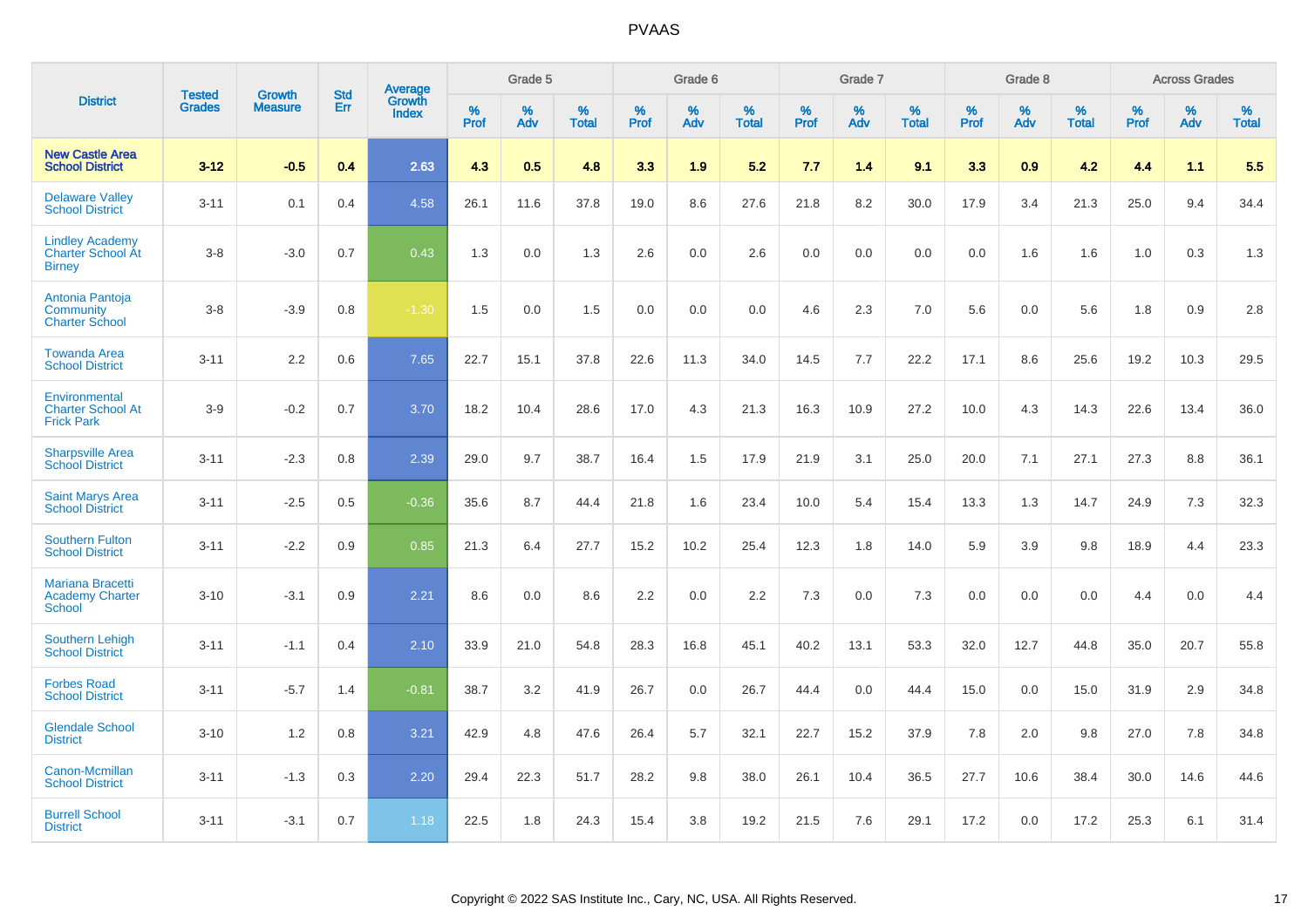|                                                                          |                                |                                 | <b>Std</b> | Average                       |           | Grade 5  |                   |           | Grade 6  |                   |           | Grade 7  |                   |           | Grade 8  |                   |           | <b>Across Grades</b> |                   |
|--------------------------------------------------------------------------|--------------------------------|---------------------------------|------------|-------------------------------|-----------|----------|-------------------|-----------|----------|-------------------|-----------|----------|-------------------|-----------|----------|-------------------|-----------|----------------------|-------------------|
| <b>District</b>                                                          | <b>Tested</b><br><b>Grades</b> | <b>Growth</b><br><b>Measure</b> | Err        | <b>Growth</b><br><b>Index</b> | %<br>Prof | %<br>Adv | %<br><b>Total</b> | %<br>Prof | %<br>Adv | %<br><b>Total</b> | %<br>Prof | %<br>Adv | %<br><b>Total</b> | %<br>Prof | %<br>Adv | %<br><b>Total</b> | %<br>Prof | %<br>Adv             | %<br><b>Total</b> |
| <b>New Castle Area</b><br><b>School District</b>                         | $3 - 12$                       | $-0.5$                          | 0.4        | 2.63                          | 4.3       | 0.5      | 4.8               | 3.3       | 1.9      | 5.2               | 7.7       | 1.4      | 9.1               | 3.3       | 0.9      | 4.2               | 4.4       | 1.1                  | 5.5               |
| <b>Hanover Public</b><br><b>School District</b>                          | $3 - 11$                       | $-2.3$                          | 0.5        | $-0.22$                       | 24.4      | 4.6      | 29.0              | 19.7      | 2.2      | 21.9              | 17.8      | 5.4      | 23.3              | 11.4      | 4.9      | 16.3              | 20.4      | 9.6                  | 30.0              |
| <b>Williamsport Area</b><br><b>School District</b>                       | $3 - 11$                       | 2.8                             | 0.3        | 10.28                         | 24.6      | 10.7     | 35.3              | 20.4      | 12.0     | 32.4              | 21.5      | 8.3      | 29.8              | 16.1      | 5.1      | 21.2              | 22.0      | 11.0                 | 33.1              |
| John B. Stetson<br><b>Charter School</b>                                 | $5-8$                          | 0.5                             | 0.6        | 4.84                          | 1.6       | 0.0      | 1.6               | 0.8       | 0.0      | 0.8               | 0.0       | 0.0      | 0.0               | 0.0       | 0.0      | 0.0               | 0.4       | 0.0                  | 0.4               |
| <b>Methacton School</b><br><b>District</b>                               | $3 - 11$                       | $-1.5$                          | 0.3        | 2.62                          | 30.5      | 14.2     | 44.7              | 28.2      | 9.9      | 38.1              | 27.0      | 11.2     | 38.2              | 20.1      | 12.5     | 32.6              | 30.9      | 13.6                 | 44.5              |
| <b>Insight PA Cyber</b><br><b>Charter School</b>                         | $3 - 11$                       | $-6.7$                          | 1.5        | $-1.06$                       | 5.6       | 11.1     | 16.7              | 0.0       | 0.0      | 0.0               | 3.7       | 3.7      | 7.4               | 11.1      | 3.7      | 14.8              | 9.0       | 3.7                  | 12.7              |
| Quakertown<br><b>Community School</b><br><b>District</b>                 | $3 - 12$                       | $-0.7$                          | 0.3        | 3.64                          | 31.8      | 16.7     | 48.5              | 31.0      | 7.5      | 38.4              | 17.8      | 8.4      | 26.2              | 21.0      | 9.1      | 30.1              | 26.2      | 12.7                 | 38.9              |
| <b>Elizabeth Forward</b><br><b>School District</b>                       | $3 - 11$                       | $-1.6$                          | 0.5        | 2.70                          | 29.4      | 11.4     | 40.8              | 29.6      | 10.5     | 40.1              | 21.6      | 5.2      | 26.8              | 16.8      | 2.9      | 19.6              | 27.0      | 11.3                 | 38.3              |
| <b>Fort Leboeuf</b><br><b>School District</b>                            | $3 - 11$                       | $-0.7$                          | 0.5        | 1.49                          | 33.8      | 31.2     | 64.9              | 25.7      | 18.8     | 44.4              | 21.6      | 14.4     | 35.9              | 22.6      | 11.6     | 34.2              | 28.5      | 22.7                 | 51.2              |
| <b>Pine Grove Area</b><br><b>School District</b>                         | $3 - 11$                       | $-2.2$                          | 0.6        | 0.60                          | 23.2      | 4.2      | 27.4              | 19.7      | 3.4      | 23.1              | 17.1      | 0.8      | 17.9              | 20.9      | 0.8      | 21.7              | 24.6      | 7.8                  | 32.4              |
| <b>Executive</b><br>Education<br><b>Academy Charter</b><br><b>School</b> | $3 - 10$                       | $-2.5$                          | 1.7        | 1.63                          | 0.0       | 0.0      | 0.0               |           |          |                   | 18.2      | 0.0      | 18.2              | 4.8       | 0.0      | 4.8               | 9.1       | 1.7                  | 10.9              |
| <b>Minersville Area</b><br><b>School District</b>                        | $3 - 11$                       | $-0.9$                          | 0.7        | 4.90                          | 9.6       | 4.1      | 13.7              | 20.8      | 2.6      | 23.4              | 10.4      | 0.0      | 10.4              | 2.7       | 1.3      | 4.0               | 15.1      | 3.2                  | 18.3              |
| <b>Conemaugh Valley</b><br><b>School District</b>                        | $3 - 12$                       | $-2.6$                          | 0.8        | 1.06                          | 13.7      | 3.9      | 17.6              | 22.0      | 4.0      | 26.0              | 18.9      | 7.6      | 26.4              | 9.4       | 1.9      | 11.3              | 20.1      | 6.4                  | 26.5              |
| <b>Avon Grove</b><br><b>School District</b>                              | $3 - 10$                       | 0.8                             | 0.4        | 5.13                          | 28.6      | 23.2     | 51.8              | 30.5      | 19.3     | 49.8              | 35.4      | 20.3     | 55.7              | 27.6      | 14.2     | 41.8              | 30.8      | 18.2                 | 49.0              |
| <b>Rose Tree Media</b><br><b>School District</b>                         | $3 - 10$                       | $-1.7$                          | 0.4        | $-0.25$                       | 29.7      | 19.6     | 49.3              | 31.4      | 15.3     | 46.7              | 31.6      | 20.9     | 52.4              | 18.4      | 13.9     | 32.3              | 31.5      | 20.2                 | 51.8              |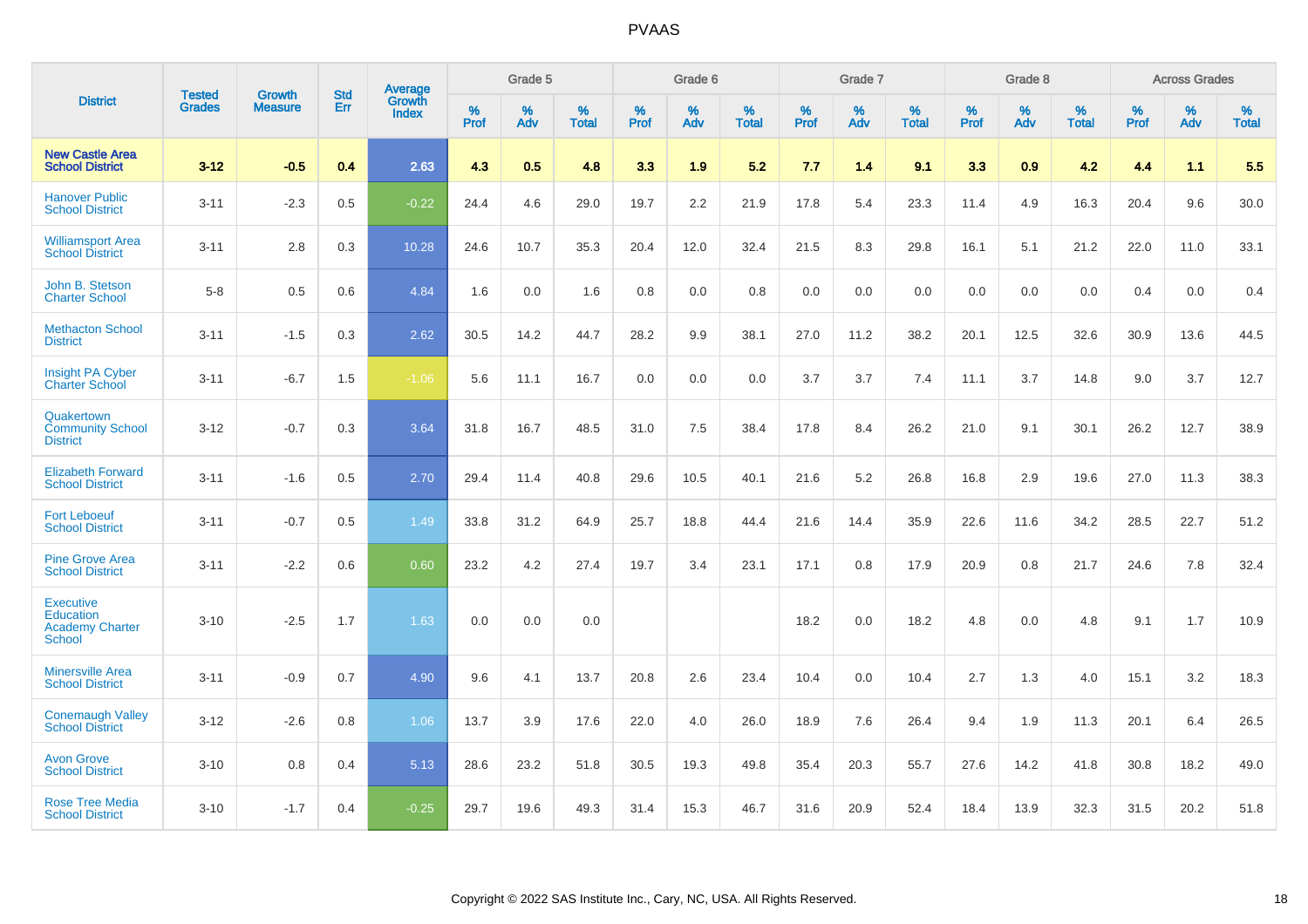|                                                                       |                                |                                 | <b>Std</b> | Average                |                     | Grade 5     |                   |                  | Grade 6  |                   |                  | Grade 7  |                   |           | Grade 8  |                   |              | <b>Across Grades</b> |                   |
|-----------------------------------------------------------------------|--------------------------------|---------------------------------|------------|------------------------|---------------------|-------------|-------------------|------------------|----------|-------------------|------------------|----------|-------------------|-----------|----------|-------------------|--------------|----------------------|-------------------|
| <b>District</b>                                                       | <b>Tested</b><br><b>Grades</b> | <b>Growth</b><br><b>Measure</b> | Err        | Growth<br><b>Index</b> | $\%$<br><b>Prof</b> | $\%$<br>Adv | %<br><b>Total</b> | %<br><b>Prof</b> | %<br>Adv | %<br><b>Total</b> | %<br><b>Prof</b> | %<br>Adv | %<br><b>Total</b> | %<br>Prof | %<br>Adv | %<br><b>Total</b> | $\%$<br>Prof | %<br>Adv             | %<br><b>Total</b> |
| <b>New Castle Area</b><br><b>School District</b>                      | $3 - 12$                       | $-0.5$                          | 0.4        | 2.63                   | 4.3                 | 0.5         | 4.8               | 3.3              | 1.9      | 5.2               | 7.7              | 1.4      | 9.1               | 3.3       | 0.9      | 4.2               | 4.4          | 1.1                  | 5.5               |
| <b>Perseus House</b><br><b>Charter School Of</b><br><b>Excellence</b> | $6 - 11$                       | $-4.8$                          | 1.1        | $-1.31$                |                     |             |                   | 0.0              | 0.0      | 0.0               | 1.8              | 0.0      | 1.8               | 1.5       | 0.0      | 1.5               | 1.4          | 0.0                  | 1.4               |
| <b>Schuylkill Valley</b><br><b>School District</b>                    | $3 - 11$                       | $-1.0$                          | 0.5        | 3.23                   | 24.8                | 8.5         | 33.3              | 25.6             | 5.8      | 31.4              | 15.3             | 9.9      | 25.2              | 8.2       | 2.7      | 10.9              | 21.3         | 7.6                  | 29.0              |
| Apollo-Ridge<br><b>School District</b>                                | $3-12$                         | $-2.9$                          | 0.7        | $-0.77$                | 18.8                | 0.0         | 18.8              | 12.0             | 1.2      | 13.2              | 8.5              | 1.2      | 9.8               | 10.4      | 2.6      | 13.0              | 14.8         | 3.0                  | 17.7              |
| <b>Harrisburg City</b><br><b>School District</b>                      | $3 - 11$                       | 1.3                             | 0.3        | 7.16                   | 2.0                 | 0.8         | 2.8               | 2.0              | 1.0      | 3.0               | 2.9              | 0.8      | 3.7               | 2.7       | 0.3      | 3.0               | 2.7          | 0.7                  | 3.4               |
| Cornwall-Lebanon<br><b>School District</b>                            | $3 - 11$                       | $-0.5$                          | 0.3        | 2.53                   | 31.1                | 9.0         | 40.1              | 18.2             | 6.2      | 24.4              | 16.1             | 4.9      | 21.0              | 16.4      | 9.4      | 25.8              | 23.1         | 8.6                  | 31.8              |
| <b>Kutztown Area</b><br><b>School District</b>                        | $3 - 12$                       | $-1.4$                          | 0.8        | 3.35                   | 40.3                | 11.9        | 52.2              | 24.2             | 3.2      | 27.4              | 25.6             | 10.3     | 35.9              | 10.8      | 10.8     | 21.5              | 30.0         | 13.3                 | 43.3              |
| <b>Upper Dauphin</b><br><b>Area School</b><br><b>District</b>         | $3 - 11$                       | 1.0                             | 0.7        | 6.60                   | 9.7                 | 4.8         | 14.5              | 18.3             | 8.4      | 26.8              | 18.9             | 6.8      | 25.7              | 24.3      | 7.1      | 31.4              | 22.1         | 9.5                  | 31.6              |
| Salisbury<br><b>Township School</b><br><b>District</b>                | $3 - 11$                       | $-2.3$                          | 0.6        | 0.96                   | 14.9                | 8.5         | 23.4              | 14.3             | 2.2      | 16.5              | 13.0             | 1.1      | 14.1              | 17.2      | 3.4      | 20.7              | 18.4         | 6.3                  | 24.7              |
| <b>Clairton City</b><br><b>School District</b>                        | $3 - 11$                       | 0.5                             | 0.8        | 3.14                   | 6.1                 | 2.0         | 8.2               | 1.5              | 0.0      | 1.5               | 1.6              | 0.0      | 1.6               | 0.0       | 0.0      | 0.0               | 3.5          | 0.3                  | 3.8               |
| <b>Frazier School</b><br><b>District</b>                              | $3 - 11$                       | $-2.4$                          | 0.8        | 2.50                   | 7.8                 | 0.0         | 7.8               | 17.5             | 2.5      | 20.0              | 15.1             | 10.5     | 25.6              | 3.9       | 0.0      | 3.9               | 16.1         | 4.2                  | 20.3              |
| <b>New Foundations</b><br><b>Charter School</b>                       | $3 - 11$                       | $-1.5$                          | 0.7        | 2.37                   | 18.5                | 5.6         | 24.1              | 6.4              | 0.0      | 6.4               | 21.3             | 3.3      | 24.6              | 13.1      | 2.4      | 15.5              | 17.1         | 2.9                  | 20.0              |
| Commonwealth<br><b>Charter Academy</b><br><b>Charter School</b>       | $3 - 10$                       | $-2.6$                          | 0.8        | 1.49                   | 25.4                | 3.4         | 28.8              | 26.0             | 4.0      | 30.0              | 17.2             | 3.4      | 20.7              | 14.6      | 2.1      | 16.7              | 23.9         | 5.7                  | 29.6              |
| <b>Tussey Mountain</b><br><b>School District</b>                      | $3 - 12$                       | 0.2                             | 0.7        | 2.41                   | 20.7                | 1.7         | 22.4              | 12.4             | 0.0      | 12.4              | 11.3             | 3.2      | 14.5              | 12.5      | 1.4      | 13.9              | 16.3         | 5.5                  | 21.8              |
| <b>Lincoln Leadership</b><br>Academy Charter<br>School                | $3 - 12$                       | $-1.2$                          | 0.9        | 2.09                   | 0.0                 | 0.0         | 0.0               | 2.0              | 0.0      | 2.0               | 4.0              | 2.0      | 6.0               | 0.0       | 0.0      | 0.0               | 3.8          | 0.7                  | 4.4               |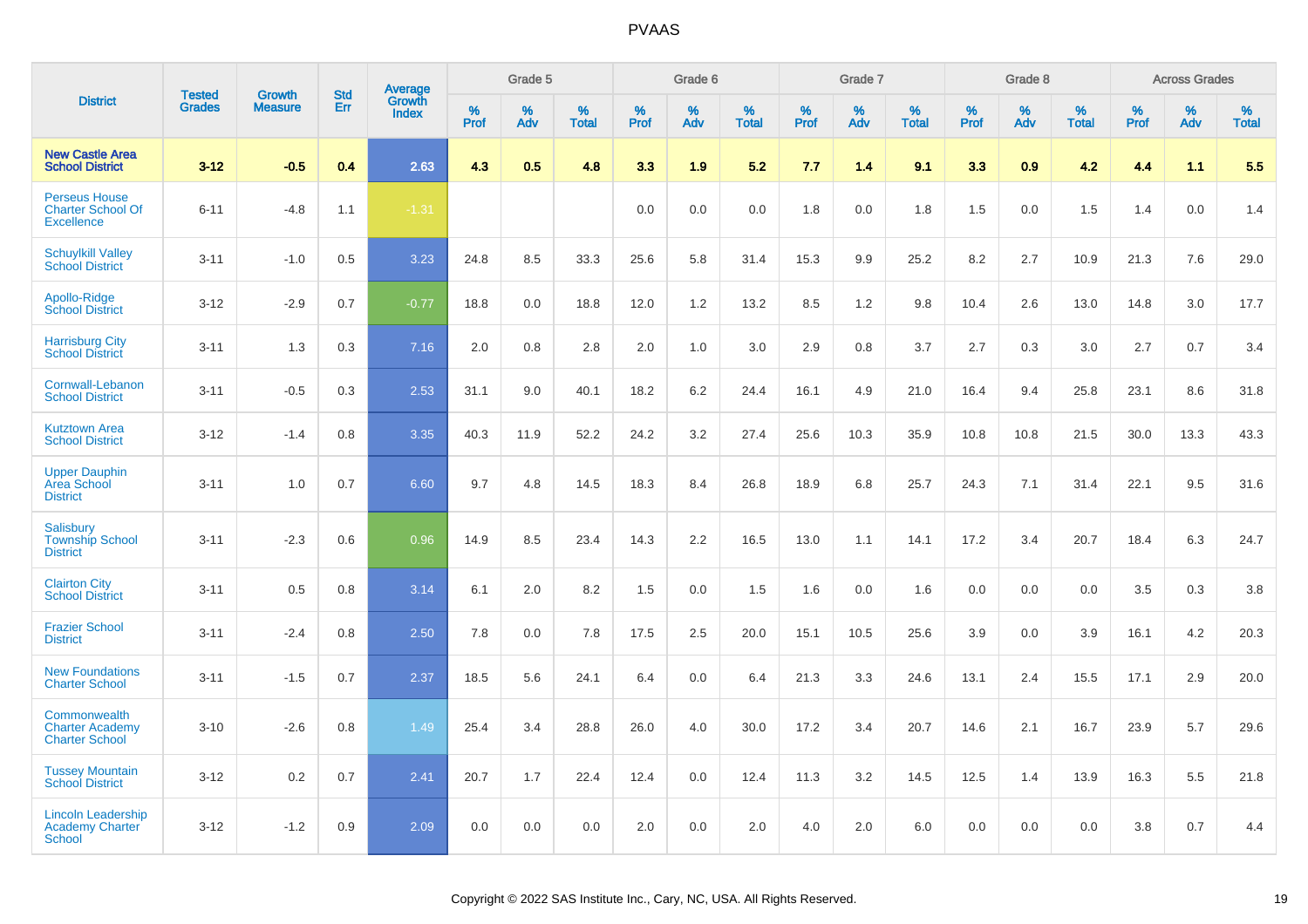|                                                                               | <b>Tested</b> | <b>Growth</b>  | <b>Std</b> | <b>Average</b>         |           | Grade 5  |                   |           | Grade 6  |                   |           | Grade 7  |                   |           | Grade 8  |                   |              | <b>Across Grades</b> |                   |
|-------------------------------------------------------------------------------|---------------|----------------|------------|------------------------|-----------|----------|-------------------|-----------|----------|-------------------|-----------|----------|-------------------|-----------|----------|-------------------|--------------|----------------------|-------------------|
| <b>District</b>                                                               | <b>Grades</b> | <b>Measure</b> | Err        | Growth<br><b>Index</b> | %<br>Prof | %<br>Adv | %<br><b>Total</b> | %<br>Prof | %<br>Adv | %<br><b>Total</b> | %<br>Prof | %<br>Adv | %<br><b>Total</b> | %<br>Prof | %<br>Adv | %<br><b>Total</b> | $\%$<br>Prof | %<br>Adv             | %<br><b>Total</b> |
| <b>New Castle Area</b><br><b>School District</b>                              | $3 - 12$      | $-0.5$         | 0.4        | 2.63                   | 4.3       | 0.5      | 4.8               | 3.3       | 1.9      | 5.2               | 7.7       | 1.4      | 9.1               | 3.3       | 0.9      | 4.2               | 4.4          | 1.1                  | 5.5               |
| <b>Rochester Area</b><br><b>School District</b>                               | $3 - 11$      | $-1.6$         | 0.9        | 3.19                   | 27.1      | 6.2      | 33.3              | 24.5      | 3.8      | 28.3              | 2.0       | 0.0      | 2.0               | 15.4      | 0.0      | 15.4              | 20.6         | 7.5                  | 28.1              |
| <b>Urban Academy Of</b><br><b>Greater Pittsburgh</b><br><b>Charter School</b> | $3-5$         | $-7.6$         | 1.9        | $-4.05$                | 2.7       | 0.0      | 2.7               |           |          |                   |           |          |                   |           |          |                   | 7.3          | 0.0                  | $7.3$             |
| <b>Propel Charter</b><br><b>School-Mckeesport</b>                             | $3 - 8$       | $-3.2$         | 1.0        | 1.02                   | 5.6       | 0.0      | 5.6               | 2.7       | 0.0      | 2.7               | 5.3       | 7.9      | 13.2              | 2.7       | 2.7      | 5.4               | 5.4          | 2.3                  | 7.7               |
| <b>Bentworth School</b><br><b>District</b>                                    | $3 - 11$      | $-1.7$         | 0.7        | 1.37                   | 29.9      | 7.8      | 37.7              | 9.6       | 0.0      | 9.6               | 16.9      | 7.8      | 24.7              | 21.2      | 1.5      | 22.7              | 22.6         | 9.6                  | 32.3              |
| Northern Lehigh<br><b>School District</b>                                     | $3 - 12$      | $-2.6$         | 0.7        | 0.19                   | 22.7      | 6.2      | 28.9              | 13.8      | 0.0      | 13.8              | 15.0      | 1.7      | 16.7              | 12.5      | 0.0      | 12.5              | 18.6         | 3.9                  | 22.5              |
| Northgate School<br><b>District</b>                                           | $3 - 11$      | $-1.8$         | 0.8        | 1.33                   | 19.6      | 7.8      | 27.4              | 15.2      | 1.7      | 17.0              | 10.2      | 0.0      | 10.2              | 12.5      | 4.2      | 16.7              | 15.8         | 4.3                  | 20.1              |
| La Academia<br>Partnership<br><b>Charter School</b>                           | $6 - 11$      | $-5.6$         | 1.8        | $-0.91$                |           |          |                   | 0.0       | 0.0      | 0.0               | 0.0       | 0.0      | 0.0               | 0.0       | 0.0      | 0.0               | 0.0          | 0.0                  | 0.0               |
| <b>Bristol Borough</b><br><b>School District</b>                              | $3 - 12$      | $-2.4$         | 0.7        | $-0.27$                | 21.3      | 2.7      | 24.0              | 17.8      | 7.8      | 25.6              | 15.0      | 1.2      | 16.2              | 7.6       | 1.3      | 8.9               | 16.2         | 4.2                  | 20.3              |
| <b>Mercer Area</b><br><b>School District</b>                                  | $3 - 11$      | $-1.2$         | 0.7        | 2.42                   | 32.8      | 15.5     | 48.3              | 35.3      | 8.8      | 44.1              | 25.0      | 11.8     | 36.8              | 18.7      | 4.0      | 22.7              | 29.0         | 12.7                 | 41.7              |
| <b>Shamokin Area</b><br><b>School District</b>                                | $3 - 11$      | $-2.1$         | 0.5        | 0.50                   | 17.1      | 4.3      | 21.4              | 8.8       | 2.9      | 11.8              | 10.3      | 0.7      | 11.0              | 8.4       | 3.9      | 12.3              | 12.1         | 4.8                  | 16.9              |
| Pennsylvania<br><b>Distance Learning</b><br><b>Charter School</b>             | $3 - 12$      | $-1.7$         | 0.7        | 0.39                   | 6.5       | 0.0      | 6.5               | 1.3       | 0.0      | 1.3               | 4.6       | 1.2      | 5.8               | 2.3       | 0.0      | 2.3               | 5.4          | 0.4                  | 5.8               |
| <b>Perkiomen Valley</b><br><b>School District</b>                             | $3 - 11$      | $-0.2$         | 0.3        | 7.20                   | 35.2      | 22.4     | 57.5              | 21.5      | 11.3     | 32.7              | 27.3      | 16.9     | 44.2              | 21.6      | 7.2      | 28.7              | 30.6         | 16.6                 | 47.1              |
| <b>Belle Vernon Area</b><br><b>School District</b>                            | $3 - 11$      | $-1.7$         | 0.6        | 1.65                   | 22.5      | 6.3      | 28.8              | 27.6      | 7.8      | 35.3              | 11.0      | 0.9      | 11.9              | 10.6      | 2.4      | 12.9              | 22.3         | 6.8                  | 29.0              |
| <b>Cambria Heights</b><br><b>School District</b>                              | $3 - 10$      | $-2.3$         | 0.6        | $-0.70$                | 23.3      | 4.4      | 27.8              | 16.8      | 0.0      | 16.8              | 13.5      | 1.0      | 14.6              | 4.4       | 0.9      | 5.3               | 18.3         | 2.8                  | 21.2              |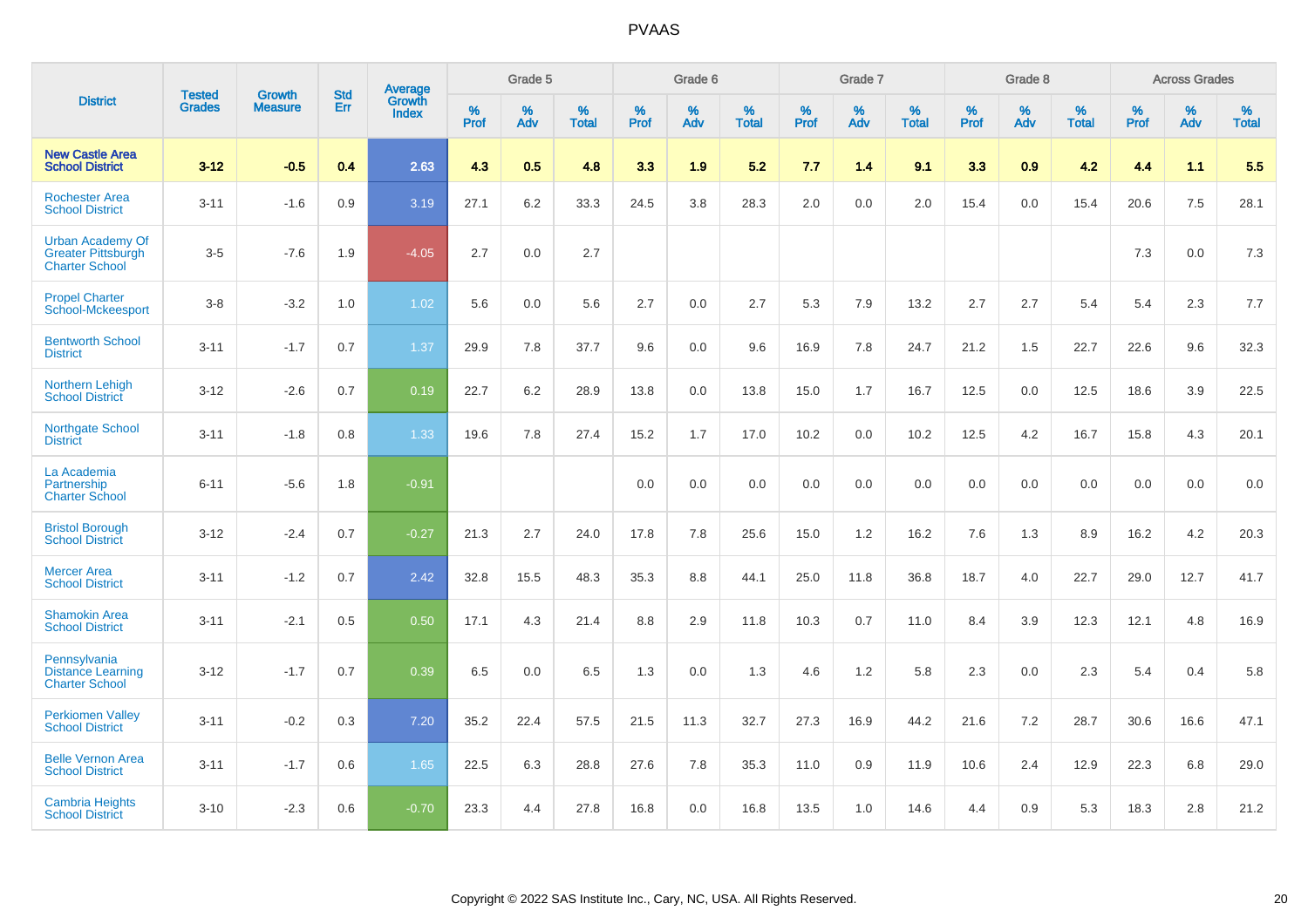|                                                                   | <b>Tested</b> |                                 | <b>Std</b> | Average                |              | Grade 5  |                   |              | Grade 6  |                   |              | Grade 7  |                   |              | Grade 8  |                   |              | <b>Across Grades</b> |                   |
|-------------------------------------------------------------------|---------------|---------------------------------|------------|------------------------|--------------|----------|-------------------|--------------|----------|-------------------|--------------|----------|-------------------|--------------|----------|-------------------|--------------|----------------------|-------------------|
| <b>District</b>                                                   | <b>Grades</b> | <b>Growth</b><br><b>Measure</b> | Err        | Growth<br><b>Index</b> | $\%$<br>Prof | %<br>Adv | %<br><b>Total</b> | $\%$<br>Prof | %<br>Adv | %<br><b>Total</b> | $\%$<br>Prof | %<br>Adv | %<br><b>Total</b> | $\%$<br>Prof | %<br>Adv | %<br><b>Total</b> | $\%$<br>Prof | %<br>Adv             | %<br><b>Total</b> |
| <b>New Castle Area</b><br><b>School District</b>                  | $3 - 12$      | $-0.5$                          | 0.4        | 2.63                   | 4.3          | 0.5      | 4.8               | 3.3          | 1.9      | 5.2               | 7.7          | 1.4      | 9.1               | 3.3          | 0.9      | 4.2               | 4.4          | 1.1                  | 5.5               |
| <b>Unionville-Chadds</b><br><b>Ford School</b><br><b>District</b> | $3 - 11$      | 0.5                             | 0.4        | 5.10                   | 38.8         | 29.9     | 68.7              | 38.4         | 17.1     | 55.5              | 37.6         | 16.8     | 54.5              | 29.8         | 24.9     | 54.7              | 36.9         | 27.5                 | 64.4              |
| <b>Leechburg Area</b><br><b>School District</b>                   | $3 - 11$      | $-3.5$                          | 0.9        | $-0.64$                | 15.6         | 2.2      | 17.8              | 16.2         | 5.4      | 21.6              | 8.0          | 0.0      | 8.0               | 23.8         | 7.1      | 31.0              | 22.5         | 5.9                  | 28.5              |
| <b>Hollidaysburg Area</b><br><b>School District</b>               | $3 - 11$      | 2.9                             | 0.4        | 8.32                   | 33.2         | 16.0     | 49.2              | 26.4         | 12.8     | 39.2              | 27.3         | 14.7     | 42.0              | 23.2         | 8.0      | 31.2              | 28.7         | 12.7                 | 41.4              |
| <b>Warrior Run</b><br><b>School District</b>                      | $3 - 11$      | $-0.7$                          | 0.6        | 1.21                   | 29.0         | 17.1     | 46.0              | 25.7         | 1.8      | 27.5              | 16.8         | 11.2     | 28.0              | 15.6         | 12.2     | 27.8              | 23.2         | 10.7                 | 34.0              |
| <b>Greater Johnstown</b><br><b>School District</b>                | $3 - 11$      | $-1.7$                          | 0.5        | 2.59                   | 5.9          | 0.7      | 6.6               | 4.8          | 0.0      | 4.8               | 7.4          | 0.0      | 7.4               | 0.6          | 0.6      | 1.3               | 6.8          | 1.2                  | 8.0               |
| Washington<br><b>School District</b>                              | $3 - 11$      | $-2.6$                          | 0.7        | $-0.09$                | 13.5         | 2.9      | 16.4              | 5.2          | 2.1      | 7.2               | 15.0         | 1.2      | 16.2              | 0.0          | 1.5      | 1.5               | 11.8         | 3.4                  | 15.2              |
| <b>Canton Area</b><br><b>School District</b>                      | $3 - 11$      | $-0.5$                          | 0.8        | 3.67                   | 34.6         | 11.5     | 46.2              | 32.3         | 3.2      | 35.5              | 9.1          | 1.8      | 10.9              | 4.8          | 0.0      | 4.8               | 23.4         | 6.2                  | 29.6              |
| <b>Somerset Area</b><br><b>School District</b>                    | $3 - 11$      | 0.0                             | 0.5        | 4.78                   | 27.4         | 11.1     | 38.5              | 28.2         | 9.2      | 37.4              | 20.4         | 9.5      | 29.9              | 24.5         | 4.9      | 29.4              | 26.3         | 10.2                 | 36.6              |
| <b>Central Fulton</b><br><b>School District</b>                   | $3 - 11$      | $-0.7$                          | 0.8        | 3.45                   | 30.3         | 6.6      | 36.8              | 15.9         | 1.4      | 17.4              | 13.0         | 14.5     | 27.5              | 12.7         | 14.6     | 27.3              | 24.6         | 8.3                  | 32.8              |
| <b>Hermitage School</b><br><b>District</b>                        | $3 - 12$      | 1.0                             | 0.5        | 4.16                   | 39.7         | 7.8      | 47.5              | 34.3         | 21.7     | 55.9              | 30.8         | 19.6     | 50.4              | 26.2         | 4.1      | 30.3              | 33.8         | 16.8                 | 50.6              |
| <b>Propel Charter</b><br><b>School-Northside</b>                  | $3 - 8$       | $-1.6$                          | 0.9        | 0.88                   | 0.0          | 0.0      | 0.0               | 2.4          | 0.0      | 2.4               | 0.0          | 0.0      | 0.0               | 0.0          | 0.0      | 0.0               | 0.4          | 0.0                  | 0.4               |
| <b>Pottsville Area</b><br><b>School District</b>                  | $3 - 12$      | $-0.7$                          | 0.5        | 1.25                   | 21.4         | 12.2     | 33.6              | 17.6         | 4.7      | 22.3              | 14.2         | 4.3      | 18.5              | 16.1         | 2.4      | 18.4              | 18.0         | 6.0                  | 23.9              |
| Wallenpaupack<br><b>Area School</b><br><b>District</b>            | $3 - 11$      | 0.7                             | 0.5        | 7.55                   | 27.0         | 6.1      | 33.1              | 11.1         | 3.7      | 14.8              | 30.6         | 8.2      | 38.8              | 13.2         | 3.5      | 16.7              | 24.0         | 7.0                  | 31.1              |
| <b>Fleetwood Area</b><br><b>School District</b>                   | $3 - 10$      | $-1.9$                          | 0.5        | 0.68                   | 21.5         | 3.7      | 25.2              | 19.9         | 4.0      | 23.8              | 20.7         | 4.8      | 25.5              | 21.4         | 2.5      | 23.9              | 21.9         | 5.2                  | 27.1              |
| <b>Greater Latrobe</b><br><b>School District</b>                  | $3 - 11$      | 1.6                             | 0.4        | 8.54                   | 36.4         | 15.5     | 51.9              | 37.0         | 5.3      | 42.3              | 32.2         | 18.5     | 50.7              | 23.4         | 8.0      | 31.4              | 34.1         | 15.0                 | 49.1              |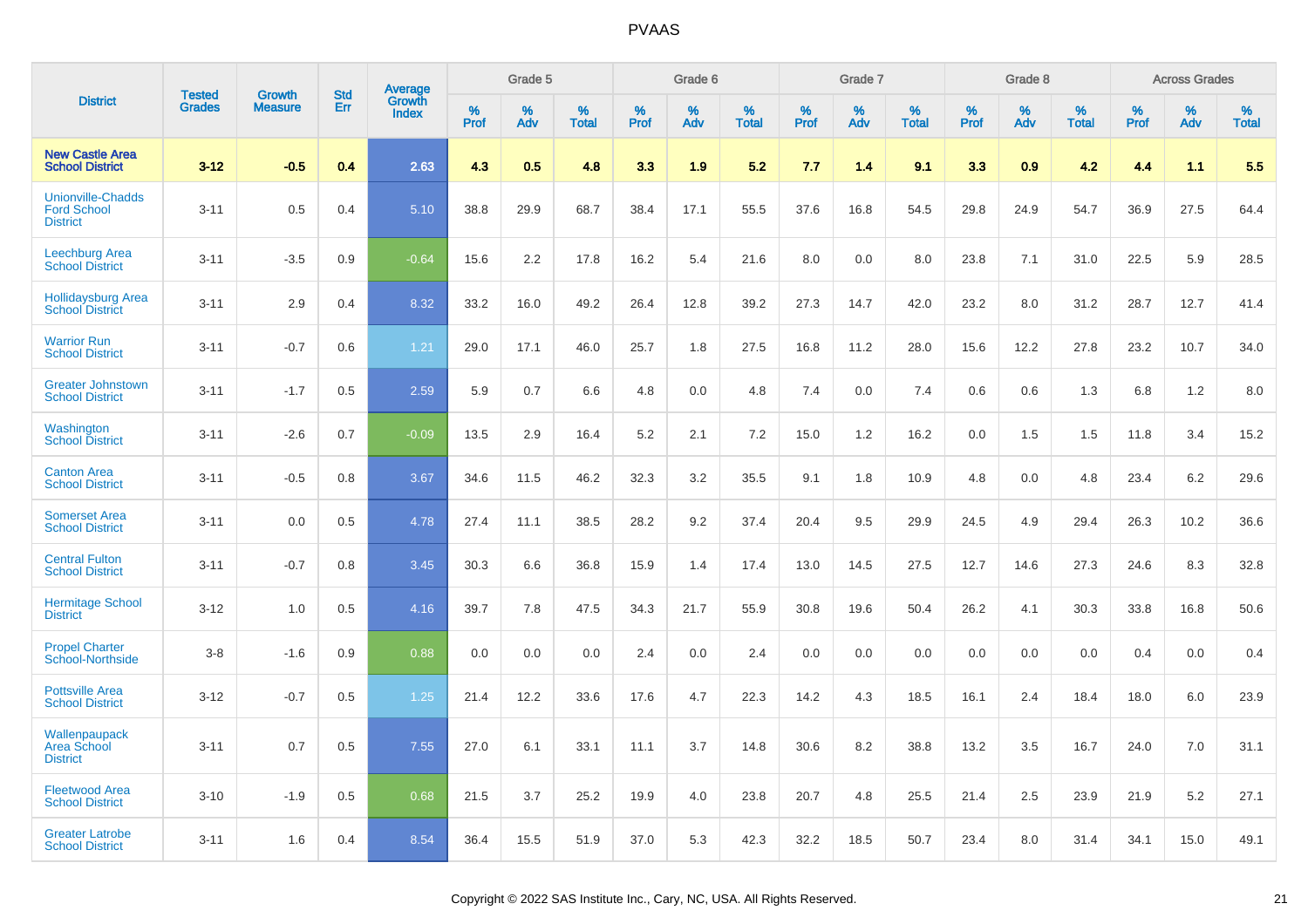|                                                                    |                                |                                 | <b>Std</b> | Average                |                  | Grade 5  |                   |                  | Grade 6  |                   |                  | Grade 7  |                   |           | Grade 8  |                   |                  | <b>Across Grades</b> |                   |
|--------------------------------------------------------------------|--------------------------------|---------------------------------|------------|------------------------|------------------|----------|-------------------|------------------|----------|-------------------|------------------|----------|-------------------|-----------|----------|-------------------|------------------|----------------------|-------------------|
| <b>District</b>                                                    | <b>Tested</b><br><b>Grades</b> | <b>Growth</b><br><b>Measure</b> | Err        | Growth<br><b>Index</b> | %<br><b>Prof</b> | %<br>Adv | %<br><b>Total</b> | %<br><b>Prof</b> | %<br>Adv | %<br><b>Total</b> | %<br><b>Prof</b> | %<br>Adv | %<br><b>Total</b> | %<br>Prof | %<br>Adv | %<br><b>Total</b> | %<br><b>Prof</b> | %<br>Adv             | %<br><b>Total</b> |
| <b>New Castle Area</b><br><b>School District</b>                   | $3-12$                         | $-0.5$                          | 0.4        | 2.63                   | 4.3              | 0.5      | 4.8               | 3.3              | 1.9      | 5.2               | 7.7              | 1.4      | 9.1               | 3.3       | 0.9      | 4.2               | 4.4              | 1.1                  | 5.5               |
| <b>Propel Charter</b><br>School - Braddock<br><b>Hills</b>         | $3 - 11$                       | $-2.4$                          | 0.8        | 3.05                   | 1.8              | 1.8      | 3.5               | 1.7              | 0.0      | 1.7               | 0.0              | 0.0      | 0.0               | 2.9       | 0.0      | 2.9               | 1.9              | 0.6                  | 2.5               |
| <b>Great Valley</b><br><b>School District</b>                      | $3 - 11$                       | 0.1                             | 0.4        | 2.46                   | 31.0             | 24.2     | 55.2              | 38.1             | 8.6      | 46.6              | 26.8             | 17.2     | 44.1              | 26.4      | 17.4     | 43.8              | 31.1             | 20.1                 | 51.2              |
| <b>Girard School</b><br><b>District</b>                            | $3 - 11$                       | 0.0                             | 0.6        | 2.99                   | 33.9             | 15.2     | 49.1              | 27.4             | 13.7     | 41.0              | 22.7             | 20.9     | 43.6              | 15.6      | 5.5      | 21.1              | 25.6             | 18.0                 | 43.6              |
| <b>Propel Charter</b><br>School-Homestead                          | $3 - 11$                       | $-2.7$                          | 1.0        | $-0.17$                | 2.7              | 0.0      | 2.7               | 0.0              | 5.4      | 5.4               | 2.9              | 0.0      | 2.9               | 0.0       | 0.0      | 0.0               | 2.7              | 1.4                  | 4.1               |
| <b>Southeast Delco</b><br><b>School District</b>                   | $3 - 10$                       | $-0.4$                          | 0.6        | 4.21                   | 3.3              | 1.7      | 5.0               | 1.8              | 0.0      | 1.8               | 3.0              | 0.8      | 3.8               | 6.9       | 0.8      | 7.7               | 5.7              | 0.7                  | 6.3               |
| <b>Penns Manor Area</b><br><b>School District</b>                  | $3 - 12$                       | 1.5                             | 0.8        | 4.02                   | 12.7             | 4.8      | 17.5              | 14.6             | 0.0      | 14.6              | 18.5             | 1.8      | 20.4              | 16.7      | 8.3      | 25.0              | 19.0             | 3.6                  | 22.6              |
| <b>Blue Ridge School</b><br><b>District</b>                        | $3 - 11$                       | $-1.1$                          | 0.7        | 2.21                   | 23.3             | 5.5      | 28.8              | 14.9             | 0.0      | 14.9              | 25.8             | 3.2      | 29.0              | 12.9      | 4.3      | 17.1              | 23.5             | 4.1                  | 27.7              |
| <b>Sullivan County</b><br><b>School District</b>                   | $3 - 10$                       | $-2.9$                          | 1.0        | 0.92                   | 21.4             | 0.0      | 21.4              | 30.0             | 4.0      | 34.0              | 18.8             | 0.0      | 18.8              | 9.1       | 0.0      | 9.1               | 22.0             | 4.1                  | 26.0              |
| <b>Windber Area</b><br><b>School District</b>                      | $3 - 11$                       | $-1.8$                          | 0.7        | 2.80                   | 28.8             | 20.0     | 48.8              | 20.9             | 9.0      | 29.8              | 14.7             | 9.3      | 24.0              | 28.6      | 13.1     | 41.7              | 24.4             | 15.1                 | 39.6              |
| <b>Northern Bedford</b><br><b>County School</b><br><b>District</b> | $3 - 11$                       | $-1.5$                          | 0.8        | 1.00                   | 24.5             | 8.2      | 32.6              | 30.5             | 1.7      | 32.2              | 19.0             | 1.7      | 20.7              | 9.4       | 3.1      | 12.5              | 24.6             | 5.2                  | 29.8              |
| <b>Penn Hills Charter</b><br>School of<br>Entrepreneurship         | $3-8$                          | $-0.2$                          | 0.9        | 1.98                   | 11.6             | 2.3      | 14.0              | 13.5             | 10.8     | 24.3              | 15.4             | 2.6      | 18.0              | 5.3       | 0.0      | 5.3               | 17.0             | 3.8                  | 20.8              |
| <b>Meyersdale Area</b><br><b>School District</b>                   | $3 - 11$                       | 1.9                             | 0.8        | 4.25                   | 35.2             | 9.3      | 44.4              | 26.6             | 15.6     | 42.2              | 18.9             | 0.0      | 18.9              | 11.9      | 8.5      | 20.3              | 24.6             | 9.4                  | 34.0              |
| <b>Manchester</b><br><b>Academic Charter</b><br><b>School</b>      | $3-8$                          | 0.6                             | 1.1        | 3.37                   | 3.6              | 0.0      | 3.6               | 3.4              | 0.0      | 3.4               | 3.6              | 0.0      | 3.6               | 0.0       | 0.0      | 0.0               | 4.9              | 0.5                  | 5.4               |
| Philadelphia<br><b>Academy Charter</b><br><b>School</b>            | $3 - 11$                       | $-2.5$                          | 0.7        | 0.18                   | 22.1             | 6.5      | 28.6              | 25.0             | 7.9      | 32.9              | 13.2             | 19.1     | 32.4              | 22.2      | 16.7     | 38.9              | 24.3             | 9.8                  | 34.2              |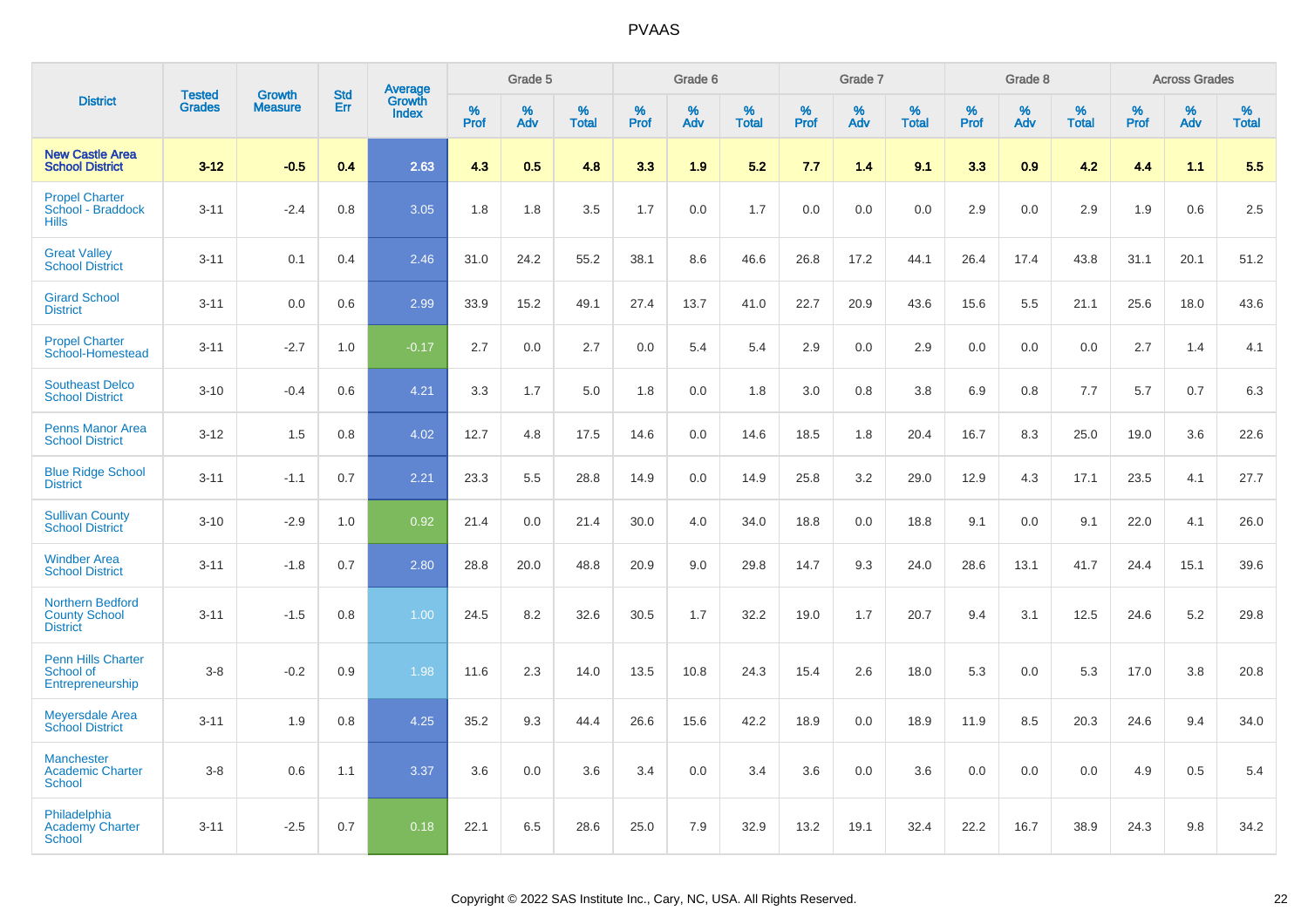|                                                                               | <b>Tested</b> | <b>Growth</b>  | <b>Std</b> | Average<br>Growth |                     | Grade 5  |                      |                     | Grade 6  |                      |              | Grade 7  |                      |                     | Grade 8  |                      |                     | <b>Across Grades</b> |                      |
|-------------------------------------------------------------------------------|---------------|----------------|------------|-------------------|---------------------|----------|----------------------|---------------------|----------|----------------------|--------------|----------|----------------------|---------------------|----------|----------------------|---------------------|----------------------|----------------------|
| <b>District</b>                                                               | <b>Grades</b> | <b>Measure</b> | Err        | Index             | $\%$<br><b>Prof</b> | %<br>Adv | $\%$<br><b>Total</b> | $\%$<br><b>Prof</b> | %<br>Adv | $\%$<br><b>Total</b> | $\%$<br>Prof | %<br>Adv | $\%$<br><b>Total</b> | $\%$<br><b>Prof</b> | %<br>Adv | $\%$<br><b>Total</b> | $\%$<br><b>Prof</b> | $\%$<br>Adv          | $\%$<br><b>Total</b> |
| <b>New Castle Area</b><br><b>School District</b>                              | $3 - 12$      | $-0.5$         | 0.4        | 2.63              | 4.3                 | 0.5      | 4.8                  | 3.3                 | 1.9      | 5.2                  | 7.7          | 1.4      | 9.1                  | 3.3                 | 0.9      | 4.2                  | 4.4                 | 1.1                  | 5.5                  |
| <b>Redbank Valley</b><br><b>School District</b>                               | $3 - 11$      | $-2.5$         | 0.7        | 1.94              | 34.3                | 20.0     | 54.3                 | 12.7                | 0.0      | 12.7                 | 19.5         | 9.2      | 28.7                 | 9.5                 | 0.0      | 9.5                  | 21.8                | 10.1                 | 31.9                 |
| <b>Mckeesport Area</b><br><b>School District</b>                              | $3 - 12$      | $-0.2$         | 0.5        | 1.94              | 8.9                 | 3.0      | 11.9                 | 3.9                 | 0.0      | 3.9                  | 1.0          | 0.0      | 1.0                  | 1.0                 | 0.0      | 1.0                  | 7.7                 | 2.1                  | 9.7                  |
| <b>State College Area</b><br><b>School District</b>                           | $3 - 11$      | 0.6            | 0.4        | 6.90              | 29.6                | 33.7     | 63.3                 | 27.4                | 15.3     | 42.7                 | 28.9         | 16.3     | 45.2                 | 20.8                | 8.9      | 29.7                 | 29.0                | 27.0                 | 56.1                 |
| <b>Young Scholars of</b><br><b>Greater Allegheny</b><br><b>Charter School</b> | $3 - 8$       | $-1.4$         | 1.6        | 1.32              | 10.0                | 0.0      | 10.0                 | 6.2                 | 0.0      | 6.2                  | 10.0         | 0.0      | 10.0                 |                     |          |                      | 6.6                 | 0.0                  | 6.6                  |
| <b>Freire Charter</b><br><b>School</b>                                        | $5 - 11$      | 1.2            | 0.6        | 3.54              | 0.0                 | 0.0      | 0.0                  | 1.5                 | 0.0      | 1.5                  | 3.0          | 0.0      | 3.0                  | 7.6                 | 0.0      | 7.6                  | 3.3                 | 0.0                  | 3.3                  |
| <b>West Greene</b><br><b>School District</b>                                  | $3 - 11$      | $-1.6$         | 0.9        | 2.26              | 20.5                | 7.7      | 28.2                 | 7.7                 | 7.7      | 15.4                 | 9.3          | 11.1     | 20.4                 | 11.8                | 0.0      | 11.8                 | 19.6                | 10.7                 | 30.2                 |
| <b>Reading School</b><br><b>District</b>                                      | $3 - 11$      | 0.0            | 0.4        | 4.14              | 3.8                 | 1.2      | 5.0                  | 1.5                 | 0.2      | 1.8                  | 1.9          | 0.0      | 1.9                  | 1.5                 | 0.4      | 1.9                  | 3.6                 | 1.1                  | 4.7                  |
| <b>Wilkes-Barre Area</b><br><b>School District</b>                            | $3 - 11$      | $-0.9$         | 0.5        | 1.33              | 8.1                 | 1.7      | 9.8                  | 10.1                | 4.4      | 14.5                 | $6.0\,$      | 1.8      | 7.8                  | 3.1                 | 1.3      | 4.4                  | 9.8                 | 3.0                  | 12.7                 |
| <b>Universal Institute</b><br><b>Charter School</b>                           | $3 - 8$       | $-2.3$         | 0.7        | 0.12              | 1.5                 | 0.0      | 1.5                  | 1.3                 | 0.0      | 1.3                  | 0.0          | 0.0      | 0.0                  | 2.3                 | 0.0      | 2.3                  | 1.7                 | $0.2\,$              | 2.0                  |
| <b>Laboratory Charter</b><br><b>School</b>                                    | $3 - 8$       | $-0.7$         | 1.1        | 2.78              | 3.2                 | 0.0      | 3.2                  | 2.3                 | 0.0      | 2.3                  | 6.4          | 0.0      | 6.4                  | 5.0                 | 0.0      | 5.0                  | 5.3                 | 0.0                  | 5.3                  |
| <b>South Side Area</b><br><b>School District</b>                              | $3 - 11$      | 1.2            | 0.8        | 4.65              | 23.3                | 18.3     | 41.7                 | 17.7                | 0.0      | 17.7                 | 26.6         | 7.8      | 34.4                 | 12.7                | 2.8      | 15.5                 | 21.2                | 6.3                  | 27.6                 |
| <b>Shenango Area</b><br><b>School District</b>                                | $3 - 11$      | 0.1            | 0.7        | 4.17              | 25.0                | 7.1      | 32.1                 | 40.4                | 8.8      | 49.1                 | 16.5         | 1.0      | 17.5                 | 14.4                | 1.1      | 15.6                 | 22.5                | 7.6                  | 30.1                 |
| <b>Panther Valley</b><br><b>School District</b>                               | $3 - 12$      | 0.8            | 0.6        | 5.00              | 11.5                | 1.9      | 13.5                 | 10.2                | 1.7      | 11.9                 | 11.1         | 1.8      | 13.0                 | 4.7                 | 0.0      | 4.7                  | 12.1                | 1.6                  | 13.6                 |
| <b>Forest Hills School</b><br><b>District</b>                                 | $3 - 11$      | 0.8            | 0.5        | 4.44              | 34.1                | 21.2     | 55.3                 | 20.8                | 3.3      | 24.2                 | 18.6         | 5.6      | 24.2                 | 10.6                | 3.2      | 13.8                 | 24.0                | 11.0                 | 35.1                 |
| Cheltenham<br><b>School District</b>                                          | $3 - 11$      | $-1.7$         | 0.6        | 1.03              | 19.8                | 16.7     | 36.5                 | 21.7                | 4.7      | 26.4                 | 26.7         | 11.0     | 37.7                 | 12.1                | 3.3      | 15.4                 | 23.0                | 11.2                 | 34.2                 |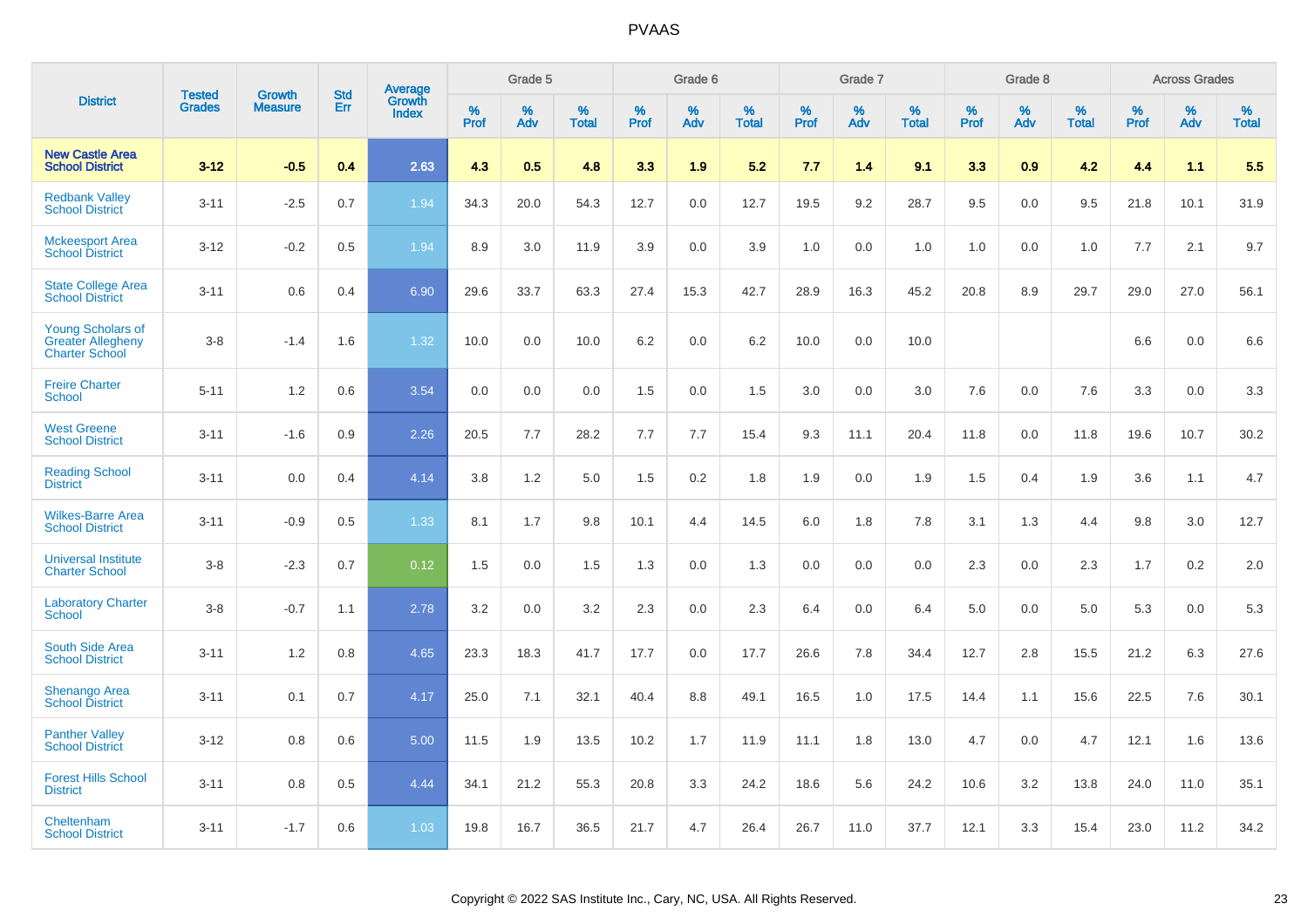|                                                                                   | <b>Tested</b> | <b>Growth</b>  | <b>Std</b> | Average<br>Growth |              | Grade 5  |                   |                  | Grade 6  |                   |              | Grade 7  |                      |           | Grade 8  |                   |              | <b>Across Grades</b> |                   |
|-----------------------------------------------------------------------------------|---------------|----------------|------------|-------------------|--------------|----------|-------------------|------------------|----------|-------------------|--------------|----------|----------------------|-----------|----------|-------------------|--------------|----------------------|-------------------|
| <b>District</b>                                                                   | <b>Grades</b> | <b>Measure</b> | <b>Err</b> | <b>Index</b>      | $\%$<br>Prof | %<br>Adv | %<br><b>Total</b> | %<br><b>Prof</b> | %<br>Adv | %<br><b>Total</b> | $\%$<br>Prof | %<br>Adv | $\%$<br><b>Total</b> | %<br>Prof | %<br>Adv | %<br><b>Total</b> | $\%$<br>Prof | $\%$<br>Adv          | %<br><b>Total</b> |
| <b>New Castle Area</b><br><b>School District</b>                                  | $3 - 12$      | $-0.5$         | 0.4        | 2.63              | 4.3          | 0.5      | 4.8               | 3.3              | 1.9      | 5.2               | 7.7          | 1.4      | 9.1                  | 3.3       | 0.9      | 4.2               | 4.4          | 1.1                  | 5.5               |
| <b>Blue Mountain</b><br><b>School District</b>                                    | $3 - 10$      | 0.1            | 0.5        | 3.24              | 33.3         | 19.2     | 52.6              | 24.3             | 0.6      | 24.8              | 16.3         | 10.1     | 26.4                 | 20.3      | 6.1      | 26.4              | 27.5         | 11.1                 | 38.6              |
| <b>Titusville Area</b><br><b>School District</b>                                  | $3 - 11$      | $-1.7$         | 0.5        | 0.12              | 28.5         | 13.8     | 42.3              | 18.9             | 4.2      | 23.1              | 18.0         | 3.9      | 21.9                 | 8.0       | 3.6      | 11.6              | 21.8         | 10.0                 | 31.8              |
| <b>Agora Cyber</b><br><b>Charter School</b>                                       | $3 - 11$      | $-0.3$         | 0.6        | 3.62              | 9.8          | 2.0      | 11.8              | 7.8              | 0.7      | 8.5               | 6.2          | 2.1      | 8.3                  | 3.3       | 1.3      | 4.6               | 9.7          | 2.4                  | 12.1              |
| <b>Sharon City School</b><br><b>District</b>                                      | $3 - 11$      | $-0.3$         | 0.5        | 1.32              | 14.1         | 2.1      | 16.2              | 13.9             | 4.1      | 18.0              | 6.0          | 1.7      | 7.8                  | 5.9       | 1.5      | 7.4               | 12.0         | 2.8                  | 14.8              |
| <b>Indiana Area</b><br><b>School District</b>                                     | $3 - 11$      | 1.8            | 0.4        | 7.21              | 29.3         | 17.7     | 47.0              | 23.9             | 11.7     | 35.5              | 36.0         | 10.3     | 46.3                 | 23.2      | 14.2     | 37.4              | 30.1         | 15.1                 | 45.2              |
| <b>Susquehanna</b><br><b>Community School</b><br><b>District</b>                  | $3 - 11$      | $-2.8$         | 0.9        | $-1.20$           | 19.6         | 9.8      | 29.4              | 15.5             | 1.7      | 17.2              | 13.3         | 11.1     | 24.4                 | 2.0       | 2.0      | 4.1               | 19.6         | 6.3                  | 25.9              |
| Palmyra Area<br><b>School District</b>                                            | $3 - 11$      | 0.0            | 0.4        | 5.60              | 36.2         | 17.5     | 53.8              | 27.2             | 8.3      | 35.4              | 25.5         | 12.2     | 37.6                 | 29.8      | 12.2     | 42.0              | 31.5         | 15.7                 | 47.2              |
| <b>Manheim Central</b><br><b>School District</b>                                  | $3 - 11$      | 2.8            | 0.4        | 9.93              | 25.4         | 7.6      | 33.0              | 23.6             | 5.8      | 29.3              | 15.0         | 5.2      | 20.2                 | 20.9      | 6.2      | 27.1              | 22.8         | 9.4                  | 32.2              |
| <b>Highlands School</b><br><b>District</b>                                        | $3 - 11$      | 0.4            | 0.5        | 2.41              | 20.4         | 4.6      | 25.0              | 16.6             | 1.4      | 17.9              | 28.5         | 4.9      | 33.3                 | 13.2      | 8.6      | 21.8              | 20.4         | 5.9                  | 26.3              |
| <b>Howard Gardner</b><br><b>Multiple</b><br>Intelligence<br><b>Charter School</b> | $3 - 8$       | $-3.7$         | 1.1        | $-1.27$           | 16.7         | 6.7      | 23.3              | 9.4              | 0.0      | 9.4               | 9.1          | 0.0      | 9.1                  | 7.4       | 11.1     | 18.5              | 14.7         | 3.5                  | 18.2              |
| <b>Inquiry Charter</b><br>School                                                  | $3-5$         | $-6.8$         | 2.1        | $-3.27$           | 8.8          | 2.9      | 11.8              |                  |          |                   |              |          |                      |           |          |                   | 11.1         | 2.8                  | 13.9              |
| <b>Purchase Line</b><br><b>School District</b>                                    | $3 - 12$      | 1.0            | 0.8        | 4.29              | 28.8         | 7.7      | 36.5              | 6.1              | 3.0      | 9.1               | 7.5          | 3.0      | 10.4                 | 5.3       | 0.0      | 5.3               | 16.1         | 3.3                  | 19.4              |
| <b>Haverford</b><br><b>Township School</b><br><b>District</b>                     | $3 - 11$      | $-0.7$         | 0.3        | $-0.06$           | 30.7         | 27.3     | 58.0              | 26.4             | 15.0     | 41.4              | 28.5         | 12.8     | 41.3                 | 33.9      | 15.2     | 49.1              | 31.6         | 23.1                 | 54.7              |
| <b>Easton Area</b><br><b>School District</b>                                      | $3 - 12$      | $-1.1$         | 0.3        | $-0.56$           | 22.4         | 5.9      | 28.3              | 14.6             | 3.3      | 17.9              | 11.0         | 6.9      | 18.0                 | 10.3      | 2.2      | 12.4              | 18.5         | 8.4                  | 26.9              |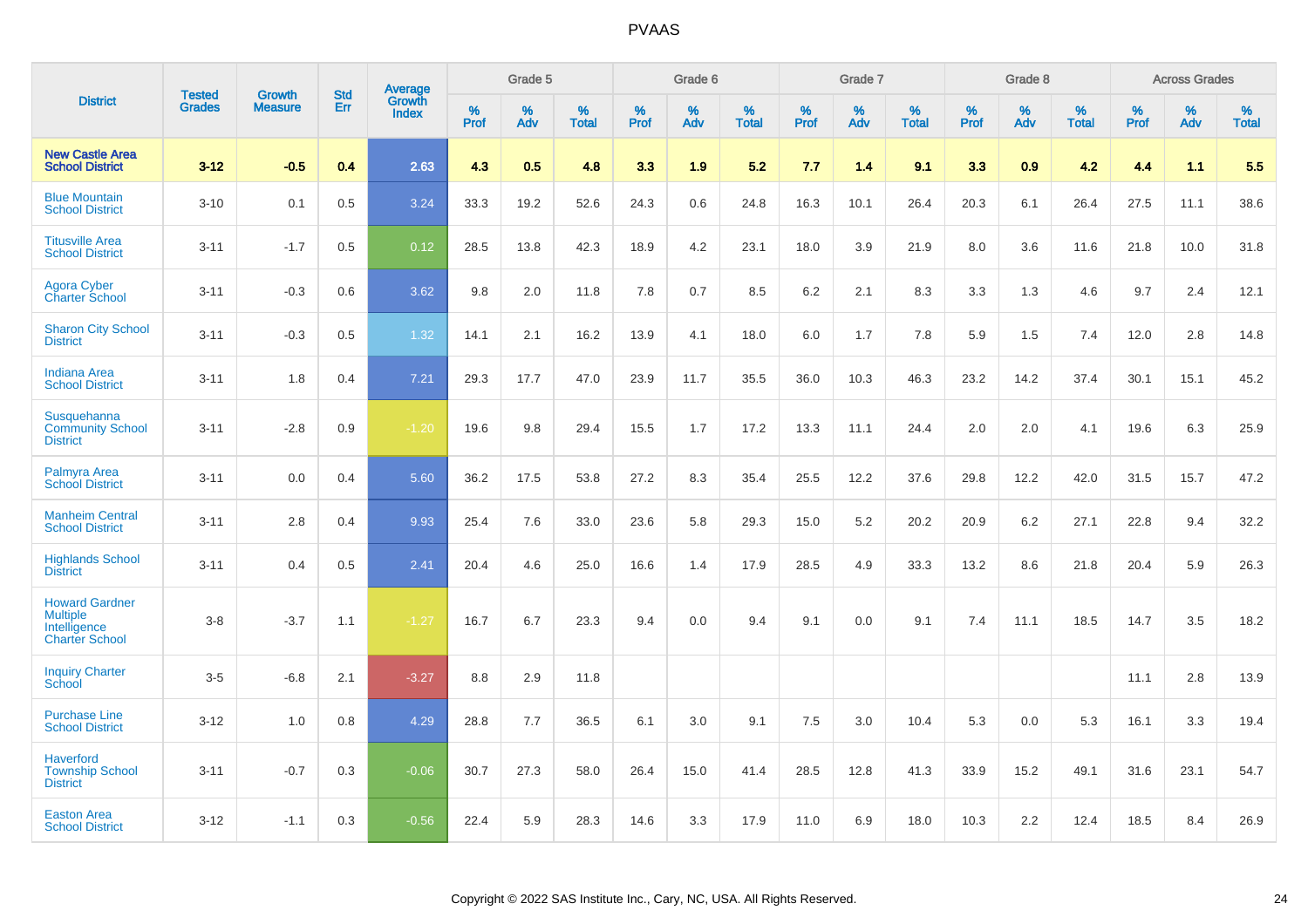|                                                                   |                                |                                 |                   | Average                |                     | Grade 5     |                   |                  | Grade 6  |                   |                  | Grade 7  |                   |           | Grade 8  |                   |              | <b>Across Grades</b> |                   |
|-------------------------------------------------------------------|--------------------------------|---------------------------------|-------------------|------------------------|---------------------|-------------|-------------------|------------------|----------|-------------------|------------------|----------|-------------------|-----------|----------|-------------------|--------------|----------------------|-------------------|
| <b>District</b>                                                   | <b>Tested</b><br><b>Grades</b> | <b>Growth</b><br><b>Measure</b> | <b>Std</b><br>Err | Growth<br><b>Index</b> | $\%$<br><b>Prof</b> | $\%$<br>Adv | %<br><b>Total</b> | %<br><b>Prof</b> | %<br>Adv | %<br><b>Total</b> | %<br><b>Prof</b> | %<br>Adv | %<br><b>Total</b> | %<br>Prof | %<br>Adv | %<br><b>Total</b> | $\%$<br>Prof | %<br>Adv             | %<br><b>Total</b> |
| <b>New Castle Area</b><br><b>School District</b>                  | $3 - 12$                       | $-0.5$                          | 0.4               | 2.63                   | 4.3                 | 0.5         | 4.8               | 3.3              | 1.9      | 5.2               | 7.7              | 1.4      | 9.1               | 3.3       | 0.9      | 4.2               | 4.4          | 1.1                  | 5.5               |
| <b>Mastery Charter</b><br>School - Harrity<br>Campus              | $3-8$                          | $-0.7$                          | 1.1               | 2.42                   | 4.6                 | 4.6         | 9.1               | 2.3              | 0.0      | 2.3               | 0.0              | 0.0      | 0.0               | 3.1       | 0.0      | 3.1               | 5.5          | 1.0                  | 6.5               |
| Salisbury-Elk Lick<br><b>School District</b>                      | $3 - 11$                       | $-4.2$                          | 1.3               | 0.13                   | 29.2                | 12.5        | 41.7              | 37.5             | 0.0      | 37.5              | 15.8             | 0.0      | 15.8              | 14.3      | 4.8      | 19.0              | 28.9         | 5.8                  | 34.7              |
| <b>Albert Gallatin</b><br><b>Area School</b><br><b>District</b>   | $3 - 11$                       | $-1.4$                          | 0.5               | 0.97                   | 19.0                | 10.2        | 29.3              | 18.6             | 1.6      | 20.2              | 12.8             | 2.8      | 15.6              | 14.8      | 2.0      | 16.8              | 17.4         | 4.9                  | 22.3              |
| <b>Carbondale Area</b><br><b>School District</b>                  | $3 - 10$                       | 1.1                             | 0.6               | 5.95                   | 10.3                | 1.2         | 11.5              | 4.2              | 0.0      | 4.2               | 4.8              | 3.6      | 8.4               | 13.9      | 0.0      | 13.9              | 9.4          | 0.8                  | 10.1              |
| <b>Fannett-Metal</b><br><b>School District</b>                    | $3 - 11$                       | $-2.4$                          | 1.0               | 2.68                   | 17.2                | 6.9         | 24.1              | 10.3             | 0.0      | 10.3              | 9.4              | 0.0      | 9.4               | 8.9       | 2.2      | 11.1              | 15.5         | 5.8                  | 21.3              |
| <b>Freedom Area</b><br><b>School District</b>                     | $3 - 11$                       | $-0.8$                          | 0.7               | 1.59                   | 13.6                | 3.7         | 17.3              | 21.4             | 2.4      | 23.8              | 18.6             | 2.9      | 21.6              | 10.7      | 1.3      | 12.0              | 17.8         | 3.7                  | 21.6              |
| <b>Richard Allen</b><br>Preparatory<br><b>Charter School</b>      | $5-8$                          | 0.8                             | 0.7               | 3.33                   | 0.0                 | 0.0         | 0.0               | 1.0              | 0.0      | 1.0               | 1.8              | 0.9      | 2.7               | 0.9       | 0.0      | 0.9               | 1.1          | 0.3                  | 1.4               |
| <b>Troy Area School</b><br><b>District</b>                        | $3 - 10$                       | $-1.8$                          | 0.6               | 0.45                   | 11.1                | 4.0         | 15.2              | 4.0              | 4.0      | 8.0               | 14.1             | 0.0      | 14.1              | 6.8       | 0.8      | 7.7               | 11.9         | 2.1                  | 14.0              |
| <b>North Schuylkill</b><br><b>School District</b>                 | $3 - 11$                       | 0.5                             | 0.5               | 4.31                   | 8.2                 | 3.0         | 11.2              | 4.8              | 0.8      | 5.6               | 5.8              | 3.9      | 9.7               | 11.8      | 6.7      | 18.5              | 12.1         | 4.1                  | 16.1              |
| <b>Middletown Area</b><br><b>School District</b>                  | $3 - 11$                       | $-1.6$                          | 0.5               | 0.08                   | 19.5                | 5.0         | 24.5              | 6.1              | 0.8      | 6.9               | 16.1             | 9.8      | 25.9              | 11.8      | 2.0      | 13.7              | 18.4         | 7.5                  | 25.9              |
| <b>Selinsgrove Area</b><br><b>School District</b>                 | $3 - 12$                       | 4.7                             | 0.5               | 11.20                  | 26.0                | 6.1         | 32.0              | 32.0             | 17.0     | 49.0              | 26.4             | 18.7     | 45.2              | 25.6      | 10.5     | 36.1              | 25.8         | 14.6                 | 40.4              |
| <b>Greater Nanticoke</b><br><b>Area School</b><br><b>District</b> | $3 - 12$                       | $-0.5$                          | 0.6               | 4.36                   | 13.6                | 2.7         | 16.4              | 2.6              | 0.0      | 2.6               | 3.6              | 0.0      | 3.6               | 4.2       | 1.7      | 5.9               | 7.6          | 2.0                  | 9.6               |
| Portage Area<br><b>School District</b>                            | $3 - 10$                       | 0.3                             | 0.8               | 2.06                   | 28.6                | 7.1         | 35.7              | 30.0             | 10.0     | 40.0              | 25.4             | 9.5      | 34.9              | 17.0      | 7.6      | 24.5              | 29.8         | 12.9                 | 42.6              |
| <b>Mount Carmel</b><br><b>Area School</b><br><b>District</b>      | $3 - 11$                       | 0.2                             | 0.6               | 3.89                   | 10.8                | 2.7         | 13.5              | 12.5             | 7.1      | 19.6              | 13.6             | 3.6      | 17.3              | 8.8       | 2.6      | 11.5              | 12.2         | 4.5                  | 16.7              |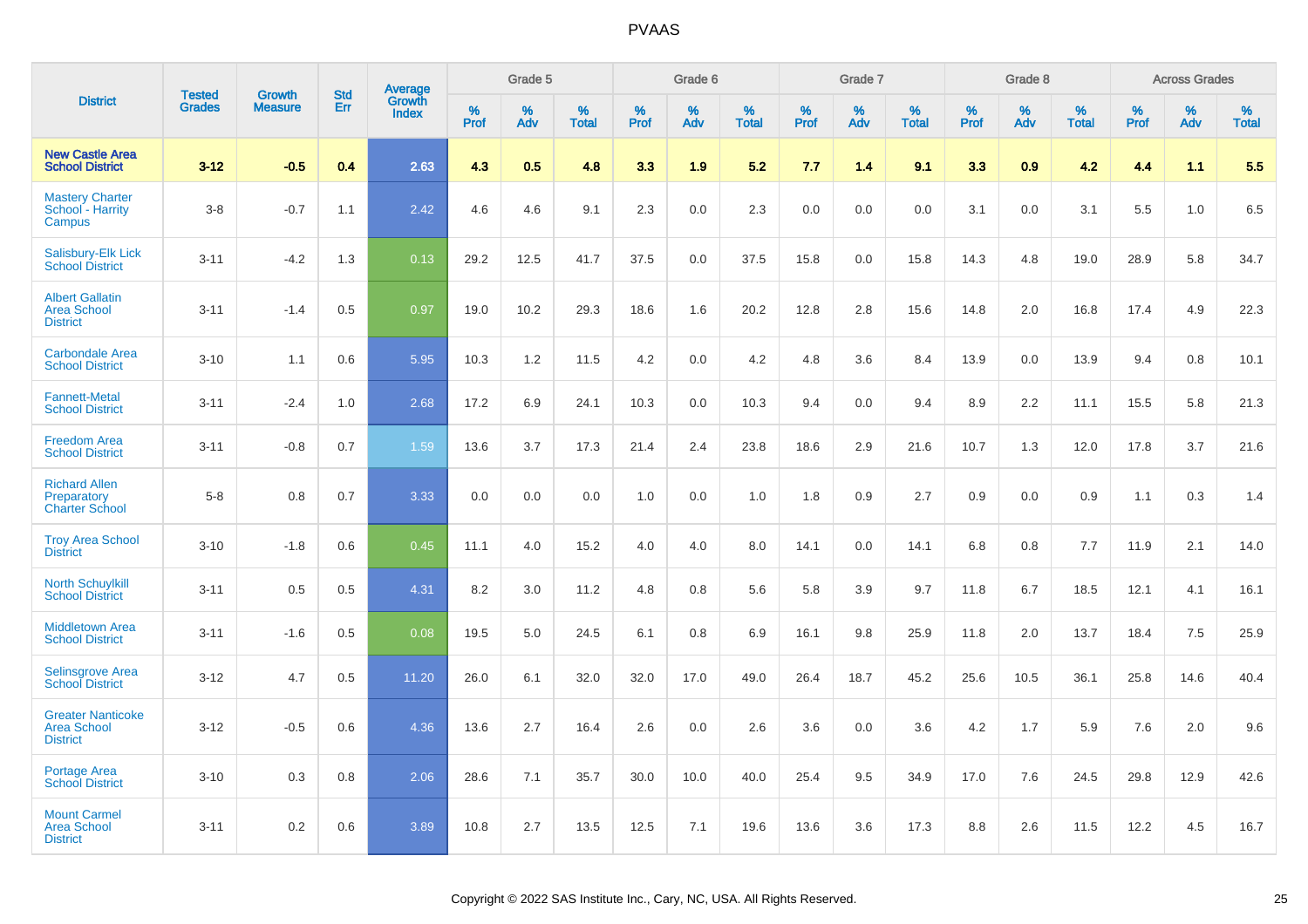|                                                                                            | <b>Tested</b> | <b>Growth</b>  | <b>Std</b> | Average                |                     | Grade 5  |                   |                     | Grade 6  |                   |              | Grade 7  |                   |                     | Grade 8  |                   |                     | <b>Across Grades</b> |                   |
|--------------------------------------------------------------------------------------------|---------------|----------------|------------|------------------------|---------------------|----------|-------------------|---------------------|----------|-------------------|--------------|----------|-------------------|---------------------|----------|-------------------|---------------------|----------------------|-------------------|
| <b>District</b>                                                                            | <b>Grades</b> | <b>Measure</b> | <b>Err</b> | Growth<br><b>Index</b> | $\%$<br><b>Prof</b> | %<br>Adv | %<br><b>Total</b> | $\%$<br><b>Prof</b> | %<br>Adv | %<br><b>Total</b> | $\%$<br>Prof | %<br>Adv | %<br><b>Total</b> | $\%$<br><b>Prof</b> | %<br>Adv | %<br><b>Total</b> | $\%$<br><b>Prof</b> | %<br>Adv             | %<br><b>Total</b> |
| <b>New Castle Area</b><br><b>School District</b>                                           | $3 - 12$      | $-0.5$         | 0.4        | 2.63                   | 4.3                 | 0.5      | 4.8               | 3.3                 | 1.9      | 5.2               | 7.7          | 1.4      | 9.1               | 3.3                 | 0.9      | 4.2               | 4.4                 | 1.1                  | 5.5               |
| <b>Lebanon School</b><br><b>District</b>                                                   | $3 - 11$      | 0.1            | 0.3        | 4.53                   | 10.8                | 2.5      | 13.2              | 5.4                 | 1.6      | 7.0               | 3.4          | 0.6      | 4.1               | 4.5                 | 0.8      | 5.4               | 7.2                 | 1.6                  | 8.8               |
| <b>Mastery Charter</b><br>School - Hardy<br><b>Williams</b>                                | $3 - 11$      | $-0.1$         | 1.2        | 1.30                   | 4.9                 | 0.0      | 4.9               | 11.4                | 2.9      | 14.3              | 5.6          | 0.0      | 5.6               |                     |          |                   | 6.9                 | 0.6                  | 7.5               |
| <b>Cameron County</b><br><b>School District</b>                                            | $3 - 12$      | 1.0            | 1.0        | 4.16                   | 48.4                | 0.0      | 48.4              | 29.0                | 2.6      | 31.6              | 7.3          | 2.4      | 9.8               | 13.5                | 0.0      | 13.5              | 30.3                | 6.8                  | 37.2              |
| Johnsonburg Area<br><b>School District</b>                                                 | $3 - 11$      | 2.2            | 1.0        | 5.07                   | 17.5                | 7.5      | 25.0              | 21.2                | 12.1     | 33.3              | 18.6         | 7.0      | 25.6              | 15.6                | 2.2      | 17.8              | 25.5                | 10.2                 | 35.7              |
| <b>Marion Center</b><br><b>Area School</b><br><b>District</b>                              | $3 - 10$      | 0.9            | 0.7        | 5.76                   | 24.4                | 7.7      | 32.0              | 37.2                | 11.8     | 49.0              | 19.0         | 10.7     | 29.8              | 22.6                | 8.6      | 31.2              | 27.9                | 10.6                 | 38.4              |
| The Philadelphia<br><b>Charter School for</b><br><b>Arts and Sciences</b><br>at HR Edmunds | $3 - 8$       | 1.7            | 0.6        | 4.09                   | 6.4                 | 0.0      | 6.4               | 0.0                 | 0.0      | 0.0               | 2.1          | 0.0      | 2.1               | 2.2                 | 0.0      | 2.2               | 2.1                 | $0.2\,$              | 2.3               |
| <b>Montgomery Area</b><br><b>School District</b>                                           | $3 - 11$      | 0.8            | 0.8        | 4.18                   | 25.7                | 10.8     | 36.5              | 29.0                | 30.6     | 59.7              | 33.3         | 6.9      | 40.3              | 17.2                | 1.7      | 19.0              | 28.4                | 13.2                 | 41.6              |
| <b>Camp Hill School</b><br><b>District</b>                                                 | $3 - 12$      | $-2.0$         | 0.7        | $-0.33$                | 40.7                | 27.2     | 67.9              | 24.0                | 4.0      | 28.0              | 17.6         | 9.9      | 27.5              | 22.0                | 3.7      | 25.7              | 30.7                | 15.4                 | 46.1              |
| <b>Antietam School</b><br><b>District</b>                                                  | $3 - 10$      | $-2.5$         | 0.8        | $-0.25$                | 9.4                 | 1.6      | 10.9              | 10.0                | 3.3      | 13.3              | 5.6          | 0.0      | 5.6               | 5.8                 | 0.0      | 5.8               | 8.3                 | 1.2                  | 9.5               |
| <b>Franklin Area</b><br><b>School District</b>                                             | $3 - 11$      | 0.9            | 0.5        | 5.84                   | 22.0                | 7.1      | 29.1              | 25.8                | 3.1      | 28.9              | 10.1         | 4.2      | 14.3              | 8.2                 | 0.7      | 8.9               | 19.0                | 4.3                  | 23.2              |
| South Williamsport<br><b>Area School</b><br><b>District</b>                                | $3 - 10$      | $-0.6$         | 0.6        | 3.18                   | 20.4                | 1.1      | 21.5              | 25.8                | 4.5      | 30.3              | 15.5         | 2.4      | 17.9              | 15.1                | 0.0      | 15.1              | 20.2                | 2.8                  | 23.0              |
| <b>Deep Roots</b><br><b>Charter School</b>                                                 | $3-6$         | $-0.9$         | 1.3        | 2.28                   | 0.0                 | 0.0      | 0.0               | 0.0                 | 0.0      | 0.0               |              |          |                   |                     |          |                   | 1.3                 | 0.0                  | 1.3               |
| <b>Ellwood City Area</b><br><b>School District</b>                                         | $3 - 11$      | $-1.7$         | 0.6        | 1.08                   | 20.6                | 7.8      | 28.4              | 19.0                | 2.6      | 21.6              | 21.7         | 2.5      | 24.2              | 5.5                 | 2.8      | 8.3               | 17.5                | 4.7                  | 22.2              |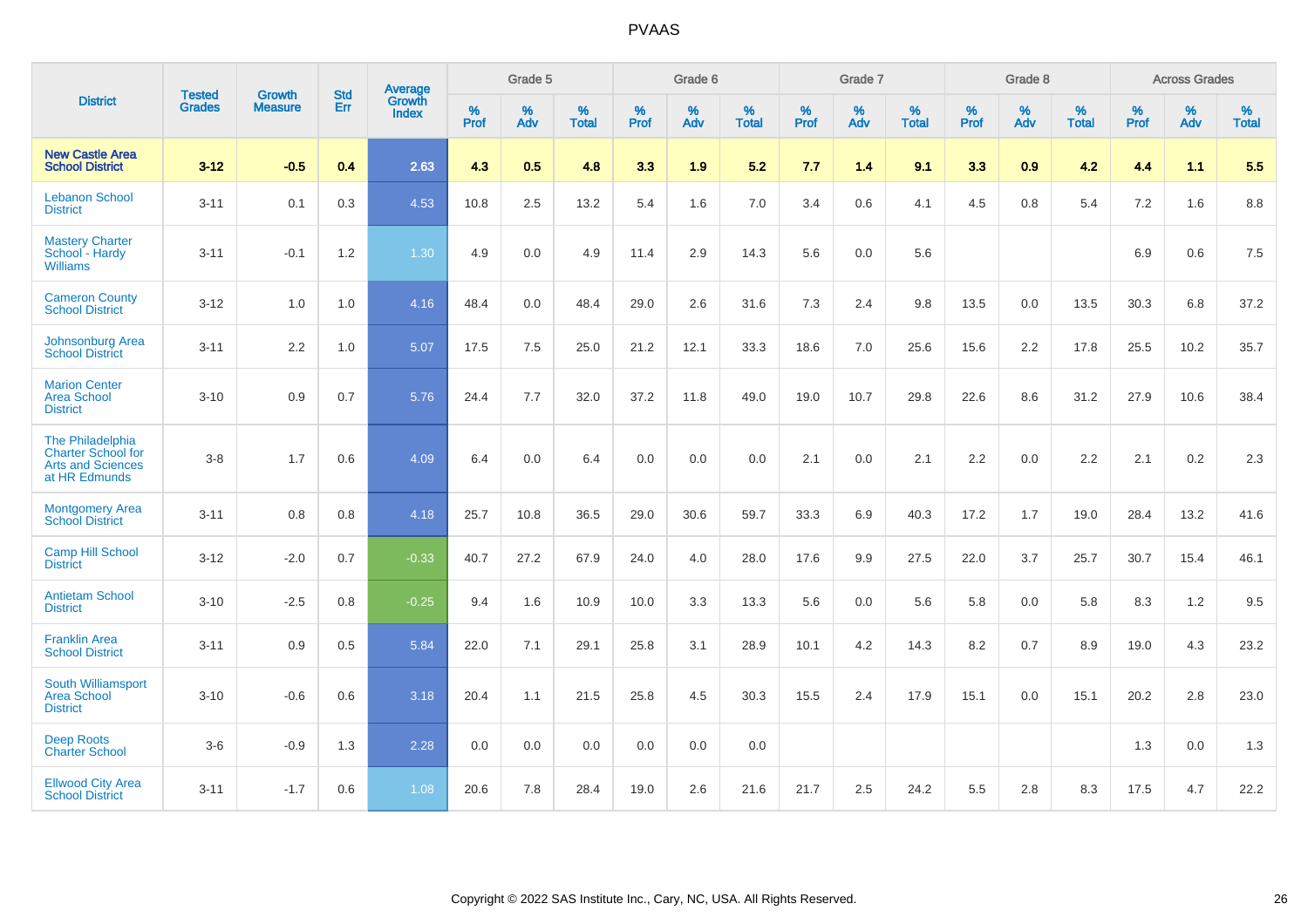|                                                                 |                         |                                 |                   | Average                |                     | Grade 5     |                   |                  | Grade 6     |                   |                  | Grade 7  |                   |                     | Grade 8  |                   |              | <b>Across Grades</b> |                   |
|-----------------------------------------------------------------|-------------------------|---------------------------------|-------------------|------------------------|---------------------|-------------|-------------------|------------------|-------------|-------------------|------------------|----------|-------------------|---------------------|----------|-------------------|--------------|----------------------|-------------------|
| <b>District</b>                                                 | <b>Tested</b><br>Grades | <b>Growth</b><br><b>Measure</b> | <b>Std</b><br>Err | Growth<br><b>Index</b> | $\%$<br><b>Prof</b> | $\%$<br>Adv | %<br><b>Total</b> | %<br><b>Prof</b> | $\%$<br>Adv | %<br><b>Total</b> | %<br><b>Prof</b> | %<br>Adv | %<br><b>Total</b> | $\%$<br><b>Prof</b> | %<br>Adv | %<br><b>Total</b> | $\%$<br>Prof | $\%$<br>Adv          | %<br><b>Total</b> |
| <b>New Castle Area</b><br><b>School District</b>                | $3 - 12$                | $-0.5$                          | 0.4               | 2.63                   | 4.3                 | 0.5         | 4.8               | 3.3              | 1.9         | 5.2               | 7.7              | 1.4      | 9.1               | 3.3                 | 0.9      | 4.2               | 4.4          | 1.1                  | 5.5               |
| <b>West Middlesex</b><br><b>Area School</b><br><b>District</b>  | $3 - 10$                | 0.9                             | 0.9               | 4.10                   | 21.7                | 21.7        | 43.5              | 39.3             | 4.9         | 44.3              | 30.0             | 2.0      | 32.0              | 7.1                 | 0.0      | 7.1               | 30.3         | 7.4                  | 37.7              |
| <b>Gillingham Charter</b><br>School                             | $3 - 11$                | $-5.9$                          | 2.0               | $-1.16$                | 9.1                 | 0.0         | 9.1               | 0.0              | 0.0         | 0.0               |                  |          |                   | 0.0                 | 0.0      | 0.0               | 4.4          | 1.4                  | 5.8               |
| <b>Ferndale Area</b><br><b>School District</b>                  | $3 - 10$                | $-0.9$                          | 0.9               | 1.11                   | 27.3                | 0.0         | 27.3              | 19.5             | 7.3         | 26.8              | 31.6             | 2.6      | 34.2              | 11.1                | 8.9      | 20.0              | 21.3         | 7.9                  | 29.1              |
| <b>Mastery Charter</b><br>School - Pickett<br>Campus            | $6 - 10$                | 1.2                             | 1.1               | 2.33                   |                     |             |                   | 0.0              | 0.0         | 0.0               | 0.0              | 0.0      | 0.0               | 2.8                 | 0.0      | 2.8               | 0.9          | 0.0                  | 0.9               |
| <b>Big Spring School</b><br><b>District</b>                     | $3 - 11$                | $-1.2$                          | 0.5               | 0.68                   | 26.7                | 13.0        | 39.7              | 22.0             | 3.8         | 25.8              | 20.9             | 6.7      | 27.6              | 10.9                | 3.3      | 14.1              | 24.6         | 10.4                 | 35.0              |
| <b>Elk Lake School</b><br><b>District</b>                       | $3 - 11$                | 1.9                             | 0.7               | 7.96                   | 17.5                | 3.8         | 21.2              | 35.8             | 12.6        | 48.4              | 11.4             | 3.4      | 14.8              | 8.5                 | 4.9      | 13.4              | 21.4         | 7.2                  | 28.5              |
| <b>Forest City</b><br><b>Regional School</b><br><b>District</b> | $3 - 12$                | 1.5                             | 0.9               | 4.76                   | 22.2                | 11.1        | 33.3              | 14.3             | 2.0         | 16.3              | 18.9             | 10.8     | 29.7              | 31.9                | 10.6     | 42.6              | 22.1         | 10.7                 | 32.8              |
| <b>Hamburg Area</b><br><b>School District</b>                   | $3 - 11$                | $-0.0$                          | 0.5               | 1.79                   | 29.1                | 6.4         | 35.5              | 28.4             | 2.4         | 30.7              | 10.1             | 3.8      | 13.8              | 9.9                 | 2.1      | 12.1              | 20.9         | 6.6                  | 27.5              |
| <b>United School</b><br><b>District</b>                         | $3 - 11$                | 0.3                             | 0.8               | 3.96                   | 27.0                | 1.6         | 28.6              | 31.8             | 12.7        | 44.4              | 29.2             | 10.8     | 40.0              | 20.9                | 9.0      | 29.8              | 28.1         | 9.4                  | 37.5              |
| <b>Valley Grove</b><br><b>School District</b>                   | $3 - 10$                | $-2.4$                          | 0.8               | $-1.21$                | 35.4                | 8.3         | 43.8              | 27.6             | 1.7         | 29.3              | 18.5             | 5.6      | 24.1              | 14.3                | 1.8      | 16.1              | 25.5         | 6.8                  | 32.2              |
| <b>Hanover Area</b><br><b>School District</b>                   | $3 - 11$                | $-2.5$                          | 0.9               | $-0.79$                | 3.4                 | 3.4         | 6.8               | 10.0             | 4.0         | 14.0              | 5.3              | 1.8      | 7.0               | 0.0                 | 0.0      | 0.0               | 7.4          | 1.9                  | 9.3               |
| <b>Gettysburg Area</b><br><b>School District</b>                | $3 - 11$                | 1.3                             | 0.4               | 5.96                   | 36.4                | 17.3        | 53.7              | 22.0             | 12.0        | 34.0              | 15.9             | 5.7      | 21.6              | 21.4                | 7.3      | 28.6              | 25.4         | 14.7                 | 40.1              |
| <b>Folk Arts-Cultural</b><br><b>Treasures Charter</b><br>School | $3 - 7$                 | $-1.8$                          | 1.0               | 1.12                   | 22.7                | 6.8         | 29.6              | 28.9             | 4.4         | 33.3              | 20.4             | 2.3      | 22.7              |                     |          |                   | 28.1         | 6.2                  | 34.4              |
| <b>Sayre Area School</b><br><b>District</b>                     | $3 - 11$                | 1.9                             | 0.7               | 6.31                   | 21.3                | 6.6         | 27.9              | 36.2             | 5.0         | 41.2              | 21.4             | 3.6      | 25.0              | 13.4                | 0.0      | 13.4              | 25.9         | 6.1                  | 32.0              |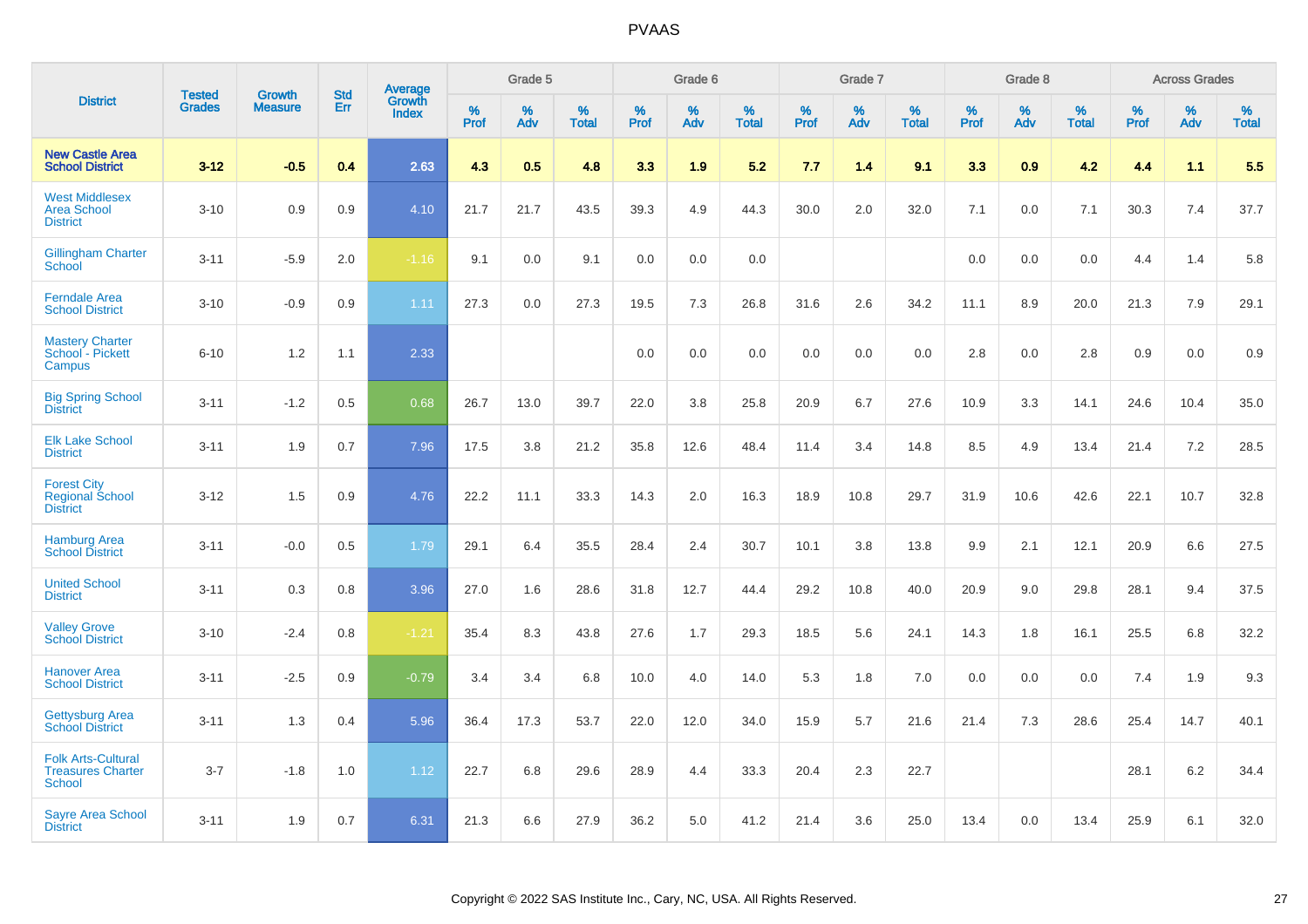|                                                                              | <b>Tested</b> | <b>Growth</b>  | <b>Std</b> | Average                       |           | Grade 5  |                   |           | Grade 6  |                   |           | Grade 7  |                   |           | Grade 8  |                   |           | <b>Across Grades</b> |                   |
|------------------------------------------------------------------------------|---------------|----------------|------------|-------------------------------|-----------|----------|-------------------|-----------|----------|-------------------|-----------|----------|-------------------|-----------|----------|-------------------|-----------|----------------------|-------------------|
| <b>District</b>                                                              | <b>Grades</b> | <b>Measure</b> | Err        | <b>Growth</b><br><b>Index</b> | %<br>Prof | %<br>Adv | %<br><b>Total</b> | %<br>Prof | %<br>Adv | %<br><b>Total</b> | %<br>Prof | %<br>Adv | %<br><b>Total</b> | %<br>Prof | %<br>Adv | %<br><b>Total</b> | %<br>Prof | %<br>Adv             | %<br><b>Total</b> |
| <b>New Castle Area</b><br><b>School District</b>                             | $3 - 12$      | $-0.5$         | 0.4        | 2.63                          | 4.3       | 0.5      | 4.8               | 3.3       | 1.9      | 5.2               | 7.7       | 1.4      | 9.1               | 3.3       | 0.9      | 4.2               | 4.4       | 1.1                  | 5.5               |
| <b>Harmony Area</b><br><b>School District</b>                                | $3 - 10$      | 0.9            | 1.7        | 2.79                          | 31.2      | 6.2      | 37.5              | 41.7      | 4.2      | 45.8              | 0.0       | 0.0      | 0.0               |           |          |                   | 27.4      | 7.4                  | 34.7              |
| <b>Laurel School</b><br><b>District</b>                                      | $3 - 11$      | $-0.4$         | 0.7        | 1.59                          | 25.7      | 5.4      | 31.1              | 23.9      | 12.7     | 36.6              | 29.5      | 5.1      | 34.6              | 18.8      | 8.7      | 27.5              | 28.6      | 13.6                 | 42.2              |
| <b>Old Forge School</b><br><b>District</b>                                   | $3 - 12$      | $-2.1$         | 0.8        | 0.34                          | 11.8      | 2.9      | 14.7              | 11.3      | 0.0      | 11.3              | 19.0      | 4.8      | 23.8              | 5.9       | 0.0      | 5.9               | 14.0      | 2.9                  | 16.9              |
| <b>Universal Alcorn</b><br><b>Charter School</b>                             | $3 - 8$       | $-0.7$         | 0.8        | 0.93                          | 7.7       | 1.9      | 9.6               | 3.9       | 0.0      | 3.9               | 8.8       | 0.0      | 8.8               | 5.1       | 0.0      | 5.1               | 6.4       | 1.7                  | 8.1               |
| <b>Reach Cyber</b><br><b>Charter School</b>                                  | $3 - 11$      | $-2.4$         | 0.9        | $-0.45$                       | 19.4      | 9.7      | 29.0              | 9.1       | 0.0      | 9.1               | 17.0      | 3.8      | 20.8              | 17.5      | 5.3      | 22.8              | 21.3      | 4.7                  | 26.0              |
| <b>Cocalico School</b><br><b>District</b>                                    | $3 - 11$      | 2.0            | 0.4        | 5.70                          | 27.4      | 17.4     | 44.8              | 25.2      | 17.5     | 42.7              | 27.3      | 4.0      | 31.3              | 22.2      | $6.2\,$  | 28.4              | 28.3      | 12.1                 | 40.4              |
| <b>Waynesboro Area</b><br><b>School District</b>                             | $3 - 12$      | $-0.5$         | 0.4        | 2.30                          | 25.0      | 9.2      | 34.2              | 20.4      | 10.5     | 31.0              | 19.2      | 6.0      | 25.2              | 20.1      | 4.8      | 24.8              | 22.3      | 9.3                  | 31.6              |
| <b>Spring Cove</b><br><b>School District</b>                                 | $3 - 11$      | 0.9            | 0.5        | 5.97                          | 18.5      | 8.4      | 26.9              | 15.1      | 4.8      | 19.8              | 11.0      | 3.9      | 15.0              | 12.7      | 4.0      | 16.7              | 20.0      | 7.4                  | 27.4              |
| <b>Young Scholars Of</b><br>Western<br>Pennsylvania<br><b>Charter School</b> | $3 - 8$       | $-0.4$         | 1.1        | 1.25                          | 6.7       | 6.7      | 13.3              | 5.9       | 5.9      | 11.8              | 20.7      | 3.4      | 24.1              | 8.7       | 0.0      | 8.7               | 12.3      | 4.8                  | 17.1              |
| <b>Keystone School</b><br><b>District</b>                                    | $3 - 11$      | $-1.0$         | 0.8        | 1.11                          | 28.4      | 19.4     | 47.8              | 32.1      | 1.9      | 34.0              | 12.3      | 1.4      | 13.7              | 6.4       | 0.0      | 6.4               | 24.1      | 7.6                  | 31.6              |
| <b>New Castle Area</b><br><b>School District</b>                             | $3 - 12$      | $-0.5$         | 0.4        | 2.63                          | 4.3       | 0.5      | 4.8               | 3.3       | 1.9      | 5.2               | 7.7       | 1.4      | 9.1               | 3.3       | 0.9      | 4.2               | 4.4       | 1.1                  | 5.5               |
| <b>Vision Academy</b><br>Charter School                                      | $3 - 8$       | 1.7            | 1.1        | 3.72                          | 11.1      | 0.0      | 11.1              | 0.0       | 0.0      | 0.0               | 2.9       | 2.9      | 5.9               | 9.5       | 4.8      | 14.3              | 6.4       | 1.6                  | 8.0               |
| <b>Lower Moreland</b><br><b>Township School</b><br><b>District</b>           | $3 - 11$      | 2.2            | 0.5        | 4.65                          | 27.3      | 27.3     | 54.6              | 38.8      | 19.4     | 58.2              | 30.7      | 17.2     | 47.8              | 25.1      | 15.0     | 40.1              | 32.4      | 17.7                 | 50.0              |
| <b>Fairfield Area</b><br><b>School District</b>                              | $3 - 11$      | $-1.2$         | 0.8        | 1.99                          | 32.3      | 1.6      | 33.9              | 19.7      | 1.6      | 21.3              | 18.5      | 0.0      | 18.5              | 16.7      | 3.7      | 20.4              | 25.3      | 6.7                  | 32.0              |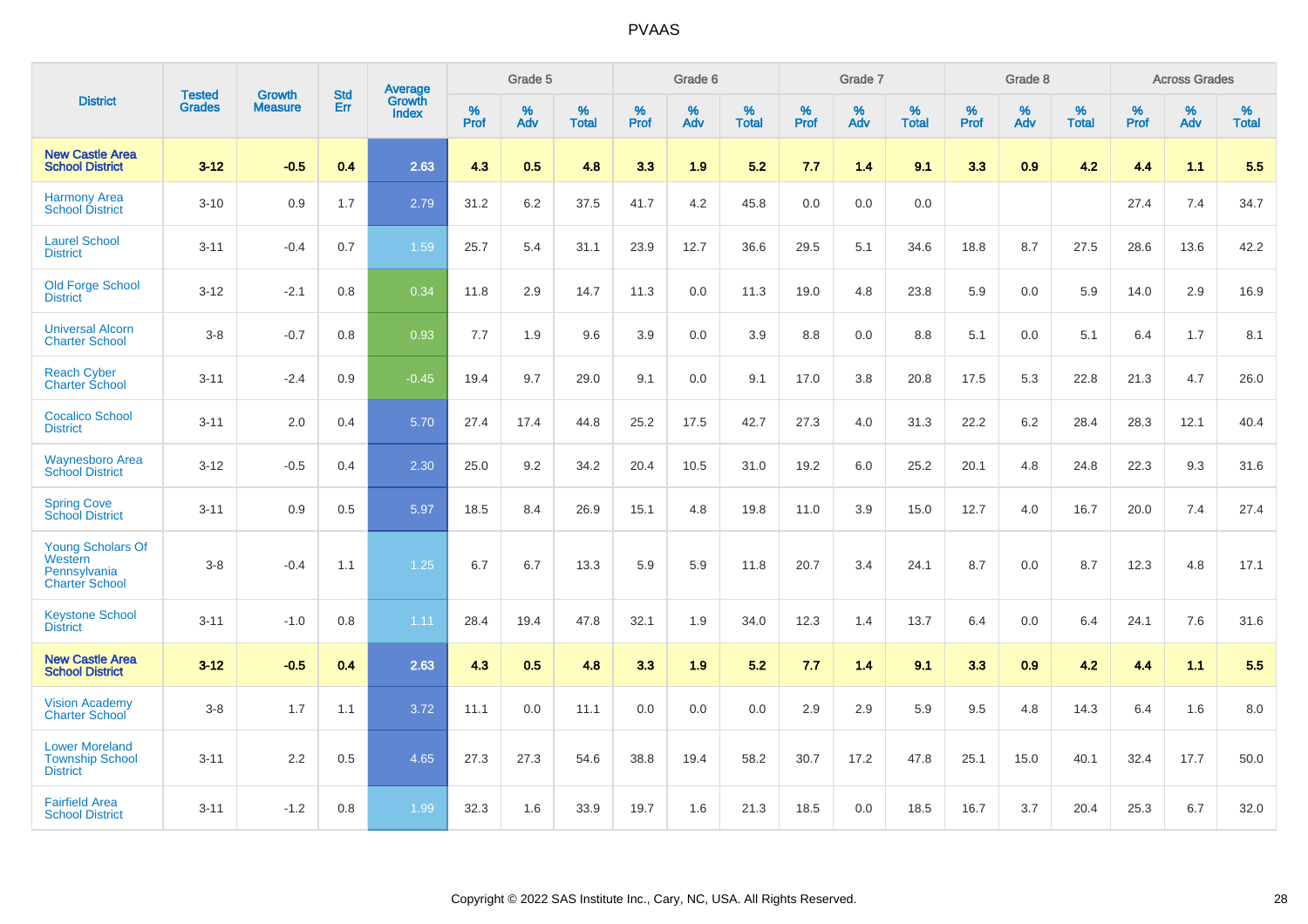|                                                             |                                |                          | <b>Std</b> |                                          |                     | Grade 5  |                      |              | Grade 6     |                      |              | Grade 7  |                      |              | Grade 8     |                      |              | <b>Across Grades</b> |                      |
|-------------------------------------------------------------|--------------------------------|--------------------------|------------|------------------------------------------|---------------------|----------|----------------------|--------------|-------------|----------------------|--------------|----------|----------------------|--------------|-------------|----------------------|--------------|----------------------|----------------------|
| <b>District</b>                                             | <b>Tested</b><br><b>Grades</b> | Growth<br><b>Measure</b> | Err        | <b>Average</b><br>Growth<br><b>Index</b> | $\%$<br><b>Prof</b> | %<br>Adv | $\%$<br><b>Total</b> | $\%$<br>Prof | $\%$<br>Adv | $\%$<br><b>Total</b> | $\%$<br>Prof | %<br>Adv | $\%$<br><b>Total</b> | $\%$<br>Prof | $\%$<br>Adv | $\%$<br><b>Total</b> | $\%$<br>Prof | $\%$<br>Adv          | $\%$<br><b>Total</b> |
| <b>New Castle Area</b><br><b>School District</b>            | $3 - 12$                       | $-0.5$                   | 0.4        | 2.63                                     | 4.3                 | 0.5      | 4.8                  | 3.3          | 1.9         | 5.2                  | 7.7          | 1.4      | 9.1                  | 3.3          | 0.9         | 4.2                  | 4.4          | 1.1                  | 5.5                  |
| <b>Grove City Area</b><br><b>School District</b>            | $3 - 12$                       | $-0.0$                   | 0.6        | 1.93                                     | 21.8                | 16.8     | 38.6                 | 29.0         | 12.1        | 41.1                 | 28.1         | 13.2     | 41.2                 | 19.5         | 8.5         | 28.0                 | 27.6         | 16.8                 | 44.3                 |
| <b>Russell Byers</b><br><b>Charter School</b>               | $3 - 8$                        | 1.5                      | 0.8        | 5.07                                     | 3.6                 | 0.0      | 3.6                  | 0.0          | 0.0         | 0.0                  | 0.0          | 0.0      | 0.0                  | 0.0          | 0.0         | 0.0                  | 3.2          | 1.9                  | 5.2                  |
| <b>Upper Dublin</b><br><b>School District</b>               | $3 - 12$                       | 0.6                      | 0.4        | 2.59                                     | 41.8                | 29.3     | 71.1                 | 38.5         | 24.8        | 63.3                 | 30.8         | 29.7     | 60.5                 | 24.1         | 14.8        | 38.9                 | 35.7         | 29.8                 | 65.5                 |
| <b>Everett Area</b><br><b>School District</b>               | $3 - 11$                       | $-1.4$                   | 0.7        | 1.92                                     | 27.6                | 6.9      | 34.5                 | 19.8         | 2.3         | 22.1                 | 13.9         | 1.0      | 14.8                 | 10.7         | 6.7         | 17.3                 | 19.7         | 5.5                  | 25.2                 |
| <b>Dunmore School</b><br><b>District</b>                    | $3 - 11$                       | $-0.4$                   | 0.7        | 1.48                                     | 26.4                | 9.7      | 36.1                 | 20.9         | 2.2         | 23.1                 | 10.4         | 0.9      | 11.3                 | 9.5          | 3.6         | 13.1                 | 18.9         | 6.1                  | 25.0                 |
| <b>Carlynton School</b><br><b>District</b>                  | $3 - 11$                       | $-1.3$                   | 0.7        | 0.95                                     | 16.3                | 10.9     | 27.2                 | 35.7         | 7.1         | 42.9                 | 9.5          | 3.8      | 13.3                 | 11.7         | 0.0         | 11.7                 | 20.9         | 6.7                  | 27.6                 |
| <b>Upper Perkiomen</b><br><b>School District</b>            | $3 - 11$                       | 2.0                      | 0.4        | 6.80                                     | 26.0                | 11.8     | 37.8                 | 23.0         | 6.1         | 29.1                 | 28.0         | 11.6     | 39.6                 | 22.9         | 10.0        | 32.8                 | 24.8         | 10.4                 | 35.1                 |
| <b>Bellwood-Antis</b><br><b>School District</b>             | $3 - 10$                       | 2.2                      | 0.6        | 5.68                                     | 18.9                | 4.4      | 23.3                 | 12.4         | 9.0         | 21.4                 | 29.4         | 15.3     | 44.7                 | 14.1         | 6.5         | 20.6                 | 21.6         | 9.9                  | 31.5                 |
| <b>Mars Area School</b><br><b>District</b>                  | $3 - 10$                       | 0.5                      | 0.4        | 6.45                                     | 31.3                | 20.9     | 52.2                 | 32.6         | 24.5        | 57.1                 | 23.8         | 16.5     | 40.4                 | 24.5         | 6.4         | 30.8                 | 32.3         | 21.1                 | 53.4                 |
| <b>Ephrata Area</b><br><b>School District</b>               | $3 - 11$                       | 0.9                      | 0.4        | 5.20                                     | 34.6                | 12.9     | 47.5                 | 24.8         | 8.0         | 32.8                 | 18.0         | 4.2      | 22.2                 | 18.9         | 4.3         | 23.1                 | 25.6         | 12.5                 | 38.1                 |
| <b>Bethel Park School</b><br><b>District</b>                | $3 - 11$                       | $-0.2$                   | 0.4        | 1.45                                     | 31.6                | 17.7     | 49.3                 | 27.0         | 17.1        | 44.1                 | 29.6         | 13.0     | 42.6                 | 27.1         | 8.9         | 36.0                 | 30.4         | 17.5                 | 48.0                 |
| <b>Stroudsburg Area</b><br><b>School District</b>           | $3 - 11$                       | $-0.2$                   | 0.4        | 3.95                                     | 17.5                | 9.2      | 26.8                 | 18.8         | 4.9         | 23.8                 | 21.6         | 2.7      | 24.3                 | 15.4         | 1.8         | 17.1                 | 20.2         | 6.4                  | 26.6                 |
| Conemaugh<br><b>Township Area</b><br><b>School District</b> | $3 - 12$                       | $-1.5$                   | 0.8        | 2.85                                     | 51.6                | 22.6     | 74.2                 | 23.0         | 16.4        | 39.3                 | 29.2         | 20.8     | 50.0                 | 28.8         | 5.5         | 34.2                 | 34.8         | 23.6                 | 58.4                 |
| <b>Brockway Area</b><br><b>School District</b>              | $3 - 11$                       | 2.7                      | 0.7        | 9.15                                     | 35.4                | 17.7     | 53.2                 | 29.4         | 36.8        | 66.2                 | 22.5         | 7.5      | 30.0                 | 20.8         | 5.6         | 26.4                 | 28.7         | 18.6                 | 47.4                 |
| <b>Clarion Area</b><br><b>School District</b>               | $3 - 11$                       | $-0.1$                   | 0.8        | 2.20                                     | 31.2                | 8.3      | 39.6                 | 32.1         | 7.1         | 39.3                 | 17.9         | 10.4     | 28.4                 | 28.1         | 3.5         | 31.6                 | 26.5         | 10.2                 | 36.8                 |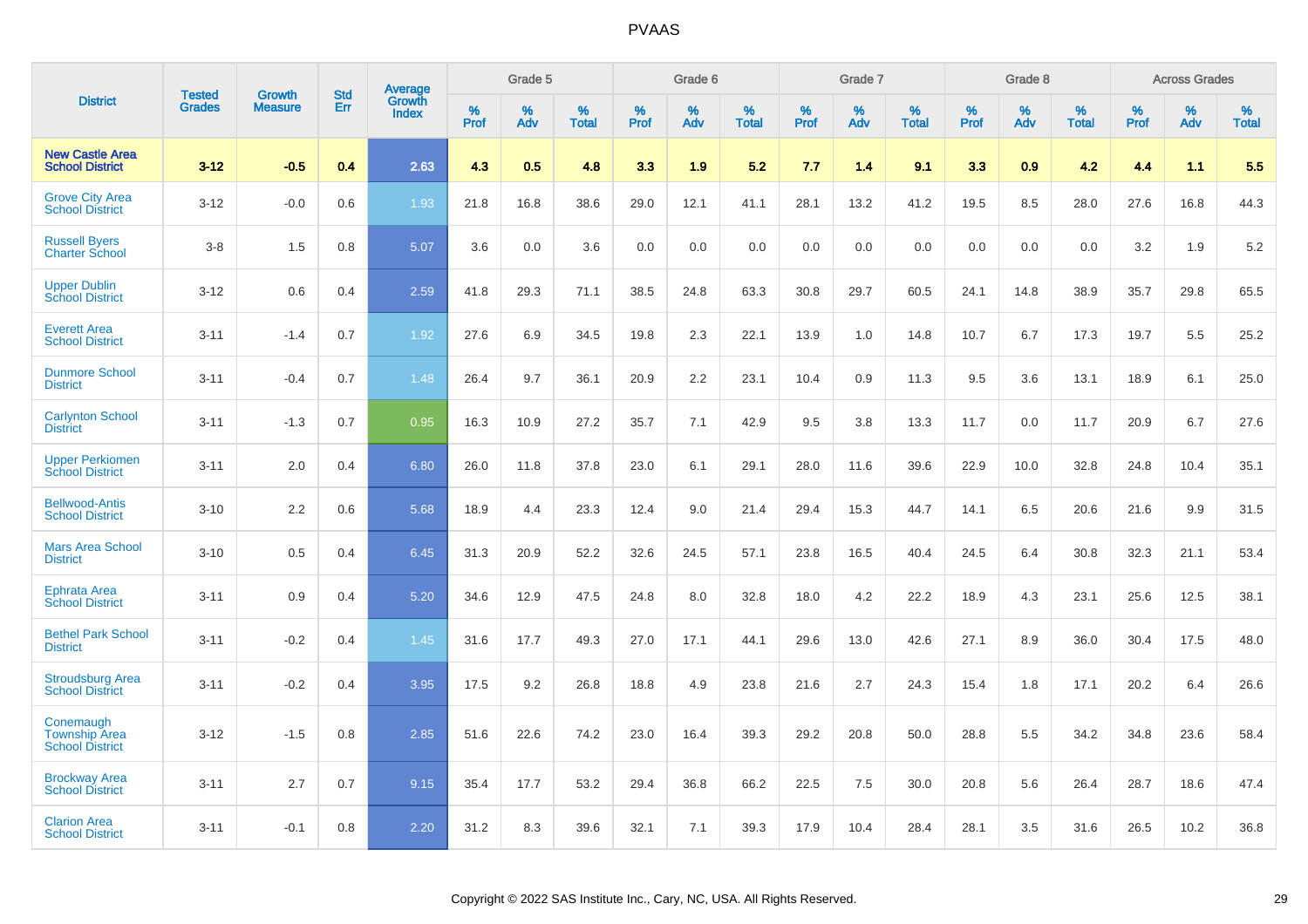|                                                                 | <b>Tested</b> | <b>Growth</b>  | <b>Std</b> | Average                |              | Grade 5  |                   |           | Grade 6  |                   |           | Grade 7  |                   |           | Grade 8  |                   |           | <b>Across Grades</b> |                   |
|-----------------------------------------------------------------|---------------|----------------|------------|------------------------|--------------|----------|-------------------|-----------|----------|-------------------|-----------|----------|-------------------|-----------|----------|-------------------|-----------|----------------------|-------------------|
| <b>District</b>                                                 | <b>Grades</b> | <b>Measure</b> | Err        | Growth<br><b>Index</b> | $\%$<br>Prof | %<br>Adv | %<br><b>Total</b> | %<br>Prof | %<br>Adv | %<br><b>Total</b> | %<br>Prof | %<br>Adv | %<br><b>Total</b> | %<br>Prof | %<br>Adv | %<br><b>Total</b> | %<br>Prof | %<br>Adv             | %<br><b>Total</b> |
| <b>New Castle Area</b><br><b>School District</b>                | $3 - 12$      | $-0.5$         | 0.4        | 2.63                   | 4.3          | 0.5      | 4.8               | 3.3       | 1.9      | 5.2               | 7.7       | 1.4      | 9.1               | 3.3       | 0.9      | 4.2               | 4.4       | 1.1                  | 5.5               |
| <b>Ridgway Area</b><br><b>School District</b>                   | $3 - 11$      | 4.4            | 0.8        | 5.42                   | 36.7         | 20.0     | 56.7              | 42.6      | 18.0     | 60.7              | 25.0      | 13.3     | 38.3              | 28.3      | 5.0      | 33.3              | 30.2      | 18.4                 | 48.6              |
| Montessori<br><b>Regional Charter</b><br>School                 | $3-6$         | $-2.6$         | 1.1        | $-1.45$                | 15.0         | 5.0      | 20.0              | 5.1       | 1.7      | 6.8               |           |          |                   |           |          |                   | 11.1      | 6.3                  | 17.3              |
| Greencastle-Antrim<br><b>School District</b>                    | $3 - 11$      | $-0.1$         | 0.4        | 2.26                   | 28.2         | 15.8     | 44.1              | 31.2      | 8.1      | 39.3              | 24.8      | 7.8      | 32.6              | 18.7      | 5.6      | 24.4              | 26.8      | 11.4                 | 38.2              |
| <b>Northwest Area</b><br><b>School District</b>                 | $3 - 10$      | 0.9            | 0.8        | 2.73                   | 17.3         | 1.9      | 19.2              | 19.3      | 3.5      | 22.8              | 7.3       | 1.8      | 9.1               | 5.4       | 0.0      | 5.4               | 13.2      | 1.5                  | 14.8              |
| Aliquippa School<br><b>District</b>                             | $3 - 11$      | 0.1            | 0.8        | 2.83                   | 1.5          | 0.0      | 1.5               | 0.0       | 1.6      | 1.6               | 6.9       | 0.0      | 6.9               | 0.0       | 0.0      | 0.0               | 2.0       | 0.5                  | 2.6               |
| <b>Bethlehem Area</b><br><b>School District</b>                 | $3 - 11$      | 0.4            | 0.4        | 3.53                   | 16.6         | 11.7     | 28.3              | 13.0      | 2.9      | 15.9              | 14.3      | 5.3      | 19.6              | 9.9       | 3.9      | 13.8              | 18.1      | 8.8                  | 26.8              |
| <b>Propel Charter</b><br>School-Hazelwood                       | $3 - 8$       | $-1.6$         | $1.2$      | 1.36                   | 3.4          | 0.0      | 3.4               | 0.0       | 0.0      | 0.0               | 0.0       | 4.8      | 4.8               | 0.0       | 0.0      | 0.0               | 0.6       | 0.6                  | 1.3               |
| <b>Sto-Rox School</b><br><b>District</b>                        | $3 - 10$      | $-0.5$         | 0.9        | 2.11                   | 4.4          | 1.1      | 5.4               | 1.2       | 0.0      | 1.2               | 0.0       | 0.0      | 0.0               | 0.0       | 0.0      | 0.0               | 2.8       | 0.5                  | 3.3               |
| Tamaqua Area<br><b>School District</b>                          | $3 - 12$      | 2.4            | 0.5        | 6.23                   | 28.7         | 9.3      | 38.0              | 18.6      | 1.6      | 20.2              | 19.7      | $7.2\,$  | 27.0              | 11.4      | 2.1      | 13.5              | 22.6      | 5.9                  | 28.4              |
| <b>Susquenita School</b><br><b>District</b>                     | $3 - 11$      | 1.6            | 0.6        | 3.26                   | 23.8         | 15.6     | 39.3              | 15.4      | 5.8      | 21.2              | 19.2      | 5.0      | 24.2              | 12.3      | 5.7      | 17.9              | 23.0      | 9.7                  | 32.7              |
| <b>Northern York</b><br><b>County School</b><br><b>District</b> | $3 - 11$      | 1.3            | 0.4        | 6.31                   | 26.3         | 11.1     | 37.4              | 24.5      | 8.2      | 32.7              | 20.4      | 5.3      | 25.7              | 10.9      | 0.9      | 11.8              | 23.2      | 8.9                  | 32.1              |
| Independence<br><b>Charter School</b><br>West                   | $3 - 7$       | $-1.0$         | 1.7        | 1.35                   | 0.0          | 0.0      | 0.0               | 16.7      | 0.0      | 16.7              | 5.6       | 0.0      | 5.6               |           |          |                   | $6.2\,$   | 1.8                  | $8.0\,$           |
| <b>Sugar Valley Rural</b><br><b>Charter School</b>              | $3 - 11$      | $-0.5$         | 1.0        | 1.21                   | 26.3         | 5.3      | 31.6              | 8.3       | 0.0      | 8.3               | 5.1       | 2.6      | 7.7               | 2.8       | 0.0      | 2.8               | 16.0      | 2.8                  | 18.9              |
| <b>Mahanoy Area</b><br><b>School District</b>                   | $3 - 10$      | $-0.3$         | 0.8        | 3.34                   | 7.3          | 0.0      | 7.3               | 4.0       | 0.0      | 4.0               | 7.7       | 0.0      | 7.7               | 4.6       | 0.0      | 4.6               | 10.4      | 0.8                  | 11.1              |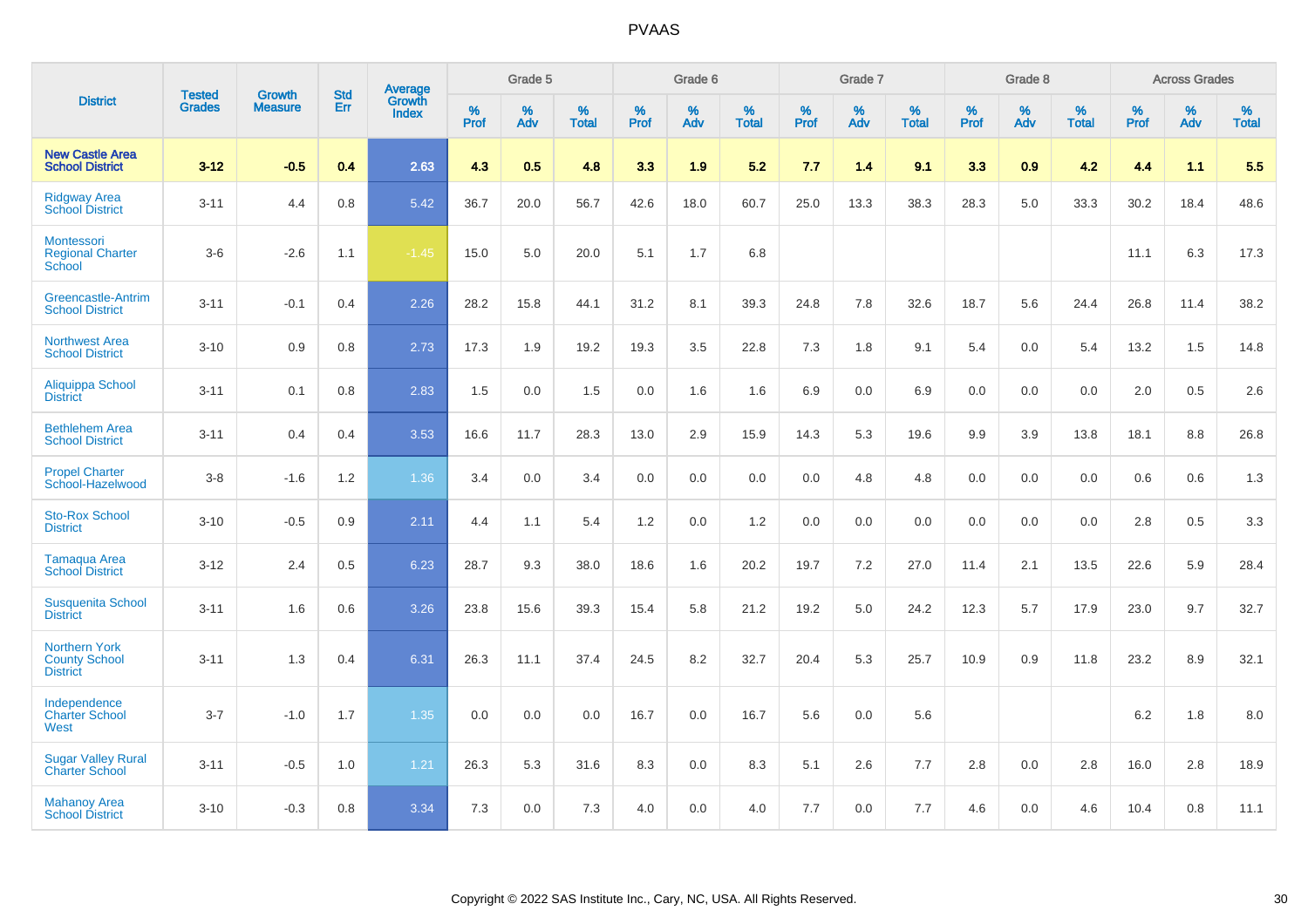|                                                                   |                                |                                 |                   |                                   |           | Grade 5  |                   |           | Grade 6  |                   |           | Grade 7  |                   |           | Grade 8  |                   |           | <b>Across Grades</b> |                   |
|-------------------------------------------------------------------|--------------------------------|---------------------------------|-------------------|-----------------------------------|-----------|----------|-------------------|-----------|----------|-------------------|-----------|----------|-------------------|-----------|----------|-------------------|-----------|----------------------|-------------------|
| <b>District</b>                                                   | <b>Tested</b><br><b>Grades</b> | <b>Growth</b><br><b>Measure</b> | <b>Std</b><br>Err | Average<br>Growth<br><b>Index</b> | %<br>Prof | %<br>Adv | %<br><b>Total</b> | %<br>Prof | %<br>Adv | %<br><b>Total</b> | %<br>Prof | %<br>Adv | %<br><b>Total</b> | %<br>Prof | %<br>Adv | %<br><b>Total</b> | %<br>Prof | %<br>Adv             | %<br><b>Total</b> |
| <b>New Castle Area</b><br><b>School District</b>                  | $3 - 12$                       | $-0.5$                          | 0.4               | 2.63                              | 4.3       | 0.5      | 4.8               | 3.3       | 1.9      | 5.2               | 7.7       | 1.4      | 9.1               | 3.3       | 0.9      | 4.2               | 4.4       | 1.1                  | 5.5               |
| <b>Turkeyfoot Valley</b><br><b>Area School</b><br><b>District</b> | $3 - 12$                       | $-0.8$                          | 1.3               | 1.22                              | 18.2      | 0.0      | 18.2              | 14.3      | 0.0      | 14.3              | 30.0      | 0.0      | 30.0              | 12.5      | 4.2      | 16.7              | 20.0      | 2.6                  | 22.6              |
| <b>Saint Clair Area</b><br><b>School District</b>                 | $3 - 8$                        | 1.1                             | 0.9               | 4.46                              | 28.3      | 13.2     | 41.5              | 24.0      | 4.0      | 28.0              | 19.2      | 7.7      | 26.9              | 12.5      | 2.5      | 15.0              | 24.2      | $7.2\,$              | 31.4              |
| <b>Tidioute</b><br>Community<br><b>Charter School</b>             | $3 - 11$                       | $-0.3$                          | 1.4               | 2.22                              | 15.4      | 0.0      | 15.4              | 27.8      | 0.0      | 27.8              | 10.5      | 0.0      | 10.5              | 7.4       | 0.0      | 7.4               | 16.0      | 1.6                  | 17.6              |
| <b>Curwensville Area</b><br><b>School District</b>                | $3 - 11$                       | 1.8                             | 0.8               | 4.90                              | 43.9      | 17.1     | 61.0              | 21.4      | 7.1      | 28.6              | 27.1      | 4.3      | 31.4              | 21.7      | 2.9      | 24.6              | 32.0      | 11.2                 | 43.3              |
| <b>Deer Lakes School</b><br><b>District</b>                       | $3 - 11$                       | 1.8                             | 0.6               | 7.57                              | 21.1      | 6.5      | 27.6              | 24.4      | 10.6     | 35.0              | 25.4      | 19.2     | 44.6              | 24.5      | 3.9      | 28.4              | 26.2      | 10.7                 | 36.9              |
| <b>Mohawk Area</b><br><b>School District</b>                      | $3 - 11$                       | 1.9                             | 0.6               | 3.98                              | 26.2      | 4.8      | 31.1              | 19.2      | 13.8     | 33.0              | 27.4      | 11.8     | 39.2              | 22.8      | 8.7      | 31.5              | 27.0      | 10.4                 | 37.4              |
| <b>East Penn School</b><br><b>District</b>                        | $3 - 11$                       | 0.8                             | 0.3               | 4.48                              | 32.6      | 12.6     | 45.2              | 20.7      | 7.8      | 28.4              | 23.5      | 11.3     | 34.8              | 17.8      | 8.6      | 26.5              | 26.4      | 13.0                 | 39.4              |
| <b>Wellsboro Area</b><br><b>School District</b>                   | $3 - 11$                       | 3.0                             | 0.6               | 6.61                              | 30.4      | 7.0      | 37.4              | 16.2      | 5.0      | 21.2              | 20.5      | 13.7     | 34.2              | 24.5      | 13.3     | 37.8              | 24.3      | 8.8                  | 33.1              |
| <b>California Area</b><br><b>School District</b>                  | $3 - 10$                       | $-1.0$                          | 0.8               | 3.04                              | 27.3      | 5.4      | 32.7              | 13.8      | 0.0      | 13.8              | 24.6      | 1.8      | 26.3              | 20.4      | 5.6      | 25.9              | 22.4      | 4.3                  | 26.6              |
| <b>West Branch Area</b><br><b>School District</b>                 | $3 - 11$                       | 0.5                             | 0.8               | 1.82                              | 16.1      | 3.2      | 19.4              | 7.8       | 4.7      | 12.5              | 19.7      | 14.5     | 34.2              | 18.8      | 6.2      | 25.0              | 18.7      | 7.8                  | 26.5              |
| <b>Union City Area</b><br><b>School District</b>                  | $3 - 12$                       | 0.2                             | 0.7               | 1.91                              | 18.8      | 8.7      | 27.5              | 19.4      | 11.3     | 30.6              | 23.4      | 3.9      | 27.3              | 10.1      | 5.6      | 15.7              | 21.6      | 9.8                  | 31.4              |
| <b>West Oak Lane</b><br><b>Charter School</b>                     | $3 - 8$                        | 0.7                             | 0.7               | 1.55                              | 2.6       | 1.3      | 3.8               | 6.1       | 0.0      | 6.1               | 6.9       | 1.4      | 8.3               | 0.0       | 1.9      | 1.9               | 6.1       | 0.7                  | 6.8               |
| <b>Littlestown Area</b><br><b>School District</b>                 | $3 - 11$                       | 1.5                             | 0.6               | 5.61                              | 18.6      | 2.6      | 21.2              | 16.3      | 1.6      | 17.9              | 14.0      | 4.7      | 18.7              | 21.0      | 4.0      | 25.0              | 23.5      | 4.6                  | 28.1              |
| <b>Corry Area School</b><br><b>District</b>                       | $3 - 11$                       | $-1.0$                          | 0.5               | 0.08                              | 25.4      | 7.9      | 33.3              | 25.2      | 3.6      | 28.8              | 17.4      | 5.1      | 22.5              | 15.8      | 1.4      | 17.1              | 23.2      | 7.5                  | 30.7              |
| <b>Northeast Bradford</b><br><b>School District</b>               | $3 - 10$                       | 1.9                             | 0.9               | 4.85                              | 40.0      | 12.5     | 52.5              | 34.8      | 2.2      | 37.0              | 24.0      | 2.0      | 26.0              | 13.8      | 5.2      | 19.0              | 29.7      | 6.0                  | 35.7              |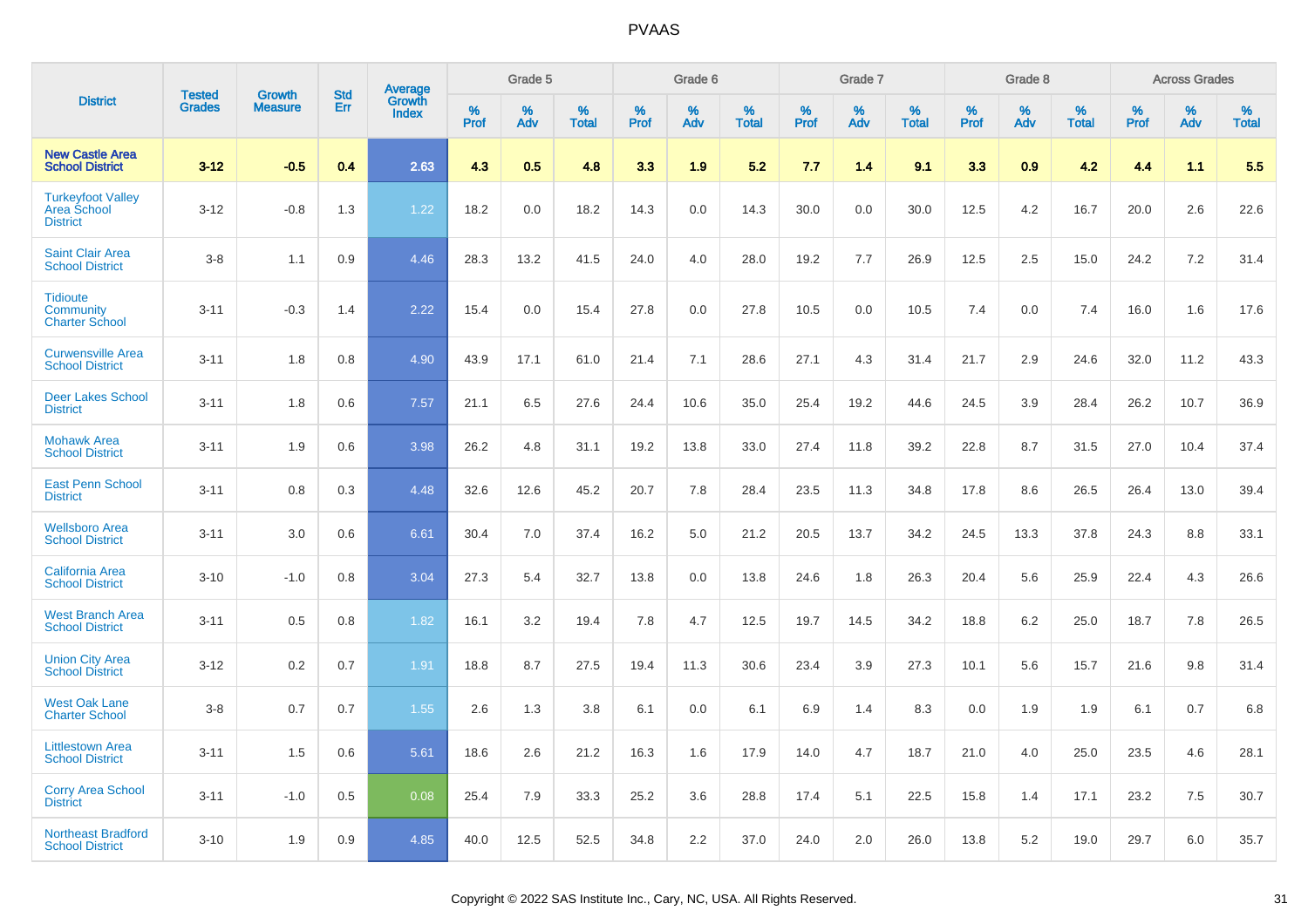|                                                                           |                                | <b>Growth</b>  | <b>Std</b> | <b>Average</b>         |              | Grade 5  |                   |           | Grade 6  |                   |              | Grade 7  |                   |              | Grade 8  |                   |              | <b>Across Grades</b> |                   |
|---------------------------------------------------------------------------|--------------------------------|----------------|------------|------------------------|--------------|----------|-------------------|-----------|----------|-------------------|--------------|----------|-------------------|--------------|----------|-------------------|--------------|----------------------|-------------------|
| <b>District</b>                                                           | <b>Tested</b><br><b>Grades</b> | <b>Measure</b> | <b>Err</b> | Growth<br><b>Index</b> | $\%$<br>Prof | %<br>Adv | %<br><b>Total</b> | %<br>Prof | %<br>Adv | %<br><b>Total</b> | $\%$<br>Prof | %<br>Adv | %<br><b>Total</b> | $\%$<br>Prof | %<br>Adv | %<br><b>Total</b> | $\%$<br>Prof | %<br>Adv             | %<br><b>Total</b> |
| <b>New Castle Area</b><br><b>School District</b>                          | $3 - 12$                       | $-0.5$         | 0.4        | 2.63                   | 4.3          | 0.5      | 4.8               | 3.3       | 1.9      | 5.2               | 7.7          | 1.4      | 9.1               | 3.3          | 0.9      | 4.2               | 4.4          | 1.1                  | 5.5               |
| <b>Carlisle Area</b><br><b>School District</b>                            | $3 - 11$                       | 0.5            | 0.4        | 3.54                   | 22.0         | 8.3      | 30.3              | 20.5      | 3.3      | 23.8              | 18.9         | 7.6      | 26.5              | 11.6         | 5.6      | 17.1              | 21.3         | 7.2                  | 28.5              |
| <b>Greenville Area</b><br><b>School District</b>                          | $3 - 11$                       | 0.3            | 0.7        | 2.17                   | 34.4         | 4.4      | 38.9              | 19.2      | 5.1      | 24.4              | 16.7         | 5.9      | 22.6              | 10.0         | 2.5      | 12.5              | 23.6         | 5.4                  | 29.1              |
| <b>Cranberry Area</b><br><b>School District</b>                           | $3 - 12$                       | 0.9            | 0.7        | 2.03                   | 27.3         | 10.4     | 37.7              | 26.0      | 2.1      | 28.1              | 14.7         | 3.2      | 17.9              | 18.7         | 2.7      | 21.3              | 22.6         | 3.9                  | 26.5              |
| <b>Avon Grove</b><br><b>Charter School</b>                                | $3 - 11$                       | 1.8            | 0.6        | 4.32                   | 22.1         | 6.6      | 28.7              | 29.9      | 11.7     | 41.6              | 27.2         | 9.8      | 37.0              | 13.9         | 2.0      | 15.8              | 24.3         | 10.2                 | 34.6              |
| <b>Penns Valley Area</b><br><b>School District</b>                        | $3 - 12$                       | 5.2            | 0.6        | 10.29                  | 43.9         | 18.4     | 62.2              | 38.8      | 17.5     | 56.3              | 25.7         | 9.5      | 35.2              | 16.0         | 9.4      | 25.5              | 32.5         | 14.3                 | 46.8              |
| <b>Mifflinburg Area</b><br><b>School District</b>                         | $3 - 11$                       | 2.1            | 0.6        | 5.49                   | 32.0         | 12.0     | 44.0              | 29.7      | 4.5      | 34.2              | 17.4         | 8.3      | 25.6              | 25.2         | 7.8      | 33.0              | 29.9         | 8.8                  | 38.6              |
| <b>Avella Area School</b><br><b>District</b>                              | $3 - 12$                       | 1.2            | 1.0        | 2.47                   | 17.1         | 2.4      | 19.5              | 36.4      | 6.1      | 42.4              | 17.1         | 2.9      | 20.0              | 21.4         | 10.7     | 32.1              | 22.4         | 9.4                  | 31.8              |
| <b>Jersey Shore Area</b><br><b>School District</b>                        | $3 - 11$                       | 1.3            | 0.5        | 4.52                   | 24.0         | 10.8     | 34.7              | 32.5      | 7.1      | 39.7              | 22.6         | 6.9      | 29.6              | 18.1         | 1.6      | 19.8              | 27.4         | 10.1                 | 37.6              |
| <b>Chester-Upland</b><br><b>School District</b>                           | $3 - 11$                       | 0.1            | 0.7        | 2.70                   | 3.7          | 0.0      | 3.7               | 2.6       | 1.3      | 3.9               | 0.0          | 0.0      | 0.0               | 0.0          | 0.0      | 0.0               | 3.1          | 0.4                  | 3.4               |
| <b>Western Beaver</b><br><b>County School</b><br><b>District</b>          | $3 - 11$                       | 3.4            | 1.1        | 5.38                   | 12.5         | 12.5     | 25.0              | 32.6      | 11.6     | 44.2              | 29.2         | 4.2      | 33.3              | 27.8         | 2.8      | 30.6              | 26.5         | 9.8                  | 36.3              |
| <b>Mastery Charter</b><br>School-Cleveland<br>Elementary                  | $3 - 8$                        | $-1.3$         | 1.2        | 0.25                   | 3.8          | 7.7      | 11.5              | 5.9       | 0.0      | 5.9               | 3.6          | 0.0      | 3.6               | 3.8          | 3.8      | 7.7               | 2.4          | 1.8                  | 4.3               |
| <b>Erie Rise</b><br>Leadership<br><b>Academy Charter</b><br><b>School</b> | $3 - 8$                        | $-0.6$         | 1.1        | 2.06                   | 6.9          | 0.0      | 6.9               | 0.0       | 0.0      | 0.0               | 0.0          | 0.0      | 0.0               | 0.0          | 0.0      | 0.0               | 1.6          | 1.0                  | 2.6               |
| <b>KIPP Philadelphia</b><br><b>Charter School</b>                         | $3 - 8$                        | 0.0            | 0.9        | 3.74                   | 2.0          | 0.0      | 2.0               | 0.0       | 0.0      | 0.0               | 2.6          | 0.0      | 2.6               | 6.8          | 0.0      | 6.8               | 3.6          | 0.0                  | 3.6               |
| <b>Fox Chapel Area</b><br><b>School District</b>                          | $3 - 11$                       | 1.4            | 0.4        | 5.89                   | 35.9         | 45.1     | 81.0              | 31.9      | 28.4     | 60.2              | 32.7         | 30.2     | 62.9              | 28.3         | 27.6     | 55.8              | 30.3         | 40.6                 | 70.9              |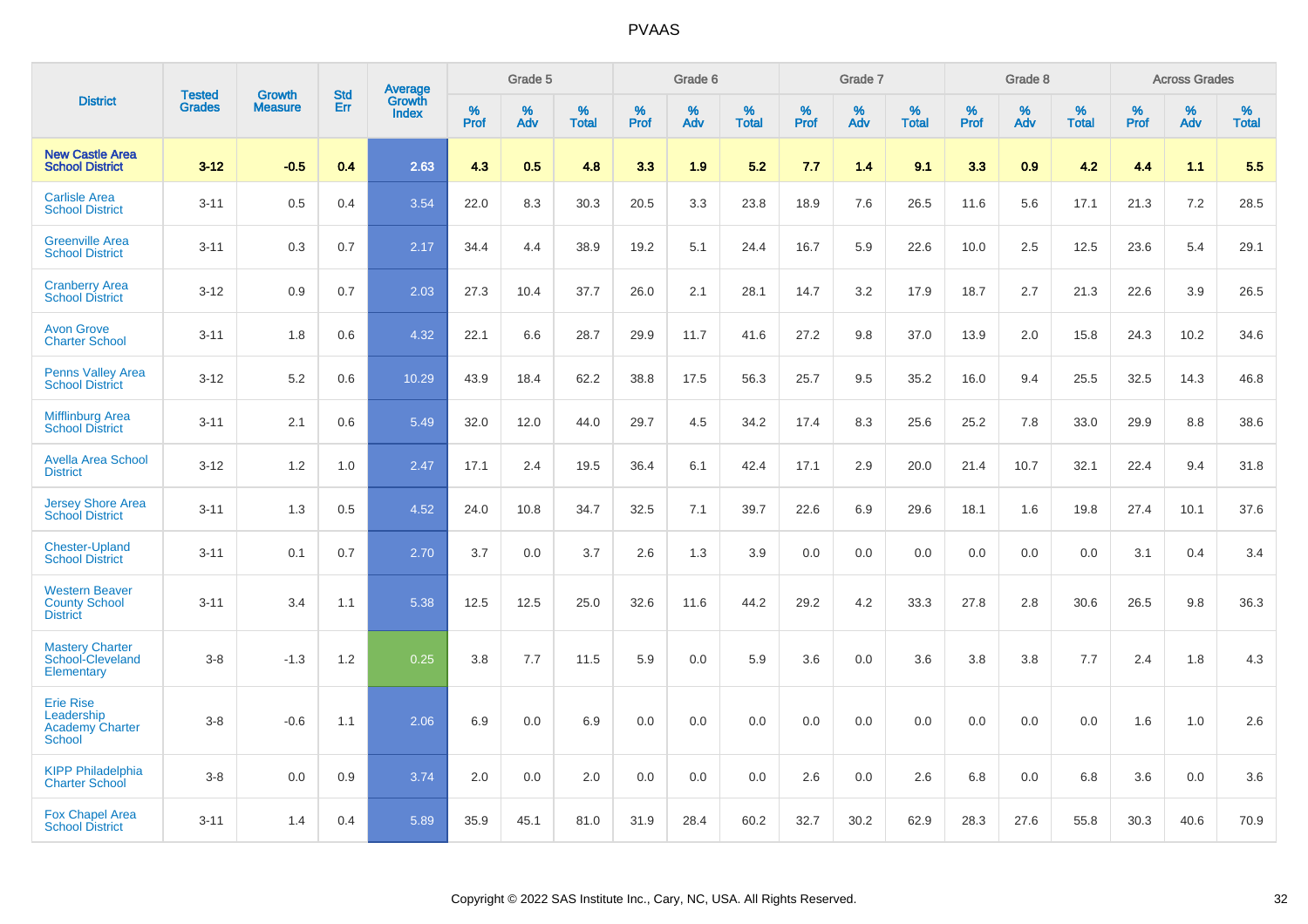|                                                               | <b>Tested</b> | <b>Growth</b>  | <b>Std</b> | Average                |              | Grade 5  |                   |              | Grade 6  |                   |              | Grade 7  |                   |              | Grade 8  |                   |              | <b>Across Grades</b> |                   |
|---------------------------------------------------------------|---------------|----------------|------------|------------------------|--------------|----------|-------------------|--------------|----------|-------------------|--------------|----------|-------------------|--------------|----------|-------------------|--------------|----------------------|-------------------|
| <b>District</b>                                               | <b>Grades</b> | <b>Measure</b> | Err        | Growth<br><b>Index</b> | $\%$<br>Prof | %<br>Adv | %<br><b>Total</b> | $\%$<br>Prof | %<br>Adv | %<br><b>Total</b> | $\%$<br>Prof | %<br>Adv | %<br><b>Total</b> | $\%$<br>Prof | %<br>Adv | %<br><b>Total</b> | $\%$<br>Prof | %<br>Adv             | %<br><b>Total</b> |
| <b>New Castle Area</b><br><b>School District</b>              | $3 - 12$      | $-0.5$         | 0.4        | 2.63                   | 4.3          | 0.5      | 4.8               | 3.3          | 1.9      | 5.2               | 7.7          | 1.4      | 9.1               | 3.3          | 0.9      | 4.2               | 4.4          | 1.1                  | 5.5               |
| <b>Palmerton Area</b><br><b>School District</b>               | $3 - 11$      | 3.0            | 0.6        | 9.28                   | 27.7         | 15.7     | 43.4              | 30.6         | 9.3      | 39.8              | 20.8         | 6.2      | 26.9              | 17.9         | 4.7      | 22.6              | 24.8         | 8.0                  | 32.8              |
| Eugenio Maria De<br><b>Hostos Charter</b><br><b>School</b>    | $3 - 8$       | $-1.0$         | 1.4        | 0.68                   | 13.0         | 0.0      | 13.0              | 5.6          | 5.6      | 11.1              | 4.4          | 8.7      | 13.0              | 28.6         | 7.1      | 35.7              | 9.3          | 3.4                  | 12.7              |
| <b>Mastery Charter</b><br>School - Gratz<br>Campus            | $7 - 10$      | 1.0            | 1.4        | 3.30                   |              |          |                   |              |          |                   | 6.2          | 0.0      | 6.2               | 2.4          | 0.0      | 2.4               | 4.1          | 0.0                  | 4.1               |
| <b>Frederick Douglass</b><br><b>Mastery Charter</b><br>School | $3 - 8$       | $-1.0$         | 1.2        | 2.52                   | 4.8          | 0.0      | 4.8               | 0.0          | 0.0      | 0.0               | 0.0          | 0.0      | 0.0               | 3.4          | 3.4      | 6.9               | 1.5          | 0.8                  | 2.3               |
| <b>Wilmington Area</b><br><b>School District</b>              | $3 - 11$      | $-0.8$         | 0.8        | 1.83                   | 36.8         | 10.5     | 47.4              | 12.7         | 1.6      | 14.3              | 29.4         | 3.9      | 33.3              | 13.6         | 3.4      | 17.0              | 26.8         | 7.9                  | 34.7              |
| <b>Mastery Charter</b><br>School-Mann<br>Campus               | $3-6$         | 1.8            | 1.6        | 4.14                   | 4.0          | 4.0      | 8.0               | 5.4          | 2.7      | 8.1               |              |          |                   |              |          |                   | 2.2          | 1.4                  | 3.6               |
| <b>Allegheny Valley</b><br><b>School District</b>             | $3 - 11$      | $-1.2$         | 0.8        | 1.14                   | 26.3         | 12.3     | 38.6              | 11.1         | 5.6      | 16.7              | 16.2         | 7.4      | 23.5              | 13.1         | 8.2      | 21.3              | 18.0         | 6.9                  | 24.9              |
| <b>Exeter Township</b><br><b>School District</b>              | $3 - 11$      | 2.9            | 0.4        | 7.68                   | 28.6         | 10.1     | 38.7              | 26.9         | 9.0      | 35.9              | 23.5         | 6.7      | 30.2              | 19.9         | 8.5      | 28.4              | 25.7         | 9.5                  | 35.3              |
| <b>Lincoln Charter</b><br><b>School</b>                       | $3-5$         | $-2.5$         | 1.4        | $-1.78$                | 1.3          | 1.3      | 2.6               |              |          |                   |              |          |                   |              |          |                   | 3.6          | 0.8                  | 4.4               |
| <b>KIPP West</b><br>Philadelphia<br><b>Charter School</b>     | $3 - 8$       | $-2.0$         | $1.2\,$    | 0.29                   | 3.2          | $0.0\,$  | 3.2               | $0.0\,$      | 0.0      | 0.0               | $0.0\,$      | 0.0      | 0.0               | 0.0          | 0.0      | 0.0               | 2.6          | $0.0\,$              | 2.6               |
| <b>Galeton Area</b><br><b>School District</b>                 | $3 - 11$      | 2.7            | 1.3        | 4.78                   | 29.2         | 20.8     | 50.0              | 23.8         | 4.8      | 28.6              | 16.0         | 0.0      | 16.0              | 0.0          | 0.0      | 0.0               | 19.4         | 7.0                  | 26.4              |
| <b>Muncy School</b><br><b>District</b>                        | $3 - 11$      | 2.4            | 0.7        | 5.81                   | 36.7         | 8.3      | 45.0              | 32.5         | 14.3     | 46.8              | 29.0         | 15.9     | 44.9              | 23.3         | 6.7      | 30.0              | 31.5         | 13.1                 | 44.6              |
| Northwestern<br><b>Lehigh School</b><br><b>District</b>       | $3 - 11$      | 0.6            | 0.5        | 3.03                   | 26.0         | 11.0     | 37.0              | 28.7         | 9.3      | 38.0              | 25.2         | 8.4      | 33.6              | 20.4         | 15.9     | 36.3              | 26.4         | 10.7                 | 37.2              |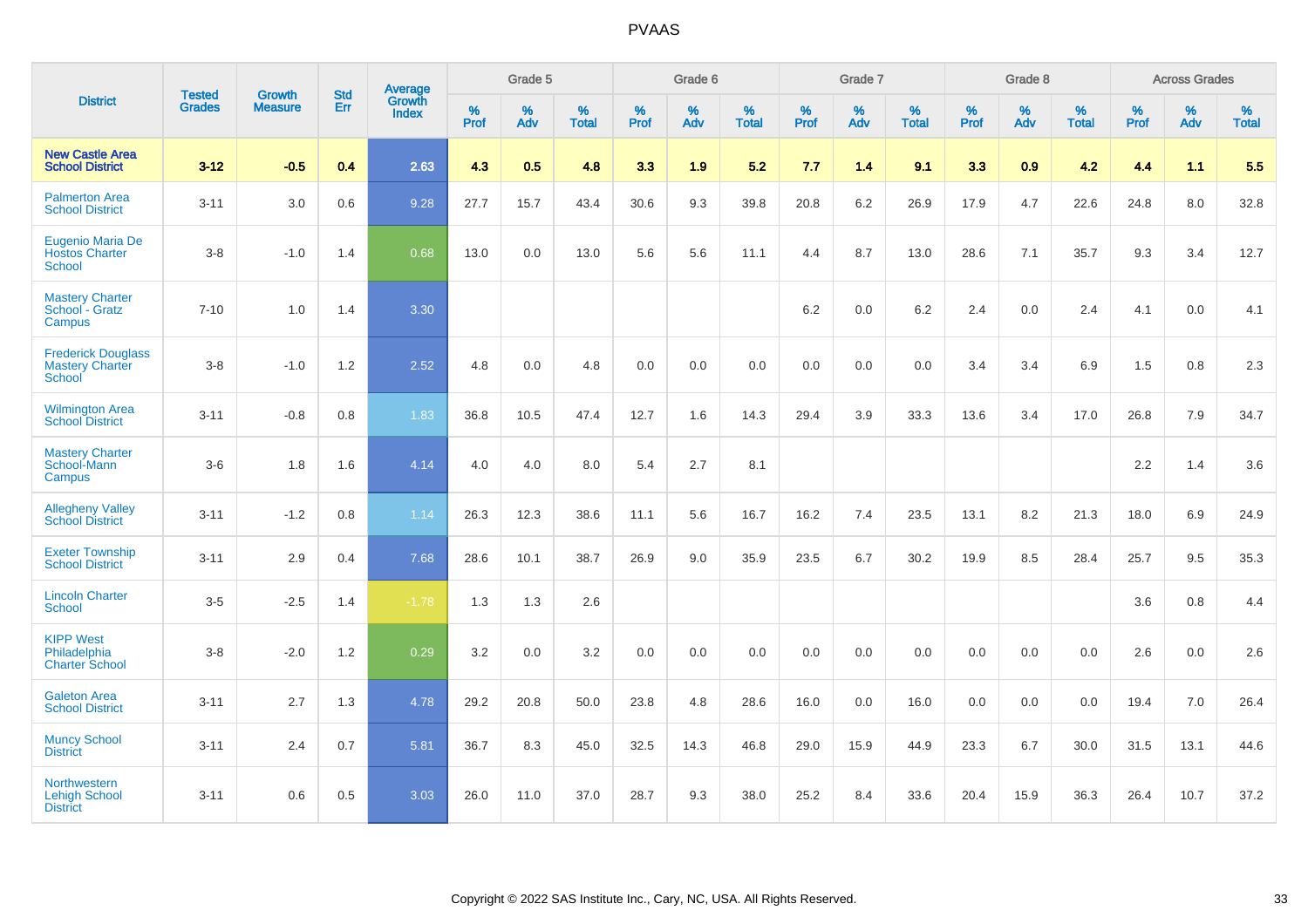|                                                                     | <b>Tested</b> | <b>Growth</b>  | <b>Std</b> |                                   |              | Grade 5  |                   |           | Grade 6  |                   |           | Grade 7  |                   |           | Grade 8  |                   |              | <b>Across Grades</b> |                   |
|---------------------------------------------------------------------|---------------|----------------|------------|-----------------------------------|--------------|----------|-------------------|-----------|----------|-------------------|-----------|----------|-------------------|-----------|----------|-------------------|--------------|----------------------|-------------------|
| <b>District</b>                                                     | <b>Grades</b> | <b>Measure</b> | <b>Err</b> | Average<br>Growth<br><b>Index</b> | $\%$<br>Prof | %<br>Adv | %<br><b>Total</b> | %<br>Prof | %<br>Adv | %<br><b>Total</b> | %<br>Prof | %<br>Adv | %<br><b>Total</b> | %<br>Prof | %<br>Adv | %<br><b>Total</b> | $\%$<br>Prof | %<br>Adv             | %<br><b>Total</b> |
| <b>New Castle Area</b><br><b>School District</b>                    | $3 - 12$      | $-0.5$         | 0.4        | 2.63                              | 4.3          | 0.5      | 4.8               | 3.3       | 1.9      | 5.2               | 7.7       | 1.4      | 9.1               | 3.3       | 0.9      | 4.2               | 4.4          | 1.1                  | 5.5               |
| <b>Twin Valley School</b><br><b>District</b>                        | $3 - 12$      | 1.9            | 0.4        | 5.97                              | 37.8         | 14.0     | 51.9              | 28.6      | 8.2      | 36.9              | 29.5      | 15.0     | 44.5              | 24.9      | 11.2     | 36.1              | 32.2         | 17.8                 | 50.0              |
| <b>Bermudian Springs</b><br><b>School District</b>                  | $3 - 11$      | 0.4            | 0.6        | 2.79                              | 22.1         | 12.4     | 34.5              | 17.5      | 3.9      | 21.4              | 20.5      | 5.1      | 25.6              | 11.1      | 4.3      | 15.4              | 19.0         | 9.1                  | 28.1              |
| <b>Boys Latin Of</b><br>Philadelphia<br><b>Charter School</b>       | $6 - 12$      | 0.1            | 0.8        | 2.29                              |              |          |                   | 0.0       | 0.0      | 0.0               | 3.3       | 0.0      | 3.3               | 1.0       | 0.0      | 1.0               | 1.5          | 0.0                  | 1.5               |
| <b>Halifax Area</b><br><b>School District</b>                       | $3 - 11$      | 0.1            | 0.7        | 3.46                              | 26.8         | 14.1     | 40.8              | 18.5      | 3.7      | 22.2              | 9.1       | 3.9      | 13.0              | 5.3       | 1.3      | 6.6               | 17.3         | 7.4                  | 24.8              |
| <b>Brownsville Area</b><br><b>School District</b>                   | $3 - 12$      | $-0.6$         | 0.7        | 1.53                              | 17.3         | 4.0      | 21.3              | 7.2       | 1.2      | 8.4               | 6.4       | 1.3      | 7.7               | 4.2       | 1.4      | 5.6               | 10.2         | 1.5                  | 11.7              |
| <b>Milton Area School</b><br><b>District</b>                        | $3 - 11$      | 0.2            | 0.5        | 2.24                              | 24.4         | 11.8     | 36.1              | 17.3      | 3.2      | 20.5              | 20.2      | 7.5      | 27.6              | 19.8      | 12.7     | 32.5              | 22.0         | 8.8                  | 30.9              |
| <b>Juniata County</b><br><b>School District</b>                     | $3 - 12$      | $-0.1$         | 0.5        | 1.50                              | 19.4         | 5.3      | 24.7              | 11.1      | 3.7      | 14.8              | 13.1      | 2.2      | 15.3              | 11.9      | 1.8      | 13.7              | 16.9         | 4.3                  | 21.2              |
| <b>Global Leadership</b><br>Academy Charter<br>School               | $3 - 8$       | $-3.1$         | 1.9        | $-0.47$                           | 0.0          | 0.0      | 0.0               |           |          |                   | 0.0       | 0.0      | 0.0               | 9.1       | 0.0      | 9.1               | 2.5          | 0.0                  | 2.5               |
| <b>Southern Tioga</b><br><b>School District</b>                     | $3 - 11$      | 0.3            | 0.6        | 3.78                              | 23.7         | 1.0      | 24.7              | 17.9      | 1.9      | 19.8              | 8.0       | 2.2      | 10.2              | 10.8      | 2.5      | 13.3              | 18.0         | 4.1                  | 22.1              |
| <b>Eastern Lancaster</b><br><b>County School</b><br><b>District</b> | $3 - 12$      | 1.1            | 0.4        | 4.40                              | 23.8         | 8.3      | 32.0              | 14.7      | 3.1      | 17.8              | 15.7      | 3.6      | 19.3              | 16.7      | 5.9      | 22.6              | 21.1         | 6.7                  | 27.8              |
| Pennsylvania<br><b>Virtual Charter</b><br><b>School</b>             | $3 - 11$      | 3.5            | 0.6        | 6.19                              | 20.8         | 3.8      | 24.5              | 17.6      | 3.3      | 20.9              | 10.1      | 6.1      | 16.2              | 14.8      | 5.7      | 20.4              | 18.4         | 5.2                  | 23.5              |
| Loyalsock<br><b>Township School</b><br><b>District</b>              | $3 - 12$      | 3.7            | 0.6        | 7.24                              | 33.0         | 18.3     | 51.3              | 32.6      | 10.2     | 42.9              | 23.4      | 9.4      | 32.8              | 27.0      | 9.0      | 36.0              | 31.1         | 13.2                 | 44.4              |
| <b>Northern Cambria</b><br><b>School District</b>                   | $3 - 11$      | $-0.4$         | 0.8        | 3.23                              | 16.4         | 3.6      | 20.0              | 3.8       | 0.0      | 3.8               | 19.6      | 1.8      | 21.4              | 18.2      | 1.5      | 19.7              | 17.9         | 3.6                  | 21.4              |
| <b>Benton Area</b><br><b>School District</b>                        | $3 - 10$      | $-0.9$         | 0.9        | 0.54                              | 24.6         | 11.5     | 36.1              | 17.4      | 4.4      | 21.7              | 13.6      | 3.4      | 17.0              | 10.3      | 2.6      | 12.8              | 21.6         | 7.1                  | 28.7              |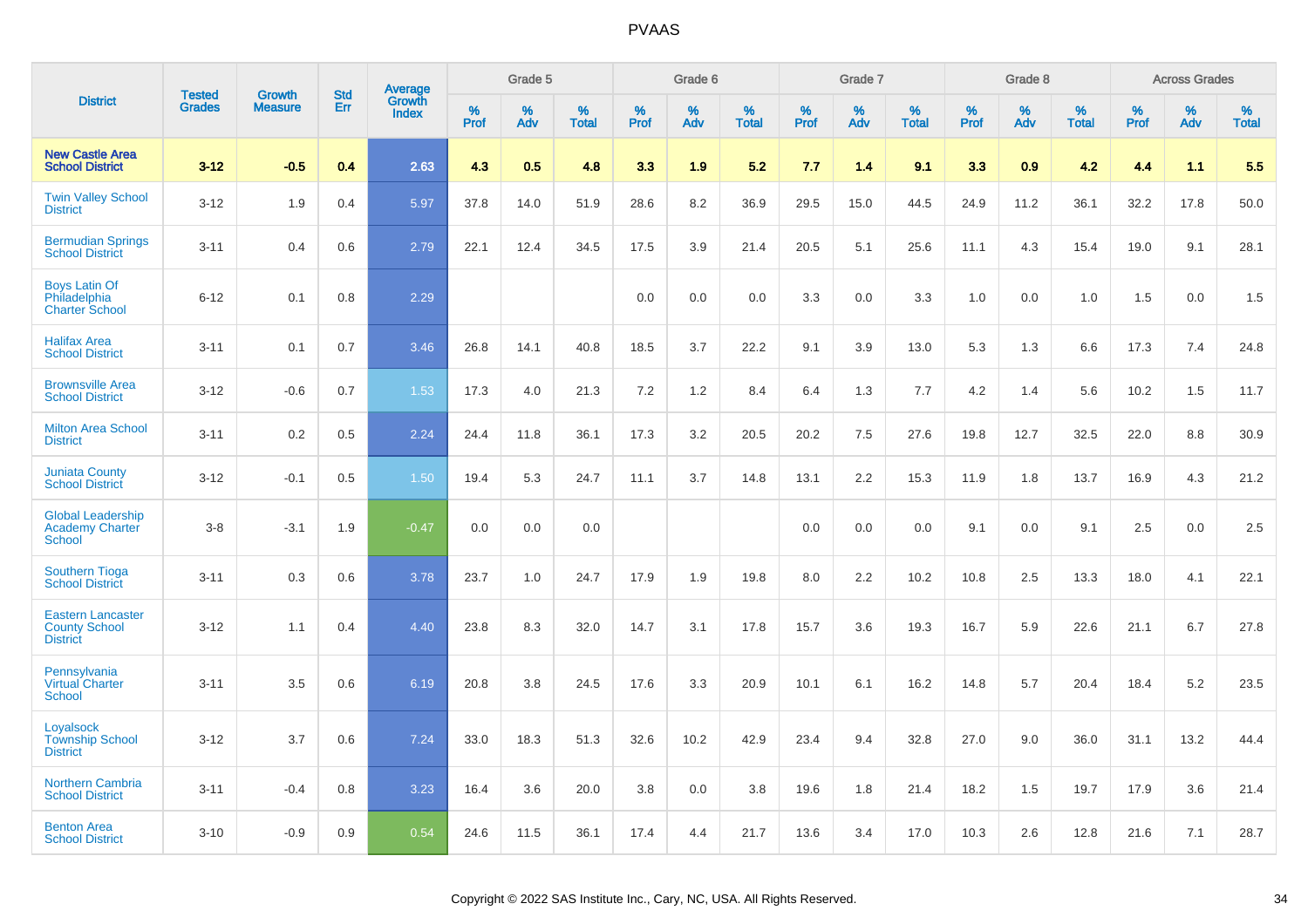|                                                                     |                                | <b>Growth</b>  | <b>Std</b> | <b>Average</b>         |                  | Grade 5  |                   |                  | Grade 6  |                   |                  | Grade 7  |                   |                  | Grade 8  |                   |                  | <b>Across Grades</b> |                   |
|---------------------------------------------------------------------|--------------------------------|----------------|------------|------------------------|------------------|----------|-------------------|------------------|----------|-------------------|------------------|----------|-------------------|------------------|----------|-------------------|------------------|----------------------|-------------------|
| <b>District</b>                                                     | <b>Tested</b><br><b>Grades</b> | <b>Measure</b> | Err        | <b>Growth</b><br>Index | %<br><b>Prof</b> | %<br>Adv | %<br><b>Total</b> | %<br><b>Prof</b> | %<br>Adv | %<br><b>Total</b> | %<br><b>Prof</b> | %<br>Adv | %<br><b>Total</b> | %<br><b>Prof</b> | %<br>Adv | %<br><b>Total</b> | %<br><b>Prof</b> | %<br>Adv             | %<br><b>Total</b> |
| <b>New Castle Area</b><br><b>School District</b>                    | $3 - 12$                       | $-0.5$         | 0.4        | 2.63                   | 4.3              | 0.5      | 4.8               | 3.3              | 1.9      | 5.2               | 7.7              | 1.4      | 9.1               | 3.3              | 0.9      | 4.2               | 4.4              | 1.1                  | 5.5               |
| <b>Riverside Beaver</b><br><b>County School</b><br><b>District</b>  | $3 - 11$                       | 1.0            | 0.6        | 4.05                   | 21.9             | 12.5     | 34.4              | 23.8             | 4.0      | 27.7              | 22.8             | 10.1     | 32.9              | 25.5             | 3.2      | 28.7              | 28.3             | 10.4                 | 38.7              |
| Claysburg-Kimmel<br><b>School District</b>                          | $3 - 11$                       | 3.0            | 0.8        | 3.68                   | 29.7             | 6.2      | 35.9              | 30.0             | 2.0      | 32.0              | 21.8             | 1.8      | 23.6              | 10.5             | 1.8      | 12.3              | 24.4             | 5.7                  | 30.1              |
| <b>Union School</b><br><b>District</b>                              | $3 - 12$                       | 3.8            | 1.0        | 7.42                   | 18.2             | 0.0      | 18.2              | 22.0             | 14.6     | 36.6              | 10.5             | 0.0      | 10.5              | 18.2             | 11.4     | 29.6              | 18.6             | 7.7                  | 26.3              |
| <b>Keystone</b><br><b>Education Center</b><br><b>Charter School</b> | $3 - 12$                       | $-4.8$         | 3.2        | $-1.50$                |                  |          |                   |                  |          |                   |                  |          |                   | 0.0              | 0.0      | 0.0               | 0.0              | 0.0                  | 0.0               |
| <b>Line Mountain</b><br><b>School District</b>                      | $3 - 11$                       | $-0.5$         | 0.7        | 0.25                   | 19.7             | 12.1     | 31.8              | 15.3             | 2.8      | 18.1              | 13.3             | 6.1      | 19.4              | 9.9              | 2.8      | 12.7              | 17.8             | 7.7                  | 25.5              |
| <b>Quaker Valley</b><br><b>School District</b>                      | $3 - 11$                       | 0.6            | 0.5        | 4.37                   | 36.4             | 23.6     | 60.0              | 32.5             | 20.8     | 53.3              | 36.4             | 11.2     | 47.6              | 26.5             | 7.6      | 34.1              | 34.0             | 24.3                 | 58.3              |
| <b>William Penn</b><br><b>School District</b>                       | $3 - 12$                       | 1.5            | 0.5        | 5.98                   | 7.8              | 1.9      | 9.7               | 2.2              | 0.0      | 2.2               | 3.0              | 0.6      | 3.6               | 5.6              | 1.2      | 6.9               | 6.3              | 1.6                  | 7.9               |
| <b>Monessen City</b><br><b>School District</b>                      | $3 - 10$                       | $-1.5$         | 1.1        | $-0.31$                | 5.3              | 0.0      | 5.3               | 2.6              | 0.0      | 2.6               | 0.0              | 0.0      | 0.0               | 0.0              | 0.0      | 0.0               | 3.9              | 0.6                  | 4.4               |
| <b>South Butler</b><br><b>County School</b><br><b>District</b>      | $3 - 10$                       | 0.6            | 0.5        | 3.34                   | 35.1             | 12.8     | 48.0              | 22.9             | 5.0      | 27.9              | 21.2             | 11.4     | 32.6              | 13.3             | 1.6      | 14.8              | 27.0             | 11.2                 | 38.3              |
| <b>Hempfield Area</b><br><b>School District</b>                     | $3 - 12$                       | 2.3            | 0.3        | 7.58                   | 34.6             | 13.8     | 48.4              | 24.6             | 14.9     | 39.6              | 30.2             | 13.5     | 43.7              | 26.8             | 10.7     | 37.5              | 30.5             | 16.4                 | 46.9              |
| <b>Tunkhannock Area</b><br><b>School District</b>                   | $3 - 11$                       | 1.2            | 0.5        | 3.18                   | 19.8             | 8.8      | 28.7              | 22.7             | 2.3      | 25.0              | 12.6             | 5.5      | 18.1              | 14.7             | 1.4      | 16.1              | 18.1             | 5.2                  | 23.3              |
| <b>Forest Area School</b><br><b>District</b>                        | $3 - 11$                       | $-0.4$         | 1.2        | 1.03                   | 43.5             | 4.4      | 47.8              | 19.0             | 0.0      | 19.0              | 13.8             | 0.0      | 13.8              | 3.1              | 0.0      | 3.1               | 23.4             | 5.5                  | 29.0              |
| <b>Franklin Regional</b><br><b>School District</b>                  | $3 - 11$                       | 0.3            | 0.4        | 1.98                   | 39.6             | 22.0     | 61.7              | 33.2             | 19.3     | 52.5              | 27.9             | 18.3     | 46.2              | 25.8             | 8.1      | 33.9              | 31.7             | 25.0                 | 56.7              |
| <b>Wilkinsburg</b><br><b>Borough School</b><br><b>District</b>      | $3-6$                          | 3.5            | 1.4        | 5.04                   | 22.5             | 0.0      | 22.5              | 0.0              | 2.4      | 2.4               |                  |          |                   |                  |          |                   | 12.1             | 2.0                  | 14.1              |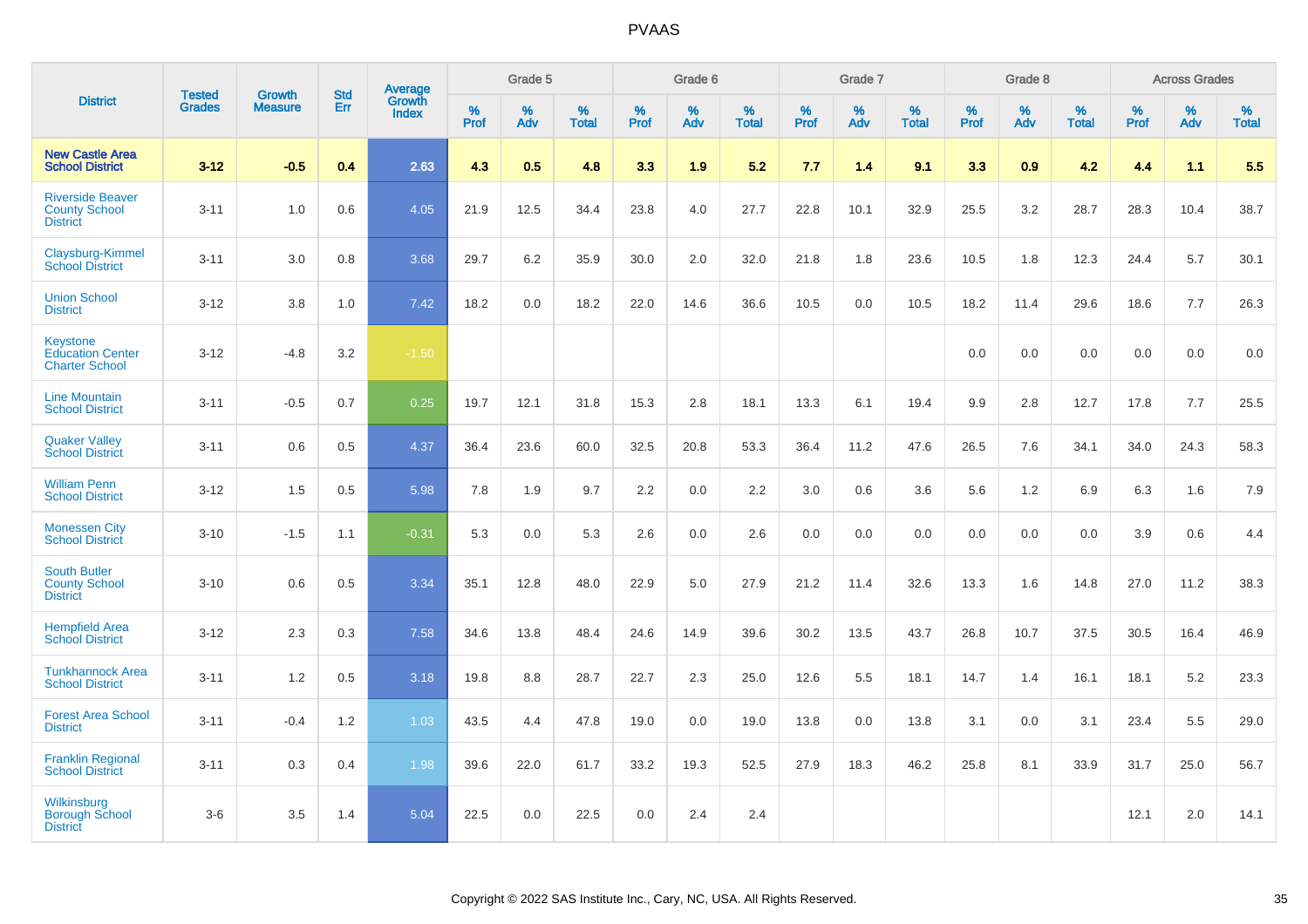|                                                                    | <b>Tested</b> | <b>Growth</b>  | <b>Std</b> | Average                |                     | Grade 5  |                   |                     | Grade 6  |                   |              | Grade 7  |                   |                     | Grade 8  |                   |                     | <b>Across Grades</b> |                   |
|--------------------------------------------------------------------|---------------|----------------|------------|------------------------|---------------------|----------|-------------------|---------------------|----------|-------------------|--------------|----------|-------------------|---------------------|----------|-------------------|---------------------|----------------------|-------------------|
| <b>District</b>                                                    | <b>Grades</b> | <b>Measure</b> | <b>Err</b> | Growth<br><b>Index</b> | $\%$<br><b>Prof</b> | %<br>Adv | %<br><b>Total</b> | $\%$<br><b>Prof</b> | %<br>Adv | %<br><b>Total</b> | $\%$<br>Prof | %<br>Adv | %<br><b>Total</b> | $\%$<br><b>Prof</b> | %<br>Adv | %<br><b>Total</b> | $\%$<br><b>Prof</b> | %<br>Adv             | %<br><b>Total</b> |
| <b>New Castle Area</b><br><b>School District</b>                   | $3 - 12$      | $-0.5$         | 0.4        | 2.63                   | 4.3                 | 0.5      | 4.8               | 3.3                 | 1.9      | 5.2               | 7.7          | 1.4      | 9.1               | 3.3                 | 0.9      | 4.2               | 4.4                 | 1.1                  | 5.5               |
| Allegheny-Clarion<br><b>Valley School</b><br><b>District</b>       | $3 - 10$      | 0.1            | 0.9        | 2.43                   | 19.5                | 7.3      | 26.8              | 14.6                | 1.8      | 16.4              | 4.8          | 0.0      | 4.8               | 8.6                 | 0.0      | 8.6               | 14.2                | 8.1                  | 22.3              |
| <b>Brookville Area</b><br><b>School District</b>                   | $3 - 11$      | 4.3            | 0.6        | 11.53                  | 16.8                | 13.9     | 30.7              | 28.1                | 16.8     | 44.9              | 13.8         | 2.4      | 16.3              | 19.4                | 9.3      | 28.7              | 21.6                | 9.4                  | 31.0              |
| <b>Southwest</b><br>Leadership<br><b>Academy Charter</b><br>School | $3 - 8$       | 0.7            | 1.0        | 2.49                   | 2.2                 | 0.0      | 2.2               | 2.9                 | 0.0      | 2.9               | 5.1          | 0.0      | 5.1               | 0.0                 | 0.0      | 0.0               | 5.7                 | 1.5                  | 7.2               |
| <b>Oswayo Valley</b><br><b>School District</b>                     | $3 - 12$      | 0.2            | 1.1        | 2.50                   | 27.6                | 20.7     | 48.3              | 25.9                | 7.4      | 33.3              | 25.9         | 11.1     | 37.0              | 25.8                | 16.1     | 41.9              | 30.6                | 20.6                 | 51.2              |
| <b>South Eastern</b><br><b>School District</b>                     | $3 - 11$      | 1.8            | 0.5        | 5.70                   | 21.6                | 15.9     | 37.5              | 25.4                | 14.4     | 39.9              | 20.8         | 3.9      | 24.7              | 20.4                | 5.2      | 25.6              | 26.2                | 11.6                 | 37.7              |
| <b>Union Area School</b><br><b>District</b>                        | $3 - 11$      | $-0.6$         | 0.9        | 1.34                   | 40.0                | 12.5     | 52.5              | 32.8                | 5.2      | 37.9              | 26.3         | 3.5      | 29.8              | 17.8                | 0.0      | 17.8              | 30.2                | 7.4                  | 37.6              |
| Williamsburg<br><b>Community School</b><br><b>District</b>         | $3 - 11$      | 4.8            | 1.0        | 6.37                   | 25.0                | 12.5     | 37.5              | 34.3                | 8.6      | 42.9              | 26.2         | 4.8      | 31.0              | 40.6                | 0.0      | 40.6              | 28.1                | 8.4                  | 36.4              |
| <b>Slippery Rock Area</b><br><b>School District</b>                | $3 - 11$      | 1.4            | 0.5        | 3.52                   | 37.0                | 20.5     | 57.5              | 28.6                | 26.3     | 54.9              | 26.4         | 13.2     | 39.7              | 26.2                | 10.3     | 36.5              | 32.4                | 20.5                 | 53.0              |
| <b>Jeannette City</b><br><b>School District</b>                    | $3 - 11$      | 3.0            | 0.8        | 3.70                   | 12.5                | 0.0      | 12.5              | 22.6                | 1.9      | 24.5              | 12.9         | 4.8      | 17.7              | 15.4                | 3.8      | 19.2              | 16.1                | 3.6                  | 19.7              |
| <b>Urban Pathways 6-</b><br>12 Charter School                      | $6 - 11$      | $-1.8$         | 1.6        | 0.00                   |                     |          |                   | 0.0                 | 0.0      | 0.0               | 0.0          | 0.0      | 0.0               | 0.0                 | 0.0      | 0.0               | 0.0                 | 0.0                  | 0.0               |
| <b>Mastery Charter</b><br>School - Thomas<br>Campus                | $3 - 10$      | 1.5            | 0.9        | 4.14                   | 10.8                | 0.0      | 10.8              | 7.1                 | 2.4      | 9.5               | 7.0          | $0.0\,$  | 7.0               | 2.2                 | $0.0\,$  | 2.2               | 8.6                 | $0.8\,$              | 9.4               |
| <b>Iroquois School</b><br><b>District</b>                          | $3 - 11$      | 2.5            | 0.7        | 5.99                   | 36.7                | 10.1     | 46.8              | 20.7                | 17.1     | 37.8              | 11.5         | 9.4      | 20.8              | 21.0                | 6.0      | 27.0              | 23.5                | 11.1                 | 34.6              |
| <b>Red Lion Area</b><br><b>School District</b>                     | $3 - 11$      | 1.0            | 0.4        | 5.19                   | 24.8                | 8.9      | 33.7              | 20.6                | 5.3      | 25.9              | 16.7         | 9.1      | 25.8              | 14.5                | 6.6      | 21.0              | 23.3                | 8.6                  | 31.9              |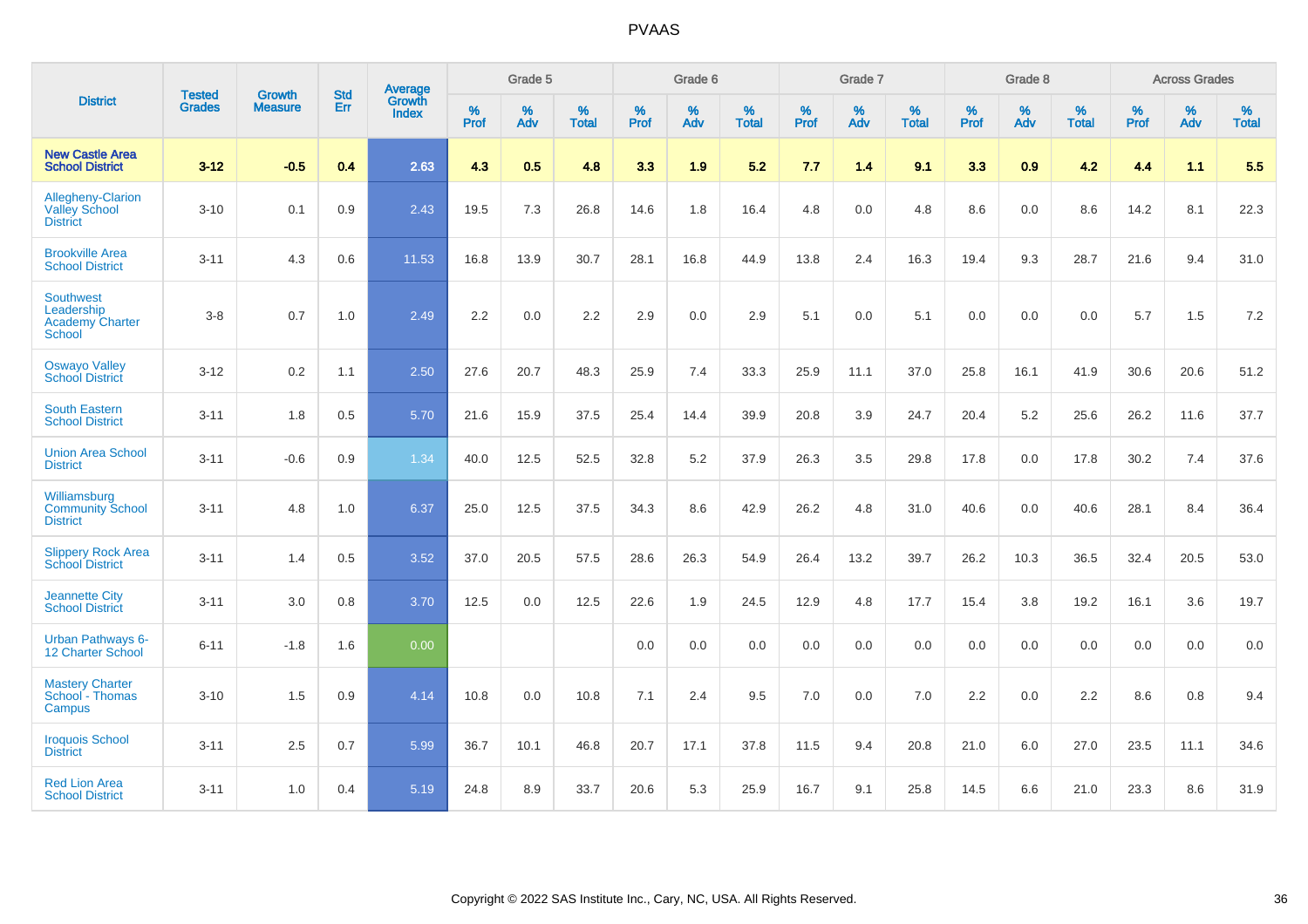|                                                      |                                |                                 | <b>Std</b> | Average                |           | Grade 5  |                      |                  | Grade 6  |                   |           | Grade 7  |                   |           | Grade 8  |                   |           | <b>Across Grades</b> |                   |
|------------------------------------------------------|--------------------------------|---------------------------------|------------|------------------------|-----------|----------|----------------------|------------------|----------|-------------------|-----------|----------|-------------------|-----------|----------|-------------------|-----------|----------------------|-------------------|
| <b>District</b>                                      | <b>Tested</b><br><b>Grades</b> | <b>Growth</b><br><b>Measure</b> | Err        | Growth<br><b>Index</b> | %<br>Prof | %<br>Adv | $\%$<br><b>Total</b> | %<br><b>Prof</b> | %<br>Adv | %<br><b>Total</b> | %<br>Prof | %<br>Adv | %<br><b>Total</b> | %<br>Prof | %<br>Adv | %<br><b>Total</b> | %<br>Prof | %<br>Adv             | %<br><b>Total</b> |
| <b>New Castle Area</b><br><b>School District</b>     | $3 - 12$                       | $-0.5$                          | 0.4        | 2.63                   | 4.3       | 0.5      | 4.8                  | 3.3              | 1.9      | 5.2               | 7.7       | 1.4      | 9.1               | 3.3       | 0.9      | 4.2               | 4.4       | 1.1                  | 5.5               |
| Achievement<br><b>House Charter</b><br><b>School</b> | $7 - 11$                       | $-0.3$                          | 1.5        | 0.79                   |           |          |                      |                  |          |                   | 20.0      | 0.0      | 20.0              | 7.1       | 2.4      | 9.5               | 11.9      | 1.5                  | 13.4              |
| <b>Solanco School</b><br><b>District</b>             | $3 - 11$                       | 0.3                             | 0.4        | 2.53                   | 21.5      | 5.0      | 26.5                 | 12.6             | 5.6      | 18.1              | 17.0      | 7.4      | 24.4              | 11.9      | 2.9      | 14.8              | 20.0      | 7.2                  | 27.1              |
| <b>Annville-Cleona</b><br><b>School District</b>     | $3 - 12$                       | 0.4                             | 0.6        | 3.81                   | 33.8      | 12.5     | 46.2                 | 16.7             | 2.1      | 18.8              | 29.1      | 11.8     | 40.9              | 27.8      | 9.3      | 37.0              | 27.5      | 9.4                  | 36.9              |
| <b>Steelton-Highspire</b><br><b>School District</b>  | $3 - 11$                       | 2.5                             | 0.7        | 4.46                   | 2.9       | 0.0      | 2.9                  | 0.0              | 0.0      | 0.0               | 0.0       | 0.0      | 0.0               | 0.0       | 0.0      | 0.0               | 0.8       | 0.4                  | 1.3               |
| <b>Dallastown Area</b><br><b>School District</b>     | $3 - 11$                       | 0.6                             | 0.3        | 3.62                   | 25.8      | 13.0     | 38.8                 | 31.1             | 11.5     | 42.6              | 23.7      | 7.8      | 31.6              | 19.0      | 9.4      | 28.4              | 27.7      | 14.8                 | 42.4              |
| <b>Newport School</b><br><b>District</b>             | $3 - 12$                       | 2.2                             | 0.8        | 4.70                   | 22.2      | 11.1     | 33.3                 | 25.0             | 6.9      | 31.9              | 15.9      | 0.0      | 15.9              | 27.4      | 4.8      | 32.3              | 24.8      | 6.9                  | 31.7              |
| <b>Juniata Valley</b><br><b>School District</b>      | $3 - 11$                       | 2.4                             | 0.9        | 4.64                   | 23.3      | 4.6      | 27.9                 | 5.4              | 3.6      | 8.9               | 21.0      | 5.3      | 26.3              | 12.5      | 2.1      | 14.6              | 18.7      | 5.0                  | 23.8              |
| <b>East Lycoming</b><br><b>School District</b>       | $3 - 11$                       | 2.6                             | 0.6        | 7.47                   | 36.1      | 23.5     | 59.7                 | 26.2             | 26.2     | 52.3              | 26.4      | 20.7     | 47.1              | 27.9      | 14.8     | 42.6              | 31.5      | 19.5                 | 51.0              |
| <b>Penn Manor</b><br><b>School District</b>          | $3 - 11$                       | 3.2                             | 0.3        | 9.54                   | 33.8      | 14.9     | 48.6                 | 28.7             | 15.2     | 43.9              | 25.5      | 13.2     | 38.7              | 30.2      | 11.0     | 41.2              | 31.4      | 16.9                 | 48.2              |
| <b>Baden Academy</b><br><b>Charter School</b>        | $3-6$                          | 0.1                             | 1.1        | 1.04                   | 20.6      | 4.8      | 25.4                 | 22.4             | 8.6      | 31.0              |           |          |                   |           |          |                   | 20.8      | 6.4                  | 27.2              |
| <b>Millcreek Township</b><br><b>School District</b>  | $3 - 11$                       | 1.1                             | 0.3        | 8.82                   | 26.5      | 20.8     | 47.3                 | 23.1             | 9.4      | 32.4              | 22.1      | 14.3     | 36.4              | 21.6      | 13.0     | 34.7              | 25.4      | 15.9                 | 41.3              |
| <b>Jamestown Area</b><br><b>School District</b>      | $3 - 11$                       | 0.7                             | 1.2        | 2.23                   | 18.4      | 10.5     | 29.0                 | 16.7             | 0.0      | 16.7              | 24.1      | 3.4      | 27.6              | 19.0      | 0.0      | 19.0              | 18.3      | 6.1                  | 24.4              |
| <b>Eastern York</b><br><b>School District</b>        | $3 - 11$                       | $-0.5$                          | 0.5        | $-0.16$                | 29.5      | 11.0     | 40.5                 | 23.5             | 6.0      | 29.5              | 23.2      | 14.1     | 37.3              | 17.3      | 9.7      | 27.0              | 24.8      | 10.7                 | 35.4              |
| <b>Upper Adams</b><br><b>School District</b>         | $3 - 11$                       | 1.7                             | 0.6        | 5.68                   | 30.0      | 9.2      | 39.2                 | 18.0             | 7.7      | 25.6              | 18.1      | 1.9      | 20.0              | 11.4      | 3.8      | 15.3              | 22.6      | 6.3                  | 28.9              |
| <b>Discovery Charter</b><br>School                   | $3 - 8$                        | 2.6                             | 0.9        | 2.98                   | 8.5       | 2.1      | 10.6                 | 0.0              | 0.0      | 0.0               | 6.6       | 1.6      | 8.2               | 5.4       | $0.0\,$  | 5.4               | 5.2       | 1.1                  | 6.2               |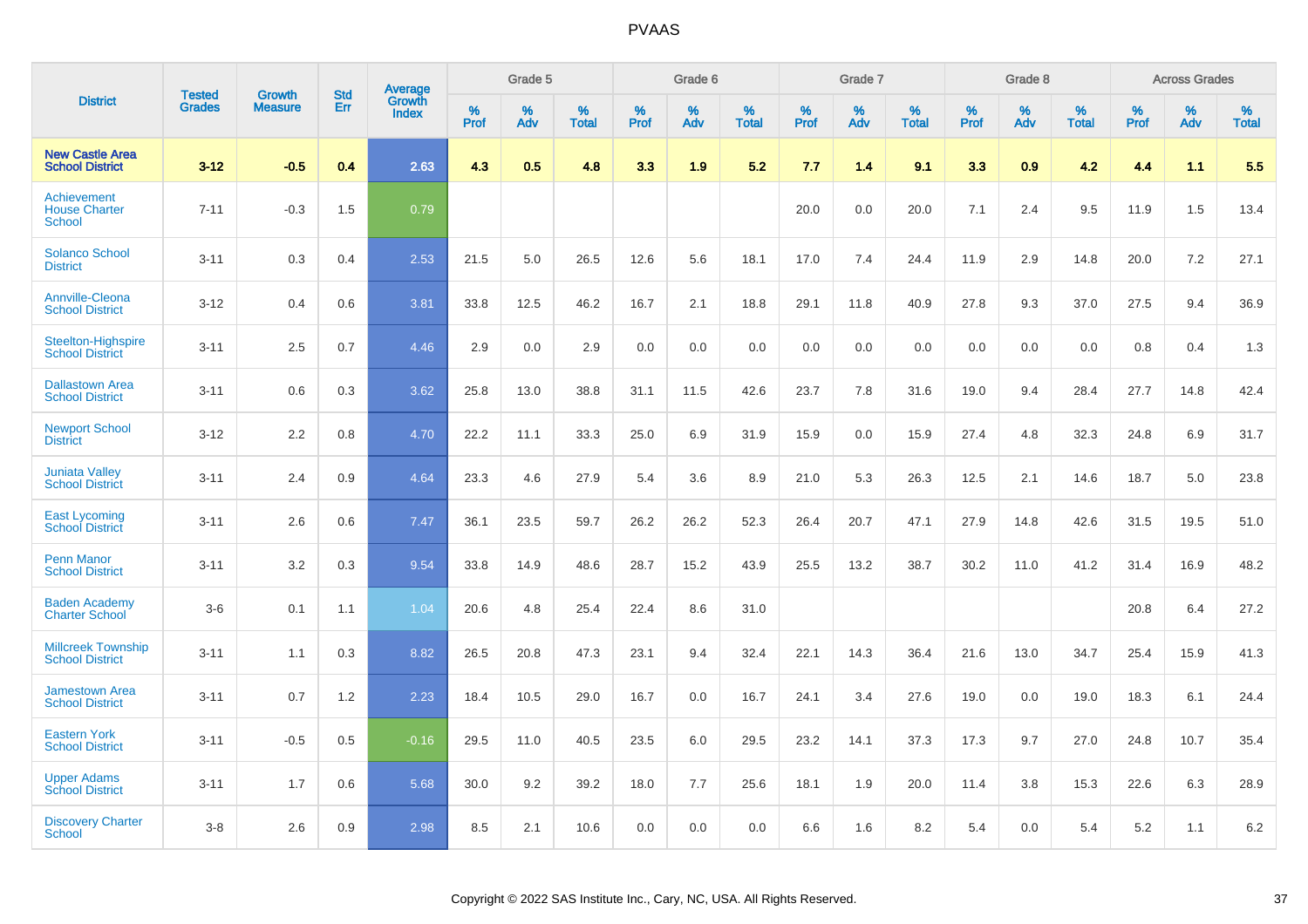|                                                                   | <b>Tested</b> | <b>Growth</b>  | <b>Std</b> | <b>Average</b>         |              | Grade 5  |                   |              | Grade 6  |                   |              | Grade 7  |                   |              | Grade 8  |                   |              | <b>Across Grades</b> |                   |
|-------------------------------------------------------------------|---------------|----------------|------------|------------------------|--------------|----------|-------------------|--------------|----------|-------------------|--------------|----------|-------------------|--------------|----------|-------------------|--------------|----------------------|-------------------|
| <b>District</b>                                                   | <b>Grades</b> | <b>Measure</b> | <b>Err</b> | Growth<br><b>Index</b> | $\%$<br>Prof | %<br>Adv | %<br><b>Total</b> | $\%$<br>Prof | %<br>Adv | %<br><b>Total</b> | $\%$<br>Prof | %<br>Adv | %<br><b>Total</b> | $\%$<br>Prof | %<br>Adv | %<br><b>Total</b> | $\%$<br>Prof | %<br>Adv             | %<br><b>Total</b> |
| <b>New Castle Area</b><br><b>School District</b>                  | $3 - 12$      | $-0.5$         | 0.4        | 2.63                   | 4.3          | 0.5      | 4.8               | 3.3          | 1.9      | 5.2               | 7.7          | 1.4      | 9.1               | 3.3          | 0.9      | 4.2               | 4.4          | 1.1                  | 5.5               |
| <b>Bloomsburg Area</b><br><b>School District</b>                  | $3 - 10$      | 1.2            | 0.6        | 3.43                   | 25.0         | 13.0     | 38.0              | 16.7         | 3.3      | 20.0              | 14.7         | 3.9      | 18.6              | 16.8         | 9.9      | 26.7              | 21.5         | 8.7                  | 30.2              |
| <b>Westmont Hilltop</b><br><b>School District</b>                 | $3 - 11$      | 2.7            | 0.6        | 6.24                   | 28.0         | 11.0     | 39.0              | 18.4         | 8.2      | 26.5              | 22.2         | 6.2      | 28.4              | 26.1         | 8.7      | 34.8              | 24.1         | 11.7                 | 35.7              |
| <b>Montrose Area</b><br><b>School District</b>                    | $3 - 10$      | 1.4            | 0.7        | 4.16                   | 19.4         | 19.4     | 38.8              | 27.2         | 4.4      | 31.5              | 25.0         | 4.4      | 29.4              | 14.5         | 2.4      | 16.9              | 24.4         | 7.4                  | 31.8              |
| <b>Universal</b><br><b>Creighton Charter</b><br>School            | $3 - 8$       | 1.1            | 0.7        | 2.15                   | 11.9         | 1.2      | 13.1              | 3.5          | 1.2      | 4.7               | 7.7          | 6.2      | 13.8              | 4.7          | 4.7      | 9.4               | 8.6          | 4.4                  | 13.1              |
| <b>Southern Columbia</b><br><b>Area School</b><br><b>District</b> | $3 - 11$      | 1.8            | 0.7        | 7.30                   | 34.7         | 9.7      | 44.4              | 18.8         | 5.2      | 24.0              | 29.0         | 14.0     | 43.0              | 15.4         | 2.2      | 17.6              | 28.0         | 10.6                 | 38.6              |
| <b>Shade-Central City</b><br><b>School District</b>               | $3 - 11$      | 1.4            | 1.4        | 2.94                   | 18.8         | 0.0      | 18.8              | 26.9         | 0.0      | 26.9              | 20.0         | 10.0     | 30.0              | 34.8         | 0.0      | 34.8              | 29.0         | 3.0                  | 32.1              |
| <b>Derry Township</b><br><b>School District</b>                   | $3 - 10$      | 4.3            | 1.3        | 7.27                   | 39.1         | 28.5     | 67.6              | 51.5         | 21.2     | 72.7              | 30.8         | 34.6     | 65.4              | 14.3         | 71.4     | 85.7              | 37.5         | 30.3                 | 67.8              |
| <b>Berlin</b><br><b>Brothersvalley</b><br><b>School District</b>  | $3 - 11$      | 2.2            | 0.8        | 3.87                   | 34.0         | 15.1     | 49.1              | 21.2         | 3.0      | 24.2              | 30.8         | 3.8      | 34.6              | 18.8         | 8.3      | 27.1              | 25.8         | 10.8                 | 36.6              |
| <b>Chestnut Ridge</b><br><b>School District</b>                   | $3 - 12$      | 4.2            | 0.6        | 7.56                   | 30.4         | 6.5      | 37.0              | 22.2         | 3.7      | 25.9              | 36.8         | 4.2      | 41.0              | 18.4         | 10.2     | 28.6              | 26.7         | 9.7                  | 36.4              |
| Springfield<br><b>Township School</b><br><b>District</b>          | $3 - 11$      | 1.7            | 0.5        | 5.78                   | 31.3         | 12.3     | 43.6              | 26.9         | 11.1     | 38.0              | 28.4         | 21.9     | 50.3              | 31.7         | 17.2     | 49.0              | 33.1         | 15.4                 | 48.5              |
| <b>Esperanza Cyber</b><br><b>Charter School</b>                   | $3 - 11$      | 0.4            | 1.3        | 1.00                   | 0.0          | 0.0      | 0.0               | 0.0          | 0.0      | 0.0               | 2.6          | 0.0      | 2.6               | 0.0          | 0.0      | 0.0               | 1.6          | 0.0                  | 1.6               |
| <b>Northern Tioga</b><br><b>School District</b>                   | $3 - 12$      | 3.4            | 0.5        | 10.12                  | 22.7         | 5.2      | 27.9              | 32.2         | 4.2      | 36.4              | 16.8         | 2.6      | 19.4              | 23.8         | 6.2      | 30.0              | 25.9         | 7.0                  | 32.8              |
| Lackawanna Trail<br><b>School District</b>                        | $3 - 10$      | 1.4            | 0.7        | 3.97                   | 21.8         | 9.1      | 30.9              | 34.3         | 10.4     | 44.8              | 12.7         | 11.3     | 23.9              | 11.8         | 6.6      | 18.4              | 24.2         | 11.5                 | 35.8              |
| <b>Pequea Valley</b><br><b>School District</b>                    | $3 - 11$      | 2.4            | 0.6        | 6.27                   | 15.6         | 6.4      | 22.0              | 14.0         | 2.2      | 16.1              | 11.7         | 2.3      | 14.1              | 13.1         | 2.0      | 15.2              | 16.9         | 3.8                  | 20.7              |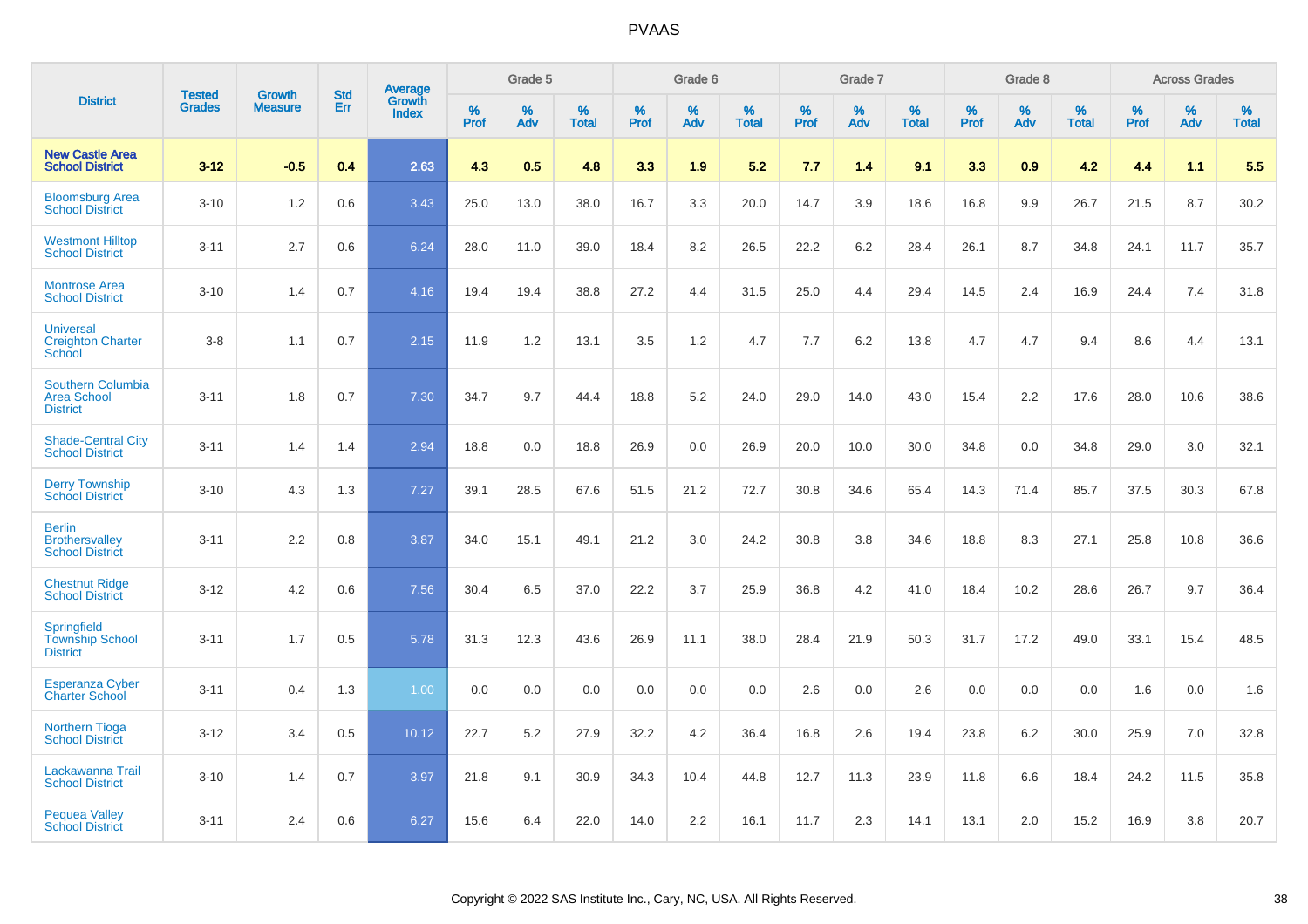|                                                                         |                                |                                 | <b>Std</b> | Average                |           | Grade 5  |                   |           | Grade 6  |                   |           | Grade 7  |                   |           | Grade 8  |                   |           | <b>Across Grades</b> |                   |
|-------------------------------------------------------------------------|--------------------------------|---------------------------------|------------|------------------------|-----------|----------|-------------------|-----------|----------|-------------------|-----------|----------|-------------------|-----------|----------|-------------------|-----------|----------------------|-------------------|
| <b>District</b>                                                         | <b>Tested</b><br><b>Grades</b> | <b>Growth</b><br><b>Measure</b> | <b>Err</b> | Growth<br><b>Index</b> | %<br>Prof | %<br>Adv | %<br><b>Total</b> | %<br>Prof | %<br>Adv | %<br><b>Total</b> | %<br>Prof | %<br>Adv | %<br><b>Total</b> | %<br>Prof | %<br>Adv | %<br><b>Total</b> | %<br>Prof | %<br>Adv             | %<br><b>Total</b> |
| <b>New Castle Area</b><br><b>School District</b>                        | $3 - 12$                       | $-0.5$                          | 0.4        | 2.63                   | 4.3       | 0.5      | 4.8               | 3.3       | 1.9      | 5.2               | 7.7       | 1.4      | 9.1               | 3.3       | 0.9      | 4.2               | 4.4       | 1.1                  | 5.5               |
| <b>Centennial School</b><br><b>District</b>                             | $3 - 10$                       | 1.6                             | 0.3        | 5.91                   | 23.7      | 5.4      | 29.1              | 18.3      | 3.0      | 21.3              | 22.2      | 5.1      | 27.4              | 13.0      | 8.2      | 21.2              | 21.7      | 6.7                  | 28.4              |
| Kennett<br>Consolidated<br><b>School District</b>                       | $3 - 11$                       | 1.3                             | 0.4        | 6.12                   | 29.8      | 15.1     | 44.9              | 20.2      | 8.3      | 28.5              | 20.2      | 11.6     | 31.7              | 10.9      | 6.9      | 17.8              | 22.4      | 12.3                 | 34.7              |
| <b>Crawford Central</b><br><b>School District</b>                       | $3 - 11$                       | 1.9                             | 0.4        | 4.77                   | 24.2      | 7.9      | 32.1              | 15.7      | 3.8      | 19.6              | 16.7      | 3.7      | 20.4              | 9.0       | 2.6      | 11.6              | 18.4      | 5.5                  | 23.8              |
| <b>Memphis Street</b><br><b>Academy Charter</b><br>School @ JP<br>Jones | $5 - 8$                        | 0.7                             | 0.7        | 1.39                   | 0.0       | 3.2      | 3.2               | 0.0       | 0.0      | 0.0               | 0.0       | 0.0      | 0.0               | 0.0       | 0.0      | 0.0               | 0.0       | 0.6                  | 0.6               |
| <b>Universal Vare</b><br><b>Charter School</b>                          | $6-8$                          | 1.8                             | 1.3        | 3.30                   |           |          |                   | 0.0       | 6.2      | 6.2               | 3.6       | 0.0      | 3.6               | 6.4       | 0.0      | 6.4               | 4.7       | 0.9                  | 5.7               |
| <b>Radnor Township</b><br><b>School District</b>                        | $3 - 12$                       | 4.4                             | 0.4        | 11.22                  | 34.0      | 41.4     | 75.4              | 41.7      | 25.4     | 67.1              | 34.3      | 31.8     | 66.2              | 35.0      | 21.5     | 56.5              | 36.8      | 31.8                 | 68.6              |
| Catasaugua Area<br><b>School District</b>                               | $3 - 12$                       | 1.1                             | 0.6        | 2.87                   | 12.0      | 5.4      | 17.4              | 22.7      | 4.0      | 26.7              | 9.8       | 4.9      | 14.7              | 8.9       | 3.3      | 12.2              | 15.4      | 4.4                  | 19.8              |
| Pennsylvania<br><b>Cyber Charter</b><br>School                          | $3 - 11$                       | 1.9                             | 0.5        | 4.83                   | 14.1      | 4.9      | 19.0              | 10.8      | 3.4      | 14.2              | 11.7      | 3.5      | 15.2              | 6.5       | 1.6      | 8.1               | 12.6      | 4.4                  | 17.1              |
| <b>Northern Potter</b><br><b>School District</b>                        | $3 - 12$                       | 2.0                             | 1.1        | 2.34                   | 26.7      | 3.3      | 30.0              | 9.3       | 2.3      | 11.6              | 29.0      | 12.9     | 41.9              | 11.1      | 0.0      | 11.1              | 18.7      | 7.4                  | 26.1              |
| <b>Greenwood School</b><br><b>District</b>                              | $3 - 11$                       | 3.3                             | 0.8        | 4.78                   | 30.3      | 13.6     | 43.9              | 32.1      | 7.6      | 39.6              | 9.1       | 1.8      | 10.9              | 25.9      | 14.8     | 40.7              | 28.8      | 15.4                 | 44.2              |
| <b>Mastery Charter</b><br>School <sup>-</sup> Smedley<br>Campus         | $3-6$                          | $-0.6$                          | 1.2        | $-0.35$                | 1.9       | 0.0      | 1.9               | 3.5       | 0.0      | 3.5               |           |          |                   |           |          |                   | 3.5       | 0.0                  | 3.5               |
| <b>Millville Area</b><br><b>School District</b>                         | $3 - 12$                       | 3.8                             | 0.9        | 5.21                   | 34.0      | 0.0      | 34.0              | 18.9      | 1.9      | 20.8              | 15.9      | 9.1      | 25.0              | 18.4      | 2.6      | 21.0              | 24.6      | 4.7                  | 29.3              |
| <b>Fell Charter School</b>                                              | $3 - 8$                        | 1.1                             | 2.2        | 1.36                   | 25.0      | 0.0      | 25.0              | 6.7       | 0.0      | 6.7               |           |          |                   |           |          |                   | 17.1      | 4.0                  | 21.0              |
| <b>Midland Borough</b><br><b>School District</b>                        | $3 - 8$                        | 2.3                             | 1.3        | 2.65                   | 10.3      | 6.9      | 17.2              | 13.6      | 0.0      | 13.6              | 14.3      | 0.0      | 14.3              | 9.5       | 4.8      | 14.3              | 15.7      | 2.9                  | 18.6              |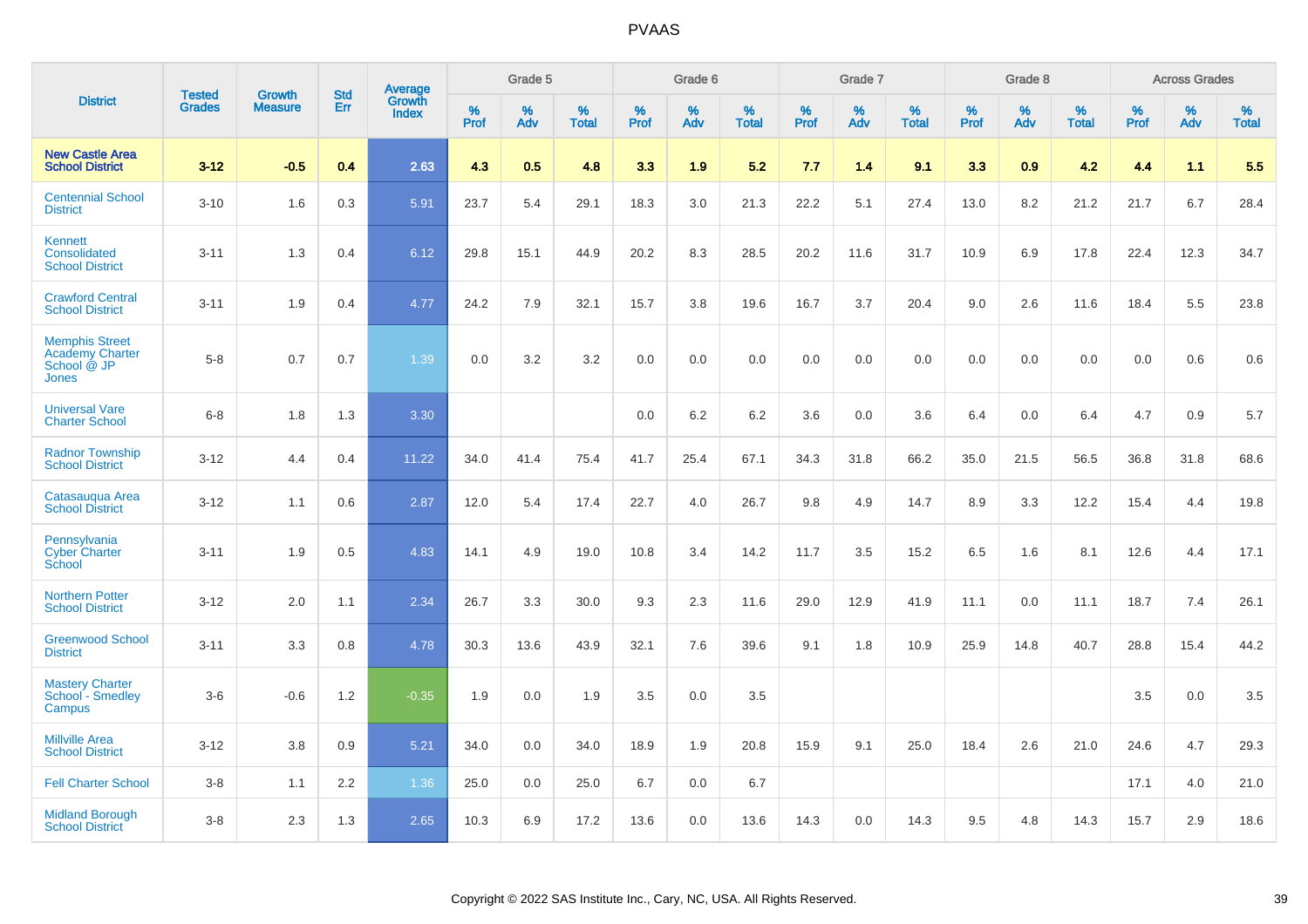|                                                          |                                | <b>Growth</b>  | <b>Std</b> |                                   |              | Grade 5  |                   |              | Grade 6  |                   |              | Grade 7  |                   |              | Grade 8  |                   |              | <b>Across Grades</b> |                   |
|----------------------------------------------------------|--------------------------------|----------------|------------|-----------------------------------|--------------|----------|-------------------|--------------|----------|-------------------|--------------|----------|-------------------|--------------|----------|-------------------|--------------|----------------------|-------------------|
| <b>District</b>                                          | <b>Tested</b><br><b>Grades</b> | <b>Measure</b> | <b>Err</b> | Average<br>Growth<br><b>Index</b> | $\%$<br>Prof | %<br>Adv | %<br><b>Total</b> | $\%$<br>Prof | %<br>Adv | %<br><b>Total</b> | $\%$<br>Prof | %<br>Adv | %<br><b>Total</b> | $\%$<br>Prof | %<br>Adv | %<br><b>Total</b> | $\%$<br>Prof | %<br>Adv             | %<br><b>Total</b> |
| <b>New Castle Area</b><br><b>School District</b>         | $3 - 12$                       | $-0.5$         | 0.4        | 2.63                              | 4.3          | 0.5      | 4.8               | 3.3          | 1.9      | 5.2               | 7.7          | 1.4      | 9.1               | 3.3          | 0.9      | 4.2               | 4.4          | 1.1                  | 5.5               |
| <b>York City School</b><br><b>District</b>               | $3 - 12$                       | 1.6            | 0.3        | 5.64                              | 2.5          | 1.0      | 3.5               | 2.0          | $0.2\,$  | 2.2               | 2.6          | 0.5      | 3.1               | 1.4          | $0.2\,$  | 1.6               | 2.8          | 0.6                  | 3.4               |
| <b>Coudersport Area</b><br><b>School District</b>        | $3 - 11$                       | 1.4            | 0.9        | 1.96                              | 35.7         | 3.6      | 39.3              | 16.7         | 4.8      | 21.4              | 18.9         | 5.7      | 24.5              | 15.1         | 3.8      | 18.9              | 22.0         | 5.7                  | 27.7              |
| <b>Duquesne City</b><br><b>School District</b>           | $3-8$                          | 1.2            | 1.3        | 1.95                              | 6.0          | 2.0      | 8.0               | 5.6          | 0.0      | 5.6               |              |          |                   |              |          |                   | 3.4          | 1.7                  | 5.0               |
| Hatboro-Horsham<br><b>School District</b>                | $3 - 11$                       | 0.6            | 0.4        | 1.72                              | 26.2         | 8.5      | 34.7              | 30.0         | 11.1     | 41.1              | 20.8         | 5.2      | 26.0              | 19.7         | 5.7      | 25.4              | 25.9         | 8.7                  | 34.6              |
| Keystone<br><b>Academy Charter</b><br>School             | $3 - 8$                        | 0.8            | 0.8        | 2.54                              | 12.3         | 5.3      | 17.5              | 9.7          | 4.8      | 14.5              | 12.3         | 1.8      | 14.0              | 6.8          | 1.7      | 8.5               | 12.4         | 2.8                  | 15.1              |
| Northeastern York<br><b>School District</b>              | $3 - 11$                       | 1.4            | 0.4        | 3.99                              | 32.1         | 13.8     | 46.0              | 21.2         | 8.1      | 29.3              | 21.9         | 6.0      | 27.9              | 29.2         | 15.0     | 44.1              | 27.8         | 13.2                 | 41.0              |
| <b>West Perry School</b><br><b>District</b>              | $3 - 11$                       | 2.7            | 0.5        | 6.23                              | 22.5         | 15.9     | 38.4              | 20.9         | 5.7      | 26.6              | 14.0         | 6.7      | 20.7              | 15.2         | 8.5      | 23.6              | 21.6         | 10.7                 | 32.3              |
| Punxsutawney<br><b>Area School</b><br><b>District</b>    | $3 - 11$                       | 4.6            | 0.6        | 8.24                              | 37.0         | 6.5      | 43.5              | 36.3         | 10.6     | 46.9              | 22.4         | 4.8      | 27.2              | 20.5         | 7.1      | 27.6              | 27.8         | 11.1                 | 38.8              |
| <b>General Mclane</b><br><b>School District</b>          | $3 - 11$                       | 3.9            | 0.5        | 7.89                              | 36.9         | 15.4     | 52.4              | 27.3         | 12.4     | 39.8              | 25.8         | 23.1     | 49.0              | 26.9         | 7.7      | 34.6              | 30.2         | 16.6                 | 46.8              |
| Widener<br>Partnership<br><b>Charter School</b>          | $3 - 7$                        | 2.8            | 1.0        | 2.67                              | 0.0          | 0.0      | 0.0               | 2.5          | 0.0      | 2.5               | 0.0          | 2.3      | 2.3               |              |          |                   | 1.4          | 0.5                  | 1.9               |
| <b>Keystone Central</b><br><b>School District</b>        | $3 - 11$                       | 1.5            | 0.4        | 3.98                              | 18.6         | 8.5      | 27.1              | 20.9         | 8.6      | 29.5              | 10.9         | 3.3      | 14.1              | 10.5         | 2.2      | 12.6              | 19.2         | 8.0                  | 27.2              |
| Pen Argyl Area<br><b>School District</b>                 | $3 - 12$                       | 0.7            | 0.6        | 1.46                              | 27.3         | 12.5     | 39.8              | 26.8         | 0.0      | 26.8              | 17.1         | 5.4      | 22.5              | 14.8         | 5.9      | 20.8              | 23.5         | 8.4                  | 32.0              |
| <b>Young Scholars Of</b><br>Central PA Charter<br>School | $3-8$                          | 1.7            | $1.2$      | 2.40                              | 31.8         | 9.1      | 40.9              | 8.0          | 4.0      | 12.0              | 28.6         | 14.3     | 42.9              | 0.0          | 0.0      | 0.0               | 21.7         | 11.1                 | 32.8              |
| <b>Oley Valley School</b><br><b>District</b>             | $3 - 11$                       | 0.7            | 0.6        | 2.38                              | 19.8         | 5.0      | 24.8              | 30.8         | 11.2     | 42.1              | 19.0         | 7.8      | 26.7              | 12.8         | 2.3      | 15.1              | 25.2         | 6.6                  | 31.8              |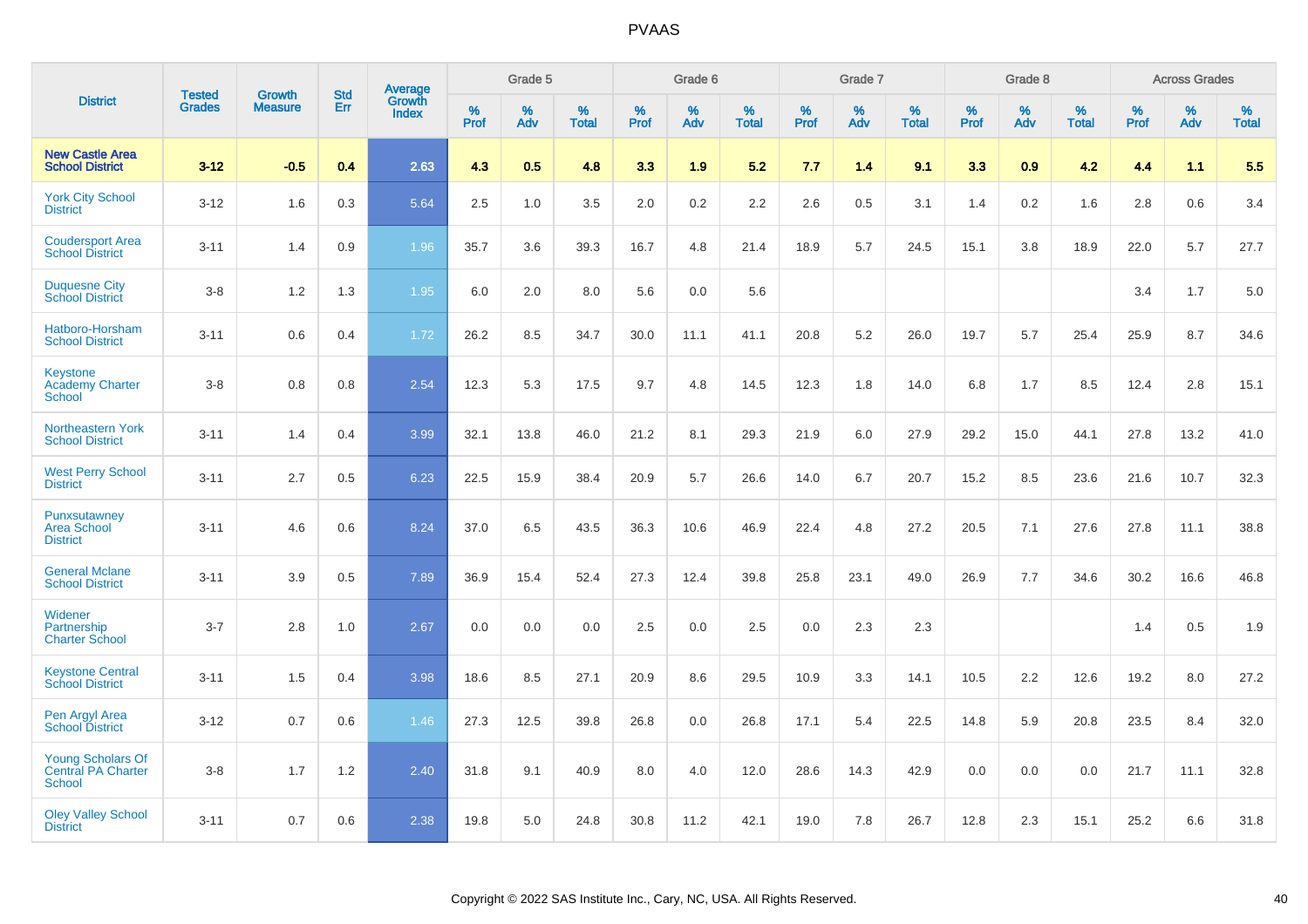|                                                                                          | <b>Tested</b> | <b>Growth</b>  | <b>Std</b> |                                   |                     | Grade 5  |                   |              | Grade 6  |                   |                     | Grade 7  |                   |              | Grade 8  |                   |              | <b>Across Grades</b> |                   |
|------------------------------------------------------------------------------------------|---------------|----------------|------------|-----------------------------------|---------------------|----------|-------------------|--------------|----------|-------------------|---------------------|----------|-------------------|--------------|----------|-------------------|--------------|----------------------|-------------------|
| <b>District</b>                                                                          | <b>Grades</b> | <b>Measure</b> | Err        | Average<br>Growth<br><b>Index</b> | $\%$<br><b>Prof</b> | %<br>Adv | %<br><b>Total</b> | $\%$<br>Prof | %<br>Adv | %<br><b>Total</b> | $\%$<br><b>Prof</b> | %<br>Adv | %<br><b>Total</b> | $\%$<br>Prof | %<br>Adv | %<br><b>Total</b> | $\%$<br>Prof | %<br>Adv             | %<br><b>Total</b> |
| <b>New Castle Area</b><br><b>School District</b>                                         | $3 - 12$      | $-0.5$         | 0.4        | 2.63                              | 4.3                 | 0.5      | 4.8               | 3.3          | 1.9      | 5.2               | 7.7                 | 1.4      | 9.1               | 3.3          | 0.9      | 4.2               | 4.4          | 1.1                  | 5.5               |
| <b>Mastery Charter</b><br>School-Francis D.<br><b>Pastorius</b><br>Elementary            | $3-8$         | 0.3            | 1.3        | 0.60                              | 3.8                 | 0.0      | 3.8               | 3.7          | 0.0      | 3.7               | 0.0                 | 0.0      | 0.0               | 0.0          | 0.0      | 0.0               | 3.1          | 0.0                  | 3.1               |
| <b>Mount Union Area</b><br><b>School District</b>                                        | $3 - 10$      | 3.0            | 0.7        | 5.20                              | 11.7                | 4.3      | 16.0              | 12.4         | 0.0      | 12.4              | 13.4                | 2.4      | 15.8              | 0.0          | 1.2      | 1.2               | 12.2         | 3.3                  | 15.5              |
| <b>Robert Benjamin</b><br><b>Wiley Community</b><br><b>Charter School</b>                | $3-8$         | 2.8            | 0.8        | 3.93                              | 7.0                 | 2.3      | 9.3               | 0.0          | 0.0      | 0.0               | 7.3                 | 0.0      | 7.3               | 4.4          | 0.0      | 4.4               | 5.7          | 1.7                  | 7.4               |
| <b>Center For Student</b><br><b>Learning Charter</b><br>School At<br>Pennsbury           | $6 - 12$      | $-0.6$         | 3.1        | $-0.20$                           |                     |          |                   |              |          |                   |                     |          |                   | 0.0          | 0.0      | 0.0               | 3.4          | 0.0                  | 3.4               |
| <b>North East School</b><br><b>District</b>                                              | $3 - 11$      | 1.4            | 0.5        | 2.92                              | 33.3                | 9.4      | 42.7              | 23.1         | 9.7      | 32.8              | 26.4                | 9.3      | 35.7              | 31.4         | 13.1     | 44.5              | 29.8         | 12.1                 | 41.8              |
| <b>Global Leadership</b><br><b>Academy Charter</b><br><b>School Southwest</b><br>at Huey | $3-8$         | 1.0            | 1.7        | 1.39                              | 0.0                 | 0.0      | 0.0               | 0.0          | 0.0      | 0.0               |                     |          |                   | 0.0          | 0.0      | 0.0               | 0.0          | 0.0                  | 0.0               |
| <b>Hope For</b><br><b>Hyndman Charter</b><br>School                                      | $3 - 11$      | 4.1            | 1.8        | 3.10                              |                     |          |                   | 6.2          | 0.0      | 6.2               | 8.3                 | 8.3      | 16.7              | 0.0          | 0.0      | 0.0               | 9.9          | $1.2$                | 11.1              |
| <b>Moshannon Valley</b><br><b>School District</b>                                        | $3 - 10$      | 2.3            | 0.8        | 2.85                              | 19.6                | 13.0     | 32.6              | 14.8         | 18.5     | 33.3              | 21.0                | 4.8      | 25.8              | 16.9         | 6.2      | 23.1              | 19.9         | 8.5                  | 28.4              |
| Lake-Lehman<br><b>School District</b>                                                    | $3 - 11$      | 2.9            | 0.6        | 5.69                              | 30.6                | 9.9      | 40.5              | 21.0         | 6.7      | 27.6              | 23.7                | 6.1      | 29.8              | 14.2         | 4.4      | 18.6              | 26.3         | 6.7                  | 33.1              |
| <b>Bellefonte Area</b><br><b>School District</b>                                         | $3 - 11$      | 3.1            | 0.5        | 7.49                              | 32.7                | 22.0     | 54.8              | 31.6         | 7.3      | 39.0              | 23.4                | 5.5      | 29.0              | 14.8         | 9.9      | 24.8              | 28.6         | 15.7                 | 44.3              |
| <b>Premier Arts And</b><br><b>Science Charter</b><br>School                              | $3-5$         | $-0.1$         | 2.0        | $-0.05$                           | 0.0                 | 0.0      | 0.0               |              |          |                   |                     |          |                   |              |          |                   | 3.8          | 1.0                  | 4.8               |
| <b>Kane Area School</b><br><b>District</b>                                               | $3 - 10$      | 3.7            | 0.7        | 6.38                              | 21.1                | 19.7     | 40.8              | 14.1         | 3.1      | 17.2              | 29.8                | 17.9     | 47.8              | 6.1          | 1.2      | 7.3               | 21.5         | 9.0                  | 30.4              |
| <b>South Park School</b><br><b>District</b>                                              | $3 - 11$      | 3.3            | 0.6        | 5.37                              | 33.3                | 11.9     | 45.2              | 27.8         | 11.3     | 39.2              | 21.8                | 16.8     | 38.7              | 24.0         | 8.6      | 32.7              | 28.8         | 10.4                 | 39.2              |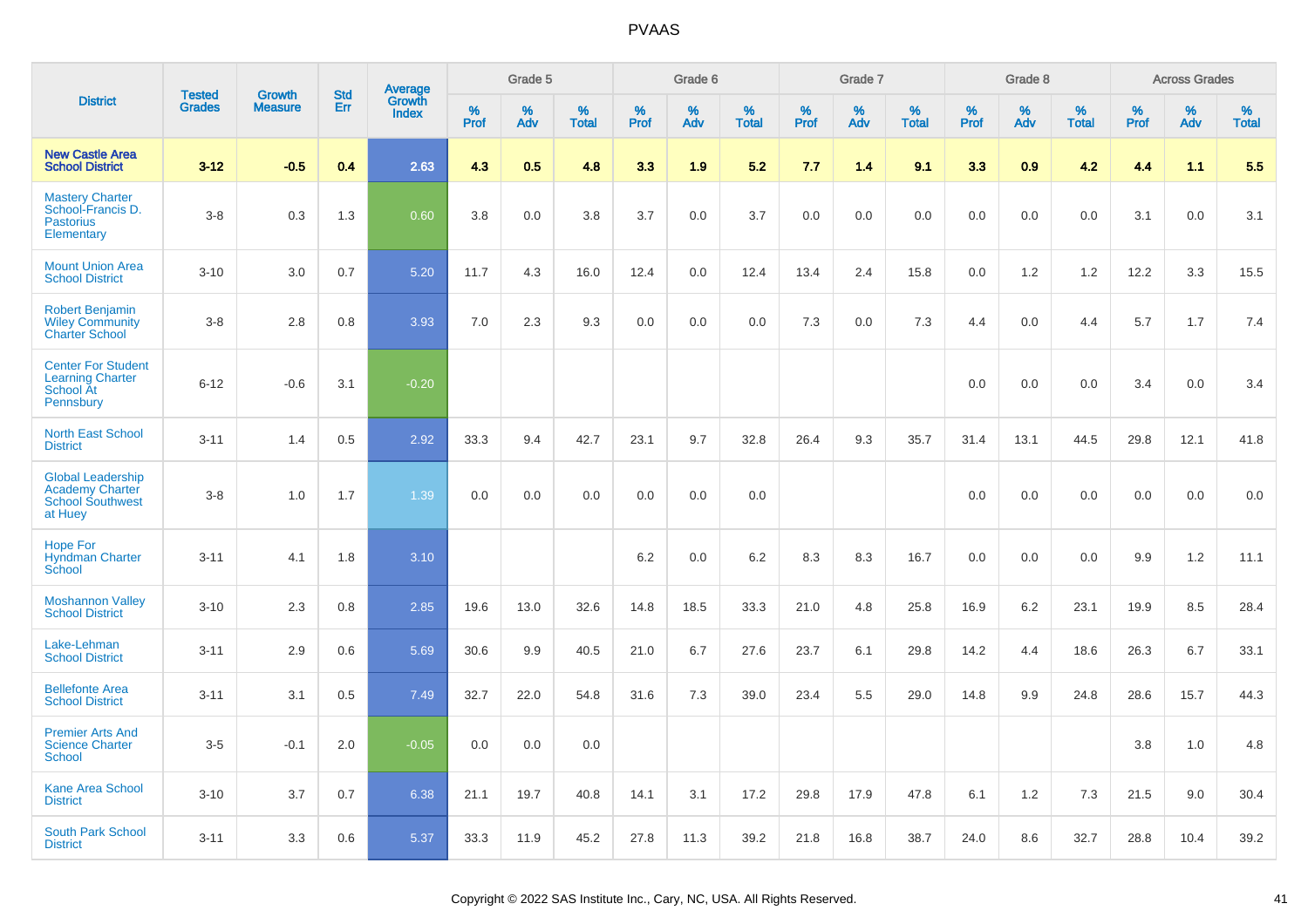|                                                                | <b>Tested</b> | <b>Growth</b>  | <b>Std</b> | <b>Average</b>         |              | Grade 5  |                   |           | Grade 6  |                   |           | Grade 7  |                   |           | Grade 8  |                   |           | <b>Across Grades</b> |                   |
|----------------------------------------------------------------|---------------|----------------|------------|------------------------|--------------|----------|-------------------|-----------|----------|-------------------|-----------|----------|-------------------|-----------|----------|-------------------|-----------|----------------------|-------------------|
| <b>District</b>                                                | <b>Grades</b> | <b>Measure</b> | Err        | Growth<br><b>Index</b> | $\%$<br>Prof | %<br>Adv | %<br><b>Total</b> | %<br>Prof | %<br>Adv | %<br><b>Total</b> | %<br>Prof | %<br>Adv | %<br><b>Total</b> | %<br>Prof | %<br>Adv | %<br><b>Total</b> | %<br>Prof | %<br>Adv             | %<br><b>Total</b> |
| <b>New Castle Area</b><br><b>School District</b>               | $3 - 12$      | $-0.5$         | 0.4        | 2.63                   | 4.3          | 0.5      | 4.8               | 3.3       | 1.9      | 5.2               | 7.7       | 1.4      | 9.1               | 3.3       | 0.9      | 4.2               | 4.4       | 1.1                  | 5.5               |
| <b>Mastery Charter</b><br>School -<br>Shoemaker<br>Campus      | $7 - 10$      | 1.9            | 1.6        | 1.76                   |              |          |                   |           |          |                   | 9.4       | 0.0      | 9.4               | 4.2       | 0.0      | 4.2               | 7.1       | 0.0                  | 7.1               |
| <b>Aspira Bilingual</b><br><b>Cyber Charter</b><br>School      | $3 - 11$      | 4.2            | 1.5        | 3.82                   |              |          |                   | 0.0       | 0.0      | 0.0               | 0.0       | 0.0      | 0.0               | 0.0       | 0.0      | 0.0               | 1.6       | 0.0                  | 1.6               |
| <b>Bear Creek</b><br><b>Community</b><br><b>Charter School</b> | $3 - 8$       | 4.4            | 0.8        | 5.57                   | 30.8         | 9.6      | 40.4              | 19.6      | 13.7     | 33.3              | 23.1      | 5.8      | 28.8              | 18.4      | 0.0      | 18.4              | 27.2      | 7.9                  | 35.1              |
| <b>Souderton Charter</b><br>School<br>Collaborative            | $3 - 8$       | 4.0            | 1.3        | 4.28                   | 51.8         | 22.2     | 74.1              | 44.0      | 24.0     | 68.0              | 28.6      | 38.1     | 66.7              | 41.2      | 11.8     | 52.9              | 40.1      | 26.8                 | 66.9              |
| <b>Central Cambria</b><br><b>School District</b>               | $3 - 11$      | 2.5            | 0.6        | 4.43                   | 32.5         | 14.5     | 47.0              | 19.5      | 8.0      | 27.4              | 20.2      | 8.8      | 29.0              | 16.5      | 10.2     | 26.8              | 23.8      | 11.4                 | 35.1              |
| <b>Farrell Area School</b><br><b>District</b>                  | $3 - 11$      | 5.3            | 1.0        | 7.64                   | 15.6         | 0.0      | 15.6              | 17.1      | 0.0      | 17.1              | 2.3       | 0.0      | 2.3               | 5.1       | 0.0      | 5.1               | 12.3      | 1.5                  | 13.8              |
| <b>Infinity Charter</b><br>School                              | $3-8$         | 5.9            | 1.2        | 4.84                   | 40.9         | 31.8     | 72.7              | 46.2      | 11.5     | 57.7              | 41.7      | 45.8     | 87.5              | 38.1      | 19.0     | 57.1              | 38.7      | 29.6                 | 68.3              |
| <b>Penncrest School</b><br><b>District</b>                     | $3 - 11$      | 1.8            | 0.4        | 4.21                   | 19.7         | 6.2      | 25.8              | 21.6      | 1.8      | 23.4              | 17.5      | 5.0      | 22.5              | 17.1      | 3.5      | 20.6              | 22.0      | 5.3                  | 27.3              |
| <b>Lehigh Valley Dual</b><br>Language Charter<br>School        | $3 - 8$       | 3.1            | 2.3        | 1.36                   | 0.0          | 0.0      | 0.0               | 7.7       | 0.0      | 7.7               |           |          |                   |           |          |                   | 4.2       | 0.0                  | 4.2               |
| <b>Avonworth School</b><br><b>District</b>                     | $3 - 10$      | 2.8            | 0.5        | 5.25                   | 33.8         | 25.5     | 59.3              | 37.7      | 12.3     | 50.0              | 31.5      | 13.8     | 45.4              | 35.8      | 14.2     | 50.0              | 35.2      | 20.0                 | 55.2              |
| <b>Bald Eagle Area</b><br><b>School District</b>               | $3 - 11$      | 2.6            | 0.6        | 4.48                   | 35.2         | 14.8     | 50.0              | 25.7      | 8.9      | 34.6              | 17.0      | 6.8      | 23.7              | 15.0      | 10.6     | 25.7              | 25.1      | 13.7                 | 38.8              |
| <b>Young Scholars</b><br><b>Charter School</b>                 | $6 - 8$       | 2.6            | 0.8        | 3.60                   |              |          |                   | 1.8       | 0.0      | 1.8               | 4.6       | 0.0      | 4.6               | 0.0       | 0.0      | 0.0               | 2.0       | 0.0                  | 2.0               |
| <b>Riverside School</b><br><b>District</b>                     | $3 - 11$      | 4.3            | 0.6        | 7.08                   | 18.6         | 7.8      | 26.5              | 13.1      | 7.1      | 20.2              | 16.5      | 13.6     | 30.1              | 16.4      | 4.6      | 20.9              | 19.2      | 7.7                  | 27.0              |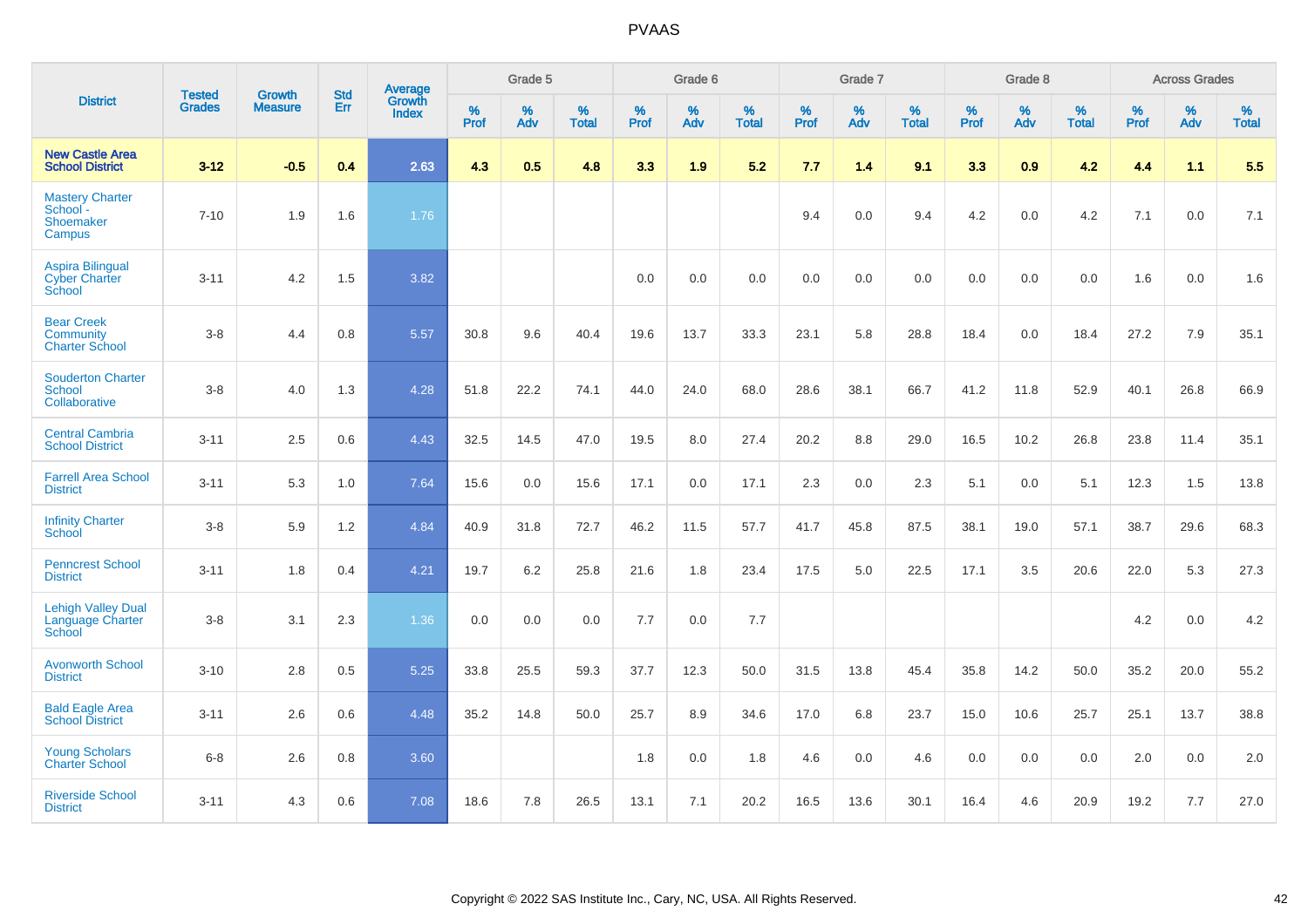|                                                                 | <b>Tested</b> | <b>Growth</b>  | <b>Std</b> | Average         |                  | Grade 5  |                   |           | Grade 6     |                   |           | Grade 7  |                   |           | Grade 8  |                   |                  | <b>Across Grades</b> |            |
|-----------------------------------------------------------------|---------------|----------------|------------|-----------------|------------------|----------|-------------------|-----------|-------------|-------------------|-----------|----------|-------------------|-----------|----------|-------------------|------------------|----------------------|------------|
| <b>District</b>                                                 | <b>Grades</b> | <b>Measure</b> | Err        | Growth<br>Index | %<br><b>Prof</b> | %<br>Adv | %<br><b>Total</b> | %<br>Prof | $\%$<br>Adv | %<br><b>Total</b> | %<br>Prof | %<br>Adv | %<br><b>Total</b> | %<br>Prof | %<br>Adv | %<br><b>Total</b> | %<br><b>Prof</b> | %<br>Adv             | %<br>Total |
| <b>New Castle Area</b><br><b>School District</b>                | $3 - 12$      | $-0.5$         | 0.4        | 2.63            | 4.3              | 0.5      | 4.8               | 3.3       | 1.9         | 5.2               | 7.7       | 1.4      | 9.1               | 3.3       | 0.9      | 4.2               | 4.4              | 1.1                  | 5.5        |
| <b>Wayne Highlands</b><br><b>School District</b>                | $3 - 11$      | 2.2            | 0.5        | 4.54            | 36.4             | 14.3     | 50.7              | 31.5      | 11.4        | 43.0              | 25.6      | 14.3     | 39.9              | 27.6      | 4.9      | 32.5              | 29.9             | 16.0                 | 46.0       |
| <b>North Clarion</b><br><b>County School</b><br><b>District</b> | $3-12$        | 5.1            | 0.9        | 5.51            | 34.1             | 6.8      | 40.9              | 31.7      | 12.2        | 43.9              | 21.4      | 7.1      | 28.6              | 15.9      | 11.4     | 27.3              | 26.5             | 10.6                 | 37.1       |
| <b>Bradford Area</b><br><b>School District</b>                  | $3 - 12$      | 4.4            | 0.5        | 9.21            | 33.5             | 10.2     | 43.7              | 23.4      | 8.8         | 32.2              | 18.9      | 13.9     | 32.8              | 27.8      | 7.6      | 35.4              | 26.9             | 11.3                 | 38.3       |
| <b>New Day Charter</b><br><b>School</b>                         | $7 - 11$      | 2.2            | 3.1        | 0.71            |                  |          |                   |           |             |                   |           |          |                   | 0.0       | 0.0      | 0.0               | 0.0              | 0.0                  | 0.0        |
| <b>Port Allegany</b><br><b>School District</b>                  | $3 - 11$      | 1.7            | 0.7        | 2.30            | 20.0             | 5.7      | 25.7              | 7.4       | 1.5         | 8.8               | 17.4      | 2.9      | 20.3              | 13.1      | 9.8      | 23.0              | 16.8             | 5.7                  | 22.5       |
| <b>Athens Area</b><br><b>School District</b>                    | $3 - 11$      | 3.8            | 0.5        | 7.01            | 31.2             | 6.2      | 37.5              | 28.2      | 5.9         | 34.1              | 22.2      | 5.2      | 27.4              | 19.3      | 10.7     | 30.0              | 26.5             | 8.2                  | 34.6       |
| <b>Provident Charter</b><br><b>School</b>                       | $3-8$         | 3.6            | 1.0        | 3.98            | 4.4              | 2.2      | 6.5               | 10.5      | 0.0         | 10.5              | 9.1       | 0.0      | 9.1               | 0.0       | 3.3      | 3.3               | 9.2              | 2.5                  | 11.7       |
| <b>Mastery Charter</b><br>School - Clymer<br>Elementary         | $3-6$         | 1.9            | 1.5        | 1.23            | 0.0              | 0.0      | 0.0               | 3.8       | 0.0         | 3.8               |           |          |                   |           |          |                   | 2.6              | 0.8                  | 3.4        |
| <b>Wattsburg Area</b><br><b>School District</b>                 | $3 - 11$      | 4.1            | 0.6        | 6.55            | 25.0             | 18.2     | 43.2              | 27.2      | 17.4        | 44.6              | 19.6      | 7.6      | 27.2              | 31.7      | 12.9     | 44.6              | 26.7             | 12.5                 | 39.2       |
| <b>Arts Academy</b><br>Elementary<br><b>Charter School</b>      | $3-5$         | 1.7            | 1.9        | 0.91            | 5.3              | 0.0      | 5.3               |           |             |                   |           |          |                   |           |          |                   | 5.1              | 0.0                  | 5.1        |
| <b>South Western</b><br><b>School District</b>                  | $3 - 12$      | 2.8            | 0.4        | 7.84            | 23.7             | 5.4      | 29.2              | 15.7      | 11.7        | 27.4              | 17.8      | 6.0      | 23.8              | 19.1      | 10.1     | 29.2              | 21.6             | 8.9                  | 30.4       |
| <b>Donegal School</b><br><b>District</b>                        | $3 - 12$      | 3.0            | 0.5        | 6.51            | 18.1             | 9.9      | 28.0              | 22.5      | 3.2         | 25.7              | 12.4      | 14.8     | 27.2              | 16.6      | 9.5      | 26.0              | 19.7             | 10.6                 | 30.3       |
| New Hope-<br>Solebury School<br><b>District</b>                 | $3 - 11$      | 4.2            | 0.6        | 6.75            | 40.4             | 25.5     | 66.0              | 41.2      | 11.8        | 52.9              | 25.5      | 17.0     | 42.6              | 37.6      | 19.3     | 56.9              | 36.8             | 21.0                 | 57.8       |
| <b>West York Area</b><br><b>School District</b>                 | $3 - 12$      | 2.3            | 0.4        | 5.18            | 19.9             | 5.6      | 25.5              | 14.8      | 4.8         | 19.6              | 15.0      | 5.8      | 20.9              | 16.3      | 4.2      | 20.5              | 19.8             | 5.9                  | 25.6       |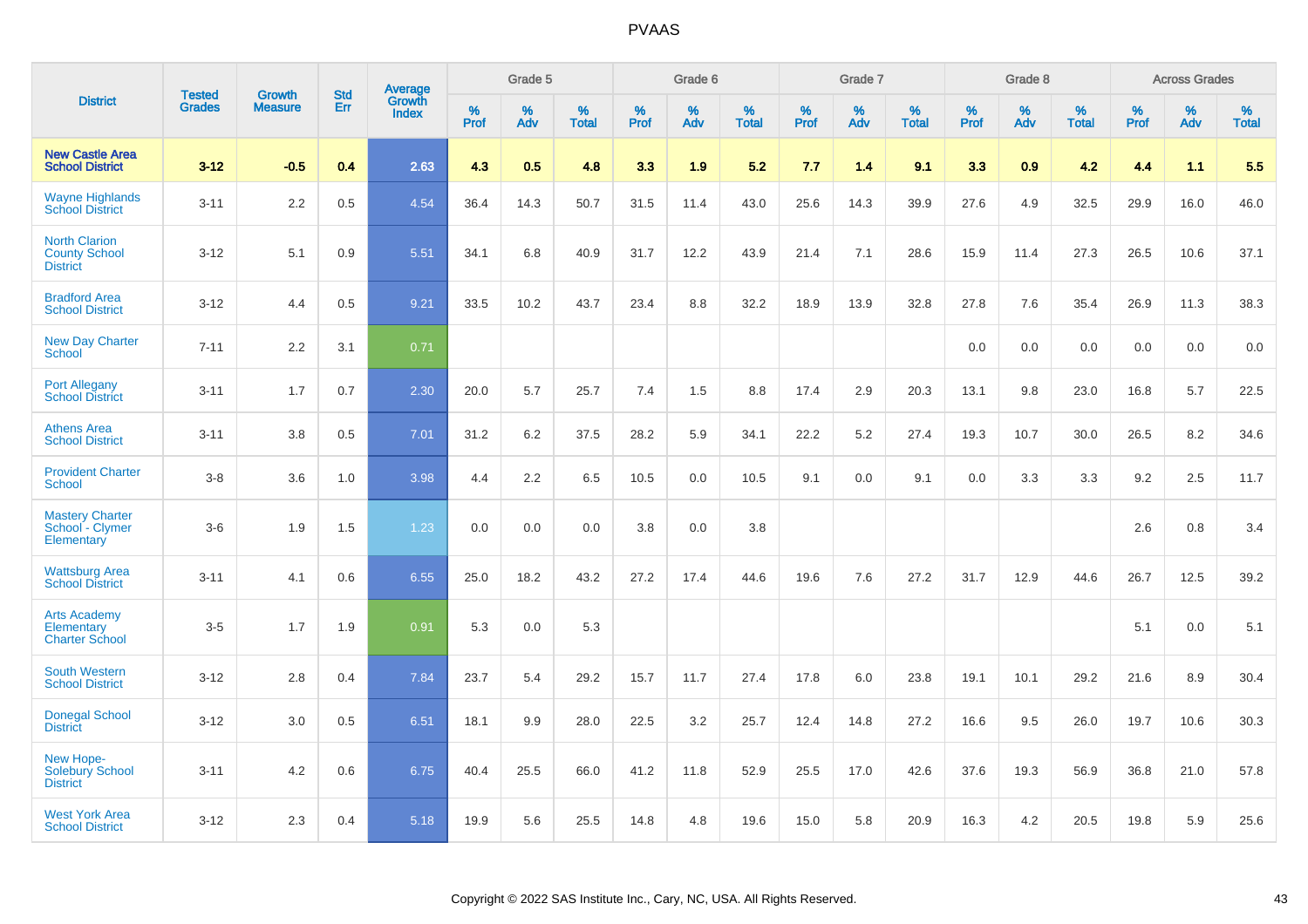|                                                              |                                |                                 | <b>Std</b> |                            |                     | Grade 5  |                      |                     | Grade 6  |                   |                     | Grade 7  |                   |              | Grade 8  |                   |              | <b>Across Grades</b> |                   |
|--------------------------------------------------------------|--------------------------------|---------------------------------|------------|----------------------------|---------------------|----------|----------------------|---------------------|----------|-------------------|---------------------|----------|-------------------|--------------|----------|-------------------|--------------|----------------------|-------------------|
| <b>District</b>                                              | <b>Tested</b><br><b>Grades</b> | <b>Growth</b><br><b>Measure</b> | Err        | Average<br>Growth<br>Index | $\%$<br><b>Prof</b> | %<br>Adv | $\%$<br><b>Total</b> | $\%$<br><b>Prof</b> | %<br>Adv | %<br><b>Total</b> | $\%$<br><b>Prof</b> | %<br>Adv | %<br><b>Total</b> | $\%$<br>Prof | %<br>Adv | %<br><b>Total</b> | $\%$<br>Prof | %<br>Adv             | %<br><b>Total</b> |
| <b>New Castle Area</b><br><b>School District</b>             | $3 - 12$                       | $-0.5$                          | 0.4        | 2.63                       | 4.3                 | 0.5      | 4.8                  | 3.3                 | 1.9      | 5.2               | 7.7                 | 1.4      | 9.1               | 3.3          | 0.9      | 4.2               | 4.4          | 1.1                  | 5.5               |
| <b>Mountain View</b><br><b>School District</b>               | $3 - 11$                       | 5.6                             | 0.8        | 7.04                       | 28.3                | 1.7      | 30.0                 | 16.3                | 2.0      | 18.4              | 25.9                | 7.4      | 33.3              | 27.1         | 8.5      | 35.6              | 21.4         | 4.2                  | 25.6              |
| <b>Centre Learning</b><br>Community<br><b>Charter School</b> | $5 - 8$                        | 4.9                             | 2.0        | 2.45                       |                     |          |                      |                     |          |                   | 25.0                | 12.5     | 37.5              | 0.0          | 17.6     | 17.6              | 24.1         | 18.5                 | 42.6              |
| <b>Bedford Area</b><br><b>School District</b>                | $3 - 11$                       | 3.8                             | 0.6        | 7.33                       | 34.4                | 4.2      | 38.7                 | 32.2                | 7.8      | 40.0              | 25.4                | 8.8      | 34.2              | 24.2         | 7.8      | 32.0              | 31.3         | 10.5                 | 41.7              |
| <b>Seven Generations</b><br><b>Charter School</b>            | $3-5$                          | 2.5                             | 2.0        | 1.26                       | 24.3                | 5.4      | 29.7                 |                     |          |                   |                     |          |                   |              |          |                   | 25.6         | 5.6                  | 31.2              |
| <b>Richland School</b><br><b>District</b>                    | $3 - 11$                       | 3.8                             | 0.6        | 6.45                       | 40.8                | 21.4     | 62.1                 | 40.4                | 10.6     | 51.1              | 39.8                | 10.9     | 50.8              | 25.5         | 13.2     | 38.7              | 36.6         | 16.5                 | 53.1              |
| Tredyffrin-<br><b>Easttown School</b><br><b>District</b>     | $3 - 10$                       | 1.9                             | 0.4        | 4.37                       | 36.2                | 36.2     | 72.4                 | 36.8                | 28.2     | 65.0              | 32.6                | 33.0     | 65.7              | 26.4         | 40.3     | 66.7              | 33.6         | 38.6                 | 72.2              |
| <b>Karns City Area</b><br><b>School District</b>             | $3 - 11$                       | 3.6                             | 0.6        | 5.98                       | 23.6                | 9.0      | 32.6                 | 29.6                | 1.1      | 30.7              | 22.4                | 3.4      | 25.9              | 16.8         | 3.7      | 20.6              | 24.0         | 3.2                  | 27.2              |
| Shanksville-<br><b>Stonycreek School</b><br><b>District</b>  | $3 - 10$                       | 6.4                             | 1.4        | 4.61                       | 28.6                | 0.0      | 28.6                 | 25.0                | 4.2      | 29.2              | 20.0                | 5.0      | 25.0              | 22.2         | 0.0      | 22.2              | 26.3         | 1.7                  | 28.0              |
| <b>Mastery Charter</b><br>School John Wister<br>Elementary   | $3-5$                          | 3.9                             | 2.6        | 1.52                       | 5.0                 | 0.0      | 5.0                  |                     |          |                   |                     |          |                   |              |          |                   | 2.9          | 0.0                  | 2.9               |
| <b>Universal Bluford</b><br><b>Charter School</b>            | $3-6$                          | 4.8                             | 1.4        | 4.14                       | 4.4                 | 0.0      | 4.4                  | 2.7                 | 0.0      | 2.7               |                     |          |                   |              |          |                   | 4.3          | 0.0                  | 4.3               |
| <b>Dubois Area</b><br><b>School District</b>                 | $3 - 11$                       | 2.1                             | 0.4        | 5.38                       | 22.4                | 11.0     | 33.3                 | 21.6                | 8.3      | 29.9              | 18.7                | 5.9      | 24.5              | 14.1         | 5.2      | 19.4              | 22.6         | 11.7                 | 34.2              |
| Gettysburg<br><b>Montessori Charter</b><br><b>School</b>     | $3-6$                          | 5.4                             | 1.9        | 2.75                       | 19.0                | 19.0     | 38.1                 | 11.1                | 0.0      | 11.1              |                     |          |                   |              |          |                   | 19.2         | 9.6                  | 28.7              |
| <b>Warren County</b><br><b>School District</b>               | $3 - 11$                       | 2.7                             | 0.4        | 7.14                       | 21.0                | 7.4      | 28.4                 | 15.7                | 3.7      | 19.3              | 12.0                | 0.7      | 12.6              | 13.8         | 2.9      | 16.7              | 17.7         | 4.3                  | 22.0              |
| <b>Conneaut School</b><br><b>District</b>                    | $3 - 12$                       | 3.7                             | 0.5        | 6.95                       | 21.8                | 7.5      | 29.3                 | 23.8                | 9.8      | 33.6              | 19.4                | 6.7      | 26.1              | 17.9         | 3.4      | 21.4              | 24.4         | 10.4                 | 34.8              |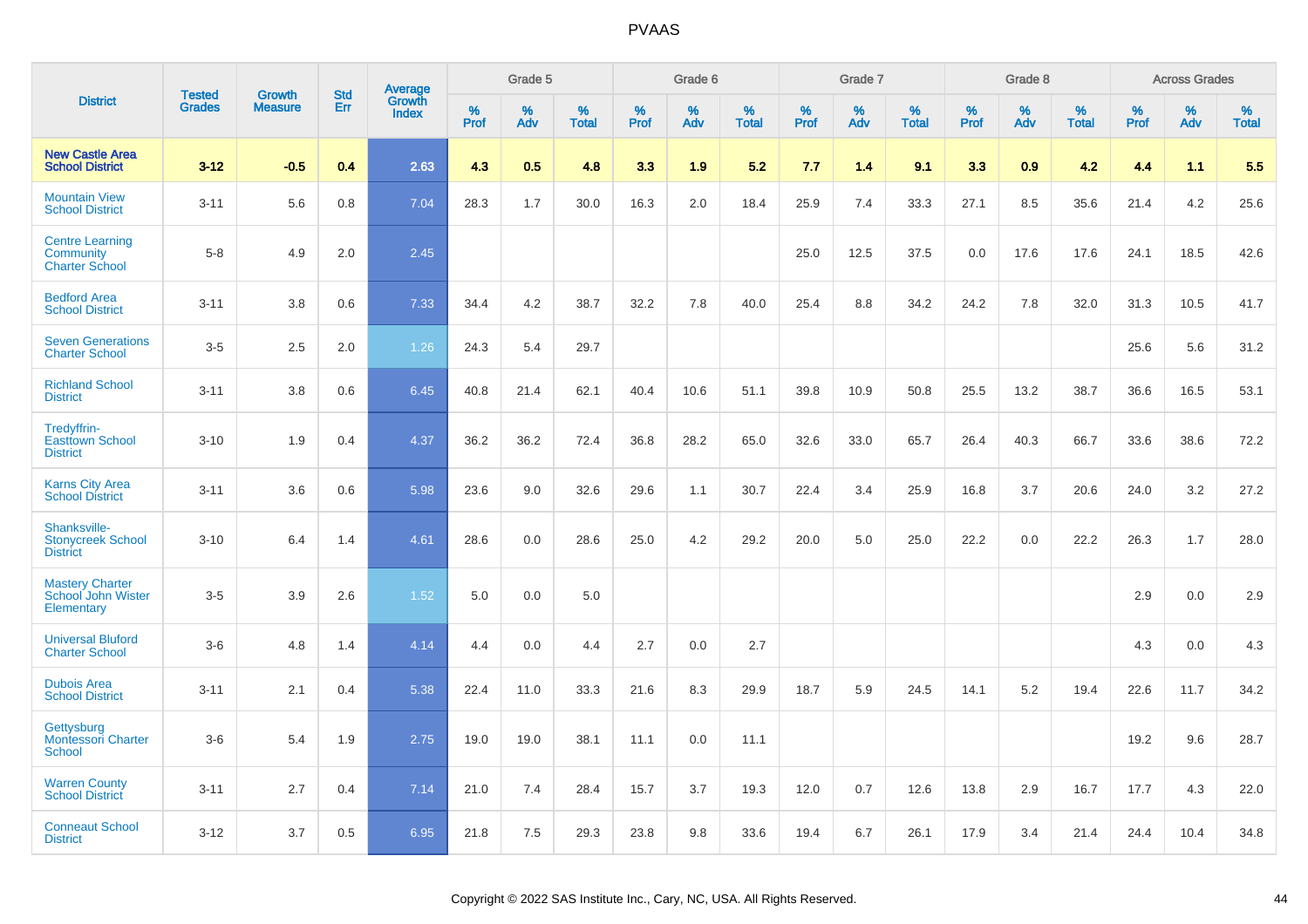|                                                                                              |                                |                                 | <b>Std</b> | Average                |              | Grade 5  |                   |           | Grade 6  |                   |           | Grade 7  |                   |           | Grade 8  |                   |           | <b>Across Grades</b> |                   |
|----------------------------------------------------------------------------------------------|--------------------------------|---------------------------------|------------|------------------------|--------------|----------|-------------------|-----------|----------|-------------------|-----------|----------|-------------------|-----------|----------|-------------------|-----------|----------------------|-------------------|
| <b>District</b>                                                                              | <b>Tested</b><br><b>Grades</b> | <b>Growth</b><br><b>Measure</b> | Err        | Growth<br><b>Index</b> | $\%$<br>Prof | %<br>Adv | %<br><b>Total</b> | %<br>Prof | %<br>Adv | %<br><b>Total</b> | %<br>Prof | %<br>Adv | %<br><b>Total</b> | %<br>Prof | %<br>Adv | %<br><b>Total</b> | %<br>Prof | %<br>Adv             | %<br><b>Total</b> |
| <b>New Castle Area</b><br><b>School District</b>                                             | $3 - 12$                       | $-0.5$                          | 0.4        | 2.63                   | 4.3          | 0.5      | 4.8               | 3.3       | 1.9      | 5.2               | 7.7       | 1.4      | 9.1               | 3.3       | 0.9      | 4.2               | 4.4       | 1.1                  | 5.5               |
| <b>Montour School</b><br><b>District</b>                                                     | $3 - 11$                       | 5.0                             | 0.4        | 11.10                  | 31.8         | 25.1     | 57.0              | 30.6      | 24.5     | 55.1              | 26.3      | 30.1     | 56.5              | 26.6      | 30.6     | 57.3              | 31.2      | 26.8                 | 58.1              |
| <b>Hempfield School</b><br><b>District</b>                                                   | $3 - 11$                       | 3.5                             | 0.3        | 11.50                  | 32.6         | 14.9     | 47.5              | 27.8      | 18.0     | 45.8              | 22.6      | 18.5     | 41.1              | 24.4      | 18.7     | 43.1              | 27.9      | 18.3                 | 46.2              |
| <b>Smethport Area</b><br><b>School District</b>                                              | $3 - 12$                       | 7.1                             | 0.8        | 8.76                   | 29.2         | 8.3      | 37.5              | 24.6      | 8.8      | 33.3              | 16.9      | 6.2      | 23.1              | 22.6      | 4.8      | 27.4              | 22.1      | 9.4                  | 31.5              |
| <b>Midd-West School</b><br><b>District</b>                                                   | $3 - 11$                       | 4.5                             | 0.6        | 8.11                   | 29.8         | 11.2     | 41.0              | 35.1      | 9.9      | 45.0              | 18.2      | 14.1     | 32.3              | 21.6      | 8.0      | 29.6              | 27.0      | 9.8                  | 36.8              |
| <b>Austin Area School</b><br><b>District</b>                                                 | $3 - 11$                       | 10.1                            | 1.6        | 6.38                   | 23.1         | 15.4     | 38.5              | 30.8      | 7.7      | 38.5              | 40.0      | 0.0      | 40.0              | 31.2      | 0.0      | 31.2              | 26.0      | 6.8                  | 32.9              |
| <b>Easton Arts</b><br>Academy<br>Elementary<br><b>Charter School</b>                         | $3-5$                          | 4.8                             | 2.4        | 1.94                   | 4.2          | 16.7     | 20.8              |           |          |                   |           |          |                   |           |          |                   | 12.6      | 3.9                  | 16.5              |
| <b>Huntingdon Area</b><br><b>School District</b>                                             | $3 - 11$                       | 9.5                             | 0.5        | 17.36                  | 23.7         | 13.2     | 36.8              | 17.8      | 10.2     | 28.0              | 18.0      | 4.3      | 22.3              | 13.6      | 4.8      | 18.4              | 19.7      | 9.1                  | 28.8              |
| <b>Shikellamy School</b><br><b>District</b>                                                  | $3 - 10$                       | 2.8                             | 0.4        | 6.42                   | 24.3         | 11.4     | 35.7              | 18.3      | 8.4      | 26.7              | 18.0      | 7.7      | 25.8              | 11.5      | 7.8      | 19.3              | 21.2      | 9.8                  | 31.0              |
| <b>Lehighton Area</b><br><b>School District</b>                                              | $3 - 11$                       | 3.8                             | 0.5        | 7.54                   | 23.0         | 5.9      | 29.0              | 26.0      | 4.1      | 30.1              | 12.0      | 5.7      | 17.7              | 14.7      | 1.8      | 16.6              | 23.4      | 5.4                  | 28.8              |
| <b>Central Columbia</b><br><b>School District</b>                                            | $3 - 12$                       | 3.8                             | 0.5        | 7.42                   | 30.5         | 25.2     | 55.6              | 28.2      | 25.2     | 53.3              | 32.6      | 14.9     | 47.5              | 30.6      | 20.1     | 50.7              | 32.6      | 22.1                 | 54.7              |
| <b>Warwick School</b><br><b>District</b>                                                     | $3 - 11$                       | 4.0                             | 0.4        | 10.87                  | 35.6         | 9.6      | 45.2              | 30.7      | 6.4      | 37.0              | 22.5      | 7.2      | 29.7              | 13.2      | 3.6      | 16.8              | 25.6      | 9.8                  | 35.4              |
| <b>Upper Saint Clair</b><br><b>School District</b>                                           | $3 - 11$                       | 3.0                             | 0.4        | 7.98                   | 36.3         | 35.5     | 71.8              | 40.8      | 27.3     | 68.1              | 33.3      | 35.5     | 68.8              | 31.1      | 30.4     | 61.5              | 36.7      | 35.6                 | 72.3              |
| <b>Bangor Area</b><br><b>School District</b>                                                 | $3 - 12$                       | 4.2                             | 0.5        | 8.44                   | 20.3         | 24.8     | 45.1              | 26.7      | 14.0     | 40.7              | 20.4      | 13.6     | 34.0              | 23.2      | 6.0      | 29.1              | 27.2      | 17.9                 | 45.2              |
| <b>West Philadelphia</b><br><b>Achievement</b><br><b>Charter</b><br><b>Elementary School</b> | $3-5$                          | 4.2                             | 1.6        | 2.63                   | 6.7          | 0.0      | 6.7               |           |          |                   |           |          |                   |           |          |                   | 2.8       | 0.5                  | $3.2\,$           |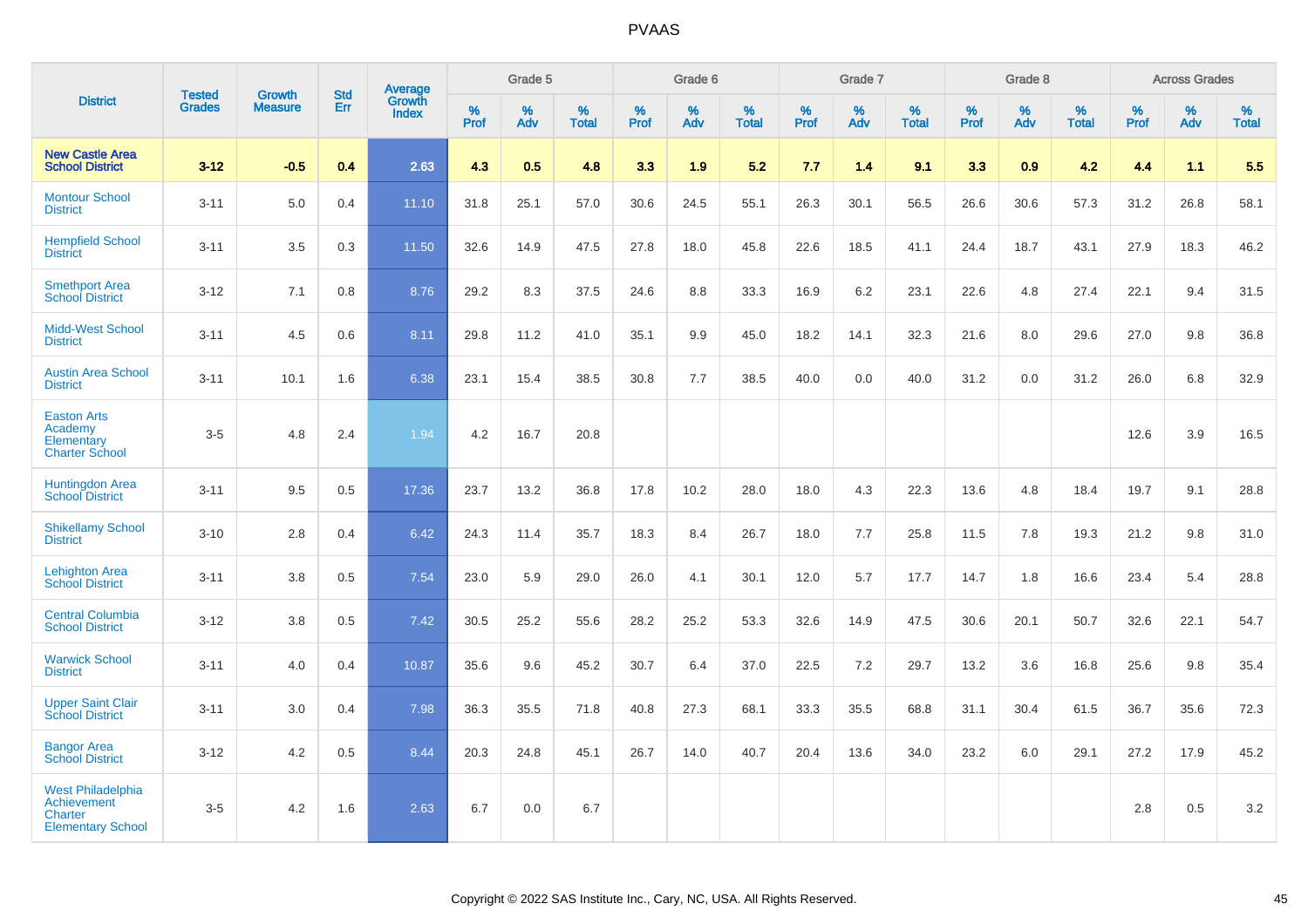|                                                             | <b>Tested</b> | <b>Growth</b>  | <b>Std</b> | Average                |              | Grade 5  |                   |           | Grade 6  |                   |           | Grade 7  |                   |           | Grade 8  |                   |           | <b>Across Grades</b> |                   |
|-------------------------------------------------------------|---------------|----------------|------------|------------------------|--------------|----------|-------------------|-----------|----------|-------------------|-----------|----------|-------------------|-----------|----------|-------------------|-----------|----------------------|-------------------|
| <b>District</b>                                             | <b>Grades</b> | <b>Measure</b> | Err        | Growth<br><b>Index</b> | $\%$<br>Prof | %<br>Adv | %<br><b>Total</b> | %<br>Prof | %<br>Adv | %<br><b>Total</b> | %<br>Prof | %<br>Adv | %<br><b>Total</b> | %<br>Prof | %<br>Adv | %<br><b>Total</b> | %<br>Prof | %<br>Adv             | %<br><b>Total</b> |
| <b>New Castle Area</b><br><b>School District</b>            | $3 - 12$      | $-0.5$         | 0.4        | 2.63                   | 4.3          | 0.5      | 4.8               | 3.3       | 1.9      | 5.2               | 7.7       | 1.4      | 9.1               | 3.3       | 0.9      | 4.2               | 4.4       | 1.1                  | 5.5               |
| Esperanza<br><b>Academy Charter</b><br><b>School</b>        | $4 - 11$      | 2.8            | 0.5        | 5.89                   |              |          |                   | 1.5       | 0.0      | 1.5               | 4.2       | 0.0      | 4.2               | 0.5       | 0.0      | 0.5               | 1.8       | 0.0                  | 1.8               |
| <b>Chester</b><br><b>Community</b><br><b>Charter School</b> | $3 - 8$       | 3.5            | 0.6        | 6.06                   | 0.7          | 0.7      | 1.5               | 3.6       | $0.0\,$  | 3.6               | 3.2       | 1.1      | 4.3               | 2.6       | 0.0      | 2.6               | 2.1       | 0.4                  | $2.5\,$           |
| <b>Blacklick Valley</b><br><b>School District</b>           | $3 - 11$      | 8.2            | 1.0        | 8.15                   | 24.1         | 6.9      | 31.0              | 34.2      | 10.5     | 44.7              | 16.7      | 0.0      | 16.7              | 14.3      | 4.8      | 19.0              | 22.6      | 9.5                  | 32.1              |
| <b>Saucon Valley</b><br><b>School District</b>              | $3 - 11$      | 6.7            | 0.5        | 12.55                  | 32.0         | 25.4     | 57.4              | 33.6      | 11.0     | 44.5              | 31.1      | 12.1     | 43.2              | 32.8      | 16.0     | 48.8              | 31.2      | 18.8                 | 50.0              |
| <b>Universal Daroff</b><br><b>Charter School</b>            | $3 - 8$       | 6.1            | 0.8        | 7.55                   | 1.6          | 1.6      | 3.2               | 0.0       | 0.0      | 0.0               | 2.2       | 0.0      | 2.2               | 3.6       | 0.0      | 3.6               | 2.2       | 0.3                  | 2.5               |
| <b>Bucks County</b><br><b>Montessori Charter</b><br>School  | $3-6$         | 9.5            | 1.8        | 5.15                   | 16.1         | 25.8     | 41.9              | 42.9      | 28.6     | 71.4              |           |          |                   |           |          |                   | 33.0      | 29.8                 | 62.8              |
| <b>Otto-Eldred School</b><br><b>District</b>                | $3 - 11$      | 7.8            | 0.9        | 8.33                   | 23.8         | 28.6     | 52.4              | 45.0      | 12.5     | 57.5              | 20.0      | 15.6     | 35.6              | 25.0      | 6.2      | 31.2              | 28.3      | 13.9                 | 42.2              |
| <b>Vida Charter</b><br>School                               | $3-6$         | 10.1           | 1.8        | 5.60                   | 23.1         | 19.2     | 42.3              | 16.7      | 11.1     | 27.8              |           |          |                   |           |          |                   | 20.4      | 7.8                  | 28.2              |
| Lewisburg Area<br><b>School District</b>                    | $3 - 11$      | 6.7            | 0.6        | 12.13                  | 33.6         | 28.3     | 62.0              | 40.0      | 24.2     | 64.2              | 33.1      | 29.4     | 62.5              | 17.9      | 31.3     | 49.2              | 31.0      | 30.1                 | 61.1              |
| <b>Conestoga Valley</b><br><b>School District</b>           | $3 - 11$      | 4.8            | 0.4        | 12.76                  | 21.3         | 12.6     | 33.8              | 24.9      | 7.7      | 32.7              | 20.4      | 14.0     | 34.4              | 23.0      | 13.5     | 36.5              | 24.2      | 13.5                 | 37.8              |
| <b>Homer-Center</b><br><b>School District</b>               | $3 - 11$      | 10.3           | 0.8        | 13.11                  | 31.8         | 17.5     | 49.2              | 36.4      | 4.6      | 40.9              | 20.3      | 0.0      | 20.3              | 26.9      | 13.4     | 40.3              | 27.6      | 7.4                  | 35.0              |
| <b>Cumberland Valley</b><br><b>School District</b>          | $3 - 12$      | 3.8            | 0.2        | 15.85                  | 33.5         | 27.3     | 60.8              | 31.4      | 13.8     | 45.2              | 29.0      | 18.7     | 47.6              | 26.6      | 12.4     | 39.0              | 30.7      | 22.4                 | 53.2              |
| <b>Lower Merion</b><br><b>School District</b>               | $3 - 11$      | 3.3            | 0.3        | 12.62                  | 27.6         | 48.2     | 75.8              | 31.4      | 37.3     | 68.6              | 33.9      | 31.3     | 65.2              | 33.0      | 28.3     | 61.3              | 31.2      | 40.9                 | 72.2              |
| <b>Circle Of Seasons</b><br><b>Charter School</b>           | $3 - 8$       | 12.3           | 1.2        | 10.35                  | 20.0         | 5.7      | 25.7              | 16.7      | 6.7      | 23.3              | 25.0      | 11.1     | 36.1              |           |          |                   | 20.9      | 7.9                  | 28.8              |